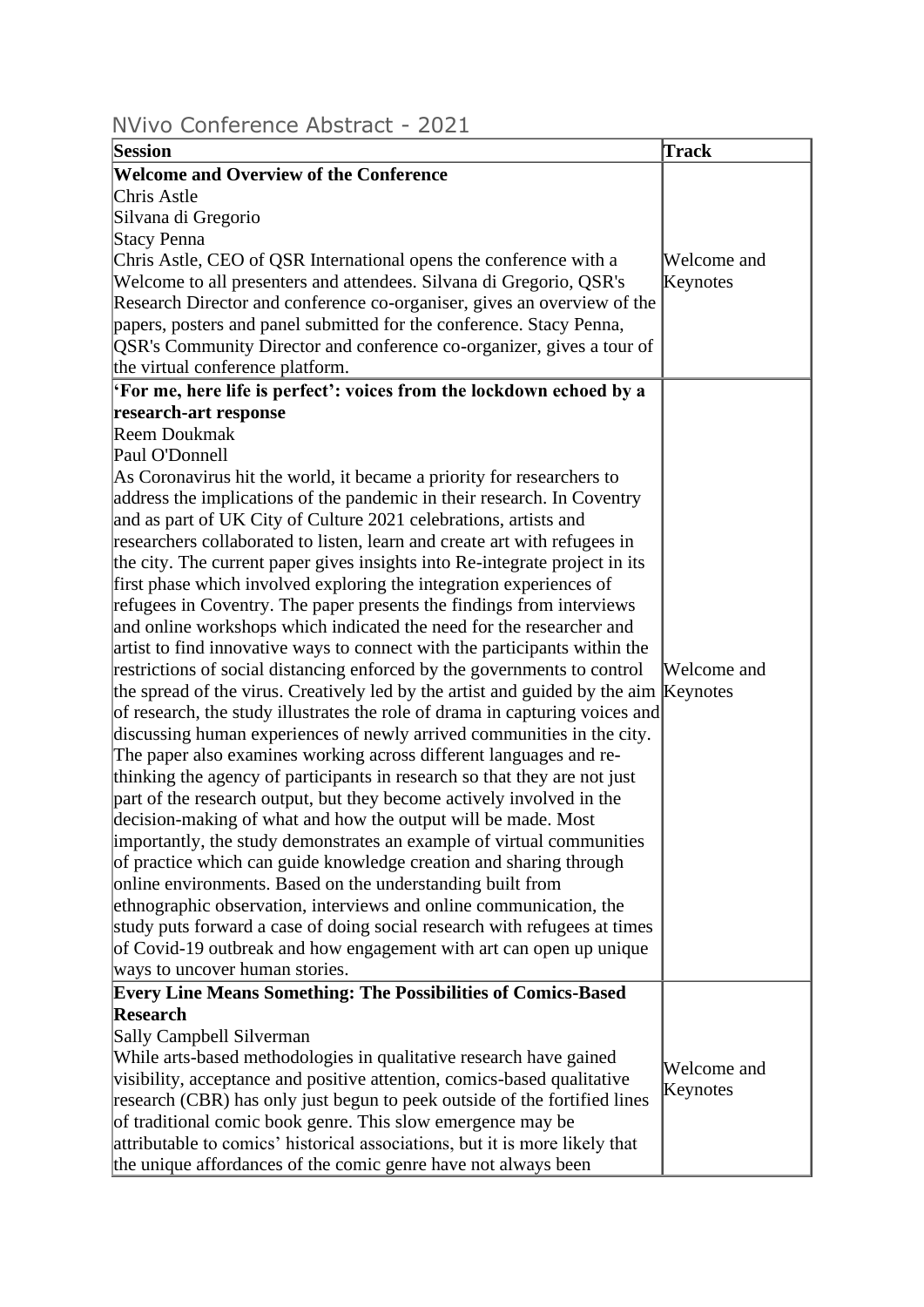| understood by qualitative researchers in employable ways. While comic                                                                                                                                                                                                                                                                                                                                                                                                                                                                                                                                                                                                                                                                                                               |             |
|-------------------------------------------------------------------------------------------------------------------------------------------------------------------------------------------------------------------------------------------------------------------------------------------------------------------------------------------------------------------------------------------------------------------------------------------------------------------------------------------------------------------------------------------------------------------------------------------------------------------------------------------------------------------------------------------------------------------------------------------------------------------------------------|-------------|
| books and graphic novels seem to be defined by stories parsed out in a                                                                                                                                                                                                                                                                                                                                                                                                                                                                                                                                                                                                                                                                                                              |             |
| series of little comic book boxes, the comics of CBR seek to both use                                                                                                                                                                                                                                                                                                                                                                                                                                                                                                                                                                                                                                                                                                               |             |
| and transcend those boxes and the lines that make them. This lecture will                                                                                                                                                                                                                                                                                                                                                                                                                                                                                                                                                                                                                                                                                                           |             |
| attempt to sketch out what comics-based research is, and describe how                                                                                                                                                                                                                                                                                                                                                                                                                                                                                                                                                                                                                                                                                                               |             |
| the conventions, processes and "rules" of comic form can help all                                                                                                                                                                                                                                                                                                                                                                                                                                                                                                                                                                                                                                                                                                                   |             |
| researchers think more deeply about their research and themselves as                                                                                                                                                                                                                                                                                                                                                                                                                                                                                                                                                                                                                                                                                                                |             |
| researchers. Following this introduction, this lecture will provide                                                                                                                                                                                                                                                                                                                                                                                                                                                                                                                                                                                                                                                                                                                 |             |
| concrete how-to instruction about the using the comic genre                                                                                                                                                                                                                                                                                                                                                                                                                                                                                                                                                                                                                                                                                                                         |             |
| qualitatively, speaking to how comics-based researchers approach                                                                                                                                                                                                                                                                                                                                                                                                                                                                                                                                                                                                                                                                                                                    |             |
| knowledge, truth, whimsy and data, from gathering to analysis and                                                                                                                                                                                                                                                                                                                                                                                                                                                                                                                                                                                                                                                                                                                   |             |
| beyond. Indeed, drawing pictures in the context of qualitative research is                                                                                                                                                                                                                                                                                                                                                                                                                                                                                                                                                                                                                                                                                                          |             |
| about revealing complexity and troubling the poorly fortified boundaries                                                                                                                                                                                                                                                                                                                                                                                                                                                                                                                                                                                                                                                                                                            |             |
| between research and storytelling, and the researcher herself and the                                                                                                                                                                                                                                                                                                                                                                                                                                                                                                                                                                                                                                                                                                               |             |
| stories that mean the most to her work. In this way, comics-based                                                                                                                                                                                                                                                                                                                                                                                                                                                                                                                                                                                                                                                                                                                   |             |
| research is a potentially boundary-bending method that is accessible but                                                                                                                                                                                                                                                                                                                                                                                                                                                                                                                                                                                                                                                                                                            |             |
| not simple, and clear while also complex, rich but defined by creative                                                                                                                                                                                                                                                                                                                                                                                                                                                                                                                                                                                                                                                                                                              |             |
| economy. As painter Jean Michel Basquiat said, "Every line means"                                                                                                                                                                                                                                                                                                                                                                                                                                                                                                                                                                                                                                                                                                                   |             |
| something." In comics-based qualitative research, the line itself must do                                                                                                                                                                                                                                                                                                                                                                                                                                                                                                                                                                                                                                                                                                           |             |
| more than just make little comic book boxes and boundaries: it must                                                                                                                                                                                                                                                                                                                                                                                                                                                                                                                                                                                                                                                                                                                 |             |
| speak—to researchers, participants, readers and diverse publics.                                                                                                                                                                                                                                                                                                                                                                                                                                                                                                                                                                                                                                                                                                                    |             |
| NVivo Demo: Autocoding by existing coding patterns, by theme, and                                                                                                                                                                                                                                                                                                                                                                                                                                                                                                                                                                                                                                                                                                                   |             |
| by sentiment                                                                                                                                                                                                                                                                                                                                                                                                                                                                                                                                                                                                                                                                                                                                                                        |             |
| Silvana di Gregorio                                                                                                                                                                                                                                                                                                                                                                                                                                                                                                                                                                                                                                                                                                                                                                 | Welcome and |
| Demo on how to use Autocoding using existing coding patterns,                                                                                                                                                                                                                                                                                                                                                                                                                                                                                                                                                                                                                                                                                                                       | Keynotes    |
| autocoding by theme and sentiment coding                                                                                                                                                                                                                                                                                                                                                                                                                                                                                                                                                                                                                                                                                                                                            |             |
|                                                                                                                                                                                                                                                                                                                                                                                                                                                                                                                                                                                                                                                                                                                                                                                     |             |
|                                                                                                                                                                                                                                                                                                                                                                                                                                                                                                                                                                                                                                                                                                                                                                                     |             |
|                                                                                                                                                                                                                                                                                                                                                                                                                                                                                                                                                                                                                                                                                                                                                                                     |             |
|                                                                                                                                                                                                                                                                                                                                                                                                                                                                                                                                                                                                                                                                                                                                                                                     |             |
|                                                                                                                                                                                                                                                                                                                                                                                                                                                                                                                                                                                                                                                                                                                                                                                     |             |
|                                                                                                                                                                                                                                                                                                                                                                                                                                                                                                                                                                                                                                                                                                                                                                                     |             |
|                                                                                                                                                                                                                                                                                                                                                                                                                                                                                                                                                                                                                                                                                                                                                                                     |             |
|                                                                                                                                                                                                                                                                                                                                                                                                                                                                                                                                                                                                                                                                                                                                                                                     |             |
| Case Studies in Researching Internet Celebrity in the Asia Pacific<br>Region<br>Crystal Abidin<br>Digital cultures in the Asia Pacific region present a ripe opportunity for<br>innovating with creative inter-disciplinary and cross-methodology<br>approaches for research. Considering the rich cultural diversity,<br>creativity necessitated to circumvent state interventions, digital                                                                                                                                                                                                                                                                                                                                                                                        |             |
|                                                                                                                                                                                                                                                                                                                                                                                                                                                                                                                                                                                                                                                                                                                                                                                     |             |
|                                                                                                                                                                                                                                                                                                                                                                                                                                                                                                                                                                                                                                                                                                                                                                                     |             |
|                                                                                                                                                                                                                                                                                                                                                                                                                                                                                                                                                                                                                                                                                                                                                                                     |             |
|                                                                                                                                                                                                                                                                                                                                                                                                                                                                                                                                                                                                                                                                                                                                                                                     |             |
|                                                                                                                                                                                                                                                                                                                                                                                                                                                                                                                                                                                                                                                                                                                                                                                     | Welcome and |
|                                                                                                                                                                                                                                                                                                                                                                                                                                                                                                                                                                                                                                                                                                                                                                                     |             |
|                                                                                                                                                                                                                                                                                                                                                                                                                                                                                                                                                                                                                                                                                                                                                                                     |             |
|                                                                                                                                                                                                                                                                                                                                                                                                                                                                                                                                                                                                                                                                                                                                                                                     |             |
|                                                                                                                                                                                                                                                                                                                                                                                                                                                                                                                                                                                                                                                                                                                                                                                     |             |
| innovation support by regional business and trade collaborations, and<br>relatively high social economic status and material comforts, the APAC<br>region boasts a rich and diverse history of platform cultures, flurry of<br>youth-directed initiatives and activity, and potentials for extracting<br>insights for the understanding of the region at large. Drawing from a<br>decade of in-depth ethnographic research into forms of internet celebrity, <i>Keynotes</i><br>influencer cultures, and social media pop cultures in the region, this talk<br>surveys a carousel of methodological, conceptual, and ethical<br>considerations in transcending the traditional boundaries in qualitative<br>research. Informed by inter-disciplinary training and perspectives from |             |
| the Social Sciences, including Anthropology, Cultural Studies, Gender                                                                                                                                                                                                                                                                                                                                                                                                                                                                                                                                                                                                                                                                                                               |             |
| studies, Media Studies, and Sociology, we will walk through case studies                                                                                                                                                                                                                                                                                                                                                                                                                                                                                                                                                                                                                                                                                                            |             |
|                                                                                                                                                                                                                                                                                                                                                                                                                                                                                                                                                                                                                                                                                                                                                                                     |             |
| from three eras of internet cultures pre-histories of social media (e.g.<br>blogshops, forums, websites); social media of Silicon Valley origins (e.g.                                                                                                                                                                                                                                                                                                                                                                                                                                                                                                                                                                                                                              |             |
|                                                                                                                                                                                                                                                                                                                                                                                                                                                                                                                                                                                                                                                                                                                                                                                     |             |
| Instagram tumblr, YouTube) and East Asian origins (e.g. BeLive,<br>Douyin, TikTok); and the next frontier of social media, with a special                                                                                                                                                                                                                                                                                                                                                                                                                                                                                                                                                                                                                                           |             |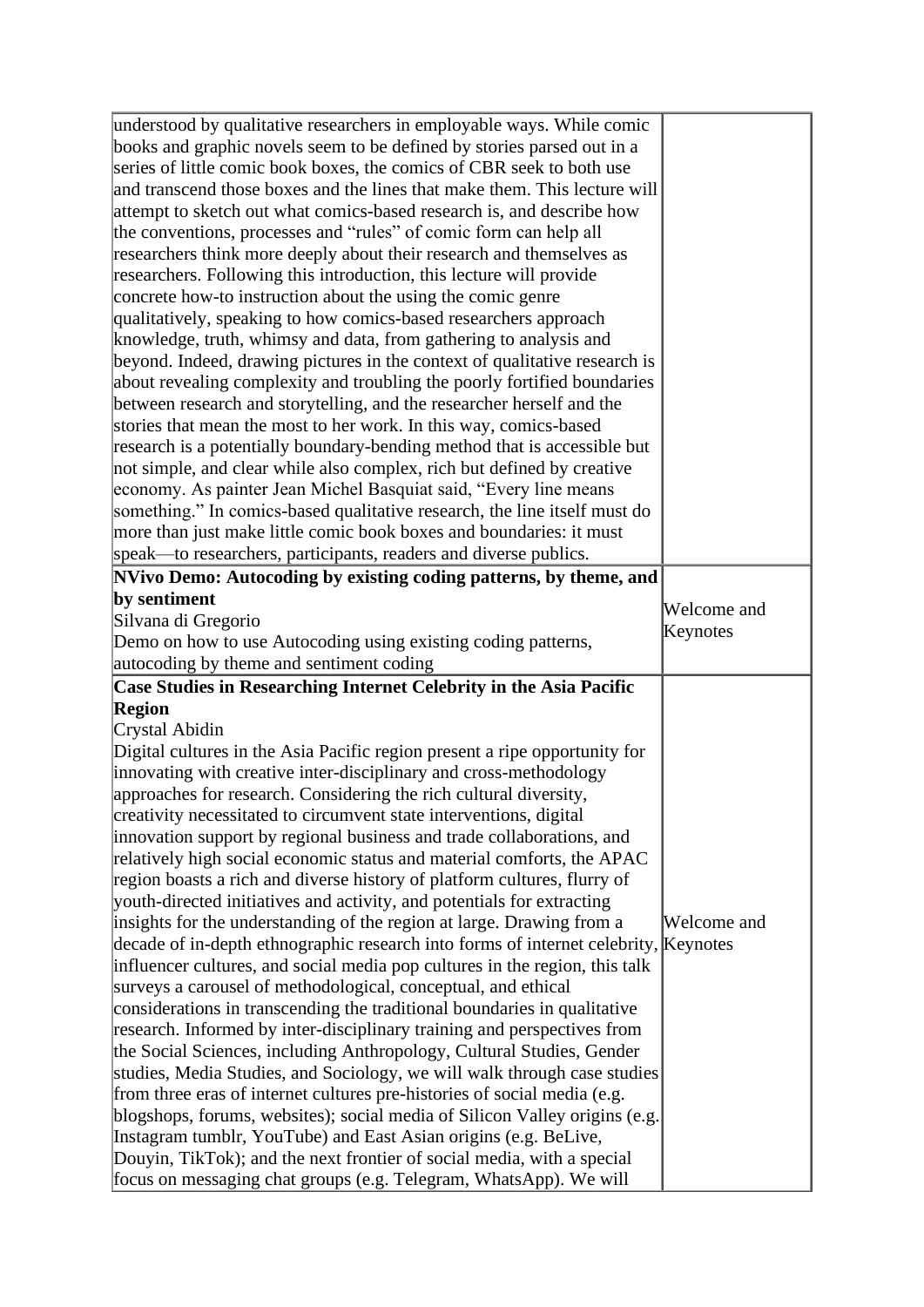| consider a variety of projects and topics, including online fashion and                                                                                                 |                      |
|-------------------------------------------------------------------------------------------------------------------------------------------------------------------------|----------------------|
| social shopping, young people's advocacy and activism, influencer                                                                                                       |                      |
| strategies and faux pas, commercial childhoods and family dynamics,                                                                                                     |                      |
| and fandoms. A portion of this talk will debut original research from                                                                                                   |                      |
| A/Prof Crystal Abidin's forthcoming book TikTok and Youth Cultures                                                                                                      |                      |
| $(2022,$ Emerald Publishing).                                                                                                                                           |                      |
| <b>Close of Conference</b>                                                                                                                                              |                      |
| Silvana di Gregorio                                                                                                                                                     |                      |
| Stacy Penna                                                                                                                                                             | Welcome and          |
| A thank you to everyone and some reminders about the conference                                                                                                         | Keynotes             |
| survey, the giveaway contest, the virtual bag and upcoming events in the                                                                                                |                      |
| NVivo Community.                                                                                                                                                        |                      |
| <b>Alfasoft Vendor Presentation</b>                                                                                                                                     |                      |
| <b>Gustaf Dahlberg</b>                                                                                                                                                  |                      |
| Marret Bischewski                                                                                                                                                       |                      |
| Alfasoft is partner to QSR and the distributor of NVivo in northern Europe. Gustaf                                                                                      |                      |
| Dahlberg (Manager QDA & Reference tools) and Marret Bischewski (Training and                                                                                            | <b>Vendor</b>        |
| Support) will take you through how Alfasoft can help you and your organization.                                                                                         | Presentations        |
| Gustaf will talk about how local representatives can guide you to the right research                                                                                    |                      |
| software. Marret will present training options and talk about how Alfasoft can help<br>you with both your research project and your software. You will also learn about |                      |
| resources like free Q&A sessions, videos, webinars, know-how & support articles                                                                                         |                      |
| organized by Alfasoft, and available in the conference booth.                                                                                                           |                      |
| <b>Statworks Vendor Presentation</b>                                                                                                                                    |                      |
| Statworks Group                                                                                                                                                         |                      |
| Vendor presentation by Statworks who are based in Malaysia.                                                                                                             |                      |
| STATWORKS has extensive experience in implementing Data Science                                                                                                         |                      |
| and Analytics Solutions in various organizations. By using our solution,                                                                                                |                      |
| organizations in various industries can reduce costs, improve                                                                                                           |                      |
| performance, and gain the agility to respond to changing business needs.                                                                                                |                      |
| STATWORKS expertise is in working with large volumes of data and                                                                                                        |                      |
| running algorithms where smarter data science computing with or                                                                                                         |                      |
| without coding has become the core of our customers' analytical                                                                                                         |                      |
| journey. Statworks is leading company concentrating on computational                                                                                                    | Vendor               |
| analytics. 2 decades in the evolving market for solutions on                                                                                                            | Presentations        |
| computational analytics technology, this is our range of solutions and                                                                                                  |                      |
| services which is analytical solutions, education technology, data science                                                                                              |                      |
| platform and AI and machine learning. We providing variety of solution                                                                                                  |                      |
| that concentrate on solving Big Data Analytics, Data Science and                                                                                                        |                      |
| education technology. Product that Statworks provide solution: IBM                                                                                                      |                      |
| Analytics Solutions, TIBCO Analytics Solutions, DataWalk, ArcGIS.                                                                                                       |                      |
| Meanwhile for education technology is Texas Instruments, IBM Data                                                                                                       |                      |
| Science dan Machine Learning, NVivo, Eviews and TIBCO Statistica.                                                                                                       |                      |
| Hakkim Azlan demonstrates how NVivo can be used in a literature                                                                                                         |                      |
| review.                                                                                                                                                                 |                      |
| Content and discourse analysis: methodological differences in Social                                                                                                    |                      |
| Science research                                                                                                                                                        | Spanish/Portuguese   |
| Mariana Lima-Bandeira                                                                                                                                                   | presentations        |
| The presentation aims to highlight the methodological differences                                                                                                       | (English sub-titles) |
| between content analysis and discourse analysis, considering that the                                                                                                   |                      |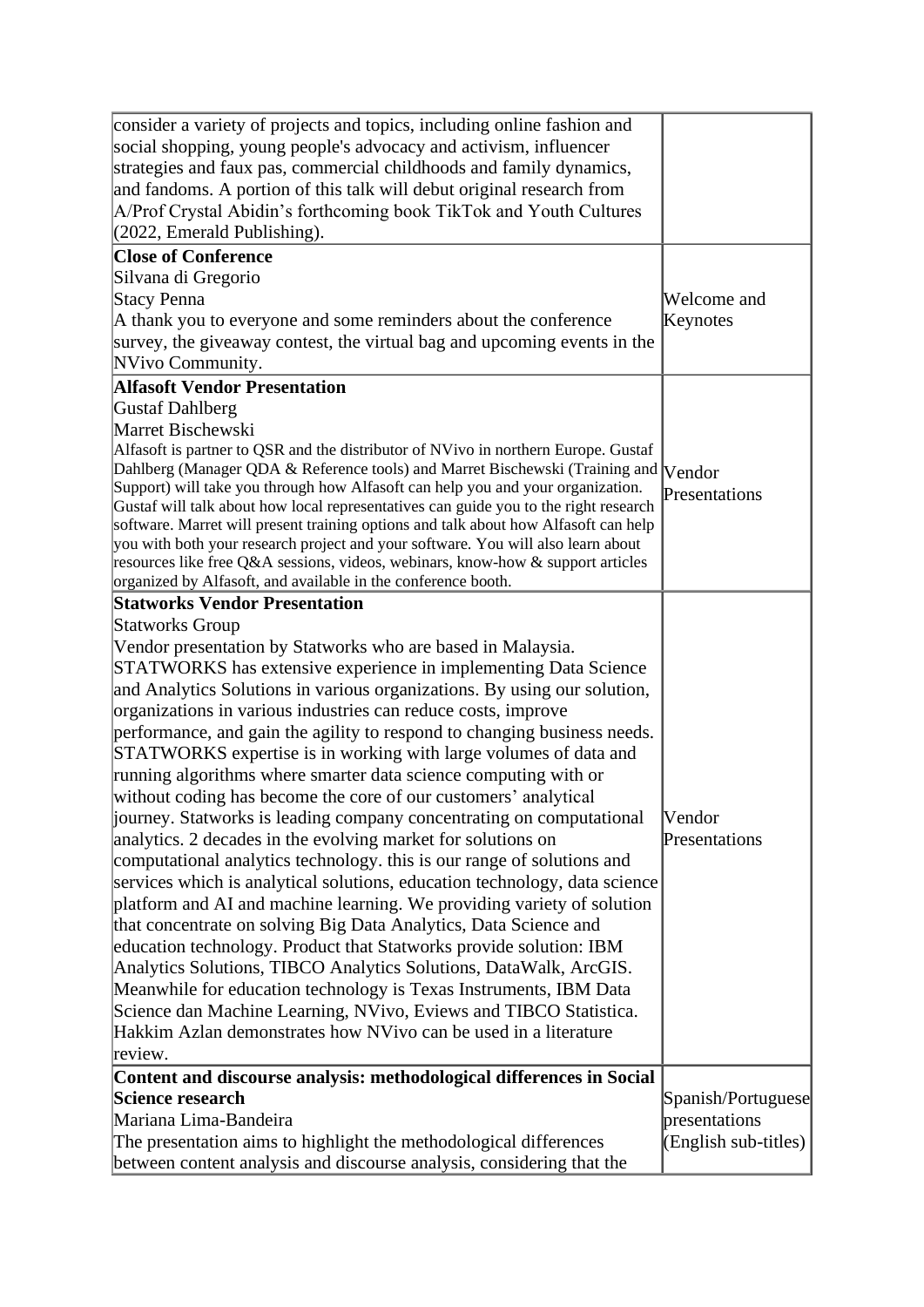| former can be understood as a mixed-method and that there are currents<br>of discourse analysis - especially the French current - that are conceived<br>based on more structured processes. Thus, exploring some studies<br>published in the area of Social Sciences, which is multidisciplinary by<br>nature, we observed that content analysis and discourse analysis present<br>intersections that could generate confusion and questions about the scope<br>and limitations of each choice. These confusions are possibly based on<br>the epistemological understanding of each strategy and the type of<br>research problem they address.                                                                                                                                                                                                                                                                                                                                                                                                                                                   |                                                               |
|--------------------------------------------------------------------------------------------------------------------------------------------------------------------------------------------------------------------------------------------------------------------------------------------------------------------------------------------------------------------------------------------------------------------------------------------------------------------------------------------------------------------------------------------------------------------------------------------------------------------------------------------------------------------------------------------------------------------------------------------------------------------------------------------------------------------------------------------------------------------------------------------------------------------------------------------------------------------------------------------------------------------------------------------------------------------------------------------------|---------------------------------------------------------------|
| Management and analysis of qualitative information for decision-                                                                                                                                                                                                                                                                                                                                                                                                                                                                                                                                                                                                                                                                                                                                                                                                                                                                                                                                                                                                                                 |                                                               |
| making in governmental entities.                                                                                                                                                                                                                                                                                                                                                                                                                                                                                                                                                                                                                                                                                                                                                                                                                                                                                                                                                                                                                                                                 |                                                               |
| Clemencia Navarro<br>In recent years, the interest of government entities in the incorporation of<br>qualitative analysis studies and strategies has been increasing. The possibilities of<br>their implementation in this sector open up a wide variety of applications, from<br>policy evaluations and participatory studies to the organization and use of internal<br>information as a fundamental input for decision-making, not to mention the change<br>of perspective that comes with having the voice of the actors in these processes.<br>However, this growing interest in qualitative methods leaves researchers with<br>several challenges and reflections regarding the need to develop strategies designed<br>for this sector, overcoming the division between qualitative and quantitative<br>methods, working with much larger volumes of information than those handled in<br>the academy, the need to prepare government actors to understand the associated<br>processes, and finally, the necessary discussions on rigor, quality and expected<br>results in these studies. | Spanish/Portuguese<br>presentations<br>(English sub-titles)   |
| What politicians talk about – salient themes in the Brazilian                                                                                                                                                                                                                                                                                                                                                                                                                                                                                                                                                                                                                                                                                                                                                                                                                                                                                                                                                                                                                                    |                                                               |
| electoral debate<br>Flávia Babireski<br>Electoral debates are a time for presenting proposals and candidates to<br>the voters. It is also a moment for researchers to capture and perceive the<br>positions and themes present in the elections. The objective of this<br>research was to capture and analyze the most salient themes in Brazilian<br>television debates, in the 2020 local election, for the position of mayor.<br>In the analysis, the city with the largest population in Brazil, São Paulo,<br>was selected. The debate material was transcribed and then analyzed in<br>New NVivo, using the automatic theme analysis tool. The analysis<br>indetified the more recurrent themes in the Brazilian political scenario,<br>such as those related to transportation, employment and education, but<br>this analysis allowed us to identify a new theme, not present in the<br>electoral discourses in Brazil until then, racism. The relevance of the<br>finding was corroborated by the increase of black elected officials in<br>Brazil, especially black women.             | Spanish/Portuguese<br>presentations<br>$(English sub-titles)$ |
| Applications of qualitative data analysis in Librarianship and<br><b>Information Sciences</b><br>Lourdes Feria Basurto<br>As specialists in information management, librarians and professionals<br>from related disciplines represent an important part of research programs<br>in universities. That is why the Data Librarian has the responsibility to<br>strengthen their skills in the use and exploitation of data. In the<br>qualitative field, it is increasingly convenient to learn to use tools that<br>support data management for the production, dissemination, and use of                                                                                                                                                                                                                                                                                                                                                                                                                                                                                                        | Spanish/Portuguese<br>presentations<br>$(English sub-titles)$ |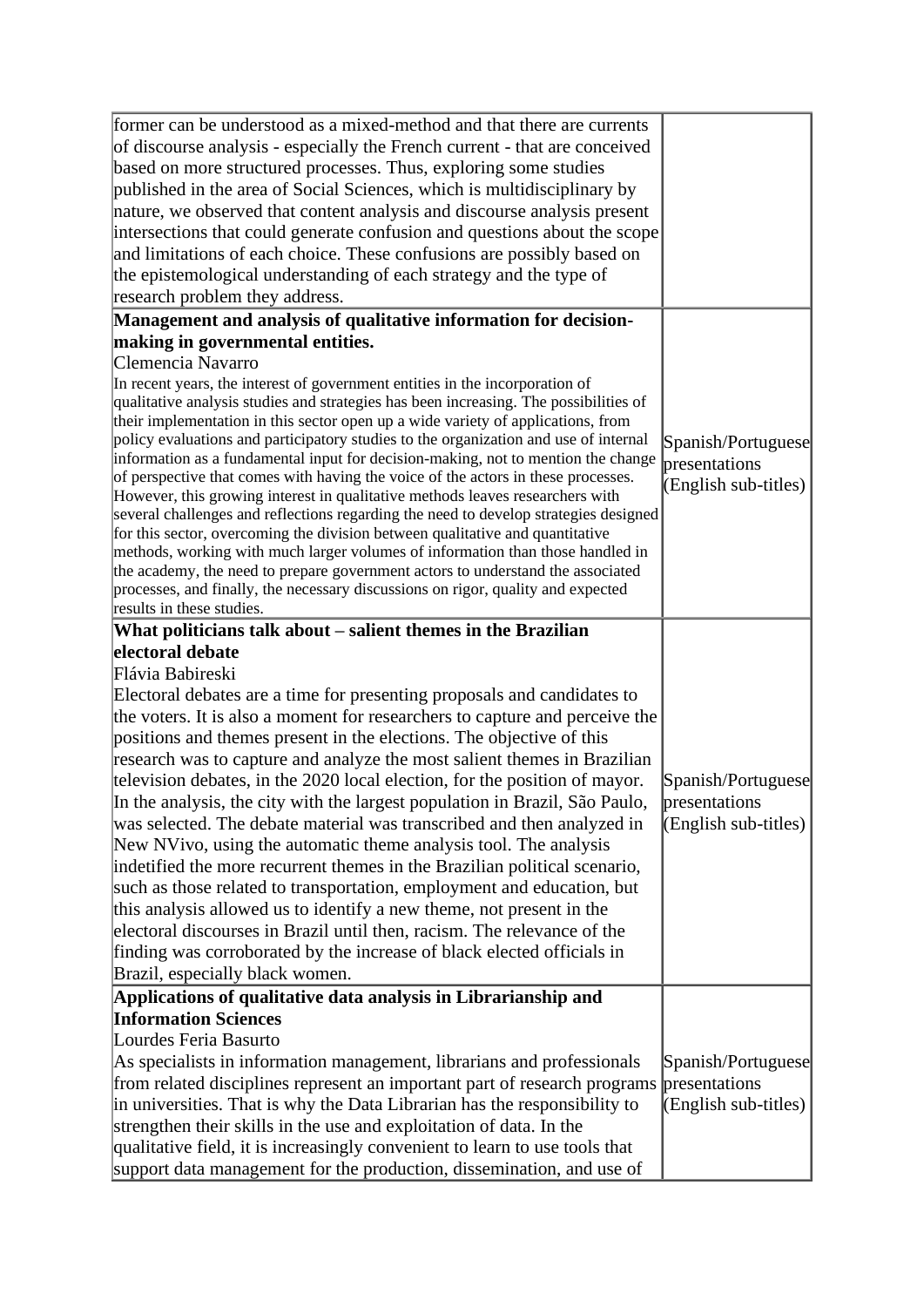| knowledge. In this sense, the lecture describes good practices to collect,                                                                  |                        |
|---------------------------------------------------------------------------------------------------------------------------------------------|------------------------|
| explore and visualize data, text mining applications, and, particularly, a                                                                  |                        |
| recent Mexican experience to improve the impact of the library in the                                                                       |                        |
| study and research communities.                                                                                                             |                        |
| Matrix coding & clusters in the analysis of virtual focus groups: a                                                                         |                        |
| study of Turning the Game Around                                                                                                            |                        |
| Alexandre Jeronimo Correia Lima                                                                                                             |                        |
| Matrix coding and clusters in the analysis of virtual focus groups: a study                                                                 |                        |
| of the social program Turning the Game Around. Alexandre J. C. Lima                                                                         |                        |
| (DCS/UFC) Irapuan P. Lima Filho (DCS/UFC) Giovanna Santiago                                                                                 |                        |
| (PPGS/UFC) Neivania S. Rodrigues (Turning the game/FUNCAP) Ana                                                                              |                        |
| Claudia V. Silva (Turning the game/FUNCAP) We present here the                                                                              |                        |
| methodological reflections of research on the monitoring and evaluation                                                                     |                        |
| of efficacy of a social policy for young people called Turning the Game                                                                     |                        |
| Around, offered by the state government of Ceará, Brazil, for young                                                                         |                        |
| people who are not studying or working. In this article we present the                                                                      | Spanish/Portuguese     |
| analysis of focus groups (virtual due to the ongoing global pandemic)                                                                       | presentations          |
| with the young people who are part of the program. In them we provoke                                                                       | $(English sub-titles)$ |
| in-depth discussions about the program itself, the future, the profession,                                                                  |                        |
| the school, the family and other topics. We worked with the                                                                                 |                        |
| transcriptions of the groups in the NVivo, where the young people were                                                                      |                        |
| classified according to nine attributes such as sex, region, age, schooling,                                                                |                        |
| etc.; and their statements were coded in thematic axes that sought to                                                                       |                        |
| identify basic units of meaning. The matrix coding queries and clusters                                                                     |                        |
| analysis diagrams revealed patterns and overlaps in the speeches that                                                                       |                        |
| guides the interpretations and synthesis of the report allowing us to                                                                       |                        |
| perceive unevident subtleties and indicate changes in the public policy of                                                                  |                        |
| Turning the Game Around and its improvement. Keywords: Focus                                                                                |                        |
| groups, NVIVO, Youth.                                                                                                                       |                        |
| Analysis of the situation and needs of grandparents who have                                                                                |                        |
| grandchildren with Down syndrome                                                                                                            |                        |
| Rocio Martín Sevillano                                                                                                                      |                        |
| Analysis of the situation and needs of grandparents who have                                                                                |                        |
| grandchildren with Down syndrome. Personal perspectives analyzed<br>through qualitative research. Rocío Martín Sevillano1, M.ª Cruz Sánchez |                        |
| Gómez2 & M.ª Victoria Martín Cilleros3. 1PhD student and Graduate in                                                                        |                        |
| Social Work at the University of Salamanca. Master's degree in                                                                              |                        |
| Disability Research at INICO, Salamanca, Spain. 2PhD and Degree in                                                                          |                        |
| Education Sciences at the University of Salamanca and Master in Speech Spanish/Portuguese                                                   |                        |
| Therapy at the Pontifical University of Salamanca. University Professor.                                                                    | presentations          |
| Director of the Department of Didactics, Organization and Research                                                                          | $(English sub-titles)$ |
| Methods. Salamanca, Spain. 3Doctor and Degree in Psychology at the                                                                          |                        |
| University of Salamanca. Associate Professor. Department of Didactics,                                                                      |                        |
| Organization and Research Methods. Salamanca, Spain. The general                                                                            |                        |
| purpose of this qualitative phenomenological study is to analyze the                                                                        |                        |
| situation and needs of grandparents of grandchildren with Down                                                                              |                        |
| syndrome from a personal perspective. Grandparents of grandchildren                                                                         |                        |
|                                                                                                                                             |                        |
| with disabilities are an underrepresented group in existing research                                                                        |                        |
| related to the field. Participants ranged in age from 65 to 85 years, of                                                                    |                        |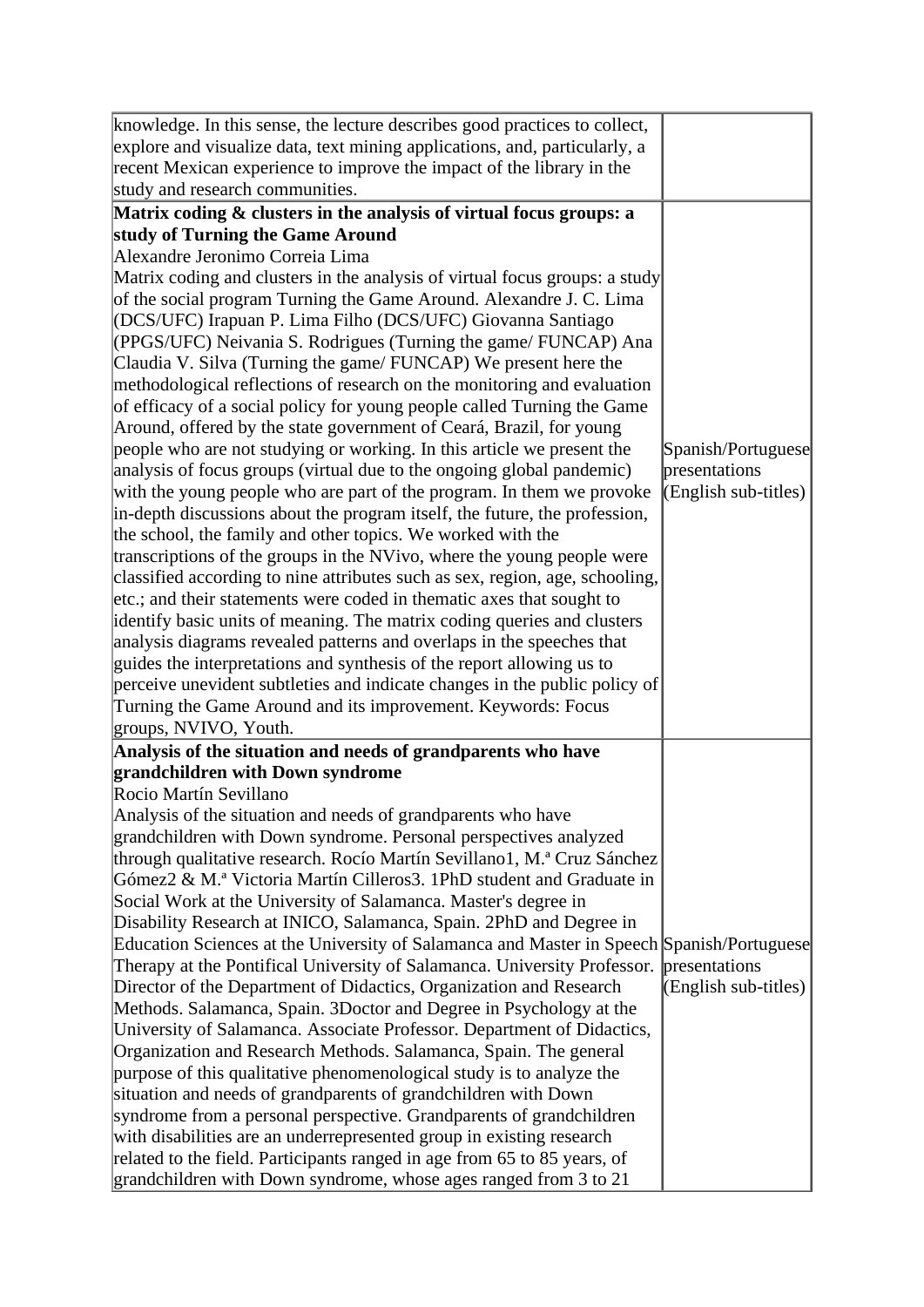| years. All participants had one grandchild with a disability, except two, |              |
|---------------------------------------------------------------------------|--------------|
| who had two. A sociodemographic questionnaire was applied and             |              |
| individual interviews, with open-ended questions, were conducted via      |              |
| telephone and/or video calls. An analysis of the participants' discourse  |              |
| was carried out, which involved the development of a system of meta-      |              |
| categories and categories. This analysis was developed using NVivo 12     |              |
| PLUS software. The results indicate a substantial shift from negative     |              |
| feelings triggered by knowledge of the diagnosis to feelings related to   |              |
| positive experiences, expressed in the present. Participants describe     |              |
| being a fundamental support (informal, instrumental, practical, social,   |              |
| emotional and economic) in their families and, mainly, for their          |              |
| grandchild with Down syndrome. There is a need for training and           |              |
| information at the time of learning of the diagnosis and concerns about   |              |
| the future of their grandchildren and siblings. They present social       |              |
| demands such as greater governmental involvement or greater               |              |
| opportunities for access to resources and rights for their grandchildren. |              |
| The results obtained are discussed and future lines of research are       |              |
| delimited.                                                                |              |
| <b>Improving Research Team Collaboration with NVivo</b>                   |              |
| Stacy Penna                                                               |              |
| The presentation will share tools for how to manage NVivo projects        | NVivo How-to |
| among team members, track decisions, as well as compare and view          | Videos       |
| coding across team members. See how NVivo can support your team to        |              |
| collaborate effectively together on a research project.                   |              |
| <b>What's new in NVivo</b>                                                |              |
| Stacy Penna                                                               |              |
| Watch this presentation showing the new features of NVivo, released in    |              |
| March 2020. The five main feature streams relating to the changes for     | NVivo How-to |
| NVivo include: improved NVivo user experience, getting started tools      | Videos       |
| for new users, enhanced coding experience and visualizations,             |              |
| introduction of Office 365 integration and new project sharing            |              |
| collaboration features.                                                   |              |
| NVivo Transcription - Integrate with NVivo for faster analysis            |              |
| Stacy Penna                                                               |              |
| Learn how NVivo transcription can be your automated transcription         | NVivo How-to |
| assistant, allowing the researcher the freedom to focus on the analysis.  | Videos       |
| Since NVivo transcription integrates with NVivo software, you can start   |              |
| analyzing your transcription data faster.                                 |              |
| <b>Improving Research Team Collaboration with NVivo</b>                   |              |
| Stacy Penna                                                               |              |
| The presentation will share tools for how to manage NVivo projects        | NVivo How-to |
| among team members, track decisions, as well as compare and view          | Videos       |
| coding across team members. See how NVivo can support your team to        |              |
| collaborate effectively together on a research project.                   |              |
| NVivo Demo: Autocoding by existing coding patterns, by theme, and         |              |
| by sentiment                                                              |              |
| Silvana di Gregorio                                                       | NVivo How-to |
| NVivo Demo of autocoding by coding patterns, by theme and by              | Videos       |
| sentiment.                                                                |              |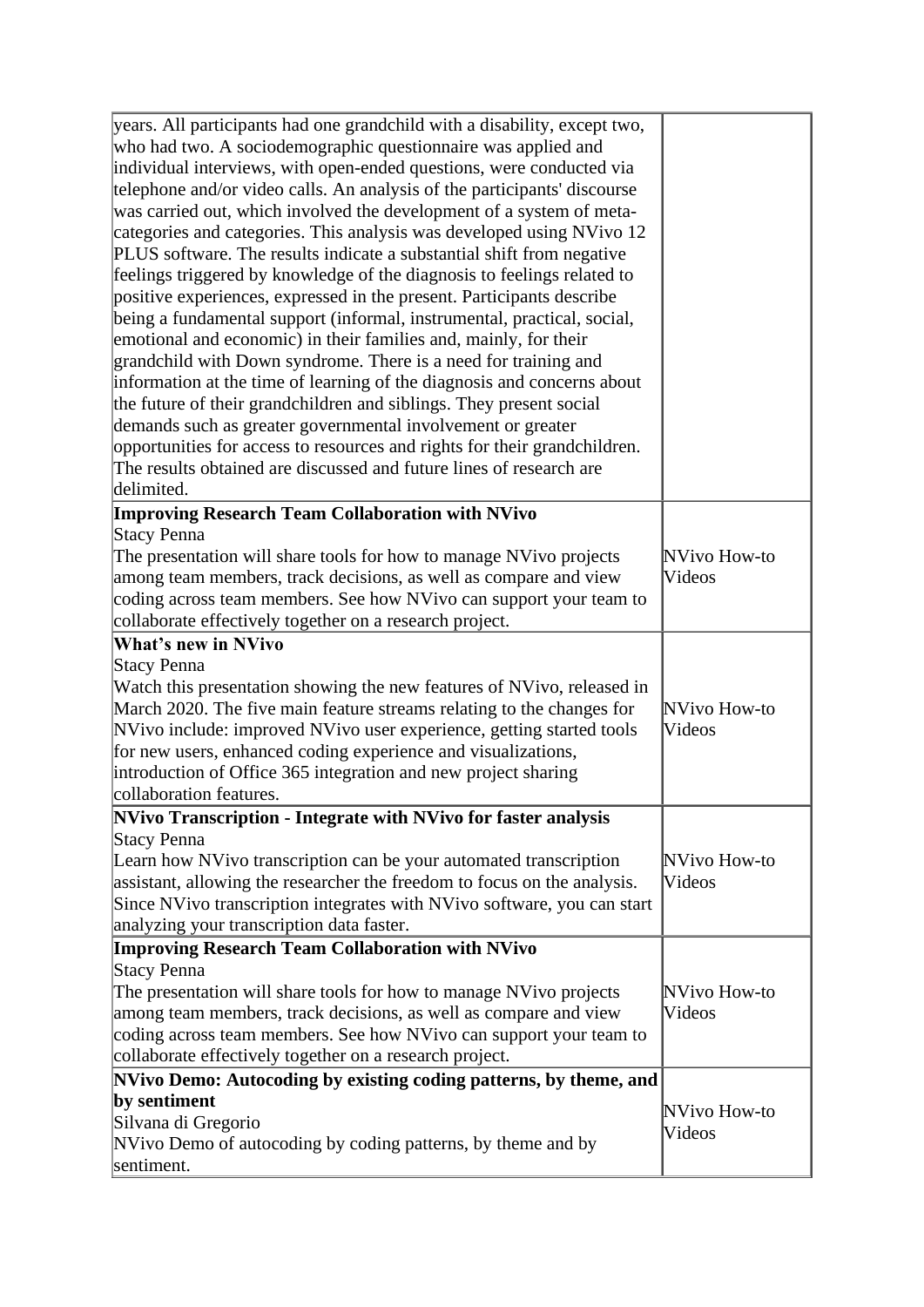| Detecting Values in Photographic Visions Containing Children                                                                                                    |              |
|-----------------------------------------------------------------------------------------------------------------------------------------------------------------|--------------|
| Aysenur Benevento                                                                                                                                               |              |
| This study examines adults' postings of photos of children on social                                                                                            |              |
| media and offers a unique methodological approach to studying visual<br>cultures. A major innovation of this study is first, to enact the concept               |              |
| and method of narrative inquiry to the digital photographs and second,                                                                                          |              |
| using qualitative analysis software for the analysis of social media                                                                                            |              |
| images. A sample of Instagram photographs with the hashtags of                                                                                                  |              |
| fashionkids and letthekids posted in a day in 2016 was collected and                                                                                            |              |
| analyzed. Each photograph was considered as a unit of analysis. The                                                                                             |              |
| process of conducting inter-rater reliability was based on the ratio of                                                                                         | Multi-Method |
| agreement and the number of codes in the photographs (10% of the                                                                                                | Research     |
| corpus). With one other researcher, I achieved 91% reliability based on                                                                                         |              |
| 79 codes sorted under 12 categories. With few exceptions (gesture,                                                                                              |              |
| props, and body adornments), the codes were designed as binary codes                                                                                            |              |
| $(e.g., outdoor, indoor, acknowledgment of camera, face visible, etc).$                                                                                         |              |
| every photograph. With the hope of informing future researchers about                                                                                           |              |
| the conceptualization of the coding list and supporting their execution of                                                                                      |              |
| the analysis, I will explain each of the three code groups in my                                                                                                |              |
| presentation. Having applied this method, the presentation will also offer                                                                                      |              |
| findings about the diverse values that emerge across two specific digital                                                                                       |              |
| parenting cultures.                                                                                                                                             |              |
| Promoting the Compatibility between Grounded Theory and Mixed                                                                                                   |              |
| <b>Methods</b>                                                                                                                                                  |              |
| Elizabeth G. Creamer                                                                                                                                            |              |
| From its earliest days, grounded theorists have promoted the adage that                                                                                         |              |
| all is data. Whether the data comes from a secondary data base or                                                                                               |              |
| presents itself in the form of photographs, fieldnotes from observations,                                                                                       |              |
| diary entries, or timelines that are annotated during the process of data                                                                                       |              |
| collection, grounded theorists are committed to the idea that these data                                                                                        |              |
| can be engaged inductively to produce theoretical insight. Long-time                                                                                            |              |
| leader in the field, Anselm Strauss, introduced the strongest link between                                                                                      |              |
| its logic of inquiry and that of mixed methods when he suggested that an                                                                                        |              |
| abductive logic is a better way to characterize the movement back and                                                                                           |              |
| forth between an exploratory and a confirmatory stance that is embedded Multi-Method<br>in the constant comparative method. Extending the logic of abduction to | Research     |
| core grounded theory procedures like theoretical sampling, coding, and                                                                                          |              |
| memo writing is one way to build an argument for pairing of mixed                                                                                               |              |
| methods and grounded theory. Qualitative software can provide the                                                                                               |              |
| platform for constructing the type of integrated database that is so central                                                                                    |              |
| to meaningful integration in mixed method research. This presentation                                                                                           |              |
| deconstructs a single case study to illustrate some of the potential and                                                                                        |              |
| challenges of pairing mixed methods with grounded theory. The example                                                                                           |              |
| linked data about crime rates by neighborhood in an urban US city,                                                                                              |              |
| geospatial data, with qualitative data collected through a photo mapping                                                                                        |              |
| activity. The case illustrates some of the challenges long recognized in                                                                                        |              |
| grounded theory, including the risk of forcing preconceptions on the                                                                                            |              |
| data.                                                                                                                                                           |              |
| Micro-Teaching with Historical Primary Sources in Early                                                                                                         | Multi-Method |
| <b>Childhood: Analysis of Video Documentation</b>                                                                                                               | Research     |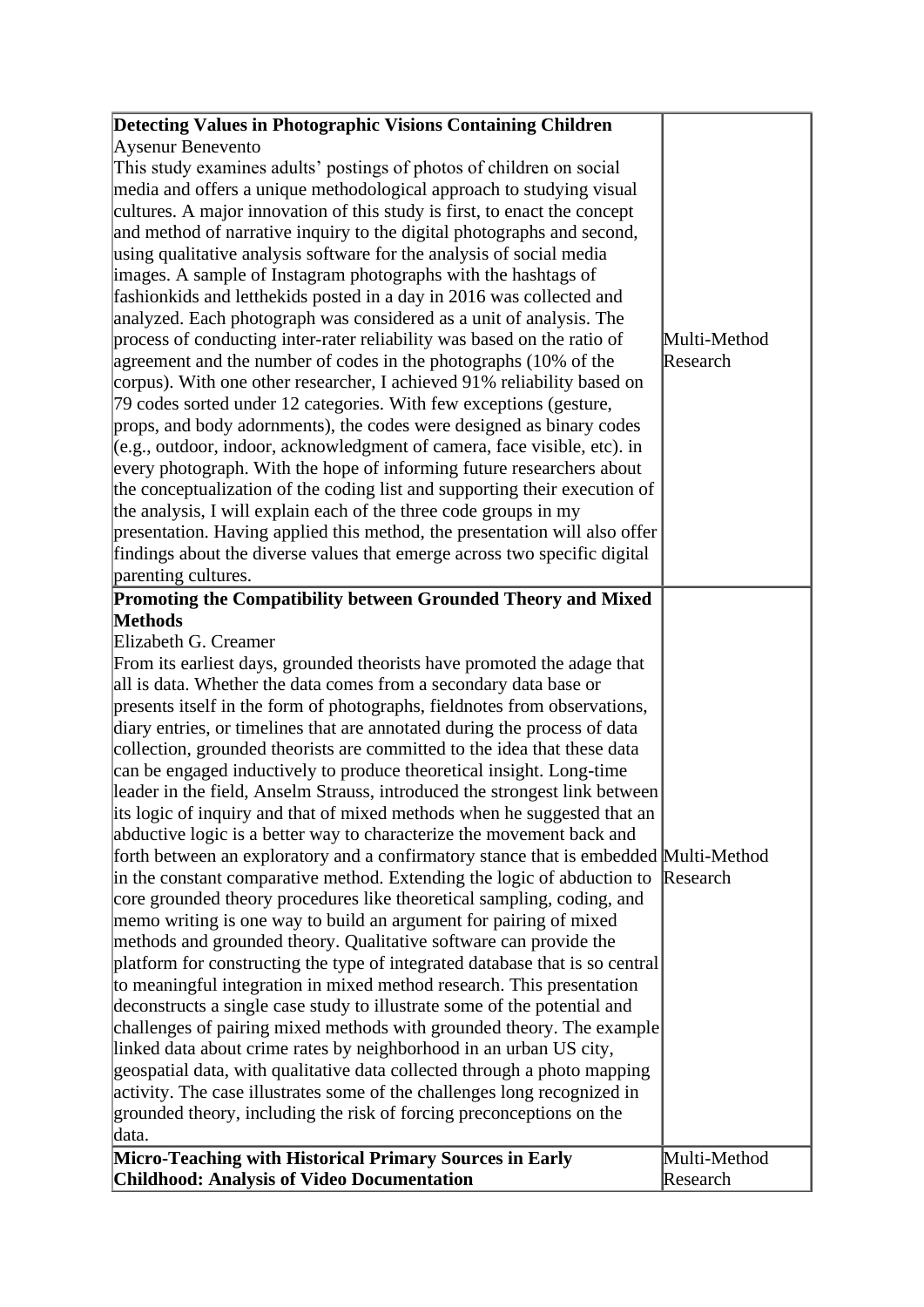| Ilene Berson                                                               |              |
|----------------------------------------------------------------------------|--------------|
| Michael J. Berson                                                          |              |
| Meaningful integration of digitized primary resources into teaching and    |              |
| learning in the early childhood classroom may promote students'            |              |
| multiliteracies as they explore informational texts, but successful        |              |
| implementation with preschool children necessitates research-informed      |              |
| and developmentally appropriate strategies that exemplify active and       |              |
| engaged learning. Nonetheless, pre-service early childhood educators       |              |
| have been found to lack expertise and confidence with using inquiry-       |              |
| based strategies that foster emergent visual literacy and historical       |              |
| thinking with young children. This qualitative video-based research        |              |
| project explores the use of remote micro-teaching to develop the           |              |
| competencies of early childhood educators to create dynamic and            |              |
| stimulating learning environments with an emphasis on inquiry,             |              |
| creativity, and reflectivity. Through a remote video platform, preservice  |              |
|                                                                            |              |
| early childhood teachers documented micro-teaching a component of          |              |
| their lesson plan that used primary sources to promote discovery learning  |              |
| and introduce new information to young children. Using a web-based         |              |
| annotation tool, they subsequently annotated the specific strategies and   |              |
| teaching with primary source pedagogies they enacted. By engaging in       |              |
| this process, the preservice teachers traced their discourse through the   |              |
| technology while leveraging digital media and video to become a            |              |
| reflective practitioner. Subsequently they reflected on their practice and |              |
| considered the effectiveness of the decisions and strategies they          |              |
| employed, relative to the assessment tasks (formative and summative),      |              |
| the lesson plan as actually taught and discussed plans for lesson plan     |              |
| improvement, and delivery improvement. Using NVivo, analysis of the        |              |
| videos and reflections revealed enhanced instructional implementation      |              |
| that linked young children's personal experiences in the present with the  |              |
| past and promoted multiple perspectives.                                   |              |
| Testing usability & feasibility of an electronic Patient Reported          |              |
| <b>Outcomes Measures platform</b>                                          |              |
| Christel McMullan                                                          |              |
| Background Improvements in clinical management of Traumatic Brain          |              |
| Injury (TBI) mean that more people are living with reduced quality of      |              |
| life. Electronic assessment of patient-reported outcomes (PROs) post-      |              |
| TBI may facilitate early identification of ongoing issues, shared-decision |              |
| making and management of long-term outcomes. The PRiORiTy (Patient         |              |
| Reported Outcomes Research in Trauma) study aims to explore the            |              |
| feasibility and acceptability of using an electronic Patient Reported      | Multi-Method |
| Outcome Measure (ePROM) platform for patients with TBI. Methods            | Research     |
| This qualitative study used semi-structured and cognitive interviews to    |              |
| explore patients' and clinicians' perceptions of an ePROM platform         |              |
| (Aparito Atom5TM) and test its usability. Data analysis was conducted      |              |
| with QSR NVivo12. Results Participants interviewed (n=28) online           |              |
| highlighted the flexibility of an ePROM system. Suggested key features     |              |
| (simple layout, use of lay language, opportunity to send/receive           |              |
| feedback, and use of validated tools) informed its design. Online or face- |              |
| to-face cognitive interviews with eight people with a TBI showed that      |              |
|                                                                            |              |

the ePROM system was easy to use and that only minor changes needed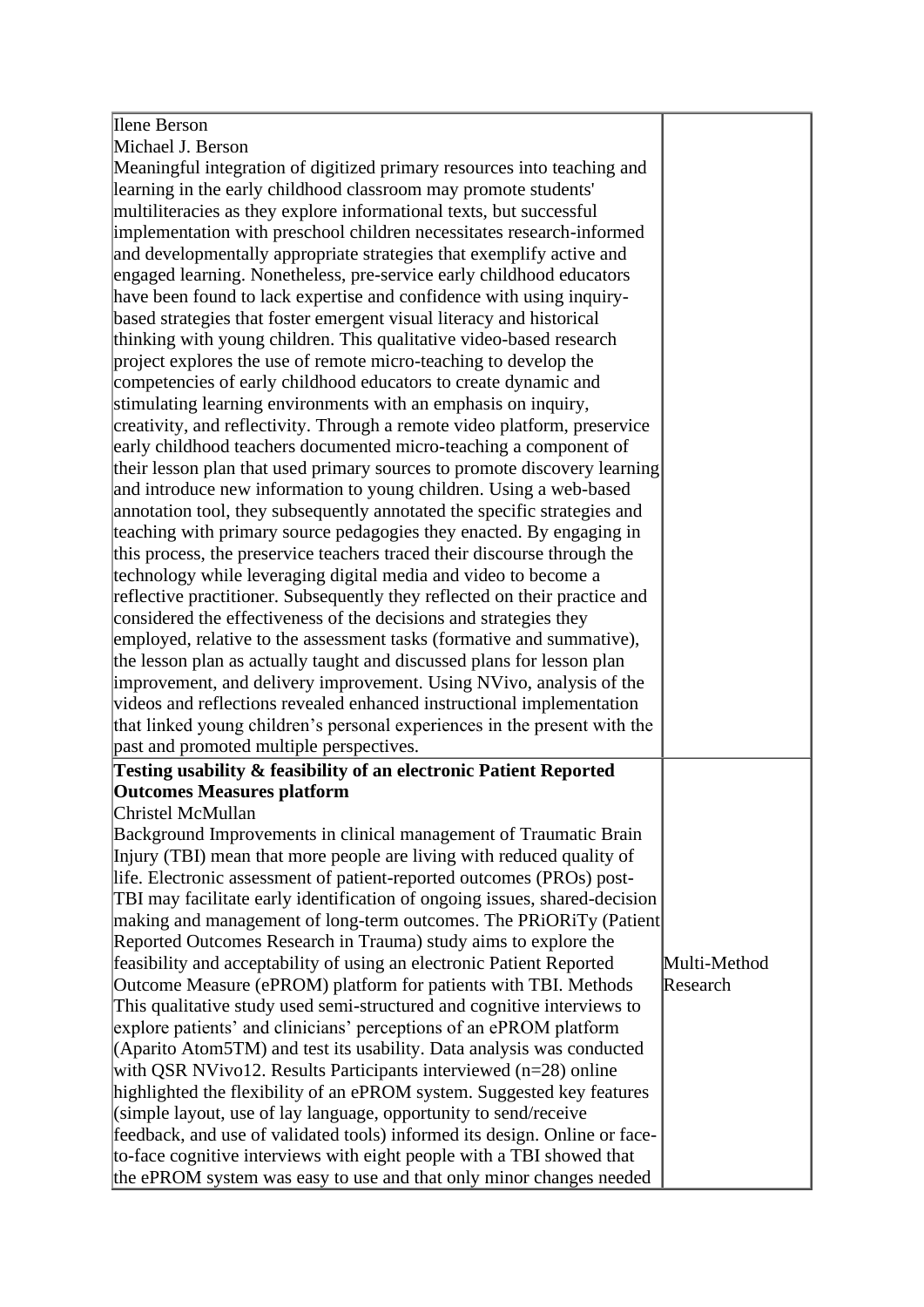| to be made before being tested in a clinical setting. Conclusion<br>Qualitative data collection methods helped capture participants' positive<br>attitudes towards the use of electronic PROs in routine clinical practice<br>and research. The final stage of this study is to test the acceptability and<br>feasibility of the ePROM system in a clinical setting, using semi-<br>structured interviews and observations of clinical appointments. This<br>study will increase capacity for trauma-specific knowledge and expertise<br>in relation to PROMs, and inform system development in other areas of<br>trauma research. Authors Christel McMullan $(1,2)$ , Sally Bradshaw $(1)$ ,                                                                                                                                                               |                          |
|-------------------------------------------------------------------------------------------------------------------------------------------------------------------------------------------------------------------------------------------------------------------------------------------------------------------------------------------------------------------------------------------------------------------------------------------------------------------------------------------------------------------------------------------------------------------------------------------------------------------------------------------------------------------------------------------------------------------------------------------------------------------------------------------------------------------------------------------------------------|--------------------------|
| Ameeta Retzer(1), Anita Slade(1), Elin Haf Davies(3), Luke Flavell(4),<br>Jackie Flavell(4), Antonio Belli(2), Melanie Calvert(1,2,5,6), Grace<br>Turner(1,2) (1) Centre for Patient Reported Outcomes Research<br>(CPROR), Institute of Applied Health Research, University of<br>Birmingham, Birmingham (2) UK NIHR Surgical Reconstruction and<br>Microbiology Research Centre (SRMRC), Queen Elizabeth Hospital,<br>Birmingham, UK (3) Aparito Ltd, Wrexham, UK (4) Patient Advocates,<br>Birmingham, UK (5) NIHR Birmingham Biomedical Research Centre<br>NIHR ARC West Midlands (6) BHP Centre for Regulatory Science and<br>Innovation                                                                                                                                                                                                               |                          |
| Keep it Authentic during the Covid19: Insight from the Moroccan                                                                                                                                                                                                                                                                                                                                                                                                                                                                                                                                                                                                                                                                                                                                                                                             |                          |
| consumer                                                                                                                                                                                                                                                                                                                                                                                                                                                                                                                                                                                                                                                                                                                                                                                                                                                    |                          |
| Fatima Ezzahra Ouboutaib                                                                                                                                                                                                                                                                                                                                                                                                                                                                                                                                                                                                                                                                                                                                                                                                                                    |                          |
| Soumiya Mekkaoui                                                                                                                                                                                                                                                                                                                                                                                                                                                                                                                                                                                                                                                                                                                                                                                                                                            |                          |
| Abdellatif Aitheda                                                                                                                                                                                                                                                                                                                                                                                                                                                                                                                                                                                                                                                                                                                                                                                                                                          |                          |
| Objectives: Recently, research in consumer behavior has been focusing on market<br>authenticity, as the postmodern consumer has become infatuated with it. However,<br>its use is still problematic for managers. The Covid19 pandemic has changed the<br>relationship between food and consumer. In this context, Morocco launched a first<br>general lockdown in March 2020. This paper aims to question the perceived market<br>authenticity of the Moroccan consumer in these difficult times.                                                                                                                                                                                                                                                                                                                                                          | Multi-Method<br>Research |
| Methodology and results: We selected a sample of 20 people who are regular<br>consumers of local products from the Souss Massa region. The respondents were<br>recruited randomly according to the principle of saturation of responses. We tried<br>to meet a criterion of relevance while choosing a heterogeneous sample. The<br>average length of the interviews was 45 minutes. We mobilized an in-depth<br>thematic analysis with the NVivo 12 software. Several child nodes are affiliated<br>with market authenticity, which are: region, tradition, uniqueness and consumer<br>self. We also noted the importance of natural ingredients and the trace of the<br>producer's hand in the formulation of authenticity sought by respondents.<br>Recommendations will be proposed for the measurement of market authenticity in<br>our study context. |                          |
| Adapting to research design changes posed by Covid-19 through                                                                                                                                                                                                                                                                                                                                                                                                                                                                                                                                                                                                                                                                                                                                                                                               |                          |
| unplanned sites of data collection                                                                                                                                                                                                                                                                                                                                                                                                                                                                                                                                                                                                                                                                                                                                                                                                                          |                          |
| Areej Jamal                                                                                                                                                                                                                                                                                                                                                                                                                                                                                                                                                                                                                                                                                                                                                                                                                                                 |                          |
| The current study focuses on the lived experiences of migrants. This                                                                                                                                                                                                                                                                                                                                                                                                                                                                                                                                                                                                                                                                                                                                                                                        |                          |
| research employed a sequential mixed methods design involving                                                                                                                                                                                                                                                                                                                                                                                                                                                                                                                                                                                                                                                                                                                                                                                               | Multi-Method             |
| quantitative online surveys followed by qualitative narrative interviews.                                                                                                                                                                                                                                                                                                                                                                                                                                                                                                                                                                                                                                                                                                                                                                                   | Research                 |
| The fieldwork of this study coincided with the global pandemic outbreak                                                                                                                                                                                                                                                                                                                                                                                                                                                                                                                                                                                                                                                                                                                                                                                     |                          |
| requiring the researcher to adapt to the new context. Given the time and                                                                                                                                                                                                                                                                                                                                                                                                                                                                                                                                                                                                                                                                                                                                                                                    |                          |
| financial circumstances, the fieldwork had to continue without pivoting<br>much of the original design except for an observation element which was                                                                                                                                                                                                                                                                                                                                                                                                                                                                                                                                                                                                                                                                                                          |                          |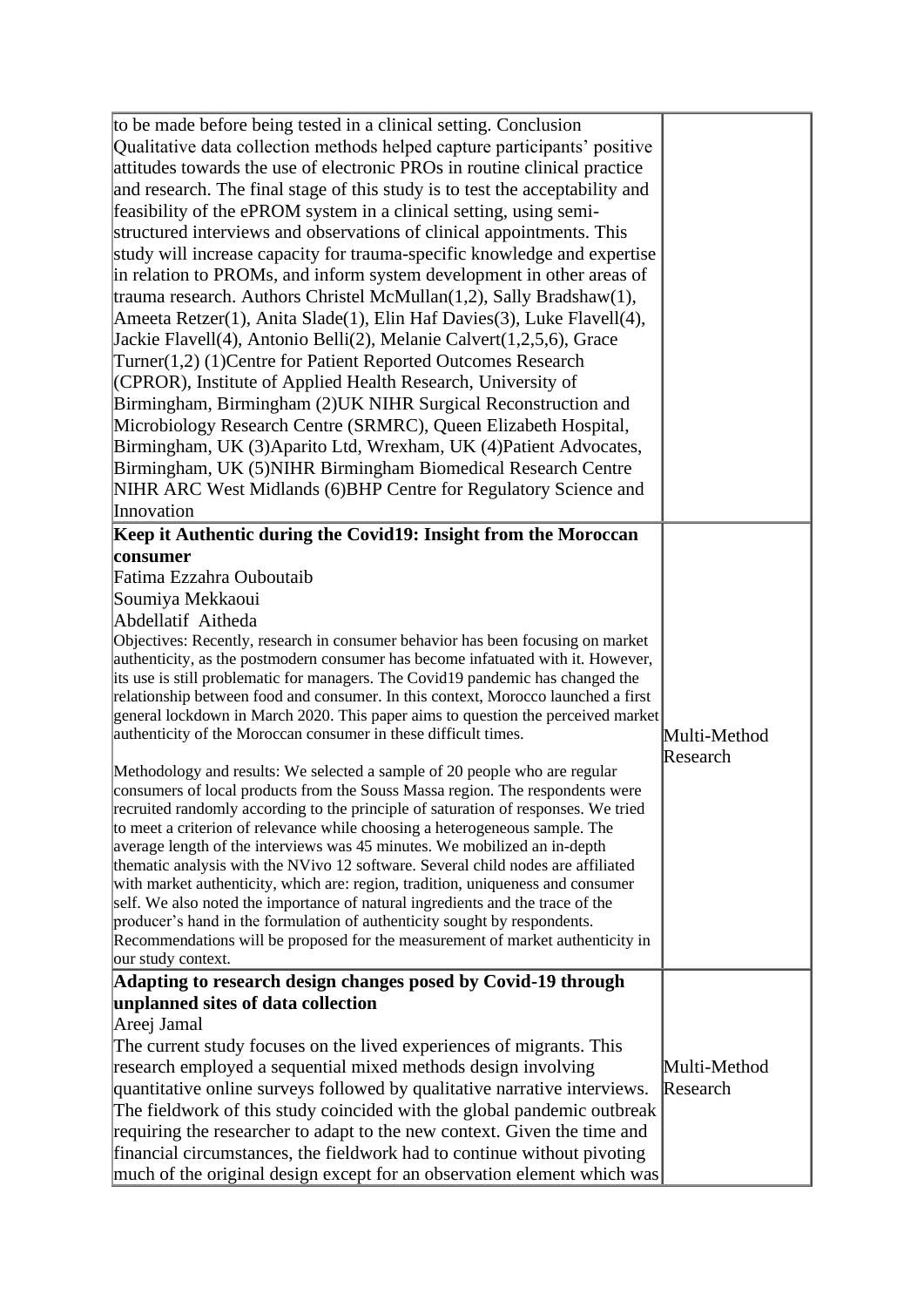| intrinsically expected from the fieldwork sites but due to the current<br>social distancing environment it seemed impossible to continue with it.<br>This paper discusses how the changing circumstances led to the<br>exploration of unplanned sites of data collection while ensuring to keep<br>the essence and relevance of the original research questions and the<br>ethical considerations. Being stuck in the lockdown away from the<br>fieldwork site and responding to the personal constraints, led the<br>researcher to explore an unobtrusive observation of online content as a<br>source of migrants' narratives shared through social platforms and<br>forums. The narrator driven stories brought to surface some timely and<br>relevant insights which further helped in designing the subsequent<br>phases of quantitative survey and qualitative interviews. |              |
|----------------------------------------------------------------------------------------------------------------------------------------------------------------------------------------------------------------------------------------------------------------------------------------------------------------------------------------------------------------------------------------------------------------------------------------------------------------------------------------------------------------------------------------------------------------------------------------------------------------------------------------------------------------------------------------------------------------------------------------------------------------------------------------------------------------------------------------------------------------------------------|--------------|
| Employee Voice in Conflict Resolution: A study of three Higher                                                                                                                                                                                                                                                                                                                                                                                                                                                                                                                                                                                                                                                                                                                                                                                                                   |              |
| <b>Education Institutions in Ghana</b>                                                                                                                                                                                                                                                                                                                                                                                                                                                                                                                                                                                                                                                                                                                                                                                                                                           |              |
| Nancy Sam-Tagoe Adjadogo                                                                                                                                                                                                                                                                                                                                                                                                                                                                                                                                                                                                                                                                                                                                                                                                                                                         |              |
| Employee Voice in Conflict Resolution: A study of three Higher                                                                                                                                                                                                                                                                                                                                                                                                                                                                                                                                                                                                                                                                                                                                                                                                                   |              |
| Education Institutions (HEIs) in Ghana Nancy Sam-Tagoe Adjadogo                                                                                                                                                                                                                                                                                                                                                                                                                                                                                                                                                                                                                                                                                                                                                                                                                  |              |
| School of Public Service and Governance Ghana Institute of                                                                                                                                                                                                                                                                                                                                                                                                                                                                                                                                                                                                                                                                                                                                                                                                                       |              |
| Management and Public Administration (GIMPA) Conflict between                                                                                                                                                                                                                                                                                                                                                                                                                                                                                                                                                                                                                                                                                                                                                                                                                    |              |
| employees of public higher education institutions and the employer, is                                                                                                                                                                                                                                                                                                                                                                                                                                                                                                                                                                                                                                                                                                                                                                                                           |              |
| frequent in Ghana. These conflicts result from disagreements between                                                                                                                                                                                                                                                                                                                                                                                                                                                                                                                                                                                                                                                                                                                                                                                                             |              |
| the parties. A number of these conflicts lead to strikes which have a                                                                                                                                                                                                                                                                                                                                                                                                                                                                                                                                                                                                                                                                                                                                                                                                            |              |
| negative toll on both the employer and employees. Parties hold dialogues                                                                                                                                                                                                                                                                                                                                                                                                                                                                                                                                                                                                                                                                                                                                                                                                         |              |
| to find resolution to the conflicts, however, it is not clear how                                                                                                                                                                                                                                                                                                                                                                                                                                                                                                                                                                                                                                                                                                                                                                                                                |              |
| contributions and ideas (employee voice) shared by the employees help                                                                                                                                                                                                                                                                                                                                                                                                                                                                                                                                                                                                                                                                                                                                                                                                            |              |
| in resolving the conflicts. Although, outside the boundaries of Ghana,                                                                                                                                                                                                                                                                                                                                                                                                                                                                                                                                                                                                                                                                                                                                                                                                           |              |
| literature has revealed the success in adopting employee voice in conflict Multi-Method                                                                                                                                                                                                                                                                                                                                                                                                                                                                                                                                                                                                                                                                                                                                                                                          |              |
| resolution, literature in Ghana in the areas of employee voice and                                                                                                                                                                                                                                                                                                                                                                                                                                                                                                                                                                                                                                                                                                                                                                                                               | Research     |
| conflict resolution has omitted that. The current study explored the role                                                                                                                                                                                                                                                                                                                                                                                                                                                                                                                                                                                                                                                                                                                                                                                                        |              |
| employee voice played in conflict resolution in three public HEIs in                                                                                                                                                                                                                                                                                                                                                                                                                                                                                                                                                                                                                                                                                                                                                                                                             |              |
| Ghana. The study employed interpretive paradigm and qualitative                                                                                                                                                                                                                                                                                                                                                                                                                                                                                                                                                                                                                                                                                                                                                                                                                  |              |
| methodology. Phenomenological case study was also adopted in order to                                                                                                                                                                                                                                                                                                                                                                                                                                                                                                                                                                                                                                                                                                                                                                                                            |              |
| allow employees who have participated in conflict resolution dialogues                                                                                                                                                                                                                                                                                                                                                                                                                                                                                                                                                                                                                                                                                                                                                                                                           |              |
| to share their experiences. Data was collected from 28 employee leaders                                                                                                                                                                                                                                                                                                                                                                                                                                                                                                                                                                                                                                                                                                                                                                                                          |              |
| of the institutions who were purposefully sampled. Data was collected                                                                                                                                                                                                                                                                                                                                                                                                                                                                                                                                                                                                                                                                                                                                                                                                            |              |
| through the use of in-person and telephone interviews, observations and                                                                                                                                                                                                                                                                                                                                                                                                                                                                                                                                                                                                                                                                                                                                                                                                          |              |
| document review. Interviews were done with the aid of a recorder and                                                                                                                                                                                                                                                                                                                                                                                                                                                                                                                                                                                                                                                                                                                                                                                                             |              |
| interview protocol that had semi structured questions. Analysis of the                                                                                                                                                                                                                                                                                                                                                                                                                                                                                                                                                                                                                                                                                                                                                                                                           |              |
| data was done with the aid of NVivo Windows Pro-12 software to obtain                                                                                                                                                                                                                                                                                                                                                                                                                                                                                                                                                                                                                                                                                                                                                                                                            |              |
| nodes. Interpretation was done by employing Gadamer (1981) and                                                                                                                                                                                                                                                                                                                                                                                                                                                                                                                                                                                                                                                                                                                                                                                                                   |              |
| Hiedegger's (1962) fusion of horizon, dialogue of questions and answers                                                                                                                                                                                                                                                                                                                                                                                                                                                                                                                                                                                                                                                                                                                                                                                                          |              |
| and hermeneutic circle. Initial plan of organising focus group was                                                                                                                                                                                                                                                                                                                                                                                                                                                                                                                                                                                                                                                                                                                                                                                                               |              |
| shattered due to COVID-19.                                                                                                                                                                                                                                                                                                                                                                                                                                                                                                                                                                                                                                                                                                                                                                                                                                                       |              |
| Promoting the Discovery Process in Qualitative and Mixed Method                                                                                                                                                                                                                                                                                                                                                                                                                                                                                                                                                                                                                                                                                                                                                                                                                  |              |
| <b>Research with Visual Displays</b>                                                                                                                                                                                                                                                                                                                                                                                                                                                                                                                                                                                                                                                                                                                                                                                                                                             |              |
| Elizabeth G. Creamer                                                                                                                                                                                                                                                                                                                                                                                                                                                                                                                                                                                                                                                                                                                                                                                                                                                             | Multi-Method |
| Diagrams, tables, and figures constructed by participants and/or                                                                                                                                                                                                                                                                                                                                                                                                                                                                                                                                                                                                                                                                                                                                                                                                                 | Research     |
| researchers not only serve as a tool to succinctly communicate what was                                                                                                                                                                                                                                                                                                                                                                                                                                                                                                                                                                                                                                                                                                                                                                                                          |              |
| discovered through analysis but also as an analytical tool that generates                                                                                                                                                                                                                                                                                                                                                                                                                                                                                                                                                                                                                                                                                                                                                                                                        |              |
| new insight. The difference between a qualitative use of a visual display                                                                                                                                                                                                                                                                                                                                                                                                                                                                                                                                                                                                                                                                                                                                                                                                        |              |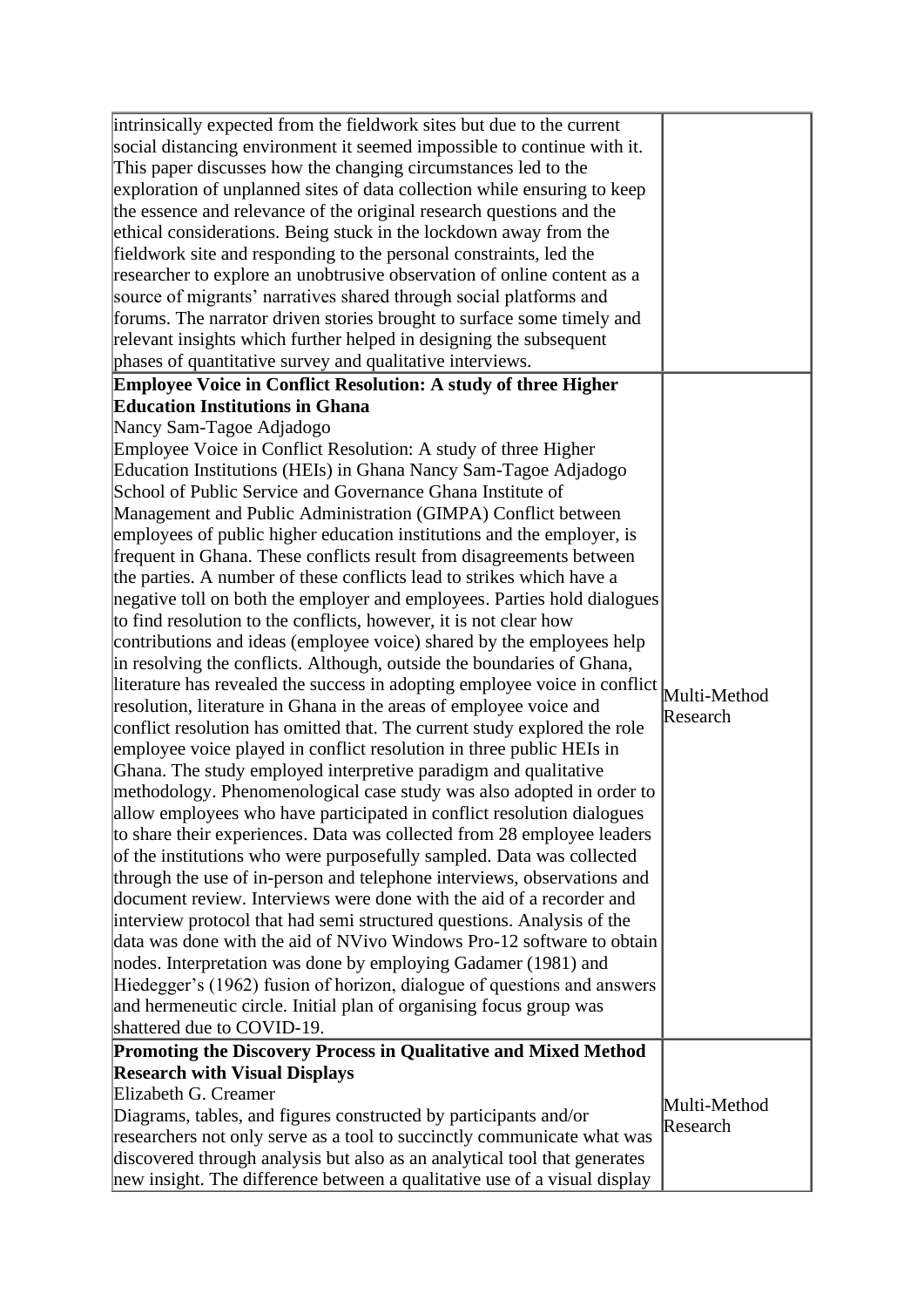| and a mixed method one is that the display engages more than one                                                                                                        |              |
|-------------------------------------------------------------------------------------------------------------------------------------------------------------------------|--------------|
| source of data interactively. This can include multiple sources of                                                                                                      |              |
| qualitative data. A display that integrates data from different sources can                                                                                             |              |
| help a researcher visualize links between constructs, envision a causal                                                                                                 |              |
| explanation that is the basis for an interactive social process, or                                                                                                     |              |
| recognize conditions that mediate expected outcomes. This presentation                                                                                                  |              |
| expands ideas about formative uses of visual displays by exploring their                                                                                                |              |
| use during both data collection and analysis. It makes a distinction                                                                                                    |              |
| between a joint display and an integrated visual display. It explores ideas                                                                                             |              |
| about the ways that a dynamic visual display like a timeline can be used                                                                                                |              |
| in mixed methods to enrich the types of data collected and to promote                                                                                                   |              |
| authentic interaction with vulnerable populations. It also illustrates ways                                                                                             |              |
| that different approaches to cluster analysis afforded by qualitative                                                                                                   |              |
| software can aid in the detection of commonalities and differences                                                                                                      |              |
| between groups. The presentation is intended to help participants not                                                                                                   |              |
| only to learn about strategies to integrate different types of data but also                                                                                            |              |
| to envision ways that integrative visual displays might be useful in                                                                                                    |              |
| his/her own research.                                                                                                                                                   |              |
| <b>Utilizing Multiple Methodological Approaches to Enrich</b>                                                                                                           |              |
| <b>Understandings: Adult Education and the Role</b>                                                                                                                     |              |
| Mollie Charter                                                                                                                                                          |              |
|                                                                                                                                                                         |              |
| Kathryn Parr                                                                                                                                                            |              |
| Shireena McGee                                                                                                                                                          |              |
| Harini Buch                                                                                                                                                             |              |
| In an effort to increase access to adult education, the Connecticut Office of Early<br>Childhood funded childcare services collocated with adult education programs. To |              |
| better understand whether and/or how onsite and free childcare services influenced                                                                                      |              |
| the experiences of parents attending adult education programs, surveys and focus                                                                                        |              |
| groups were conducted and analyzed utilizing SPSS, R, and NVIVO. Results                                                                                                |              |
| indicated that parental engagement in adult education influenced the family                                                                                             |              |
| dynamic as a whole, thus affecting multiple individual systems within the familial                                                                                      | Multi-Method |
| system as well (i.e., potential direct outcomes for the child). To analyze familial                                                                                     | Research     |
| outcomes in a way that garnered a holistic understanding of how adult education                                                                                         |              |
| and childcare intersect, researchers first generated quantitative findings from the                                                                                     |              |
| survey with SPSS. Next, R packages such as tidyverse (e.g., tidyr, dplyr) were used                                                                                     |              |
| to wrangle focus group data while the Syuzhet package was helpful in accessing<br>functions for text and sentiment analyses. This information, including word           |              |
| associations and frequencies, were used to further drive iterative coding processes                                                                                     |              |
| in the thematic analyses performed in NVivo. Utilizing three methodological                                                                                             |              |
| approaches allowed us to generate findings that addressed both the breadth and the                                                                                      |              |
| depth of this rich topic. For example, themes arose around parental time poverty,                                                                                       |              |
| intersectional parenthood identity, and conceptions of bidirectional education                                                                                          |              |
| motivation between parents and their children. Overall, this presentation focuses on                                                                                    |              |
| how/why an interdisciplinary approach to public policy data analysis can be                                                                                             |              |
| beneficial, especially when handling data related to complex systems, such as                                                                                           |              |
| families.                                                                                                                                                               |              |
| A Research Synthesis of Online Foreign Language Teaching                                                                                                                |              |
| <b>Pedagogy Using QSR Nvivo 12</b>                                                                                                                                      |              |
| Ye Han                                                                                                                                                                  | Multi-Method |
| Although online language teaching has dramatically expanded among                                                                                                       | Research     |
| educators and institutions in the past two decades, unfortunately not                                                                                                   |              |
| much research has been conducted regarding the effectiveness of online                                                                                                  |              |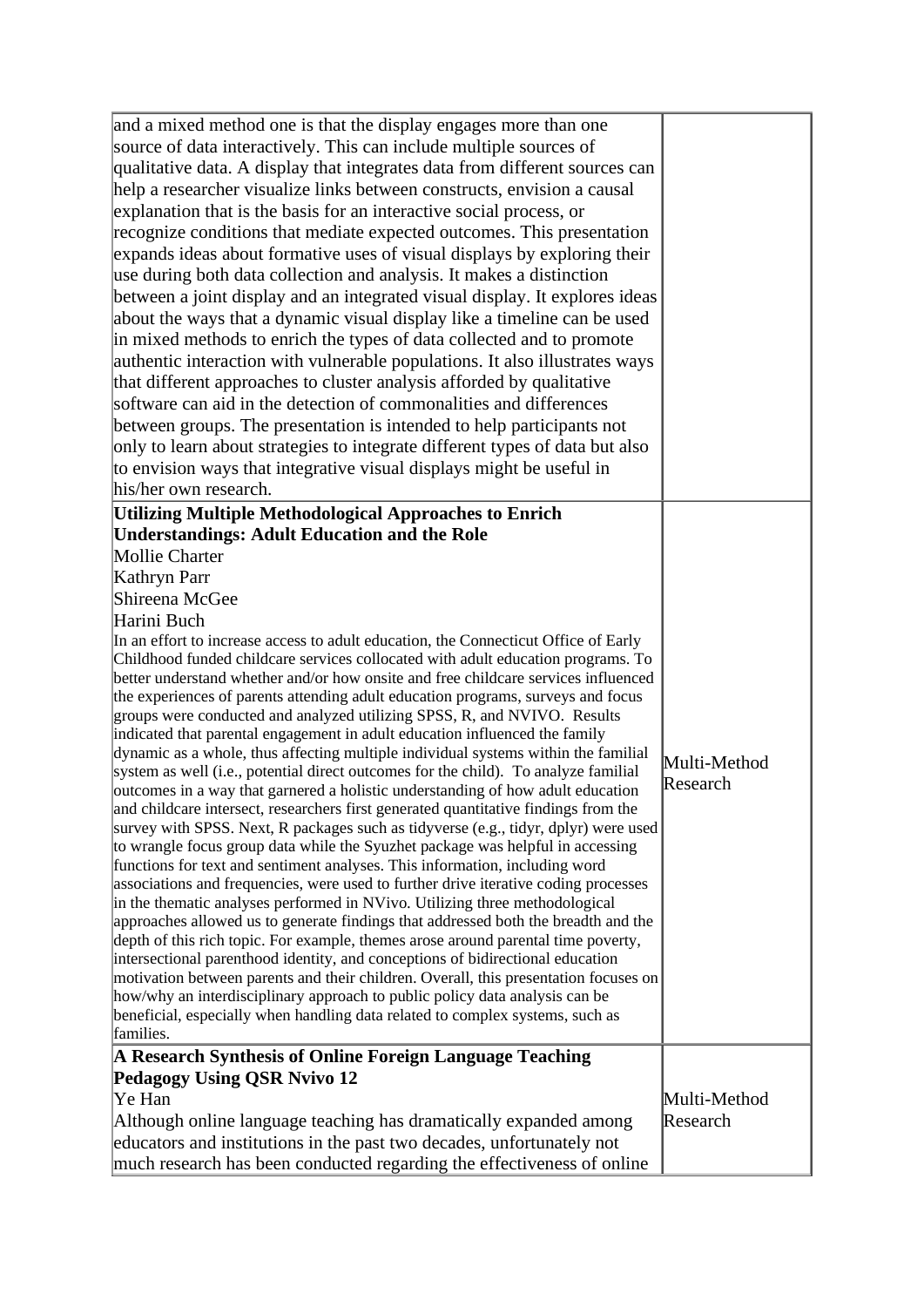| foreign language courses, especially in an empirical setting. In order to<br>fill the gap in the literature, and to guide myself and my fellow language |              |
|---------------------------------------------------------------------------------------------------------------------------------------------------------|--------------|
|                                                                                                                                                         |              |
| educators in the future for effective online foreign language teaching, the                                                                             |              |
| objective of this project is to examine the published empirical studies                                                                                 |              |
| and their findings. Given the qualitative nature of my proposed research                                                                                |              |
| project, I conducted a research synthesis using QSR Nvivo 12 (Pro). A                                                                                   |              |
| research synthesis is defined as a type of qualitative research method that                                                                             |              |
| is not "based primarily on new facts and findings, but on publications                                                                                  |              |
| containing such primary information, whereby the latter is digested,                                                                                    |              |
| sifted, classified, simplified, and synthesized". I set my criteria for                                                                                 |              |
| entering articles into the data set of my project as the following: •                                                                                   |              |
| Published between January 2018 April 2020 • In peer-reviewed scholarly                                                                                  |              |
| journals • Treating data first-hand (e.g. applying new or unique analysis)                                                                              |              |
| • On the topic of online language leaning $(100\%$ online or                                                                                            |              |
| hybrid/blended) • Published in the English language By using the above                                                                                  |              |
| listed inclusion criteria, I selected empirical studies using the Endnote                                                                               |              |
| X9, a leading bibliography software. This brought my final data set to a                                                                                |              |
| more manageable size of less than 34 articles. By using Nvivo 12 in                                                                                     |              |
| coding the subset of the literature, I identified patters of the best                                                                                   |              |
| practices for successful online foreign language teaching.                                                                                              |              |
| Building Reputation in Emerging Markets through Corporate Social                                                                                        |              |
| <b>Responsibility (CSR)</b>                                                                                                                             |              |
| Dale Herndon                                                                                                                                            |              |
| International expansion provides an effective strategy for firms to exploit                                                                             |              |
| opportunities and achieve growth. Expansion into emerging markets, in                                                                                   |              |
| particular, offers prime opportunities for foreign direct investment,                                                                                   |              |
| sourcing opportunities, and speculative investment. However, they                                                                                       |              |
| present a unique set of challenges as well. For example, a distinguishing                                                                               |              |
| feature of emerging markets is institutional voids, that is, the lack of                                                                                |              |
| formal and informal support that facilitates the interaction between                                                                                    |              |
| buyers and sellers. Thus, new entrants into an emerging market must                                                                                     |              |
| overcome this void to build trust and establish a reputation with the                                                                                   |              |
| stakeholders in the market. The research proposed in this study examines                                                                                |              |
| whether a firm can demonstrate its competencies and fill the void                                                                                       | Multi-Method |
| through its excellence in corporate social responsibility (CSR). By                                                                                     | Research     |
| following these initiatives and demonstrating its commitment to them,                                                                                   |              |
| the firm can build its reputation, buffer itself from the competition, and                                                                              |              |
| grow its business while securing its long-term survival. This qualitative                                                                               |              |
| study will combine grounded theory methodology using an instrumental                                                                                    |              |
| case study approach. By analyzing two to four success stories and two to                                                                                |              |
| four failed examples supplemented with in-depth interviews and publicly                                                                                 |              |
| available data, the cases will provide insights into the phenomenon of                                                                                  |              |
| reputation and CSR. The research will involve an exploratory, multi-case                                                                                |              |
| approach using small- to medium-sized firms from developed countries                                                                                    |              |
| who have entered emerging markets. Ultimately, this paper will                                                                                          |              |
| contribute a new approach by which firms may overcome such market                                                                                       |              |
| inefficiencies around institutional voids and instill confidence in the                                                                                 |              |
| marketplace by following CSR protocol.                                                                                                                  |              |
| Who do Nonprofits Serve? An Exploratory Analysis of Nonprofit                                                                                           | Multi-Method |
| <b>Mission Statements</b>                                                                                                                               | Research     |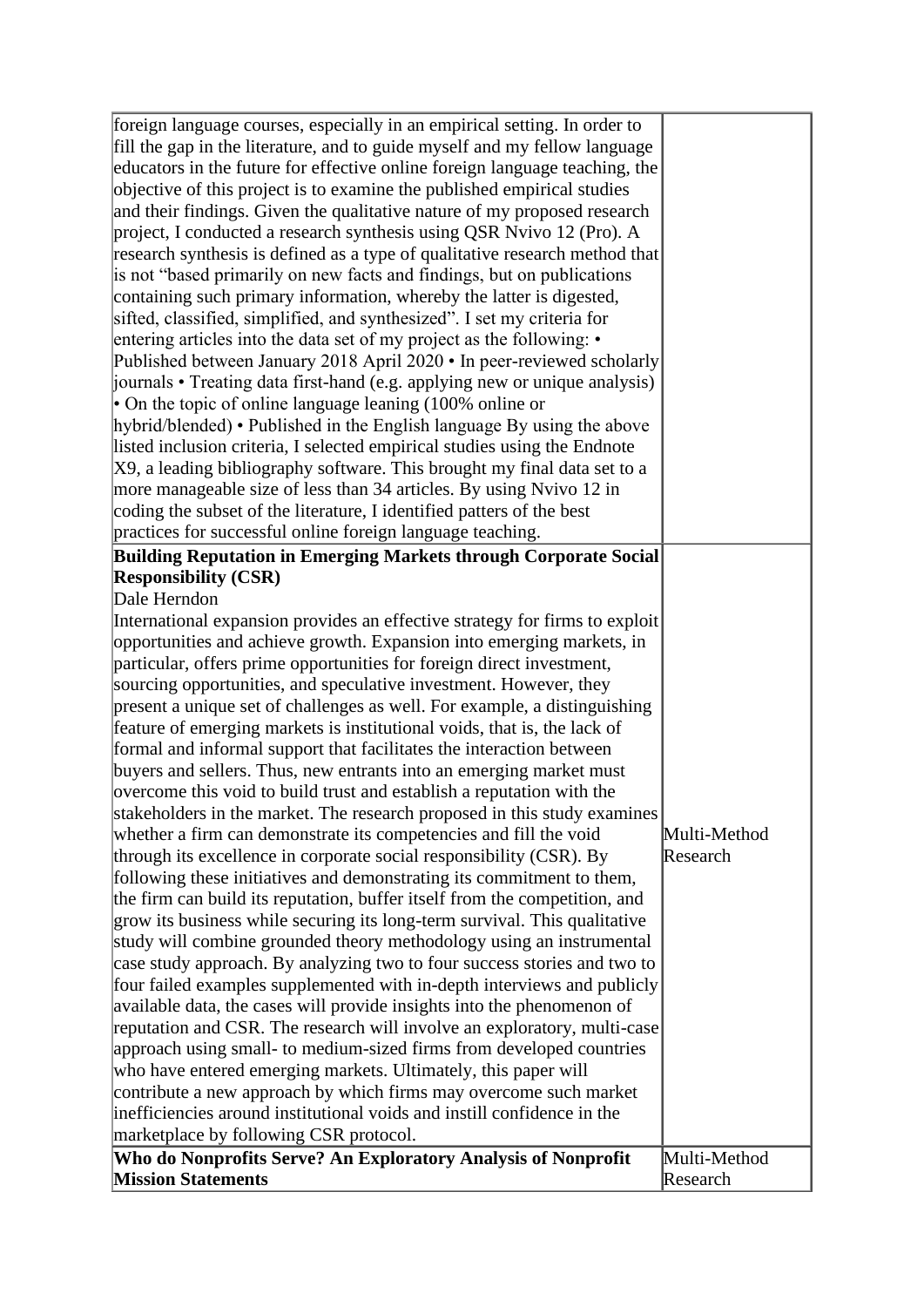| Sarah Willey                                                               |              |
|----------------------------------------------------------------------------|--------------|
| Matthew Aplin-Houtz                                                        |              |
| Nonprofit organizations exist and function to fill the gap between         |              |
| industry and government, meeting societal needs. Despite the objective     |              |
| of this third sector being to provide improvement for segments of the      |              |
| population or the community as a whole, many nonprofits do not             |              |
| explicitly convey language directly about the very beneficiaries they      |              |
| exist to serve within their communications. Our research examines the      |              |
| most basic communication a nonprofit organization crafts, its mission      |              |
| statement. Using NVivo for analysis, we examine the extent to which our    |              |
| sample of a nonprofit organization serving the homeless population in      |              |
| the United States ( $N=200$ ) focuses its mission statement on the target  |              |
| beneficiaries through qualitative content analysis and rudimentary text    |              |
| mining. After assigning mathematical values to the percentage of           |              |
| beneficiary focused language within the mission statements, we then        |              |
| conduct an exploratory factor analysis using R to explain how these        |              |
| varying percentages of beneficiary focus (as the independent variable)     |              |
| correlate with organizational outcomes captured on IRS Form 990s,          |              |
| including net fundraising, overhead ratio, number of volunteers, and the   |              |
| ratio of volunteers to staff. Through the use of this mixed-method         |              |
| analysis and its observed results, we provide propositions and proposed    |              |
| models for future research to explore.                                     |              |
| Condoms and Sexual Health Practices, Knowledge, Attitudes, &               |              |
| <b>Beliefs: Cal Poly S.Luis Obispo Students</b>                            |              |
| Joni Roberts                                                               |              |
| Condoms and Sexual Health Practices, Knowledge, Attitudes, and             |              |
| Beliefs of Cal Poly San Luis Obispo Students Authors: Bella Mualem1,       |              |
| Autumn Becker1, Arie To1, Madelin Skinner2 & Joni Roberts1                 |              |
| Affiliation: 1 Kinesiology & Public Health, California Polytechnic State   |              |
| University 2 Nutrition, California Polytechnic State University Sexual     |              |
| exploration is a common occurrence on college campuses, with around        |              |
| 60% of students reporting being sexually active. According to the CDC,     |              |
| 15-24-year-olds have the highest rates of STIs. While there is             |              |
| information on condom and contraceptive usage for college students,        |              |
| limited data exists on the usage and beliefs surrounding condoms and       |              |
| sexual health practices among Cal Poly students. This multi-method         | Multi-Method |
| study utilized both surveys and focus group discussions to assess          | Research     |
| condom use, knowledge, and sexual health practices among Cal Poly          |              |
| students. Analysis was completed using SPSS for frequency and              |              |
| multinomial logistic regressions and NVIVO for the qualitative data. 580   |              |
| participants completed the survey; 65% identified as female, 28% as        |              |
| male, and 1.3% non-binary and other. Of these participants, 69% are        |              |
| sexually active, almost 10% higher than previously recorded data. 73%      |              |
| of participants have used an external/ male condom at some time. 92% of    |              |
| participants have never used an internal condom. Most participants had     |              |
| between 1 and 5 partners in the past year. Almost 40% of participants      |              |
| reported using alcohol/drugs before/during sex 1-3 times a month. A        |              |
| total of 64 participants attended the focus groups. Primary themes         |              |
| included gender-based differences with condom usage with a sub-theme       |              |
| of partners asking about birth control instead of condoms, "cleanliness" a |              |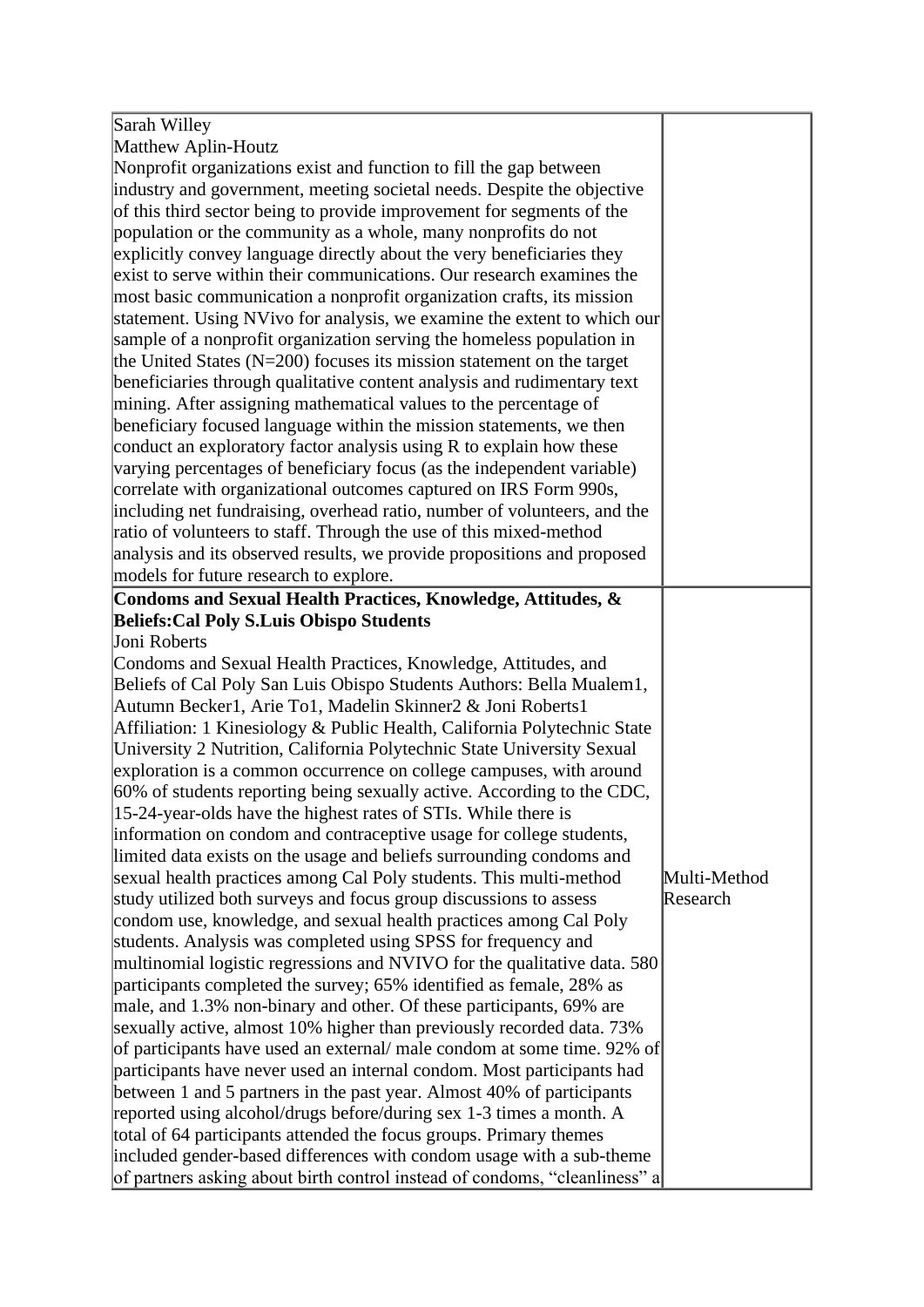| recurring theme was used to describe the presence or absence of STIs,                    |              |
|------------------------------------------------------------------------------------------|--------------|
| trust, effectiveness related to condoms, and different brands. Finally,                  |              |
| condoms are only being used for vaginal sex. The results are alarming                    |              |
| given the pandemic period during which the study occurred.                               |              |
| Nonprofit Messaging on TikTok: Examining conditions under which                          |              |
| strategy aligns with content output                                                      |              |
| Chelsea DeMasters                                                                        |              |
| Katherine Morgan                                                                         |              |
| Nonprofit Social Media Messaging on TikTok: Examining conditions                         |              |
| under which strategy aligns with content output Kimberly Wiley,                          |              |
| Family, Youth, and Community Sciences, University of Florida Chelsea                     |              |
| DeMasters, Family, Youth, and Community Sciences, University of                          |              |
| Florida Katherine Morgan, Family, Youth, and Community Sciences,                         |              |
| University of Florida Micayla Richardson, Family, Youth, and                             |              |
| Community Sciences, University of Florida Nonprofit social media (SM)                    |              |
| strategy often fails to align with SM output due to lack of planning,                    |              |
| resources, and knowledge of SM platforms. Efforts on new SM                              |              |
| platforms can be wasted if the tools of the space are not quickly                        |              |
| mastered. We can learn from early adopters of microvlogging (e.g.                        |              |
| TikTok, Snapchat, and Instagram) to better understand the behavioral                     |              |
| differences from other platforms. We ask two questions: (1) How are                      |              |
| nonprofits incorporating microvlogs into their SM strategy? (2) Under                    | Multi-Method |
| what conditions does nonprofit SM strategy align with output? We                         | Research     |
| document SM behavior on TikTok and then interview SM coordinators                        |              |
| about their intended strategy. We use a mix-method approach to                           |              |
| empirically determine if and when strategy and output align. As part of a                |              |
| larger study, we built a purposeful sample of 65 nonprofit TikTok                        |              |
| accounts and qualitatively coded 1160 microvlogs. In this study, we                      |              |
| conducted 30-minute, semi-structured interviews with 37 SM                               |              |
| coordinators from the larger sample. We inquired about their intended                    |              |
| SM strategy and compared their responses with 20 coded microvlogs                        |              |
| from their accounts. Interviews were conducted, transcribed, coded, and                  |              |
| analyzed by a four-person research team. NVivo was used for memoing                      |              |
| of TikTok accounts and content analysis of the interview data. Our                       |              |
| shared codebook includes a SM framework from nonprofit scholarship,                      |              |
| which categorizes SM behavior into three strategies: information                         |              |
| sharing, community building, and driving action (Lovejoy & Saxton,                       |              |
| [2012]. We used coding comparisons to ensure interrater reliability,                     |              |
| matrix queries for theory-checking, and member-checking to ensure                        |              |
| internal credibility (Onwuegbuzie & Leech, 2007).                                        |              |
| When "Other" is Anything But: Using Qualitative Questions on                             |              |
| <b>Mainly Quantitative Surveys</b>                                                       |              |
| Mollie Charter                                                                           |              |
| Kathryn Parr                                                                             |              |
| Shireena McGee                                                                           | Multi-Method |
| Harini Buch                                                                              | Research     |
| To better understand the experiences of families with young children during the          |              |
| $\text{COVID-19}$ pandemic, a survey was sent to parents (n=3,917) across a Northeastern |              |
| state. This primarily quantitative survey included questions that allowed                |              |
| participants to express their thoughts and/or experiences with childcare at the          |              |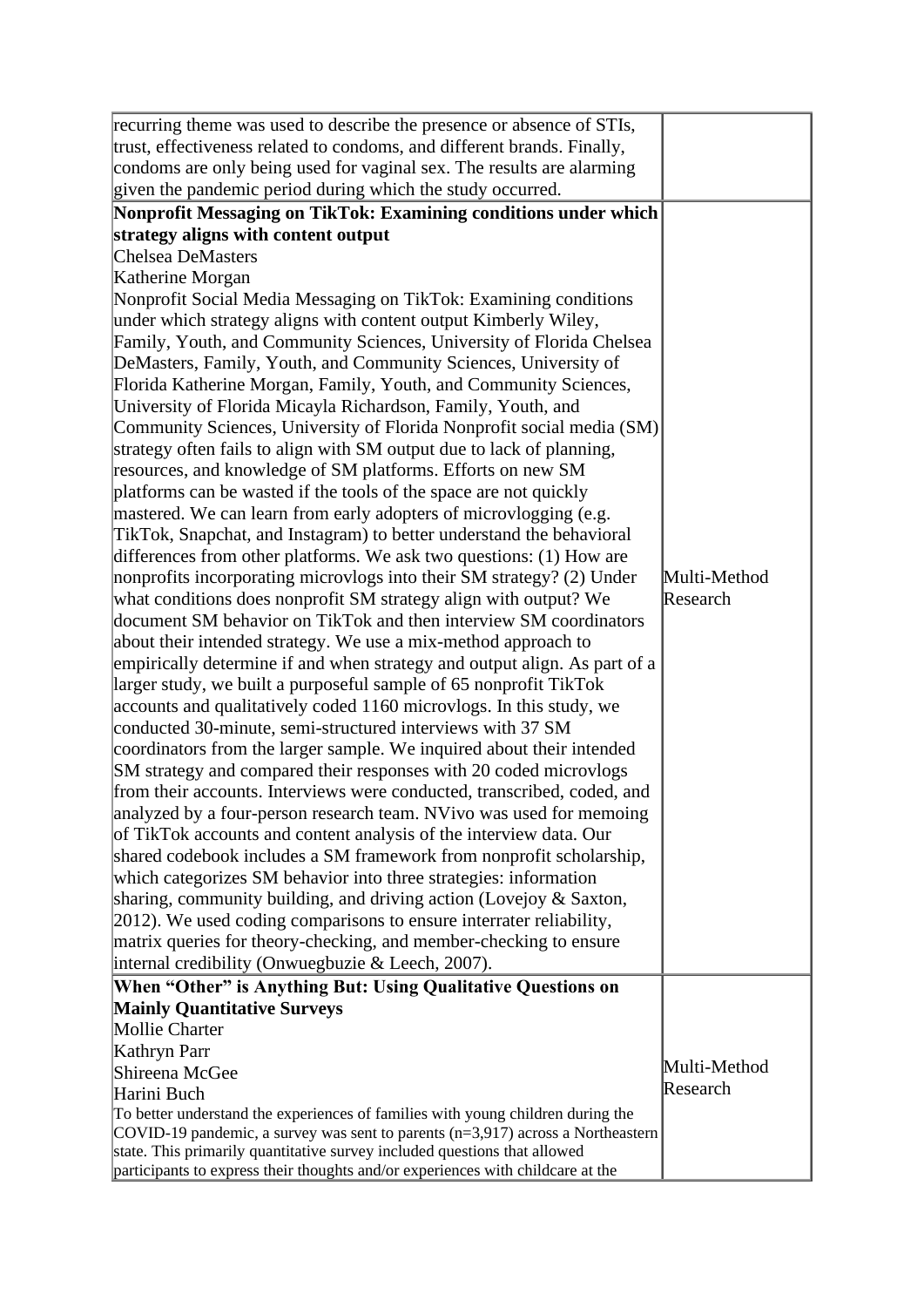| height of the pandemic in their own words. While it has been suggested that open-<br>ended questions on surveys can contribute to survey fatigue or cause participant to<br>skip questions, respondents in this survey made extensive use of the open-ended<br>questions. For example, several of the open-ended questions garnered hundreds of<br>responses, including a write-in response option about childcare $(n=955)$ and a<br>question about "anything else" they'd like to share at the end of the survey $(n=$<br>820). Utilizing NVIVO, thematic analyses from open-ended questions revealed<br>"balancing work and childcare," "parental well-being," and "concerns about safety"<br>during the pandemic as common themes, while quantitative findings gave<br>important information about childcare, employment, and distance learning.<br>Moreover, NVIVO allowed for cross-sectional analyses of qualitative responses by<br>other survey responses. For example, we found that lower-income parents were<br>more likely to reflect positive attitudes toward distance learning for their school-<br>age children than higher-income families, but self-reported more challenges with<br>technology access and computer literacy skills. This presentation explores how<br>using qualitative response choices is vital for allowing respondents full expression,<br>especially when researching a novel topic like a worldwide pandemic. This<br>presentation will also focus on the thematic and quantitative findings related to the |              |
|-------------------------------------------------------------------------------------------------------------------------------------------------------------------------------------------------------------------------------------------------------------------------------------------------------------------------------------------------------------------------------------------------------------------------------------------------------------------------------------------------------------------------------------------------------------------------------------------------------------------------------------------------------------------------------------------------------------------------------------------------------------------------------------------------------------------------------------------------------------------------------------------------------------------------------------------------------------------------------------------------------------------------------------------------------------------------------------------------------------------------------------------------------------------------------------------------------------------------------------------------------------------------------------------------------------------------------------------------------------------------------------------------------------------------------------------------------------------------------------------------------------------------------------------------------|--------------|
| experience of families during the pandemic.                                                                                                                                                                                                                                                                                                                                                                                                                                                                                                                                                                                                                                                                                                                                                                                                                                                                                                                                                                                                                                                                                                                                                                                                                                                                                                                                                                                                                                                                                                           |              |
| <b>Using Multiple Remote Qual Research Methods to Explore</b><br><b>Women's Political Underrepresentation in Ghan</b>                                                                                                                                                                                                                                                                                                                                                                                                                                                                                                                                                                                                                                                                                                                                                                                                                                                                                                                                                                                                                                                                                                                                                                                                                                                                                                                                                                                                                                 |              |
| Belinda Glover                                                                                                                                                                                                                                                                                                                                                                                                                                                                                                                                                                                                                                                                                                                                                                                                                                                                                                                                                                                                                                                                                                                                                                                                                                                                                                                                                                                                                                                                                                                                        |              |
| Using Multiple Qualitative Research Methods Remotely to Explore                                                                                                                                                                                                                                                                                                                                                                                                                                                                                                                                                                                                                                                                                                                                                                                                                                                                                                                                                                                                                                                                                                                                                                                                                                                                                                                                                                                                                                                                                       |              |
| Women's Political Underrepresentation in Ghana Belinda Glover RMIT                                                                                                                                                                                                                                                                                                                                                                                                                                                                                                                                                                                                                                                                                                                                                                                                                                                                                                                                                                                                                                                                                                                                                                                                                                                                                                                                                                                                                                                                                    |              |
| University Previous studies conducted on women's political                                                                                                                                                                                                                                                                                                                                                                                                                                                                                                                                                                                                                                                                                                                                                                                                                                                                                                                                                                                                                                                                                                                                                                                                                                                                                                                                                                                                                                                                                            |              |
| underrepresentation have used qualitative multiple research methods                                                                                                                                                                                                                                                                                                                                                                                                                                                                                                                                                                                                                                                                                                                                                                                                                                                                                                                                                                                                                                                                                                                                                                                                                                                                                                                                                                                                                                                                                   |              |
| (triangulation) in the physical space in Ghana. However, fast forward                                                                                                                                                                                                                                                                                                                                                                                                                                                                                                                                                                                                                                                                                                                                                                                                                                                                                                                                                                                                                                                                                                                                                                                                                                                                                                                                                                                                                                                                                 |              |
| into 2021 it will be necessary to explore the use of multiple qualitative                                                                                                                                                                                                                                                                                                                                                                                                                                                                                                                                                                                                                                                                                                                                                                                                                                                                                                                                                                                                                                                                                                                                                                                                                                                                                                                                                                                                                                                                             |              |
| research methods remotely to gain new insights into the use of                                                                                                                                                                                                                                                                                                                                                                                                                                                                                                                                                                                                                                                                                                                                                                                                                                                                                                                                                                                                                                                                                                                                                                                                                                                                                                                                                                                                                                                                                        |              |
| qualitative triangulation research methods remotely. This study,                                                                                                                                                                                                                                                                                                                                                                                                                                                                                                                                                                                                                                                                                                                                                                                                                                                                                                                                                                                                                                                                                                                                                                                                                                                                                                                                                                                                                                                                                      |              |
| therefore, sought to employ multiple methods such as online interviews,                                                                                                                                                                                                                                                                                                                                                                                                                                                                                                                                                                                                                                                                                                                                                                                                                                                                                                                                                                                                                                                                                                                                                                                                                                                                                                                                                                                                                                                                               |              |
| content analysis, online participant observation, and document reviews                                                                                                                                                                                                                                                                                                                                                                                                                                                                                                                                                                                                                                                                                                                                                                                                                                                                                                                                                                                                                                                                                                                                                                                                                                                                                                                                                                                                                                                                                |              |
| including digital ethnography approach to explore women's political                                                                                                                                                                                                                                                                                                                                                                                                                                                                                                                                                                                                                                                                                                                                                                                                                                                                                                                                                                                                                                                                                                                                                                                                                                                                                                                                                                                                                                                                                   |              |
| representation in Ghana. Online interviews were conducted remotely in                                                                                                                                                                                                                                                                                                                                                                                                                                                                                                                                                                                                                                                                                                                                                                                                                                                                                                                                                                                                                                                                                                                                                                                                                                                                                                                                                                                                                                                                                 |              |
| overseas Ghana for twelve (12) female candidates who participated in                                                                                                                                                                                                                                                                                                                                                                                                                                                                                                                                                                                                                                                                                                                                                                                                                                                                                                                                                                                                                                                                                                                                                                                                                                                                                                                                                                                                                                                                                  | Multi-Method |
|                                                                                                                                                                                                                                                                                                                                                                                                                                                                                                                                                                                                                                                                                                                                                                                                                                                                                                                                                                                                                                                                                                                                                                                                                                                                                                                                                                                                                                                                                                                                                       | Research     |
| the $2020$ parliamentary elections as well as twenty-one $(21)$ key                                                                                                                                                                                                                                                                                                                                                                                                                                                                                                                                                                                                                                                                                                                                                                                                                                                                                                                                                                                                                                                                                                                                                                                                                                                                                                                                                                                                                                                                                   |              |
| stakeholders who have insight into women's political                                                                                                                                                                                                                                                                                                                                                                                                                                                                                                                                                                                                                                                                                                                                                                                                                                                                                                                                                                                                                                                                                                                                                                                                                                                                                                                                                                                                                                                                                                  |              |
| underrepresentation in Ghana. Also, two hundred and fifty (250) news                                                                                                                                                                                                                                                                                                                                                                                                                                                                                                                                                                                                                                                                                                                                                                                                                                                                                                                                                                                                                                                                                                                                                                                                                                                                                                                                                                                                                                                                                  |              |
| stories were collected on women candidates who participated in the 2020                                                                                                                                                                                                                                                                                                                                                                                                                                                                                                                                                                                                                                                                                                                                                                                                                                                                                                                                                                                                                                                                                                                                                                                                                                                                                                                                                                                                                                                                               |              |
| elections through live Facebook online radio and television, YouTube,                                                                                                                                                                                                                                                                                                                                                                                                                                                                                                                                                                                                                                                                                                                                                                                                                                                                                                                                                                                                                                                                                                                                                                                                                                                                                                                                                                                                                                                                                 |              |
| and online news articles. All the data collected was analysed using                                                                                                                                                                                                                                                                                                                                                                                                                                                                                                                                                                                                                                                                                                                                                                                                                                                                                                                                                                                                                                                                                                                                                                                                                                                                                                                                                                                                                                                                                   |              |
| NVIVO software. The use of the Triangulation Qualitative Research                                                                                                                                                                                                                                                                                                                                                                                                                                                                                                                                                                                                                                                                                                                                                                                                                                                                                                                                                                                                                                                                                                                                                                                                                                                                                                                                                                                                                                                                                     |              |
| approach remotely concerning online interviews revealed that time and                                                                                                                                                                                                                                                                                                                                                                                                                                                                                                                                                                                                                                                                                                                                                                                                                                                                                                                                                                                                                                                                                                                                                                                                                                                                                                                                                                                                                                                                                 |              |
| cost were saved. It also provided insights and new knowledge into how                                                                                                                                                                                                                                                                                                                                                                                                                                                                                                                                                                                                                                                                                                                                                                                                                                                                                                                                                                                                                                                                                                                                                                                                                                                                                                                                                                                                                                                                                 |              |
| the multiple qualitative research methods were used to understand                                                                                                                                                                                                                                                                                                                                                                                                                                                                                                                                                                                                                                                                                                                                                                                                                                                                                                                                                                                                                                                                                                                                                                                                                                                                                                                                                                                                                                                                                     |              |
| women's political underrepresentation in Ghana which is limited in the                                                                                                                                                                                                                                                                                                                                                                                                                                                                                                                                                                                                                                                                                                                                                                                                                                                                                                                                                                                                                                                                                                                                                                                                                                                                                                                                                                                                                                                                                |              |
| literature. Arguably, in doing so the study highlighted some strengths                                                                                                                                                                                                                                                                                                                                                                                                                                                                                                                                                                                                                                                                                                                                                                                                                                                                                                                                                                                                                                                                                                                                                                                                                                                                                                                                                                                                                                                                                |              |
| and limitations of using the multiple qualitative research methods in                                                                                                                                                                                                                                                                                                                                                                                                                                                                                                                                                                                                                                                                                                                                                                                                                                                                                                                                                                                                                                                                                                                                                                                                                                                                                                                                                                                                                                                                                 |              |
| overseas Ghana. Likewise, it also contributed to the ongoing discussions                                                                                                                                                                                                                                                                                                                                                                                                                                                                                                                                                                                                                                                                                                                                                                                                                                                                                                                                                                                                                                                                                                                                                                                                                                                                                                                                                                                                                                                                              |              |
| on the use of multiple qualitative research methods.                                                                                                                                                                                                                                                                                                                                                                                                                                                                                                                                                                                                                                                                                                                                                                                                                                                                                                                                                                                                                                                                                                                                                                                                                                                                                                                                                                                                                                                                                                  |              |
| Zooming with Zoomers: Understanding Next Gen Singaporeans                                                                                                                                                                                                                                                                                                                                                                                                                                                                                                                                                                                                                                                                                                                                                                                                                                                                                                                                                                                                                                                                                                                                                                                                                                                                                                                                                                                                                                                                                             | Multi-Method |
| (Gen Z) In Their Natural Habitat                                                                                                                                                                                                                                                                                                                                                                                                                                                                                                                                                                                                                                                                                                                                                                                                                                                                                                                                                                                                                                                                                                                                                                                                                                                                                                                                                                                                                                                                                                                      | Research     |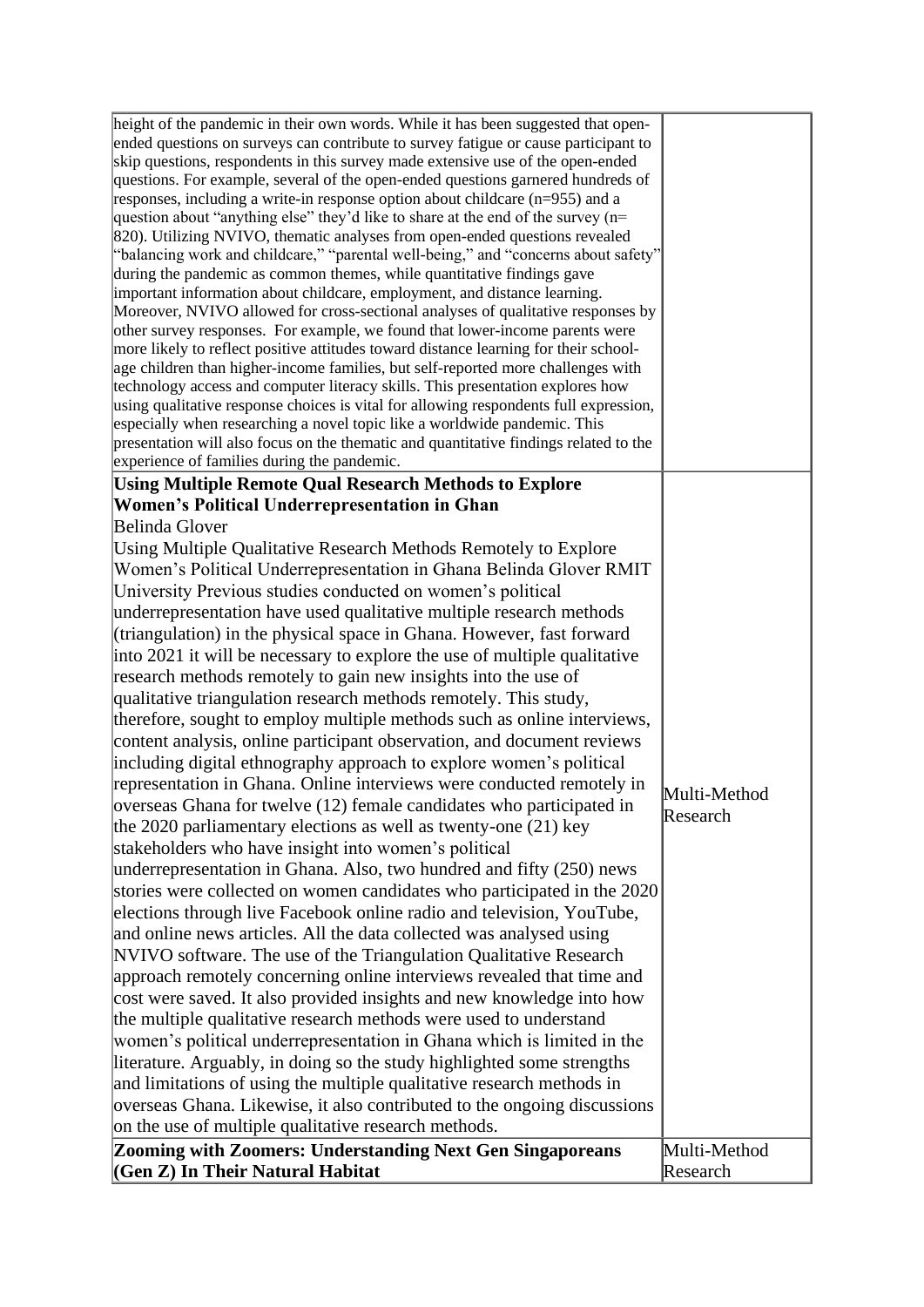| Nadia Olisa                                                                 |              |
|-----------------------------------------------------------------------------|--------------|
| Rita Heng                                                                   |              |
| Gen Zers are displaying attributes that are quite different from their      |              |
| predecessors, the Millennials. Unlike Millennials, Gen Zers are entering    |              |
| adulthood during a global pandemic, in addition to receiving increasing     |              |
| attention in recent years. By 2025, Gen Zers will make up a quarter of      |              |
| the Asia Pacific region's population. Given limited physical access to      |              |
| participants as a result of the pandemic, the study explored a digital      |              |
| ethnographical approach by reaching out to Singaporean Gen Z digital        |              |
| natives "in situ" through a series of online qualitative methodologies.     |              |
| Employing the use of mobile diaries, 'netnography' and online               |              |
| immersions, this study takes a deep dive into the online behaviours,        |              |
| sentiments towards social media, and the role it plays in the lives of      |              |
| Zoomers. In an effort to understand the distinctive ways that               |              |
| Singaporean Gen Zers or Zoomers think and feel, this study investigates     |              |
| three key areas: i) actual online behaviours versus reported behaviours of  |              |
| young Singaporeans aged 18 to 24 years in terms of their attitudes          |              |
| towards and their interactions on social media, ii) harnessing the power    |              |
| of spontaneous and organic user generated content, and iii) unlocking       |              |
| insights during a (semi)lockdown by taking a purely digital approach        |              |
| with participants. Overall, this study examines the opportunities and       |              |
| challenges with conducting research with young Singaporeans online in       |              |
| an environment that is second nature to them.                               |              |
| Mixed Me-search Methods: Combining Auto-Biography, Auto-                    |              |
| Netnography, and Auto-Ethnography                                           |              |
| Sureshkumar Pasupula Sekar                                                  |              |
| In this paper, I discuss how and why I combine three self-reflexive         |              |
| methods—Auto-Biography, Auto-Netnography and Auto-                          |              |
| Ethnography-to uncover my biases, to situate my position in the             |              |
| insider-outsider spectrum, and to investigate interculturality in audience  |              |
| research. I am studying the experience of the audience attending Film-      |              |
| with-Live-Orchestra (FLO) concerts in which the audience watch a            |              |
| symphony orchestra perform the score live to the projection of a film.      |              |
| Why do I, who come from a family of handloom weavers, from a modest         |              |
| mofussil town in South India, who has no formal training in music, who      |              |
| had seen only two Hollywood films by the age of 18 and not seen any         |              |
| live orchestral performance until the age of 24, care about symphonic       | Multi-Method |
|                                                                             | Research     |
| film music and behaviours of concert-going audiences in the UK? What        |              |
| are my motivations, cultural assumptions, and biases? To answer these       |              |
| questions, I analyse my musical influences in three different phases of     |              |
| my life: At-Home, Away-from-Home, Far-Away-from-Home. I use                 |              |
| constructing a narrative from memory (autobiography) as a method of         |              |
| both knowing and disseminating the truth about my musical influences        |              |
| while growing up 'at-home' in the town I was born. I use an auto-           |              |
| netnographic method—thematic analysis of over 500000 words of               |              |
| scrappy notes on music I have posted on social media-to study my            |              |
| experiences since I moved 'away-from-home' to bigger metropolitan           |              |
| cities. Finally, I write an autoethnographic account from the field notes I |              |
| made about my experience and audience's behaviours during each FLO          |              |
| concert I attended 'far-away-from-home' in London.                          |              |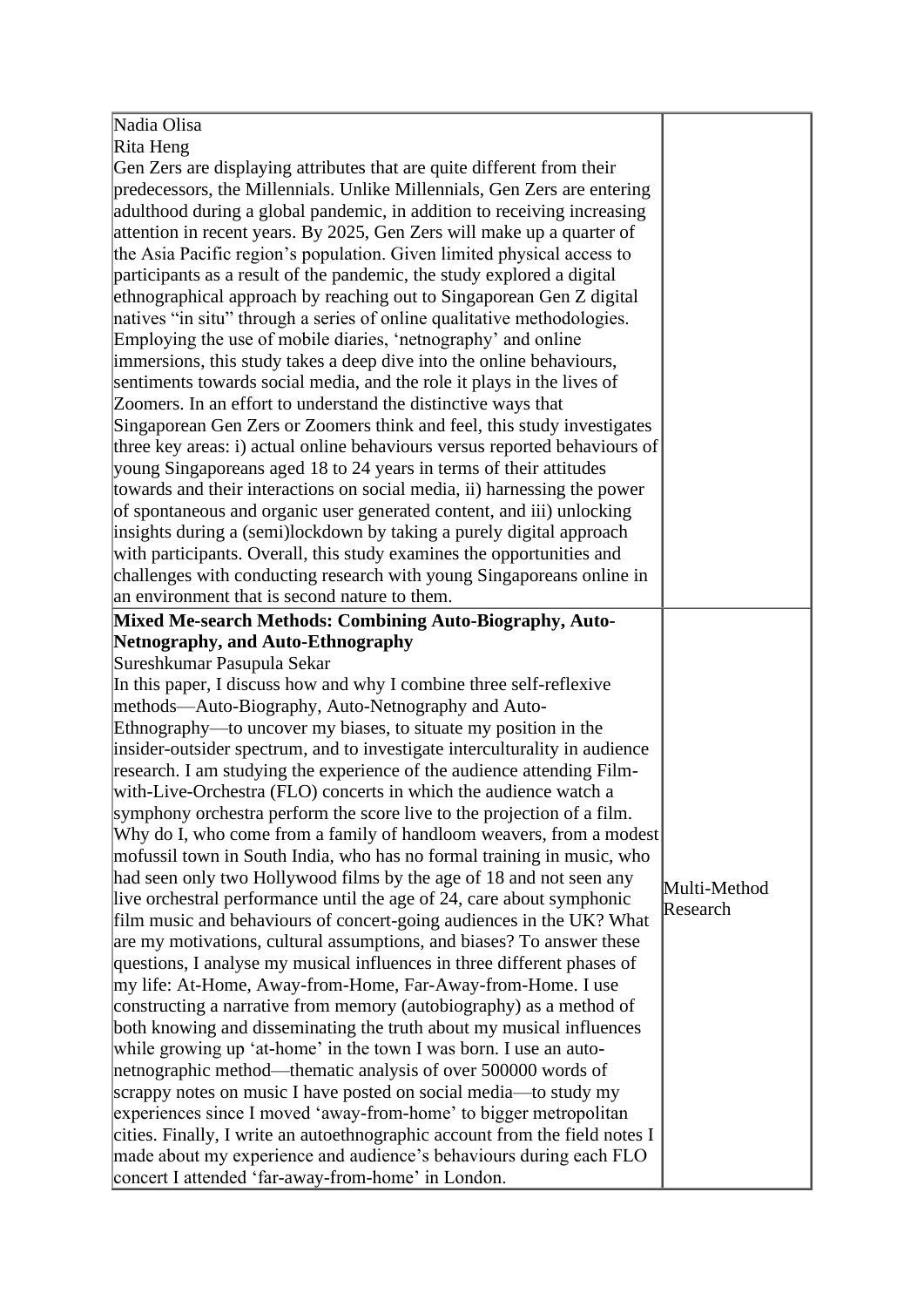| Multidisciplinary methodologies for analysing the activity of kid-          |              |
|-----------------------------------------------------------------------------|--------------|
| influencers                                                                 |              |
| Cristina Pérez-Ordóñez                                                      |              |
| José Patricio Pérez-Rufí                                                    |              |
|                                                                             |              |
| Miguel de Aguilera-Moyano                                                   |              |
| Cristina Pérez-Ordóñez1 José Patricio Pérez-Rufí1 Miguel de Aguilera-       |              |
| Moyano1 1 Audiovisual Communication and Advertising Department              |              |
| University of Málaga This research aims to propose a multidisciplinary      |              |
| approach from the social sciences and communication sciences for            |              |
| studying the phenomenon of minor influencers in the digital ecosystem.      |              |
| The exploratory nature of the object of study invites to combine different  |              |
| methodological approaches, in every case qualitative. The study takes a     |              |
| sample of kidinfluencers in Spain, aiming to understand and measure this    |              |
| phenomenon, as well as its cultural, social and economic elements, its      |              |
| motivations, referents, routines and strategies. For this, we examine this  | Multi-Method |
| activity from the sociology of professions approach, which is combined      | Research     |
| with digital ethnography, as a methodology that involves direct contact     |              |
| with the agents directly linked to their activities and their consequences. |              |
| Influencers' research as media subjects leads to the confluence of cultural |              |
| studies with other perspectives that deal with technological issues and     |              |
| media usability, with the Walkthrough method being useful here,             |              |
| oriented towards the knowledge of the learning that users carry out in      |              |
| relation to the software. Technology and its use widen narrative universe   |              |
| and models of story transmission; this research also attends to the         |              |
| narratological focus of researched cultural production. The audiovisual     |              |
| and cultural production of children influencers will also be examined       |              |
| through visual analysis, considering visual semiotic variables and the      |              |
| different meanings of the images. Finally, the methodological design is     |              |
| completed with a sentiment analysis based on the machine based              |              |
| learning model.                                                             |              |
| <b>Using Thematic Analysis to Better Understand the Customer</b>            |              |
| <b>Experience of Social Housing in England</b>                              |              |
| Eve Blezard                                                                 |              |
| Purpose: This paper appraises the adoption of NVivo and thematic            |              |
| analysis to review qualitative customer voice data. This approach aims to   |              |
| provide actionable insight to inform continuous improvement; in relation    |              |
| the customer experience of social housing. Methods: A case study to         |              |
| summarise the newly adopted approach for analysing customer                 |              |
| satisfaction data in a Social Housing Provider. The approach utilises       |              |
| NVivo to deliver a three stage evaluation. The analysis begins with a       |              |
| two-stage coding process (In-Vivo and Pattern Coding) followed by a         | Inspire Us   |
| final Thematic Analysis. This is combined with quantative satisfaction      |              |
| data to create customer insight reports. Results: As part of a new          |              |
| approach, in relation to their Customer Insight service, Progress Housing   |              |
| Group introduced qualitative analysis of 'customer voice' data. NVivo       |              |
| was adopted to enable thematic analysis of qualitative customer feedback    |              |
| data. This paper will present a case study of this approach for the Groups  |              |
| Repairs and Maintenance transactional survey, which is one of 18            |              |
| transactional customer surveys also undertaken by the business. The         |              |
| newly introduced thematic approach has enabled the Group to improve         |              |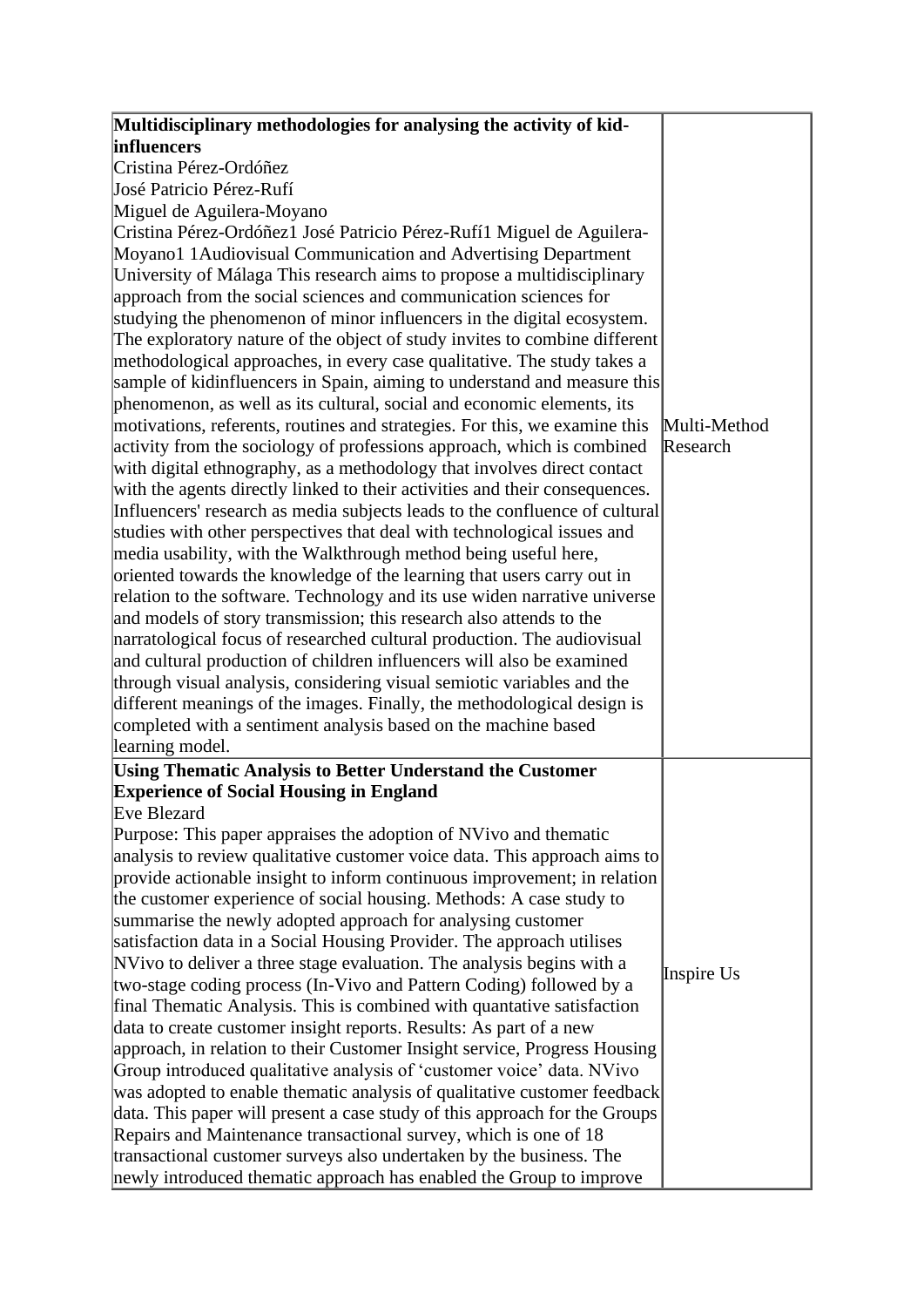| its understanding of the repairs Customer Experience and to provide           |            |
|-------------------------------------------------------------------------------|------------|
| more in-depth context to customer satisfaction results. This in turn has      |            |
| been translated into actionable insight and service improvement.              |            |
| Implications: This paper highlights the importance of utilising               |            |
| recognised qualitative analytical techniques and software to better           |            |
| understand the 'customer voice' with in Social Housing.                       |            |
| <b>Journal to Transcend Boundaries</b>                                        |            |
| <b>Janet Salmons</b>                                                          |            |
| Nicole Brown                                                                  |            |
| Janet Salmons, PhD Methods Guru, MethodSpace SAGE Publishing                  |            |
| Nicole Brown PhD Lecturer in Education Department of Culture,                 |            |
| Communication and Media University College of London, Institute of            |            |
| Education Where can you transcend boundaries between disciplinary             |            |
| fields and the arts, between academic and personal writing, between           |            |
| written and creative expressions? In your research journal! Research          |            |
| journals serve multiple purposes: to develop qualitative research skills, to  |            |
| support your research journey, and for self-care and respite from             |            |
| stressful aspects of this journey. Whether you log into an app or open a      |            |
| paper notebook, research journals are a place for memos and notes,            | Inspire Us |
| reflective and reflexive activities, and/or drawing, painting, or collage.    |            |
| Nicole Brown, author of Making the Most of Your Research Journal              |            |
| (2021) and Janet Salmons, author of "Journaling Right and Left" (2022)        |            |
| will discuss insights gained from their own journaling experiences and        |            |
| with teaching or coaching other researchers to journal. Sharing examples      |            |
| from her own practice, Dr. Brown will highlight that research journaling      |            |
| takes no distinct form or format and that we need to let go of our own        |            |
| expectations of what journals and journal entries look like. Dr. Salmons      |            |
| will share her art journals and explain how her creative process informs      |            |
| her research and academic writing practice. They will offer practical tips    |            |
| about when and how to record entries and on what to do with journal           |            |
| entries and offer a handout with ideas and prompts for getting started.       |            |
| The YouTube Scholar (But In a Good Way!)                                      |            |
| <b>Marliese Thomas</b>                                                        |            |
| When my research interests differed from my work focus, I had two             |            |
| choices: ignore it besides falling down the occasional Google rabbit hole,    |            |
| or pursue it independently. I chose the latter. My particular interest, dress |            |
| history and the decorative arts, has a strong visual/creative component,      |            |
| leaving it often on the borderlands between discipline and hobby.             |            |
| However, that active visual aspect is what led me to YouTube as a form        |            |
| of informal communications. And I stress the informal, as my content is       |            |
| as much documenting practice as research. However, now that I am in a         | Inspire Us |
| position where this same subject of research is now incorporated into my      |            |
| routine work, I reflect on the many wonderful lessons from being an           |            |
| accidental public scholar: -The most important takeaway is not being          |            |
| afraid to fail in public. You often learn more from figuring your way out     |            |
| of a problem than things going as expected. -Focus more about what will       |            |
| help you answer your question and not so much about what discipline's         |            |
| toolbox you're using. Consider everything AND the kitchen sink.               |            |
| Sometimes literally. -Don't underestimate the value of having fun. -The       |            |
| technology can have a steep learning curve. But once you learn it, you        |            |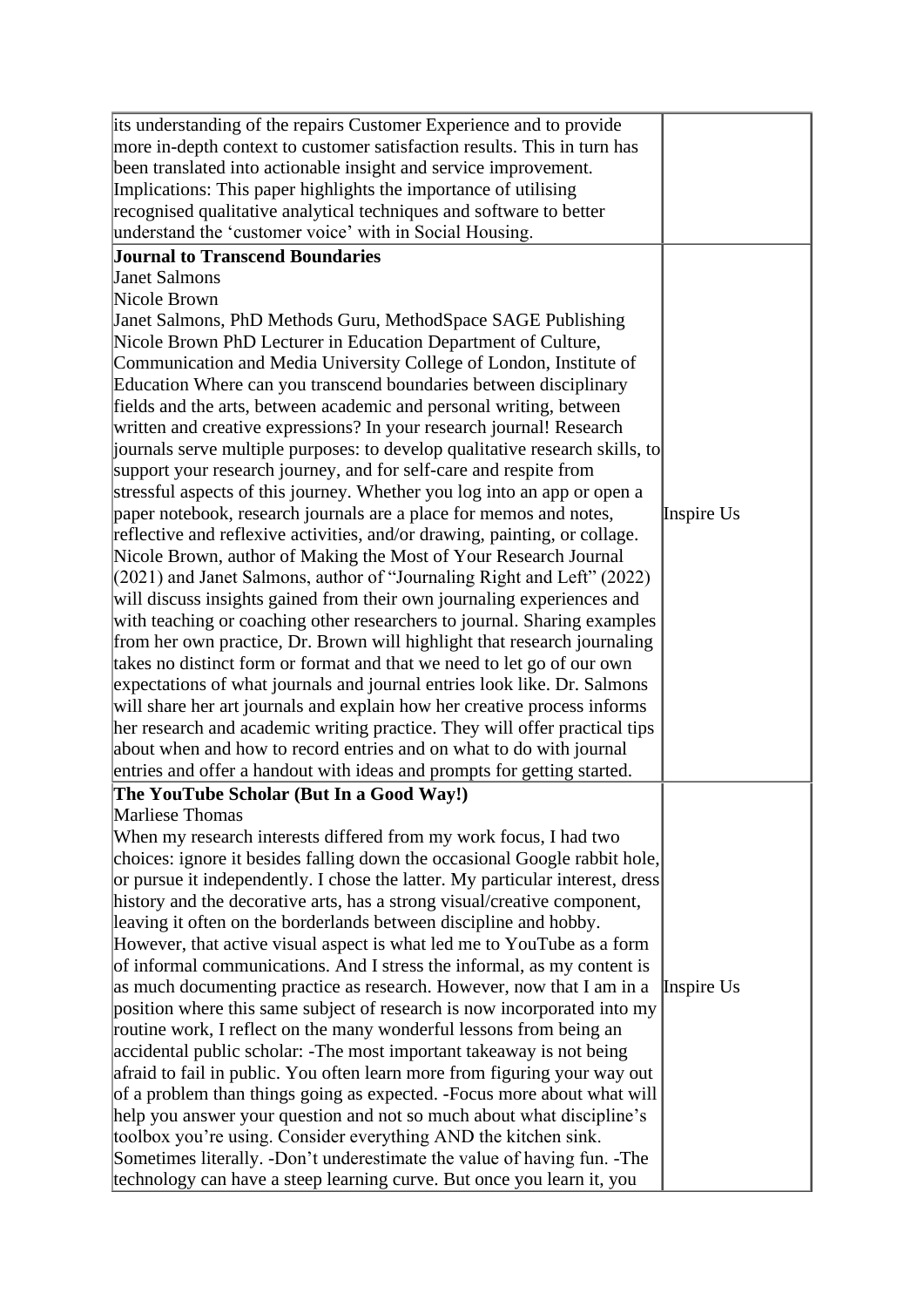| might find other opportunities in your work to leverage these new skills.                                                                     |            |
|-----------------------------------------------------------------------------------------------------------------------------------------------|------------|
| -It's great training in how to state your complex topic in a very                                                                             |            |
| understandable way.                                                                                                                           |            |
| Life-changing moments in qualitative research: A transdisciplinary                                                                            |            |
| travel anthology                                                                                                                              |            |
| Anna CohenMiller                                                                                                                              |            |
| Anna CohenMiller Nazarbayev University, Graduate School of                                                                                    |            |
| Education In this presentation, I discuss life-changing moments of                                                                            |            |
| qualitative research through the lens of a travel anthology. Using an                                                                         |            |
| interdisciplinary and decolonial research lens, I gathered stories from an                                                                    |            |
| international set of novice to senior researchers. The travel anthology                                                                       |            |
| demonstrates the powerful ways in which awareness and vulnerability                                                                           |            |
| can work together to make us more socially-just researchers. A sample                                                                         |            |
| excerpt is included below: Driving along highways to narrow gravel                                                                            | Inspire Us |
| roads, I wonder when we will arrive. I sit in the backseat with our                                                                           |            |
| research assistant who provides an insider view of the culture and                                                                            |            |
| languages. of the country. As it started to rain, our taxi bumped along the                                                                   |            |
| road inching forward around standing water and rocks. I can feel my                                                                           |            |
| heart rate speed up as we pull up in front of the local school where we                                                                       |            |
| will conduct our interviews and focus groups. Navigating the muddy                                                                            |            |
| path to the front of the school, a woman appears in the entrance. She                                                                         |            |
| wears an apron, hair net and slippers and looks down sternly at my mud                                                                        |            |
| strewn boots. I felt awkward and unsure and wondered, "what do I do                                                                           |            |
| now?"                                                                                                                                         |            |
| Systematic Visuo-Textual Analysis: a framework for analysing                                                                                  |            |
| <b>visual and textual data</b>                                                                                                                |            |
| Nicole Brown                                                                                                                                  |            |
| Over the past decades qualitative research has seen a linguistic and                                                                          |            |
| narrative turn (Atkinson, 1997), a participatory turn (Cornwall and                                                                           |            |
| Jewkes, 1995), a reflexive turn (Foley, 2002), a creative turn (Kara,                                                                         |            |
| $(2015)$ and an emphasis on the sensory and embodied (Pink, 2015).                                                                            |            |
| Researchers now often combine some form of interviewing with the                                                                              |            |
| production of photographs, artefacts, collages, maps or drawings and the                                                                      |            |
| like. In practice, the artefacts produced are used to eliciting experiences                                                                   |            |
| and stimulating conversations for the interviews. The artefacts are a way                                                                     |            |
| into the conversation rather than data in themselves (Brown, 2019, 1).                                                                        |            |
| This may be due to differences in philosophical outlook on what is and<br>should be data, but also due to the lack of theoretical constructs, | Inspire Us |
| frameworks and guides for how to deal with the artefact as data in a                                                                          |            |
| systematic analytical process. In my contribution, I present the                                                                              |            |
| Systematic Visuo-Textual Analysis, a framework developed to provide                                                                           |            |
| much-needed support for qualitative researchers in analysing artefacts in                                                                     |            |
| combination with interviews. Drawing on existing frameworks for visual                                                                        |            |
| and textual analysis the focus of this framework is to analyse visual and                                                                     |            |
|                                                                                                                                               |            |
|                                                                                                                                               |            |
| textual datasets separately and in conjunction with one another through                                                                       |            |
| several levels of interpretation from noticing descriptive elements and                                                                       |            |
| focussing on specific linguistic and artistic elements through to                                                                             |            |
| developing conceptual themes. Drawing on examples from research, I<br>will demonstrate the practical application of the Systematic Visuo-     |            |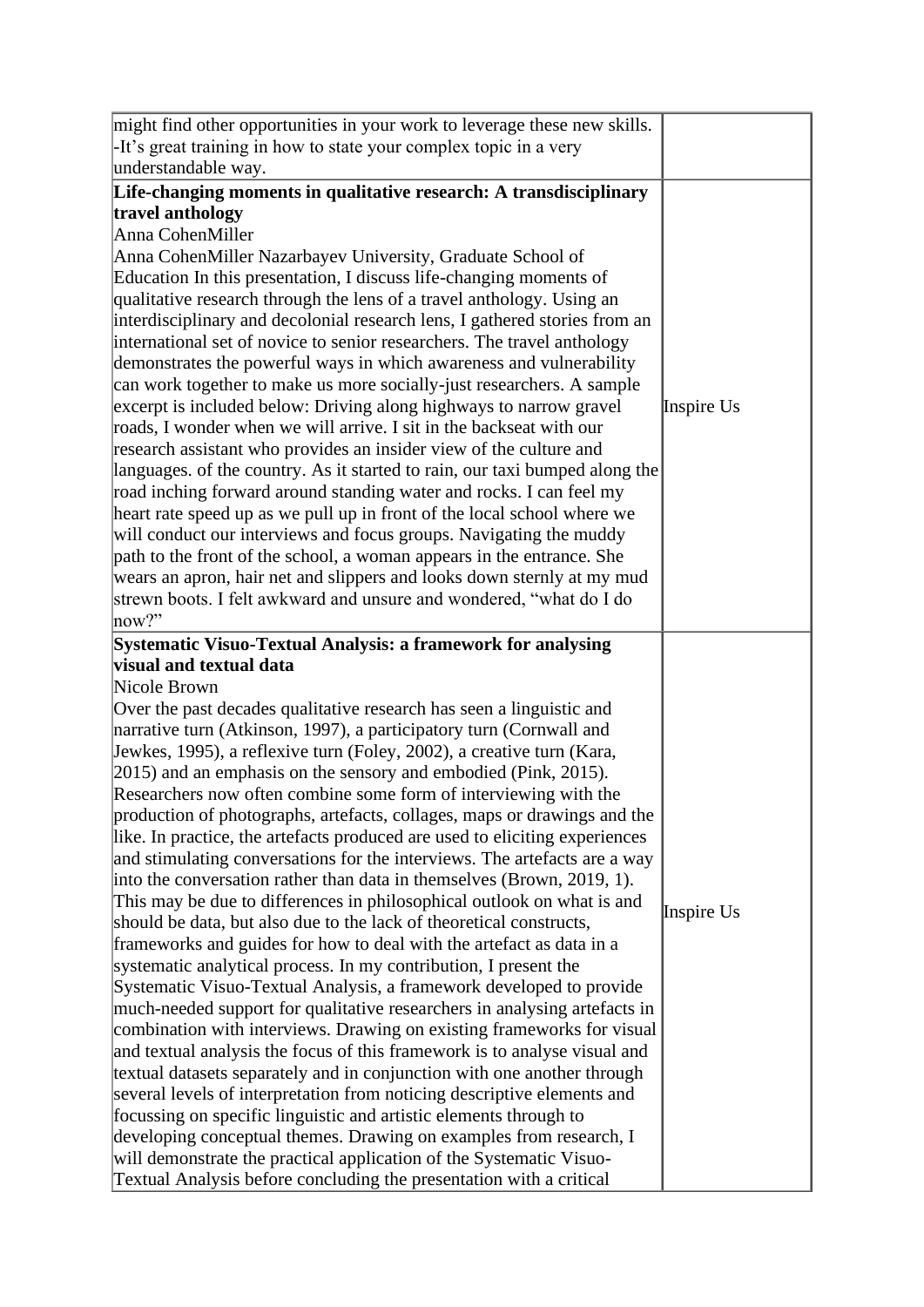| reflection on benefits and challenges relating to this particular                                                                                                                                                                                                                                                                                                                                                                                                                                                                                                                                                                                                                                                                                                                                                                                                                                                                                                                                                                                                                                                                                                                                                                                                                                                                                                                                     |            |
|-------------------------------------------------------------------------------------------------------------------------------------------------------------------------------------------------------------------------------------------------------------------------------------------------------------------------------------------------------------------------------------------------------------------------------------------------------------------------------------------------------------------------------------------------------------------------------------------------------------------------------------------------------------------------------------------------------------------------------------------------------------------------------------------------------------------------------------------------------------------------------------------------------------------------------------------------------------------------------------------------------------------------------------------------------------------------------------------------------------------------------------------------------------------------------------------------------------------------------------------------------------------------------------------------------------------------------------------------------------------------------------------------------|------------|
|                                                                                                                                                                                                                                                                                                                                                                                                                                                                                                                                                                                                                                                                                                                                                                                                                                                                                                                                                                                                                                                                                                                                                                                                                                                                                                                                                                                                       |            |
| framework.<br>PLEASE HOLD (music album): Data Poetry & Spoken Word<br>Performance for Data Analysis & Communication<br>Simone Eringfeld<br>PLEASE HOLD (music album): Data Poetry and Spoken Word<br>Performance as new Methods for Data Analysis and Research<br>Communication The Covid-19 pandemic has caused large-scale<br>disruptions to the Higher Education sector. The resulting crisis has given<br>rise to existential questions around the future of the university after<br>Covid-19. In this paper, I share how I designed a new sonic methodology<br>based on podcasting, data poetry and spoken word music to investigate<br>hopes and fears for the future of the 'post-coronial university' as held<br>and felt by students and academics at the University of Cambridge. My                                                                                                                                                                                                                                                                                                                                                                                                                                                                                                                                                                                                        |            |
| podcast Cambridge Quaranchats forms part of the methodology of this<br>project: podcast conversations were used in private research interviews<br>to sonically elicit further reflections on reimagining horizons of the<br>possible for the post-coronial University. The resulting data was used to<br>create a series of data poems to let the data 'speak' and reimagine –<br>itself. In addition, I wrote music arrangements for the data poems and<br>recorded them as spoken word performances. I published these in the<br>form of a spoken word music album titled PLEASE HOLD, a one-of-a-<br>kind music album which consists entirely out of research data. The<br>album forms part of my aim to create more space within the post-<br>coronial university for creative, multi-media, embodying, sensory and<br>sound-based practices when it comes to producing and communicating<br>knowledge. As such, this work represents a new form of sonically<br>informed research methods and communication formats, from podcasting<br>(data collection) to spoken word poetry (data analysis) and the music<br>album itself (research communication).                                                                                                                                                                                                                                          | Inspire Us |
| <b>Transcending Boundaries Through Realism in Qualitative Data</b><br><b>Analytics</b><br>Huayi Huang<br>Author/Contributor: Huayi Huang Affiliation: Research Fellow, Usher<br>Institute, University of Edinburgh, UK In a world in which it pays to be<br>realistic, realist theories of knowledge are attracting keen interest as a<br>tool for thinking across the sciences. Hundreds of academic 'realist'<br>reviews have emerged in recent years, with ideas from Critical/Scientific<br>Realism beginning to redefine 'academic working realities', in<br>transcending individual differences in what it means to know across the<br>sciences. As a qualitative academic with computer sciences training, I'm<br>keen to further develop this Critical/Scientific Realism lens for<br>qualitative data analytics purposes. NVivo is of course a leader and<br>pioneer in such technologies, e.g. in its historical incorporation of<br>Ritchie and Spencer's FrameWork into its Framework Matrices feature.<br>Current qualitative data analytics tools tend to support the review,<br>analysis, and extraction of knowledge from semi-structured and<br>unstructured data. But like all computing tools, increased standardisation<br>of the multivocal meanings associated with the origins of an idea, raises<br>possibilities for converting the idea into a software feature with a wide | Inspire Us |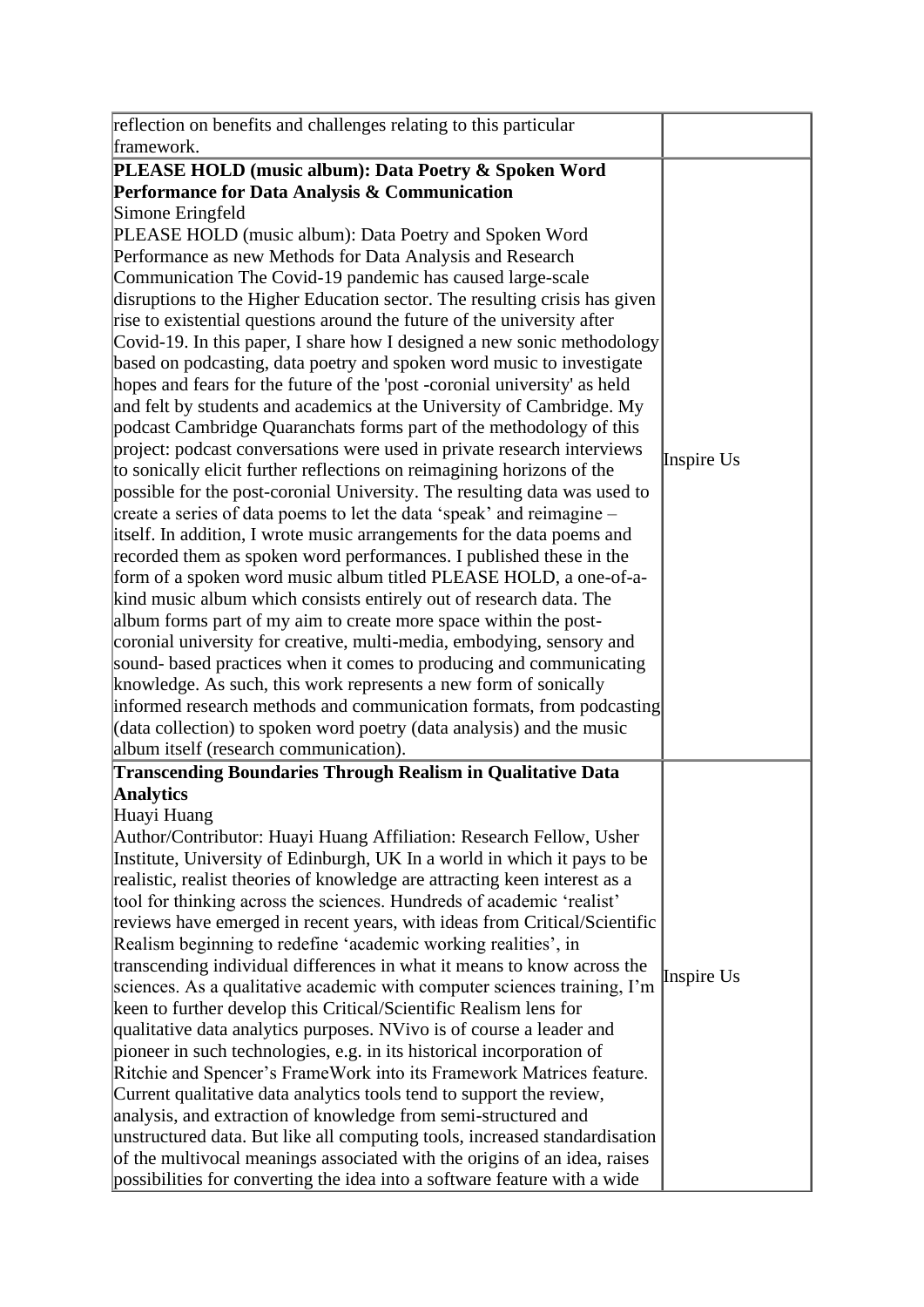| range of use cases and application scenarios. For example, historical       |                    |
|-----------------------------------------------------------------------------|--------------------|
| developments in coming to a consensus on the idea of a mathematical         |                    |
| variable, leading to the wide range of quantitative data analytics tools    |                    |
| currently. The topic of qualitative data analytics however, is the one I    |                    |
| hope to share views on with colleagues, to discuss how 'ontology-led'       |                    |
| ideas from Critical/Scientific Realism could open up a new avenue for       |                    |
| cross-disciplinary data analytics functionalities.                          |                    |
| Two Complementary Strategies for Using NVivo in Narrative                   |                    |
| Research                                                                    |                    |
| Brian Alleyne                                                               |                    |
| Whilst it is accepted that qualitative data analysis software is useful for |                    |
| doing narrative research, the term narrative itself has myriad meanings     |                    |
| across the social sciences, which can make it difficult to design and       |                    |
| implement narrative research projects. This paper addresses this            |                    |
| difficulty by specifying narrative research from a sociological             |                    |
| perspective before going on to show what NVivo offers to such narrative     |                    |
| research. The paper opens with an overview of how NVivo can help to         | Innovative Ways of |
| realise two approaches to narrative research in the social sciences:        | <b>Using NVivo</b> |
| analysis of narrative where we code and classify text segments and          |                    |
| whole texts; and narrative analysis, where we construct a narrative report  |                    |
| from various source materials. The paper then presents a case study         |                    |
| where NVivo was used to implement these two approaches: first, to           |                    |
| perform a thematic analysis of a series of speculative fiction texts by     |                    |
| authors from the global South (analysis of narrative); and second, to       |                    |
| assemble source texts to construct the story arc of a history of computing  |                    |
| in Cuba (narrative analysis).                                               |                    |
| A Missing Piece of the Jigsaw? Using NVivo as an Integral Part of a         |                    |
| <b>Scoping Review of the Literature</b>                                     |                    |
| Susan Watson                                                                |                    |
| This paper outlines the novel use of NVivo in an interdisciplinary          |                    |
| scoping review undertaken into the online abuse of women. The review        |                    |
| forms part of a wider mixed methods study investigating the impact of       |                    |
| online abuse on gender-based violence. The review assesses the literature   |                    |
| published in this area between 2000 and 2020, in order to discover how      |                    |
| the existing literature defines online abuse, and the recommendations       |                    |
| proposed to ameliorate it. Crucially, the scoping review employed           |                    |
| NVivo to analyse the content of the studies that met the criteria. Using    | Innovative Ways of |
| NVivo in this way uncovered patterns and linkages across the corpus.        | <b>Using NVivo</b> |
| The results of the scoping review formed part of the wider thematic         |                    |
| analysis of the project, drawing on the Braun and Clarke (2006) model.      |                    |
| Utilizing NVivo across all areas of the study enabled the structured        |                    |
| investigation of data drawn from three diverse research methods: semi-      |                    |
| structured interviews; the detailed scrutiny of three 'Twitter storms'; and |                    |
| the scoping review of recent literature. Analysing all three of these data  |                    |
| sources using NVivo has allowed themes to be identified that may            |                    |
| otherwise have been overlooked. It also provides a synergy to the study     |                    |
| that unites the three diverse methods, whilst also providing a robust       |                    |
| analytical framework, underpinned by a recognized model in Braun and        |                    |
| Clarke (2006). Using NVivo as a key element in the scoping review           |                    |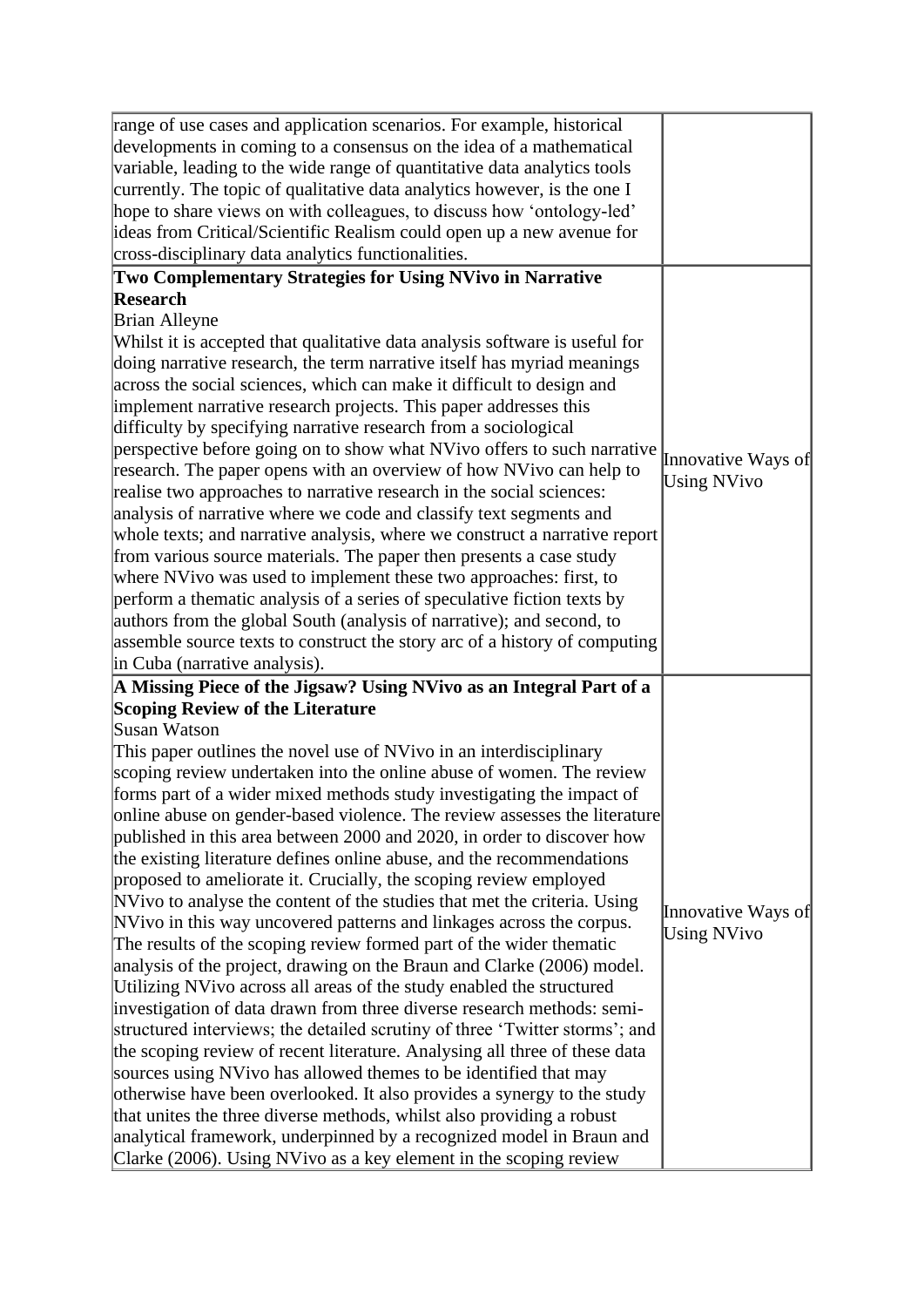| process, and then applying its analytical benefits to the different forms of |                    |
|------------------------------------------------------------------------------|--------------------|
| data, is both novel and innovative, and is worthy of wider dissemination.    |                    |
| On Coding with Care: An Auto-ethnographical Narrative on                     |                    |
| <b>Research Design and NVivo</b>                                             |                    |
| Salma Essam El Refaei                                                        |                    |
| Having recently 'officially' completed my NVivo (technical) training,        |                    |
| while writing my dissertation proposal, I was hoping that I can cross it     |                    |
| off my checklist. However, with every session, I encountered myriad          |                    |
| questions that called my research design and choice of coding                |                    |
| approaches into question. That was not my expectation. I came into the       |                    |
| training hoping to learn how to phrase my interview questions, how to        |                    |
| code my interviews, and how to present them. While the training covered      |                    |
| this, thanks to wonderful presenters, it revealed gaps into how I was        |                    |
| approaching research design, at large, and coding, in particular. While      |                    |
| not purposely overlooked, these gaps require further investigation,          |                    |
| especially when located in the context of social science research with       | Innovative Ways of |
| vulnerable communities, and research partners. In this presentation, I       | <b>Using NVivo</b> |
| will explore some of the questions that I am navigating while re-            |                    |
| designing my methodology section. How to code contradictory                  |                    |
| accounts? How to code silences? How to code responsibly and                  |                    |
| responsively? What does competence in coding entail? How to navigate         |                    |
| the incompatibility of the coding approaches with 'difficult knowledge'      |                    |
| (Britzman 1998; Das 2018); knowledge conceptualized as "irrational,          |                    |
| subjective and particular" (Van Milders and Toros 2020, p. 118). I           |                    |
| propose that a turn to coding with care is one of the ways we can            |                    |
| navigate these tensions through. In this presentation, I explore some of     |                    |
| the questions, pathways and tensions in a thriving conversation in           |                    |
| qualitative research literature on designing research that is ethical,       |                    |
| careful and accountable.                                                     |                    |
| Analyzing Teachers' Transforming Beliefs and Practices via                   |                    |
| VoiceThread, Video, and Course-Based Data                                    |                    |
| Wayne Wright                                                                 |                    |
| Trish Morita-Mullaney                                                        |                    |
| Haiyan Li                                                                    |                    |
| Woongsik Choi                                                                |                    |
| In this paper we describe our innovative use of NVivo for Teams for a        |                    |
| longitudinal study of 7 bilingual education elementary school teachers       |                    |
| participating in a federally-funded professional development program.        |                    |
| We focused on the transformation of teachers' beliefs and practices          | Innovative Ways of |
| related to translanguaging pedagogy, that is, teaching and learning that     | <b>Using NVivo</b> |
| enables students to draw on their full linguistic repertoire rather than     |                    |
| insist on the strict separation of students' languages during instruction.   |                    |
| The teachers took asynchronous online university courses where they          |                    |
| completed key assignments, engaged in traditional and audio-based            |                    |
| (VoiceThread) discussions, and received instructional coaching across        |                    |
| two school years. We video recorded teacher's classroom instruction at       |                    |
| various points across the two school years. Thus, a wide variety of data     |                    |
| collected for this study include the following: Coursework from two          |                    |
| bilingual education courses including (a) $5$ assignments, (b) $23$          |                    |
| discussion boards, (c) transcriptions of teachers' audio comments on 36      |                    |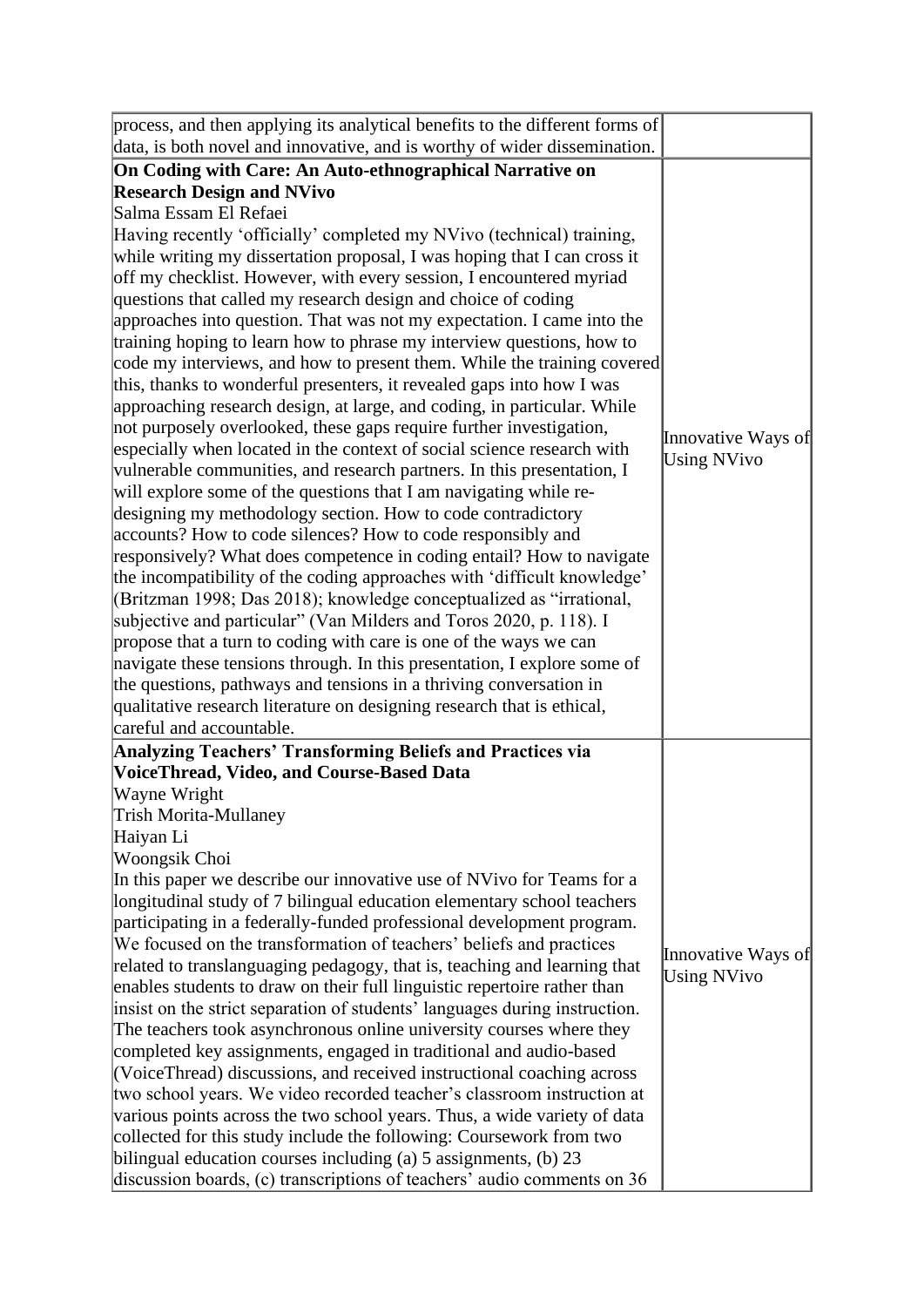| VoiceThread discussions; Coaching data including (d) transcriptions of<br>$34$ coaching interviews, (e) 42 coach-teacher reflections, and (f) 6 coach<br>reflections; and $(g)$ over 25 hours of video recordings (and corresponding<br>audio recordings) from the final classroom observations. We describe the<br>affordances of a variety of digital tools we used to collect and organize<br>the data, and highlight our use of a range of NVivo tools and features to<br>analyze these different types of data, and the stages of analysis that<br>enabled us to trace the teachers' transformations over time. |                    |
|----------------------------------------------------------------------------------------------------------------------------------------------------------------------------------------------------------------------------------------------------------------------------------------------------------------------------------------------------------------------------------------------------------------------------------------------------------------------------------------------------------------------------------------------------------------------------------------------------------------------|--------------------|
| Wrestling with Right-to-Left Scripts: Practical Workarounds for                                                                                                                                                                                                                                                                                                                                                                                                                                                                                                                                                      |                    |
| <b>Using NVivo with Arabic, Hebrew etc.</b>                                                                                                                                                                                                                                                                                                                                                                                                                                                                                                                                                                          |                    |
| Laura Lagendyk<br>Steve Wright                                                                                                                                                                                                                                                                                                                                                                                                                                                                                                                                                                                       |                    |
| Wrestling with Right-to-Left Scripts: Practical Workarounds for Using                                                                                                                                                                                                                                                                                                                                                                                                                                                                                                                                                |                    |
| NVivo with Arabic, Hebrew, Urdu and Farsi (or other right-to-left                                                                                                                                                                                                                                                                                                                                                                                                                                                                                                                                                    |                    |
| scripts) NVivo is an excellent tool for most qualitative data analysis                                                                                                                                                                                                                                                                                                                                                                                                                                                                                                                                               |                    |
| projects; however, one challenge researchers and trainers sometimes                                                                                                                                                                                                                                                                                                                                                                                                                                                                                                                                                  |                    |
| encounter is working with right to left (RTL) script languages (e.g.,                                                                                                                                                                                                                                                                                                                                                                                                                                                                                                                                                |                    |
| Arabic, Hebrew, Urdu) in NVivo. NVivo does not seamlessly                                                                                                                                                                                                                                                                                                                                                                                                                                                                                                                                                            |                    |
| accommodate data or other files that are in RTL scripts. For example,                                                                                                                                                                                                                                                                                                                                                                                                                                                                                                                                                |                    |
| while RTL scripts can be read on screen and coded, text selection is                                                                                                                                                                                                                                                                                                                                                                                                                                                                                                                                                 |                    |
| reversed and the results of queries are displayed reversed and thus                                                                                                                                                                                                                                                                                                                                                                                                                                                                                                                                                  |                    |
| rendered illegible. For researchers and teams working with RTL text this Innovative Ways of                                                                                                                                                                                                                                                                                                                                                                                                                                                                                                                          |                    |
| presents significant challenges. This session explores practical steps to                                                                                                                                                                                                                                                                                                                                                                                                                                                                                                                                            | <b>Using NVivo</b> |
| approach the RTL script challenge based on the experiences of                                                                                                                                                                                                                                                                                                                                                                                                                                                                                                                                                        |                    |
| supporting projects in Arabic by the NVivo Certified Trainers: LEL, SW.                                                                                                                                                                                                                                                                                                                                                                                                                                                                                                                                              |                    |
| Initially we will share examples to describe some of the challenges of                                                                                                                                                                                                                                                                                                                                                                                                                                                                                                                                               |                    |
| working with RTL files in NVivo. We then share tips and suggestions to                                                                                                                                                                                                                                                                                                                                                                                                                                                                                                                                               |                    |
| meet the challenges, using NVivo examples that researchers, teams and                                                                                                                                                                                                                                                                                                                                                                                                                                                                                                                                                |                    |
| other trainers may consider for their projects with RTL scripts.                                                                                                                                                                                                                                                                                                                                                                                                                                                                                                                                                     |                    |
| Suggestions on ways to address related methodological issues (e.g.,                                                                                                                                                                                                                                                                                                                                                                                                                                                                                                                                                  |                    |
| translation) using NVivo components are also shared. By adopting these                                                                                                                                                                                                                                                                                                                                                                                                                                                                                                                                               |                    |
| practical steps and embedding them within rigorous analysis processes                                                                                                                                                                                                                                                                                                                                                                                                                                                                                                                                                |                    |
| teams and individuals can be enabled to work effectively using NVivo                                                                                                                                                                                                                                                                                                                                                                                                                                                                                                                                                 |                    |
| with RTL scripts (In discussion, online chat) answer questions and elicit                                                                                                                                                                                                                                                                                                                                                                                                                                                                                                                                            |                    |
| other ideas from teams who have worked with Arabic or other RTL                                                                                                                                                                                                                                                                                                                                                                                                                                                                                                                                                      |                    |
| script                                                                                                                                                                                                                                                                                                                                                                                                                                                                                                                                                                                                               |                    |
| <b>Designing Integrated IT Ecosystems for Mixed-Methods Research</b><br>across Multiple Collaborative Project                                                                                                                                                                                                                                                                                                                                                                                                                                                                                                        |                    |
| Leonardo Nogueira de Moraes                                                                                                                                                                                                                                                                                                                                                                                                                                                                                                                                                                                          |                    |
| Researchers have many variables to consider when designing and                                                                                                                                                                                                                                                                                                                                                                                                                                                                                                                                                       |                    |
| implementing research projects - these include financial, methodological,                                                                                                                                                                                                                                                                                                                                                                                                                                                                                                                                            |                    |
| ethical, workforce, spatial and time constraints. The embedding of                                                                                                                                                                                                                                                                                                                                                                                                                                                                                                                                                   |                    |
| Information Technology in research processes can help circumvent some Innovative Ways of                                                                                                                                                                                                                                                                                                                                                                                                                                                                                                                             |                    |
| of these constraints. However, if not used selectively, software and IT                                                                                                                                                                                                                                                                                                                                                                                                                                                                                                                                              | <b>Using NVivo</b> |
| infrastructure can also translate as new constraints based on what they                                                                                                                                                                                                                                                                                                                                                                                                                                                                                                                                              |                    |
| can and cannot do - when research workflows are designed around the                                                                                                                                                                                                                                                                                                                                                                                                                                                                                                                                                  |                    |
| capabilities of specific software rather than in response to research                                                                                                                                                                                                                                                                                                                                                                                                                                                                                                                                                |                    |
| needs, research projects can fall short in delivering outputs of                                                                                                                                                                                                                                                                                                                                                                                                                                                                                                                                                     |                    |
| significance. This paper reflects on the experience of designing and                                                                                                                                                                                                                                                                                                                                                                                                                                                                                                                                                 |                    |
| implementing an Integrated Information Technology Ecosystem for                                                                                                                                                                                                                                                                                                                                                                                                                                                                                                                                                      |                    |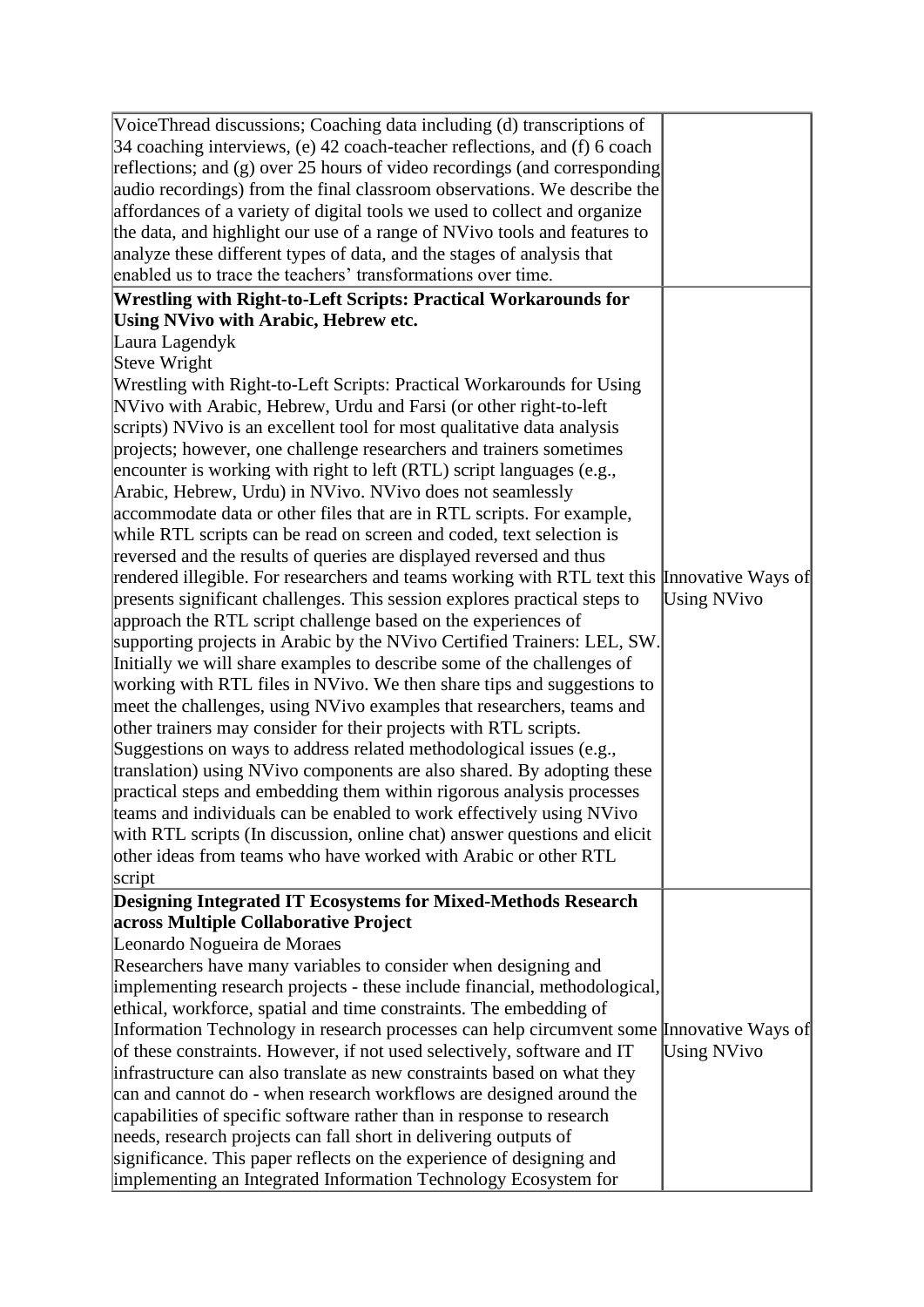| mixed-methods research across multiple collaborative projects over the<br>period of 2017-2021 and its adaptation to the COVID-19 pandemic. In<br>terms of software, it will report on the use of NVivo Collaboration<br>Server in integration with NVivo Desktop, Evernote, Endnote, Citavi,<br>Adobe Lightroom, NVivo Transcription, Ulysses and Microsoft Word,<br>Access, Excel, Powerpoint and Visio, as well as web-based timeline<br>visualisation tool Timeline JS. In terms of IT infrastructure, it will report<br>on the implementation and utilisation of cloud-based AARNET<br>infrastructure to ensure secure and remote access to collaborative<br>research platforms holding sensitive data in adherence to human research<br>ethics requirements. Findings highlight: the role of researchers as<br>curators of software functionality as part of designing research<br>workflows; and the need for specialist support for decision-making and<br>implementation that translates as feasible and cost-effective workflows<br>that can respond to research needs.                                                                                                                                                                                                                                                                                                                                                                                                                                                                                                                                                                                                                                                                                                                                                  |                                          |
|-----------------------------------------------------------------------------------------------------------------------------------------------------------------------------------------------------------------------------------------------------------------------------------------------------------------------------------------------------------------------------------------------------------------------------------------------------------------------------------------------------------------------------------------------------------------------------------------------------------------------------------------------------------------------------------------------------------------------------------------------------------------------------------------------------------------------------------------------------------------------------------------------------------------------------------------------------------------------------------------------------------------------------------------------------------------------------------------------------------------------------------------------------------------------------------------------------------------------------------------------------------------------------------------------------------------------------------------------------------------------------------------------------------------------------------------------------------------------------------------------------------------------------------------------------------------------------------------------------------------------------------------------------------------------------------------------------------------------------------------------------------------------------------------------------------------------------------|------------------------------------------|
| Applying NVivo for a Qur'anic Exegetical Thematic Analysis                                                                                                                                                                                                                                                                                                                                                                                                                                                                                                                                                                                                                                                                                                                                                                                                                                                                                                                                                                                                                                                                                                                                                                                                                                                                                                                                                                                                                                                                                                                                                                                                                                                                                                                                                                        |                                          |
| <b>Method in Exploring Sadness</b><br>Nur Afifah Abas                                                                                                                                                                                                                                                                                                                                                                                                                                                                                                                                                                                                                                                                                                                                                                                                                                                                                                                                                                                                                                                                                                                                                                                                                                                                                                                                                                                                                                                                                                                                                                                                                                                                                                                                                                             |                                          |
| The Qur'anic Exegetical Thematic Analysis Method is a very well-<br>known research method within the Qur'anic Sciences under Islamic<br>Studies. It is a very classical method in Islam that evolves together with<br>the sciences of Islamic Jurisprudence. It shares some similarities with the<br>Thematic Analysis applied in the Social Sciences in general. Only the<br>unit of analysis is any topic of interest referring to the Holy Qur'an as the<br>primary reference in Muslims' all walks of life, which unit of<br>observation is from the Qur'anic verses or chapters or selected<br>issues/topic originated from it depends on the researcher's choice in<br>answering his/her research question(s). The main textbooks are written in $\vert$ Innovative Ways of<br>the Arabic language though and seemed not yet celebrating warm<br>acceptance and accreditation in the Social Sciences. Probably due to it is<br>religiously affiliated to Islam due to Xenophobia (like Islamophobia that<br>is overgeneralized to every realm of life) to get similar recognition. Also,<br>the discordance with the mainstream post-positivistic colonially<br>Western-influenced methodology in the fields, which is slowly giving in<br>into the post-colonial subaltern pluralistic freedom demand. Likewise,<br>we are also giving in by improving our method via using NVivo as a<br>Qualitative Data Analysis software in systematically fusing it in<br>exploring the interpretation of sadness in the Holy Qur'an in Islamically<br>re-answering Jerome C., Wakefield and team's simple research question<br>of: "Why we are sad?" in "Sadness or Depression?" in response to<br>Horwitz and Wakefield's book titled: "The Loss of Sadness: How<br>Psychiatry Transformed Normal Sorrow into Depressive Disorder". | <b>Using NVivo</b>                       |
| Moral Embeddedness of Migrant Labor Market In Indonesia: Study<br>of China's Migrant Workers<br>Alhamudin Sitorus<br>This paper focuses on the moral embeddedness of China's labour<br>transaction in the Indonesian labour market. Beckert's (2005) moral<br>embeddedness of markets concept and Beckert's (2010) are used to see<br>the reciprocal influence of institution, networks, and cognitive<br>framework in the dynamic of moral embeddedness. Unlike Nguyen                                                                                                                                                                                                                                                                                                                                                                                                                                                                                                                                                                                                                                                                                                                                                                                                                                                                                                                                                                                                                                                                                                                                                                                                                                                                                                                                                           | Innovative Ways of<br><b>Using NVivo</b> |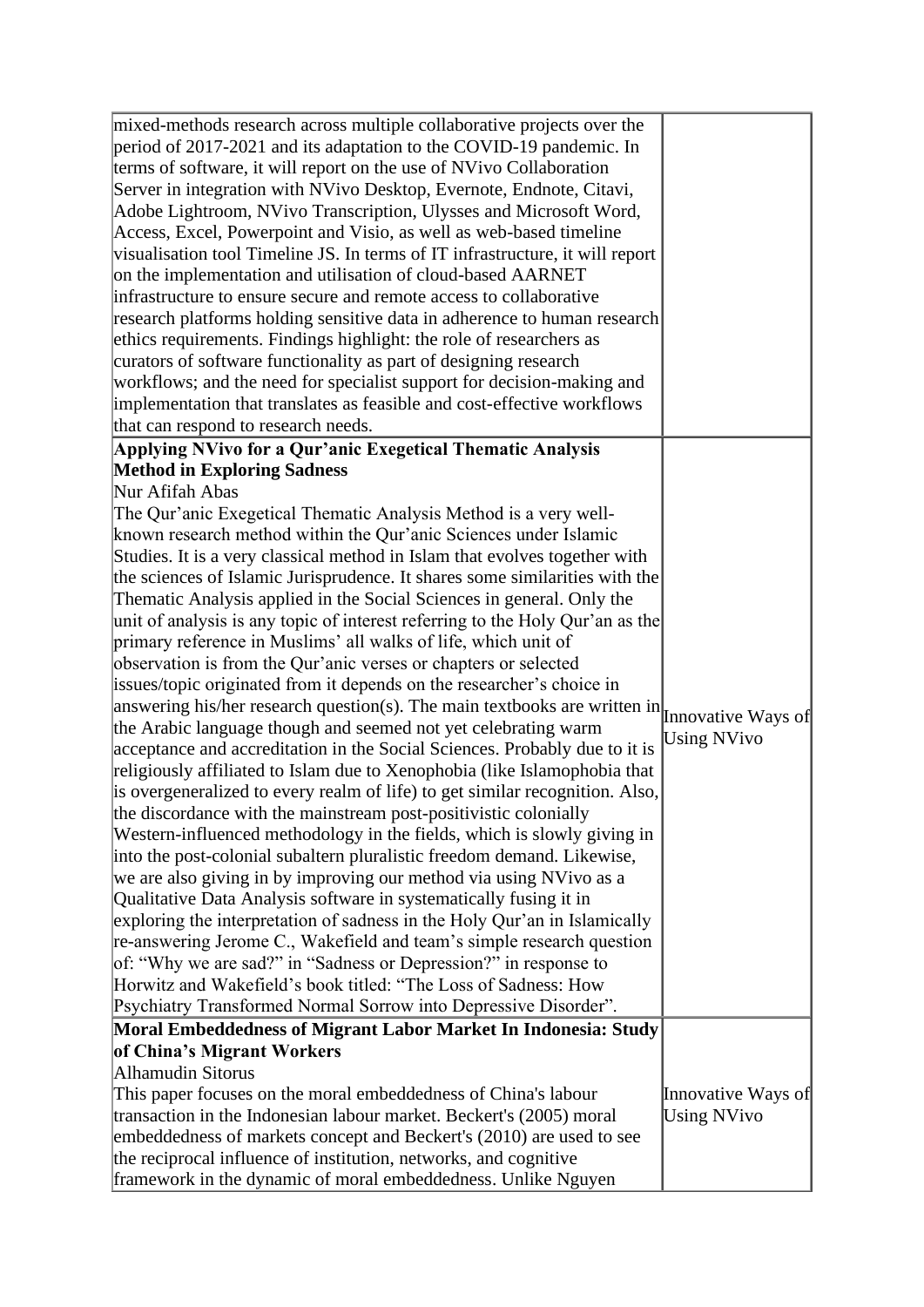| $(2019)$ , Kosaikanont (2019), La-Orngplew (2019) previous research         |                    |
|-----------------------------------------------------------------------------|--------------------|
| concerning the condition of China's migrant workers in South-East Asia      |                    |
| countries, this study specifically focuses on the process of labour market  |                    |
| transaction, especially China's migrant workers. This study contributes to  |                    |
| Methodological novelties through a digital approach of the qualitative      |                    |
| data collection process, including online interviews, Twitter data, online  |                    |
| news media, labour regulations, and processed using NVivo software.         |                    |
| We visualized the data using Gephi software. Textual Network Analysis       |                    |
|                                                                             |                    |
| (TNA) and Social Network Analysis are used to analyze the moral             |                    |
| embeddedness of labour market transactions of China's migrant workers.      |                    |
| This research illustrates the empirical evidence of the moral               |                    |
| embeddedness of labour market transactions, especially China's migrant      |                    |
| workers in Indonesia. This study also provides the dynamics in moral        |                    |
| embeddedness of the market using the reciprocal influence of                |                    |
| institutions, networks, and the cognitive framework of the market.          |                    |
| Analyzing Social Media Data in NVivo: Hostile Foreign Interference          |                    |
| & Fake Information in US Politics                                           |                    |
| Karmvir Padda                                                               |                    |
| Gathering and Analyzing Social Media Data with NVivo: Hostile               |                    |
| Foreign Interference and Fake Information in U.S. Politics Mis-             |                    |
| disinformation has become a powerful and disruptive force in the social     |                    |
| media environment, with serious consequences for democracy. As a            |                    |
| result, news organizations and tech companies have taken measures to        | Innovative Ways of |
| reduce or eliminate the propagation and dissemination of fake               | <b>Using NVivo</b> |
| information. The current study analyzes data from Facebook and Twitter      |                    |
| from two major events that occurred in U.S. politics: the 2016 U.S.         |                    |
| presidential election and the 2019/2020 impeachment inquiry and trial of    |                    |
| Donald Trump. The later data was gathered using NCapture. Textual           |                    |
| content was analyzed in NVivo and multiple themes emerged that shed         |                    |
| new light on the tactics employed by hostile foreign actors to micro-       |                    |
| target and influence social media users.                                    |                    |
| <b>Dissonance Reduction and Continued Use of Mobile Apps: A</b>             |                    |
| Thematic Analysis                                                           |                    |
| Kavita Sharma                                                               |                    |
| Shveta Kalra                                                                |                    |
| Apple's iTunes App Store is home to over 1.5 million apps and Google        |                    |
| Play hosts over 2 million, but the number of apps that actually get         |                    |
| installed and used on consumers' devices is still quite small. People only  |                    |
| interacted with a small handful of third-party apps on a regular basis, and |                    |
| now, according to a new study on mobile app usage, about one in four        |                    |
| mobile users only use an app once. A study by Wilmer et al. $(2017)$        | Innovative Ways of |
| report that mobile technologies can augment human cognition. But,           | <b>Using NVivo</b> |
| habitual involvement with these devices may have a negative and lasting     |                    |
| impact on users' ability to think, remember, pay attention and regulate     |                    |
| emotion to an extent that a person may feel mental discomfort. Mental       |                    |
| discomfort is a state of cognitive dissonance where a person holds          |                    |
| conflicting beliefs, values or attitudes towards one's act and it can be    |                    |
| distressing. Whenever dissonance is aroused, the fun begins in figuring     |                    |
|                                                                             |                    |
| out the best way to reduce it (Cooper, 2007). Based on 29 qualitative       |                    |
| interviews, the present study seeks to examine the strategies that people   |                    |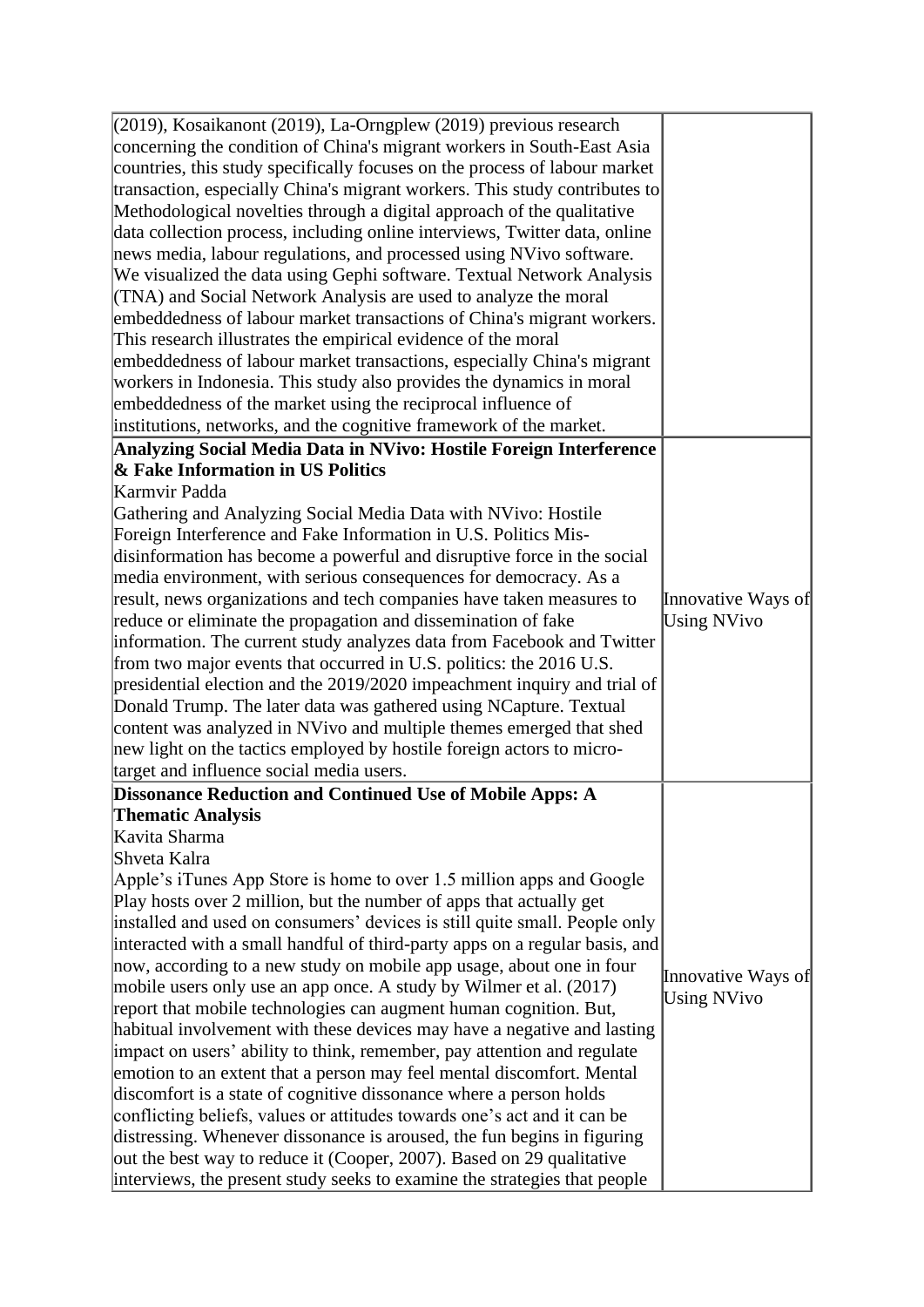| generally employ to reduce cognitive dissonance while using mobile<br>apps. The paper also discusses the dissonance emotions that people<br>transmit for the mobile apps which are installed but not in use. The<br>present paper explores the role of self-efficacy in continuance use<br>intention while experiencing cognitive dissonance in case of mobile<br>apps. Using NVivo analysis results based on interview responses, the<br>study finds three different dissonance reduction strategies employed by<br>sample respondents. Also, these strategies differ across respondents.<br>Young people tend to search for more information while elder ones<br>change their attitude towards the app. Keywords: Cognitive dissonance,<br>Dissonance reduction, mobile apps.                                                                                                                                                                                                                                                                                                                                                                                                                                                                                                                                                                                                                                                                                                                                                                                                                                                                                                                                                                                                                                                                                                                                                                                                                                                                                   |                                          |
|-------------------------------------------------------------------------------------------------------------------------------------------------------------------------------------------------------------------------------------------------------------------------------------------------------------------------------------------------------------------------------------------------------------------------------------------------------------------------------------------------------------------------------------------------------------------------------------------------------------------------------------------------------------------------------------------------------------------------------------------------------------------------------------------------------------------------------------------------------------------------------------------------------------------------------------------------------------------------------------------------------------------------------------------------------------------------------------------------------------------------------------------------------------------------------------------------------------------------------------------------------------------------------------------------------------------------------------------------------------------------------------------------------------------------------------------------------------------------------------------------------------------------------------------------------------------------------------------------------------------------------------------------------------------------------------------------------------------------------------------------------------------------------------------------------------------------------------------------------------------------------------------------------------------------------------------------------------------------------------------------------------------------------------------------------------------|------------------------------------------|
| Cohesion in Shakespearean Sonnets and Sarojini Naidu's Fifty                                                                                                                                                                                                                                                                                                                                                                                                                                                                                                                                                                                                                                                                                                                                                                                                                                                                                                                                                                                                                                                                                                                                                                                                                                                                                                                                                                                                                                                                                                                                                                                                                                                                                                                                                                                                                                                                                                                                                                                                      |                                          |
| poems<br>Jayashree Premkumar Shet<br>Dr. Jayashree Premkumar Shet Assistant Professor, Department of<br>English Language & Translation, College of Science and Arts, An<br>Nabhanya Qassim University, Saudi Arabia ORCID iD:<br>https://orcid.org/0000-0001-6943-9706 E-mail:<br>$\alpha$ ayashreeprem@gmail.com The aim of this study is to investigate<br>cohesive devices in 50 poems of the pioneer poetess of Indo Anglian<br>Literature, Sarojini Naidu and 154 sonnets of the Bard of Avon,<br>Shakespeare based on Halliday and Hasan's theory. (1976) The present<br>paper identified the lexical and grammatical cohesive devices: references<br>substitutions, ellipsis, conjunctions and lexical cohesion that are used in<br>these two collections of poems. With NVivo Word Frequency Results<br>the massive and gargantuan data as well as percentage of each cohesive<br>items were obtained. The research also probes at conducting a<br>contrastive linguistic analysis between these two collection of poems to<br>seek the similarities and differences in the use of grammatical and lexical<br>cohesive devices. NVivo Word Cloud helped find the topmost words in<br>both the collections. The present study attempts to find out the frequency<br>and distribution of the occurrences of the cohesive devices in both the<br>texts. The descriptive qualitative method could arrive at its findings: $1$ )<br>Like earlier studies this study also found References topping the list of<br>cohesive devices in both: 19.34% in Sarojini's 50 poems and 21.22% in<br>Shakespearean Sonnets. 2) More than 50% of Naidu's Lexicon are found<br>in Shakespeare's sonnets. 3) In both the collections Substitution was the<br>least occurred Grammatical device, 0.05% and 0.19% in Sarojini's and<br>Shakespearean poems respectively. A comparison of this kind would<br>inspire researches of massive numbers with NVivo magic software in<br>Linguistics Keywords: Cohesion, Comparison, Shakespearean sonnets,<br>Sarojini Naidu's poems | Innovative Ways of<br><b>Using NVivo</b> |
| A Critical Discourse Problematization Approach for Policy Analysis<br>Jennifer Van Aswegen<br>A critical discourse problematization framework for (disability) policy<br>analysis: "good cop/bad cop" strategy was awarded 'Outstanding Paper'<br>in Emerald Publishing Literati Awards last year.<br>https://www.emeraldgrouppublishing.com/journal/qrj/literati-<br>awards/qualitative-research-journal-literati-award-winners-2020 The<br>Critical Discourse Problematisation Framework is an innovative                                                                                                                                                                                                                                                                                                                                                                                                                                                                                                                                                                                                                                                                                                                                                                                                                                                                                                                                                                                                                                                                                                                                                                                                                                                                                                                                                                                                                                                                                                                                                       | <b>Innovating New</b><br>Methods         |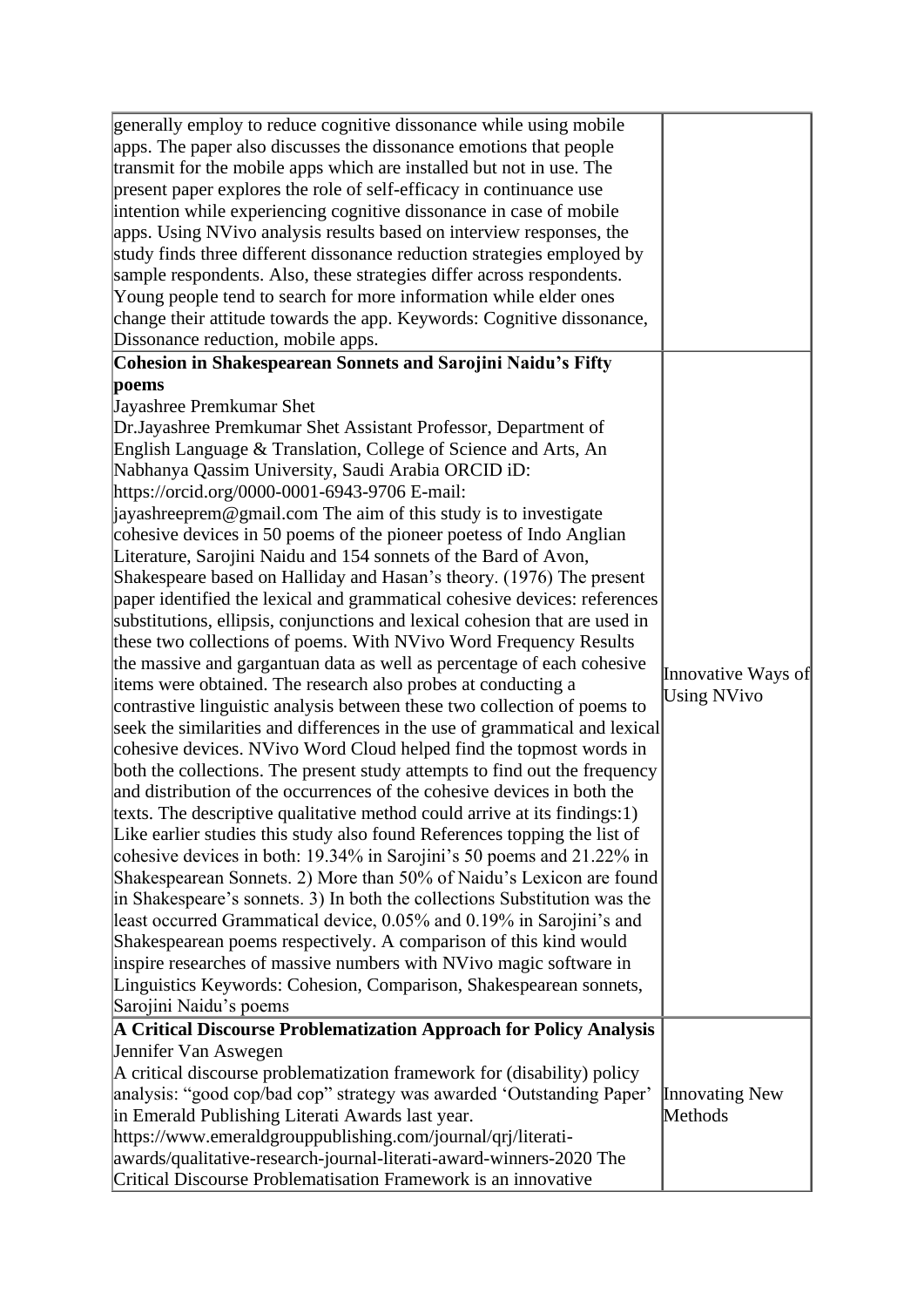| analytical approach to the study of policy, built on a robust evidence                                                                         |         |
|------------------------------------------------------------------------------------------------------------------------------------------------|---------|
| base from the field of qualitative research methodologies. Innovation in                                                                       |         |
| qualitative research has increasingly been regarded as a valuable and                                                                          |         |
| necessary aspect of maintaining the sustainability of social science                                                                           |         |
| within global knowledge economies. Moreover, it is regarded as a matter                                                                        |         |
| of survival in terms of the capacity of future academic endeavors to                                                                           |         |
| (re) produce this knowledge (Taylor and Coffey, 2008). As we inhabit a                                                                         |         |
| world characterized by new textual formations and technologies,                                                                                |         |
| emerging discourses and new forms of identity, contemporary policy                                                                             |         |
| researchers must look to "new, hybrid blends of analytic techniques and                                                                        |         |
| social theories" (Luke, 2002, p. 98). However, innovation in this sense is                                                                     |         |
| not necessarily limited to the creation of new methods, but can equally                                                                        |         |
| be applied to the adaption and hybridization of established research                                                                           |         |
| methods in the construction of new designs, concepts and approaches                                                                            |         |
| (Taylor and Coffey, 2008); in other words, "selecting good ideas and                                                                           |         |
| exploiting their potential" (Taylor and Coffey, 2009, p. 526). Following                                                                       |         |
| Taylor and Coffey's proposal, the proposed heuristic toolkit in this paper                                                                     |         |
| is constructed through a combination of Hyatt's (2013b) critical higher                                                                        |         |
| education policy discourse analysis (CHEPDA) framework and Bacchi's                                                                            |         |
| (2009) what's the problem represented to be (WPR) approach. It is                                                                              |         |
| proposed to present a distillation of the findings from this paper at the                                                                      |         |
| <b>QRS</b> Conference                                                                                                                          |         |
|                                                                                                                                                |         |
| Telephonic Interviews as a Qualitative Data Collection Method                                                                                  |         |
| During COVID-19                                                                                                                                |         |
| Manono Luthuli                                                                                                                                 |         |
| Telephonic Interviews as a Qualitative Data Collection Method During                                                                           |         |
| COVID-19: Experiences from the Isisekelo Sempilo Trial Process                                                                                 |         |
| Evaluation in Rural South Africa Authors: Manono Luthuli1, Dumsani                                                                             |         |
| Gumede1, Dumisile Mthethwa1, Zakhele Xulu1, Phindile Khanyile1,                                                                                |         |
| Thembelihle Zuma1, Janet Seeley1,3, Maryam Shahmanesh1,2,                                                                                      |         |
| Oluwafemi Adeagbo1,4,5 Affiliations: 1. Africa Health Research                                                                                 |         |
| Institute (AHRI), Mtubatuba, South Africa 2. Institute for Global Health,                                                                      |         |
| University College London, UK 3. London School of Hygiene and                                                                                  |         |
| Tropical Medicine, UK 4. University of South Carolina, Columbia, USA                                                                           |         |
| 5. University of Johannesburg, Johannesburg, South Africa Background                                                                           |         |
| and methods: Interviews are the most widely used data collection method Innovating New                                                         |         |
| in qualitative health research. Literature suggests that face-to-face                                                                          | Methods |
| interviews are most ideal as interviewer and interviewee share non-                                                                            |         |
| verbal information such as eye-contact and body language. COVID-19                                                                             |         |
| safety regulations meant interviews had to be conducted in a contactless                                                                       |         |
| manner, such as telephonic in-depth interviews (TIDI's), however little                                                                        |         |
| is known about effective TIDI's in rural settings. We share our                                                                                |         |
| experiences of conducting TIDI's $(n=33, \text{ ages } 16 \text{ to } 45 \text{ years})$ using a                                               |         |
| centralised and shared call centre at the Africa Health Research Institute                                                                     |         |
| where researchers conducted TIDI's at fixed schedules to ensure social                                                                         |         |
| distancing. Results: Beforehand, participant and researcher needed to                                                                          |         |
| agree to a time and to be in quiet spaces to limit distractions. TIDI's took                                                                   |         |
|                                                                                                                                                |         |
|                                                                                                                                                |         |
| longer because the researcher needed to confirm the participant's identity<br>and capacity to participate, before undertaking informed consent |         |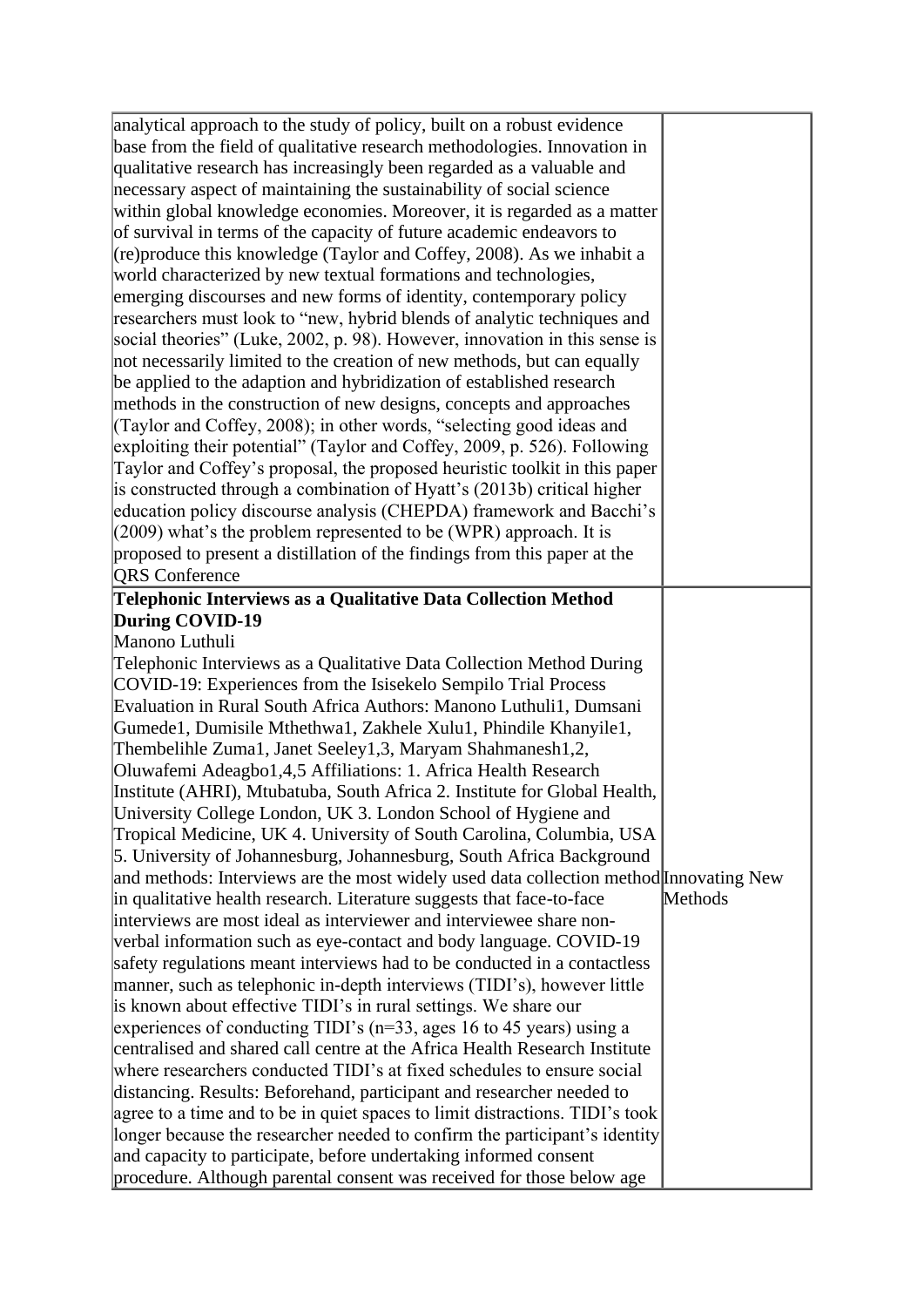| 18, some shared phones with their parents, and they were not given<br>privacy during the interview as some parents insisted on listening in on<br>the conversation. Technical difficulties such as sudden call failure due to<br>poor network reception can occur, disrupting the conversation's flow.<br>Despite the challenges, TIDI's produced rich data when good rapport<br>was built, and the participant was in a quiet space with good cell phone<br>reception. Conclusion: The challenges of TIDI's have practical solutions;<br>with proper equipment, training of researchers and good scheduling and<br>planning with participants, TIDI's can be an effective data collection<br>method in qualitative health research even beyond COVID-19. Key<br>words: qualitative interviews, COVID-19, qualitative data collection,<br>telephonic interviews |                       |
|-----------------------------------------------------------------------------------------------------------------------------------------------------------------------------------------------------------------------------------------------------------------------------------------------------------------------------------------------------------------------------------------------------------------------------------------------------------------------------------------------------------------------------------------------------------------------------------------------------------------------------------------------------------------------------------------------------------------------------------------------------------------------------------------------------------------------------------------------------------------|-----------------------|
| <b>Bringing the Research Process Full Circle: A Citavi-NVivo</b>                                                                                                                                                                                                                                                                                                                                                                                                                                                                                                                                                                                                                                                                                                                                                                                                |                       |
| Integration                                                                                                                                                                                                                                                                                                                                                                                                                                                                                                                                                                                                                                                                                                                                                                                                                                                     |                       |
| Adrienne Lew                                                                                                                                                                                                                                                                                                                                                                                                                                                                                                                                                                                                                                                                                                                                                                                                                                                    |                       |
| Technological advances in recent decades have revolutionized the                                                                                                                                                                                                                                                                                                                                                                                                                                                                                                                                                                                                                                                                                                                                                                                                |                       |
| research workflow across disciplines. Reference managers (e.g., Citavi)                                                                                                                                                                                                                                                                                                                                                                                                                                                                                                                                                                                                                                                                                                                                                                                         |                       |
| allow scholarly literature to be organized, annotated, and synthesized                                                                                                                                                                                                                                                                                                                                                                                                                                                                                                                                                                                                                                                                                                                                                                                          |                       |
| electronically. Offering similar note-taking functionality, computer-                                                                                                                                                                                                                                                                                                                                                                                                                                                                                                                                                                                                                                                                                                                                                                                           |                       |
| assisted qualitative data software (CAQDAS) programs (e.g., NVivo)                                                                                                                                                                                                                                                                                                                                                                                                                                                                                                                                                                                                                                                                                                                                                                                              |                       |
| can be used to extrapolate meaningful themes from primary research                                                                                                                                                                                                                                                                                                                                                                                                                                                                                                                                                                                                                                                                                                                                                                                              |                       |
| data. These digital tools increase the rigor of literature review and data                                                                                                                                                                                                                                                                                                                                                                                                                                                                                                                                                                                                                                                                                                                                                                                      |                       |
| analysis procedures. However, while annotated scholarly sources can be                                                                                                                                                                                                                                                                                                                                                                                                                                                                                                                                                                                                                                                                                                                                                                                          |                       |
| imported into most CAQDAS programs, conceptual work accomplished                                                                                                                                                                                                                                                                                                                                                                                                                                                                                                                                                                                                                                                                                                                                                                                                |                       |
| during a literature review is rarely captured in full by the CAQDAS                                                                                                                                                                                                                                                                                                                                                                                                                                                                                                                                                                                                                                                                                                                                                                                             |                       |
| interface. This partially integrated workflow therefore offers little help                                                                                                                                                                                                                                                                                                                                                                                                                                                                                                                                                                                                                                                                                                                                                                                      | <b>Innovating New</b> |
| with building arguments, interpreting results, or discussing findings. This                                                                                                                                                                                                                                                                                                                                                                                                                                                                                                                                                                                                                                                                                                                                                                                     | Methods               |
| paper presents a Citavi-NVivo integration that more comprehensively                                                                                                                                                                                                                                                                                                                                                                                                                                                                                                                                                                                                                                                                                                                                                                                             |                       |
| connects these research phases, as demonstrated in the context of a study                                                                                                                                                                                                                                                                                                                                                                                                                                                                                                                                                                                                                                                                                                                                                                                       |                       |
| of the usage of the simple present in an English as a Second Language                                                                                                                                                                                                                                                                                                                                                                                                                                                                                                                                                                                                                                                                                                                                                                                           |                       |
| textbook corpus. To build a research argument, quotations from and                                                                                                                                                                                                                                                                                                                                                                                                                                                                                                                                                                                                                                                                                                                                                                                              |                       |
| comments on the literature are first compiled into knowledge items in                                                                                                                                                                                                                                                                                                                                                                                                                                                                                                                                                                                                                                                                                                                                                                                           |                       |
| Citavi. These knowledge items are imported into NVivo and autocoded,                                                                                                                                                                                                                                                                                                                                                                                                                                                                                                                                                                                                                                                                                                                                                                                            |                       |
| allowing the most typical uses in the literature to be distilled into a                                                                                                                                                                                                                                                                                                                                                                                                                                                                                                                                                                                                                                                                                                                                                                                         |                       |
| coding scheme for the corpus data. Following the researcher's manual                                                                                                                                                                                                                                                                                                                                                                                                                                                                                                                                                                                                                                                                                                                                                                                            |                       |
| coding of the corpus data, NVivo's crosstab query is used to elucidate                                                                                                                                                                                                                                                                                                                                                                                                                                                                                                                                                                                                                                                                                                                                                                                          |                       |
| the simple present's uses exemplified (units of comparison) in the                                                                                                                                                                                                                                                                                                                                                                                                                                                                                                                                                                                                                                                                                                                                                                                              |                       |
| relevant discourse contexts (units of analysis). Finally, the results are                                                                                                                                                                                                                                                                                                                                                                                                                                                                                                                                                                                                                                                                                                                                                                                       |                       |
| interpreted with reference back to the autocoded knowledge items,                                                                                                                                                                                                                                                                                                                                                                                                                                                                                                                                                                                                                                                                                                                                                                                               |                       |
| enabling the validity of the research argument to be theoretically and                                                                                                                                                                                                                                                                                                                                                                                                                                                                                                                                                                                                                                                                                                                                                                                          |                       |
| empirically assessed.                                                                                                                                                                                                                                                                                                                                                                                                                                                                                                                                                                                                                                                                                                                                                                                                                                           |                       |
| Musical Totem: A Collaborative Arts-Based Methodology                                                                                                                                                                                                                                                                                                                                                                                                                                                                                                                                                                                                                                                                                                                                                                                                           |                       |
| Musical Learning Community Comunidad de Aprendizaje Musical                                                                                                                                                                                                                                                                                                                                                                                                                                                                                                                                                                                                                                                                                                                                                                                                     |                       |
| Víctor Manuel Rubio Carrillo                                                                                                                                                                                                                                                                                                                                                                                                                                                                                                                                                                                                                                                                                                                                                                                                                                    |                       |
| David Echeverría-Valencia                                                                                                                                                                                                                                                                                                                                                                                                                                                                                                                                                                                                                                                                                                                                                                                                                                       | <b>Innovating New</b> |
| Eliana Sofía Vaca                                                                                                                                                                                                                                                                                                                                                                                                                                                                                                                                                                                                                                                                                                                                                                                                                                               | Methods               |
| Sebastián López Prado                                                                                                                                                                                                                                                                                                                                                                                                                                                                                                                                                                                                                                                                                                                                                                                                                                           |                       |
| As part of the Action Research Network of the Americas, the Musical                                                                                                                                                                                                                                                                                                                                                                                                                                                                                                                                                                                                                                                                                                                                                                                             |                       |
| Learning Community is a collaborative group, founded during the                                                                                                                                                                                                                                                                                                                                                                                                                                                                                                                                                                                                                                                                                                                                                                                                 |                       |
| COVID-19 global pandemic, that has brought together musicians, artists,                                                                                                                                                                                                                                                                                                                                                                                                                                                                                                                                                                                                                                                                                                                                                                                         |                       |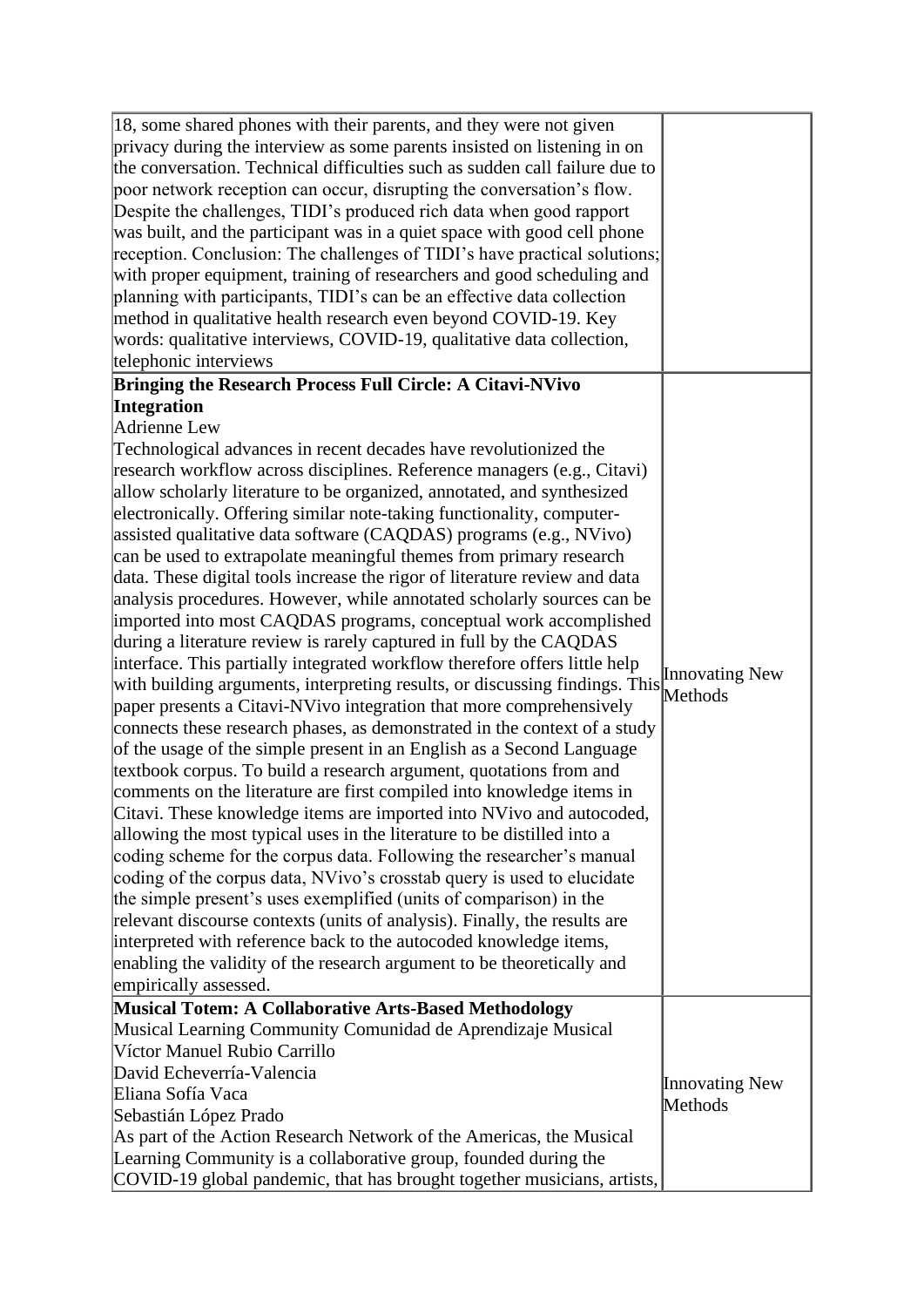| and educators to generate shared experiences. As members of this            |                |
|-----------------------------------------------------------------------------|----------------|
|                                                                             |                |
| community, we explore new ways for collaborative music-making.              |                |
| Through creative, cultural, and conceptual influences, the idea of the      |                |
| Musical Totem emerged as a collaborative music composition                  |                |
| methodology to transcend geographical distancing. We sought                 |                |
| interpretative freedom by adopting methods of the surrealist technique      |                |
| Cadavre Exquis (Exquisite Corpse) while relying on the rich concept of      |                |
| totems to find thematic material and set compositional parameters. The      |                |
| process was carried out using arts-based and collaborative                  |                |
| autoethnographic research approaches, which provided insights into our      |                |
| creative musical responses and remote collaborative working processes.      |                |
| Data were analyzed through a qualitative coding technique that allowed      |                |
| us to create a shared narrative. For this coding process, we imported the   |                |
| responses into NVivo 12, categorized them by question, and extracted        |                |
| the meaning of each sentence in short phrases in order to capture the       |                |
| most salient characteristics of the text. These codes were then turned into |                |
| a connected narrative form through a shared interpretation. This            |                |
| endeavor showed us that symbolism can provide compositional and             |                |
| performative challenges and that, as a methodology, the Musical Totem       |                |
| can create freedom and constraints depending on the musician, the           |                |
|                                                                             |                |
| conceptual influences, and the instrumentation. We also learned that        |                |
| engaging in a collaborative music-making process led to increased           |                |
| community bonding through shared creative expression.                       |                |
| Using Multiple NVivo Projects for Data Management In a Single               |                |
| <b>Embedded Case Study Design</b>                                           |                |
| Matthew Aruch                                                               |                |
| Using Multiple NVivo Projects for Data Management In a Single               |                |
| Embedded Case Study Design Matthew Aruch University of Maryland             |                |
| College Park In this presentation, I discuss challenges and opportunities   |                |
| for utilizing multiple NVivo projects within a single embedded              |                |
| comparative case study design. For my doctoral research, I investigated     |                |
| the history, structure, processes, and outcomes of a transnational multi-   |                |
| stakeholder education partnership for four actor groups (community;         |                |
| NGO; university; and government) between 1991 - 2019. The study             |                |
| drew upon documentary $(n=520)$ , observational (nine months                |                |
| ethnographic field work), and interview ( $n = 181$ ) data. To manage the   |                |
| data, my workload, and better unpack each actor group's partnership         | Innovating New |
| trajectory, I organized relevant data into unique NVivo projects. For       | Methods        |
| example, all the documents, interviews, and observations relevant to        |                |
| NGO actors were loaded into an NGO 'project.' The process was               |                |
| repeated for the other groups. All projects used a similar coding           |                |
| framework including the same 'cases' and 'nodes.' For individual            |                |
|                                                                             |                |
| projects, codes were generated or combined as necessary. Ultimately,        |                |
| each project became one dissertation chapter. Through this strategy, I      |                |
| was able to manage and zoom in on key themes and ideas for each             |                |
| stakeholder group. In addition, each project created searchable databases   |                |
| and graphics. On the other hand, I was unable to combine all the coded      |                |
| project data into a single database. While there were similar coding        |                |
| structures, many documents or interviews fit within more than one           |                |
| project and were coded or classified differently. For future projects, I    |                |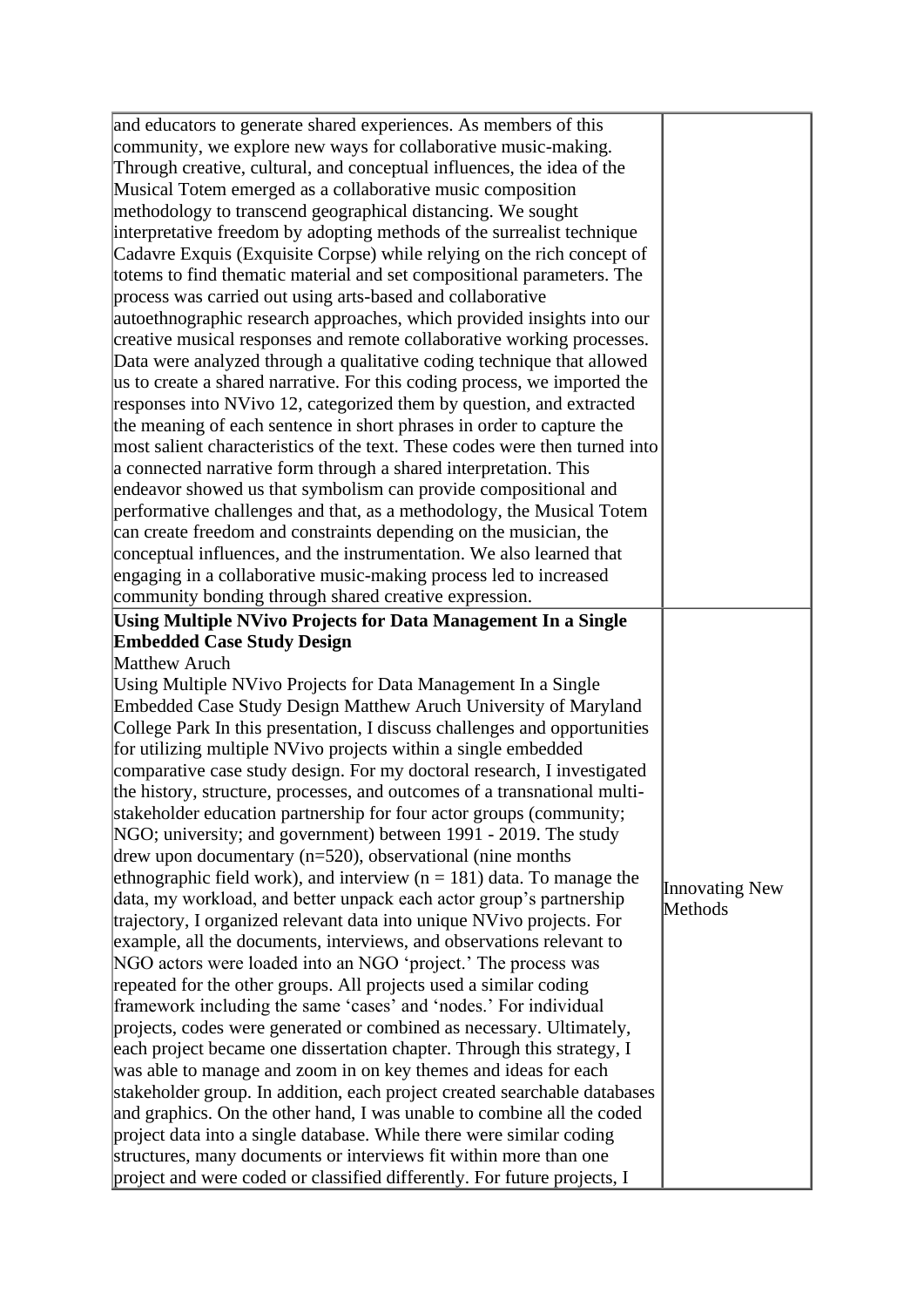| would reduce the scope of the research or be more strategic about coding                                                                 |                       |
|------------------------------------------------------------------------------------------------------------------------------------------|-----------------------|
| structure to facilitate easier integration.                                                                                              |                       |
| Applying Vicarious Traumatization Framework to Black Americans                                                                           |                       |
| <b>Exposed to Social Media Police Violen</b>                                                                                             |                       |
| Liaba Khan                                                                                                                               |                       |
| Applying the Vicarious Traumatization Framework to the Experiences of                                                                    |                       |
| Black Americans Exposed to Police Violence on Social Media Liaba                                                                         |                       |
| Khan, Undergraduate Psychology Student Advisor: Kemesha Gabbidon,                                                                        |                       |
| Ph.D., MPH The University of South Florida, Department of Psychology                                                                     |                       |
| This study will examine trends in social media content related to police                                                                 |                       |
| violence and the response of Black Americans to such violence via social                                                                 |                       |
| media. More specifically, the current study aims to observe and analyze                                                                  |                       |
| the different attitudes and experiences of Black social media users in                                                                   |                       |
| response to viewing police violence on Twitter. The current study will                                                                   | <b>Innovating New</b> |
| conduct a directed qualitative content analysis using an interpretive                                                                    | Methods               |
| approach to inquiry. Social media content from Twitter will be used for                                                                  |                       |
| data collection. Tweets from May 25, 2020, to June 25, 2020, from                                                                        |                       |
| different Black American users will be gathered and further analyzed                                                                     |                       |
| using NVivo. This analysis entails interpreting the theoretical                                                                          |                       |
| framework, vicarious traumatization, and using it to develop thematic                                                                    |                       |
| categories that reflect mental health outcomes. Corresponding tweets                                                                     |                       |
| will be grouped into categories that reflect the vicarious trauma                                                                        |                       |
| framework. Relevant tweets that do not fit into the pre-determined                                                                       |                       |
| categories will be used to develop new thematic groups. All in all, this                                                                 |                       |
| study seeks to analyze how well the vicarious trauma framework reflects                                                                  |                       |
| the experiences of Black Americans who are exposed to police violence                                                                    |                       |
| on social media.                                                                                                                         |                       |
| <b>Conducting Qualitative Multi-level Intervention Social Change</b>                                                                     |                       |
| <b>Analysis with NVivo</b><br>Julia Hess                                                                                                 |                       |
|                                                                                                                                          |                       |
| Javier E. Astorga                                                                                                                        |                       |
| Alejandra G. Lemus<br><b>Janet Duenes Ramirez</b>                                                                                        |                       |
|                                                                                                                                          |                       |
| The COVID-19 pandemic has underscored the social inequalities that<br>immigrants and refugees face as they build new lives in the United |                       |
| States. Multi-level interventions are essential to address disparities.                                                                  |                       |
| Research that attempts to address these inequalities should attempt to                                                                   |                       |
| explicate social change processes and how these are experienced by                                                                       |                       |
| participants. Longitudinal mixed method research has been essential to                                                                   | <b>Innovating New</b> |
| examining processes of social change. Members of the Immigrant Well-                                                                     | Methods               |
| being Project team will discuss methods developed to analyze                                                                             |                       |
| longitudinal qualitative data (5 interviews with participants over a 14-                                                                 |                       |
| month span) to explore multi-level change processes—individual,                                                                          |                       |
| family, community, organizational and sociopolitical—over the course                                                                     |                       |
| of an intervention that has the goal of increasing immigrant and refugee                                                                 |                       |
| well-being, social support, and community responsiveness to newcomer                                                                     |                       |
| needs. Analytical processes were conducted both with and without                                                                         |                       |
| NVivo to accommodate a large team working remotely experimenting                                                                         |                       |
| with inductive and deductive coding strategies. Analytical case memos                                                                    |                       |
| were written to explicate change processes at multiple levels, which led                                                                 |                       |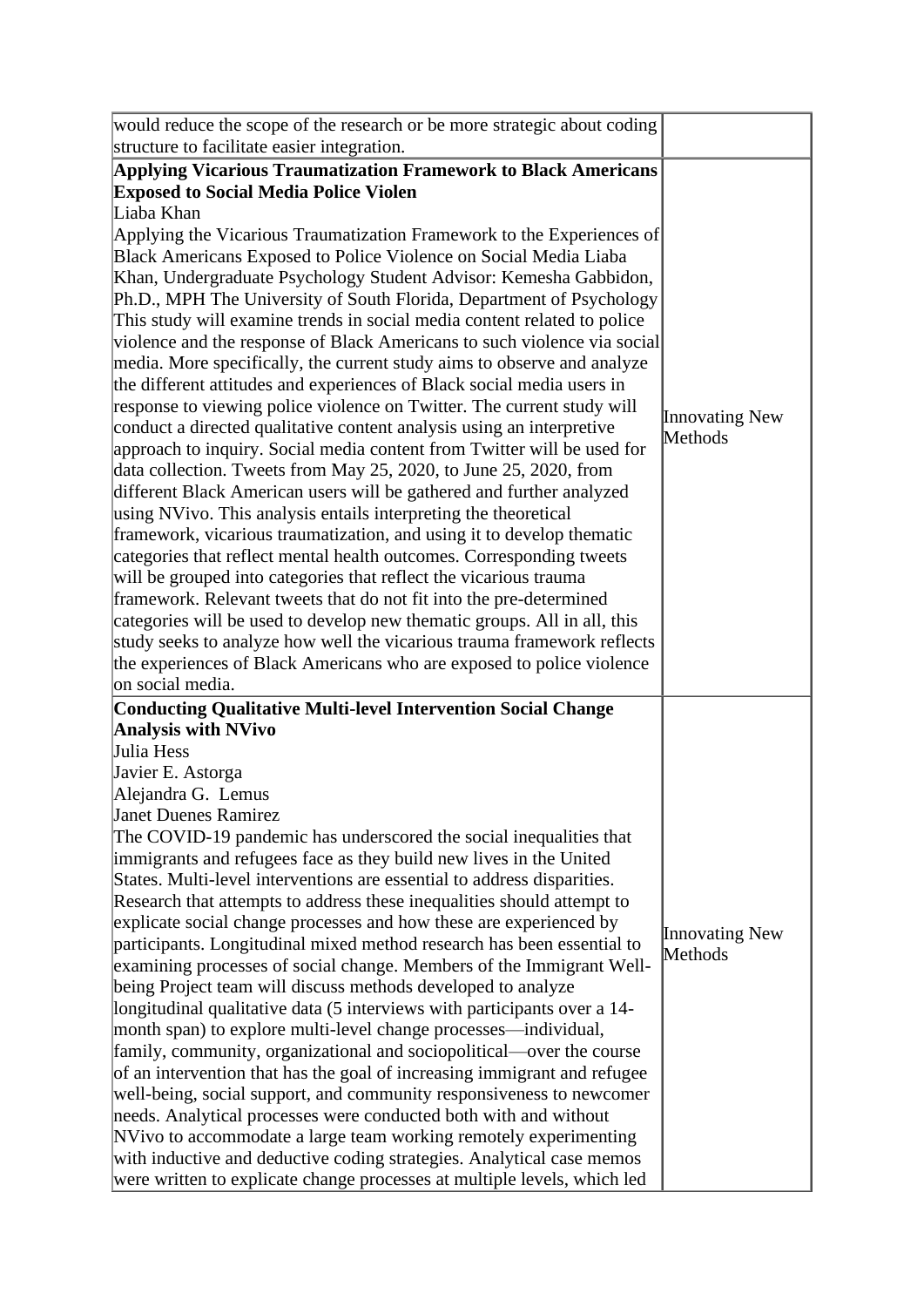| The meta-autoethnography: Where epiphany and storytelling<br>audaciously connect<br>Karina Barley<br>The meta-autoethnography: Where epiphany and storytelling<br>audaciously connect Karen D. Barley (PhD) Monash University<br>(Education) The term epiphany is an illusion of the imagination and<br>where invention and discovery resides. It is the quintessential 'aha'<br>moment when a spark of knowing is illuminated into existence and<br>becomes transformative in its veracity. Is it possible to evoke the<br>epiphany into consciousness, in particular within qualitative research<br>using methodologies such as the narrative, ethnography or<br>autoethnography? The author contends that the autoethnography is a<br>compelling methodological tool for channeling potent data revealed via<br>the epiphany. Using the epiphany as method is a way of extracting data<br>where epiphanic revelations are uncovered during the writing process.<br>Innovating New<br>Methods<br>The co-mingled acts of writing (by the author) and reading (by the<br>audience) emerges where both parties are co-creating and experiencing<br>the epiphanic inkling together. This presentation shares the author's<br>experiences using the epiphany as method during the construction of her<br>PhD where she created and collated five interconnected<br>autoethnographic articles integrating the epiphany as a vital part of the<br>construction of the narratives. The epiphany played a crucial role in<br>making the author's experience transparent, whilst simultaneously<br>allowing the ongoing epiphanies to enhance the overall autoethnographic<br>outcome and impact. What evolved was what Professor Ronald Chenail<br>$(2020)$ described within his feedback as a "quintet of autoethnographies"<br>that as a process of inquiry conjures up a new research method - meta-<br>autoethnography". The author argues that the meta-autoethnography is a<br>cohesive process where narrative and research interconnect to create<br>cathartic, authentic and audacious research.<br>Introducing a phased principle-based concept analysis using a multi-<br>method approach<br>Stephanie Smith<br>Authors: Stephanie Smith1,2, Evalotte Mörelius1,2 1 School of Nursing<br>and Midwifery, Edith Cowan University, Joondalup, Western Australia 2<br><b>Innovating New</b><br>Nursing Research, Perth Children's Hospital, Nedlands, Western<br>Methods<br>Australia Background and aim: Concept analysis explores how a concept<br>is described, used, and measured in the literature. The principle-based<br>concept analysis is one approach of concept analysis used in published<br>work, but the literature is lacking in articles clearly describing how to | to coding innovations to examine multi-level change grounded in<br>participants' language and experience. The longitudinal case study<br>approach highlighted several advantages: 1) demonstrated changes<br>related to the intervention and the larger sociopolitical context; 2)<br>increased rapport and trust-building allowing for deeper explorations of<br>sensitive topics (including discrimination and racism, migration policies,<br>and health); 3) allowed for reflection on interrelationship between levels<br>of influence (e.g. individual, familial, community, sociopolitical) and<br>how changes in one domain affected others. |  |
|-------------------------------------------------------------------------------------------------------------------------------------------------------------------------------------------------------------------------------------------------------------------------------------------------------------------------------------------------------------------------------------------------------------------------------------------------------------------------------------------------------------------------------------------------------------------------------------------------------------------------------------------------------------------------------------------------------------------------------------------------------------------------------------------------------------------------------------------------------------------------------------------------------------------------------------------------------------------------------------------------------------------------------------------------------------------------------------------------------------------------------------------------------------------------------------------------------------------------------------------------------------------------------------------------------------------------------------------------------------------------------------------------------------------------------------------------------------------------------------------------------------------------------------------------------------------------------------------------------------------------------------------------------------------------------------------------------------------------------------------------------------------------------------------------------------------------------------------------------------------------------------------------------------------------------------------------------------------------------------------------------------------------------------------------------------------------------------------------------------------------------------------------------------------------------------------------------------------------------------------------------------------------------------------------------------------------------------------------------------------------------------------------------------------------------------------------------------------------------------------------------------------------------------------------------------------------------------------------------------------------------------------------------------------------------------------------------------------------------------------------------------------------------------|-----------------------------------------------------------------------------------------------------------------------------------------------------------------------------------------------------------------------------------------------------------------------------------------------------------------------------------------------------------------------------------------------------------------------------------------------------------------------------------------------------------------------------------------------------------------------------------------------------------------------------------------------------|--|
|                                                                                                                                                                                                                                                                                                                                                                                                                                                                                                                                                                                                                                                                                                                                                                                                                                                                                                                                                                                                                                                                                                                                                                                                                                                                                                                                                                                                                                                                                                                                                                                                                                                                                                                                                                                                                                                                                                                                                                                                                                                                                                                                                                                                                                                                                                                                                                                                                                                                                                                                                                                                                                                                                                                                                                                     |                                                                                                                                                                                                                                                                                                                                                                                                                                                                                                                                                                                                                                                     |  |
|                                                                                                                                                                                                                                                                                                                                                                                                                                                                                                                                                                                                                                                                                                                                                                                                                                                                                                                                                                                                                                                                                                                                                                                                                                                                                                                                                                                                                                                                                                                                                                                                                                                                                                                                                                                                                                                                                                                                                                                                                                                                                                                                                                                                                                                                                                                                                                                                                                                                                                                                                                                                                                                                                                                                                                                     |                                                                                                                                                                                                                                                                                                                                                                                                                                                                                                                                                                                                                                                     |  |
|                                                                                                                                                                                                                                                                                                                                                                                                                                                                                                                                                                                                                                                                                                                                                                                                                                                                                                                                                                                                                                                                                                                                                                                                                                                                                                                                                                                                                                                                                                                                                                                                                                                                                                                                                                                                                                                                                                                                                                                                                                                                                                                                                                                                                                                                                                                                                                                                                                                                                                                                                                                                                                                                                                                                                                                     |                                                                                                                                                                                                                                                                                                                                                                                                                                                                                                                                                                                                                                                     |  |
|                                                                                                                                                                                                                                                                                                                                                                                                                                                                                                                                                                                                                                                                                                                                                                                                                                                                                                                                                                                                                                                                                                                                                                                                                                                                                                                                                                                                                                                                                                                                                                                                                                                                                                                                                                                                                                                                                                                                                                                                                                                                                                                                                                                                                                                                                                                                                                                                                                                                                                                                                                                                                                                                                                                                                                                     |                                                                                                                                                                                                                                                                                                                                                                                                                                                                                                                                                                                                                                                     |  |
|                                                                                                                                                                                                                                                                                                                                                                                                                                                                                                                                                                                                                                                                                                                                                                                                                                                                                                                                                                                                                                                                                                                                                                                                                                                                                                                                                                                                                                                                                                                                                                                                                                                                                                                                                                                                                                                                                                                                                                                                                                                                                                                                                                                                                                                                                                                                                                                                                                                                                                                                                                                                                                                                                                                                                                                     |                                                                                                                                                                                                                                                                                                                                                                                                                                                                                                                                                                                                                                                     |  |
|                                                                                                                                                                                                                                                                                                                                                                                                                                                                                                                                                                                                                                                                                                                                                                                                                                                                                                                                                                                                                                                                                                                                                                                                                                                                                                                                                                                                                                                                                                                                                                                                                                                                                                                                                                                                                                                                                                                                                                                                                                                                                                                                                                                                                                                                                                                                                                                                                                                                                                                                                                                                                                                                                                                                                                                     |                                                                                                                                                                                                                                                                                                                                                                                                                                                                                                                                                                                                                                                     |  |
|                                                                                                                                                                                                                                                                                                                                                                                                                                                                                                                                                                                                                                                                                                                                                                                                                                                                                                                                                                                                                                                                                                                                                                                                                                                                                                                                                                                                                                                                                                                                                                                                                                                                                                                                                                                                                                                                                                                                                                                                                                                                                                                                                                                                                                                                                                                                                                                                                                                                                                                                                                                                                                                                                                                                                                                     |                                                                                                                                                                                                                                                                                                                                                                                                                                                                                                                                                                                                                                                     |  |
|                                                                                                                                                                                                                                                                                                                                                                                                                                                                                                                                                                                                                                                                                                                                                                                                                                                                                                                                                                                                                                                                                                                                                                                                                                                                                                                                                                                                                                                                                                                                                                                                                                                                                                                                                                                                                                                                                                                                                                                                                                                                                                                                                                                                                                                                                                                                                                                                                                                                                                                                                                                                                                                                                                                                                                                     |                                                                                                                                                                                                                                                                                                                                                                                                                                                                                                                                                                                                                                                     |  |
|                                                                                                                                                                                                                                                                                                                                                                                                                                                                                                                                                                                                                                                                                                                                                                                                                                                                                                                                                                                                                                                                                                                                                                                                                                                                                                                                                                                                                                                                                                                                                                                                                                                                                                                                                                                                                                                                                                                                                                                                                                                                                                                                                                                                                                                                                                                                                                                                                                                                                                                                                                                                                                                                                                                                                                                     |                                                                                                                                                                                                                                                                                                                                                                                                                                                                                                                                                                                                                                                     |  |
|                                                                                                                                                                                                                                                                                                                                                                                                                                                                                                                                                                                                                                                                                                                                                                                                                                                                                                                                                                                                                                                                                                                                                                                                                                                                                                                                                                                                                                                                                                                                                                                                                                                                                                                                                                                                                                                                                                                                                                                                                                                                                                                                                                                                                                                                                                                                                                                                                                                                                                                                                                                                                                                                                                                                                                                     |                                                                                                                                                                                                                                                                                                                                                                                                                                                                                                                                                                                                                                                     |  |
|                                                                                                                                                                                                                                                                                                                                                                                                                                                                                                                                                                                                                                                                                                                                                                                                                                                                                                                                                                                                                                                                                                                                                                                                                                                                                                                                                                                                                                                                                                                                                                                                                                                                                                                                                                                                                                                                                                                                                                                                                                                                                                                                                                                                                                                                                                                                                                                                                                                                                                                                                                                                                                                                                                                                                                                     |                                                                                                                                                                                                                                                                                                                                                                                                                                                                                                                                                                                                                                                     |  |
|                                                                                                                                                                                                                                                                                                                                                                                                                                                                                                                                                                                                                                                                                                                                                                                                                                                                                                                                                                                                                                                                                                                                                                                                                                                                                                                                                                                                                                                                                                                                                                                                                                                                                                                                                                                                                                                                                                                                                                                                                                                                                                                                                                                                                                                                                                                                                                                                                                                                                                                                                                                                                                                                                                                                                                                     |                                                                                                                                                                                                                                                                                                                                                                                                                                                                                                                                                                                                                                                     |  |
|                                                                                                                                                                                                                                                                                                                                                                                                                                                                                                                                                                                                                                                                                                                                                                                                                                                                                                                                                                                                                                                                                                                                                                                                                                                                                                                                                                                                                                                                                                                                                                                                                                                                                                                                                                                                                                                                                                                                                                                                                                                                                                                                                                                                                                                                                                                                                                                                                                                                                                                                                                                                                                                                                                                                                                                     |                                                                                                                                                                                                                                                                                                                                                                                                                                                                                                                                                                                                                                                     |  |
|                                                                                                                                                                                                                                                                                                                                                                                                                                                                                                                                                                                                                                                                                                                                                                                                                                                                                                                                                                                                                                                                                                                                                                                                                                                                                                                                                                                                                                                                                                                                                                                                                                                                                                                                                                                                                                                                                                                                                                                                                                                                                                                                                                                                                                                                                                                                                                                                                                                                                                                                                                                                                                                                                                                                                                                     |                                                                                                                                                                                                                                                                                                                                                                                                                                                                                                                                                                                                                                                     |  |
|                                                                                                                                                                                                                                                                                                                                                                                                                                                                                                                                                                                                                                                                                                                                                                                                                                                                                                                                                                                                                                                                                                                                                                                                                                                                                                                                                                                                                                                                                                                                                                                                                                                                                                                                                                                                                                                                                                                                                                                                                                                                                                                                                                                                                                                                                                                                                                                                                                                                                                                                                                                                                                                                                                                                                                                     |                                                                                                                                                                                                                                                                                                                                                                                                                                                                                                                                                                                                                                                     |  |
|                                                                                                                                                                                                                                                                                                                                                                                                                                                                                                                                                                                                                                                                                                                                                                                                                                                                                                                                                                                                                                                                                                                                                                                                                                                                                                                                                                                                                                                                                                                                                                                                                                                                                                                                                                                                                                                                                                                                                                                                                                                                                                                                                                                                                                                                                                                                                                                                                                                                                                                                                                                                                                                                                                                                                                                     |                                                                                                                                                                                                                                                                                                                                                                                                                                                                                                                                                                                                                                                     |  |
|                                                                                                                                                                                                                                                                                                                                                                                                                                                                                                                                                                                                                                                                                                                                                                                                                                                                                                                                                                                                                                                                                                                                                                                                                                                                                                                                                                                                                                                                                                                                                                                                                                                                                                                                                                                                                                                                                                                                                                                                                                                                                                                                                                                                                                                                                                                                                                                                                                                                                                                                                                                                                                                                                                                                                                                     |                                                                                                                                                                                                                                                                                                                                                                                                                                                                                                                                                                                                                                                     |  |
|                                                                                                                                                                                                                                                                                                                                                                                                                                                                                                                                                                                                                                                                                                                                                                                                                                                                                                                                                                                                                                                                                                                                                                                                                                                                                                                                                                                                                                                                                                                                                                                                                                                                                                                                                                                                                                                                                                                                                                                                                                                                                                                                                                                                                                                                                                                                                                                                                                                                                                                                                                                                                                                                                                                                                                                     |                                                                                                                                                                                                                                                                                                                                                                                                                                                                                                                                                                                                                                                     |  |
|                                                                                                                                                                                                                                                                                                                                                                                                                                                                                                                                                                                                                                                                                                                                                                                                                                                                                                                                                                                                                                                                                                                                                                                                                                                                                                                                                                                                                                                                                                                                                                                                                                                                                                                                                                                                                                                                                                                                                                                                                                                                                                                                                                                                                                                                                                                                                                                                                                                                                                                                                                                                                                                                                                                                                                                     |                                                                                                                                                                                                                                                                                                                                                                                                                                                                                                                                                                                                                                                     |  |
|                                                                                                                                                                                                                                                                                                                                                                                                                                                                                                                                                                                                                                                                                                                                                                                                                                                                                                                                                                                                                                                                                                                                                                                                                                                                                                                                                                                                                                                                                                                                                                                                                                                                                                                                                                                                                                                                                                                                                                                                                                                                                                                                                                                                                                                                                                                                                                                                                                                                                                                                                                                                                                                                                                                                                                                     |                                                                                                                                                                                                                                                                                                                                                                                                                                                                                                                                                                                                                                                     |  |
|                                                                                                                                                                                                                                                                                                                                                                                                                                                                                                                                                                                                                                                                                                                                                                                                                                                                                                                                                                                                                                                                                                                                                                                                                                                                                                                                                                                                                                                                                                                                                                                                                                                                                                                                                                                                                                                                                                                                                                                                                                                                                                                                                                                                                                                                                                                                                                                                                                                                                                                                                                                                                                                                                                                                                                                     |                                                                                                                                                                                                                                                                                                                                                                                                                                                                                                                                                                                                                                                     |  |
|                                                                                                                                                                                                                                                                                                                                                                                                                                                                                                                                                                                                                                                                                                                                                                                                                                                                                                                                                                                                                                                                                                                                                                                                                                                                                                                                                                                                                                                                                                                                                                                                                                                                                                                                                                                                                                                                                                                                                                                                                                                                                                                                                                                                                                                                                                                                                                                                                                                                                                                                                                                                                                                                                                                                                                                     |                                                                                                                                                                                                                                                                                                                                                                                                                                                                                                                                                                                                                                                     |  |
|                                                                                                                                                                                                                                                                                                                                                                                                                                                                                                                                                                                                                                                                                                                                                                                                                                                                                                                                                                                                                                                                                                                                                                                                                                                                                                                                                                                                                                                                                                                                                                                                                                                                                                                                                                                                                                                                                                                                                                                                                                                                                                                                                                                                                                                                                                                                                                                                                                                                                                                                                                                                                                                                                                                                                                                     |                                                                                                                                                                                                                                                                                                                                                                                                                                                                                                                                                                                                                                                     |  |
|                                                                                                                                                                                                                                                                                                                                                                                                                                                                                                                                                                                                                                                                                                                                                                                                                                                                                                                                                                                                                                                                                                                                                                                                                                                                                                                                                                                                                                                                                                                                                                                                                                                                                                                                                                                                                                                                                                                                                                                                                                                                                                                                                                                                                                                                                                                                                                                                                                                                                                                                                                                                                                                                                                                                                                                     |                                                                                                                                                                                                                                                                                                                                                                                                                                                                                                                                                                                                                                                     |  |
|                                                                                                                                                                                                                                                                                                                                                                                                                                                                                                                                                                                                                                                                                                                                                                                                                                                                                                                                                                                                                                                                                                                                                                                                                                                                                                                                                                                                                                                                                                                                                                                                                                                                                                                                                                                                                                                                                                                                                                                                                                                                                                                                                                                                                                                                                                                                                                                                                                                                                                                                                                                                                                                                                                                                                                                     |                                                                                                                                                                                                                                                                                                                                                                                                                                                                                                                                                                                                                                                     |  |
|                                                                                                                                                                                                                                                                                                                                                                                                                                                                                                                                                                                                                                                                                                                                                                                                                                                                                                                                                                                                                                                                                                                                                                                                                                                                                                                                                                                                                                                                                                                                                                                                                                                                                                                                                                                                                                                                                                                                                                                                                                                                                                                                                                                                                                                                                                                                                                                                                                                                                                                                                                                                                                                                                                                                                                                     |                                                                                                                                                                                                                                                                                                                                                                                                                                                                                                                                                                                                                                                     |  |
|                                                                                                                                                                                                                                                                                                                                                                                                                                                                                                                                                                                                                                                                                                                                                                                                                                                                                                                                                                                                                                                                                                                                                                                                                                                                                                                                                                                                                                                                                                                                                                                                                                                                                                                                                                                                                                                                                                                                                                                                                                                                                                                                                                                                                                                                                                                                                                                                                                                                                                                                                                                                                                                                                                                                                                                     |                                                                                                                                                                                                                                                                                                                                                                                                                                                                                                                                                                                                                                                     |  |
|                                                                                                                                                                                                                                                                                                                                                                                                                                                                                                                                                                                                                                                                                                                                                                                                                                                                                                                                                                                                                                                                                                                                                                                                                                                                                                                                                                                                                                                                                                                                                                                                                                                                                                                                                                                                                                                                                                                                                                                                                                                                                                                                                                                                                                                                                                                                                                                                                                                                                                                                                                                                                                                                                                                                                                                     |                                                                                                                                                                                                                                                                                                                                                                                                                                                                                                                                                                                                                                                     |  |
|                                                                                                                                                                                                                                                                                                                                                                                                                                                                                                                                                                                                                                                                                                                                                                                                                                                                                                                                                                                                                                                                                                                                                                                                                                                                                                                                                                                                                                                                                                                                                                                                                                                                                                                                                                                                                                                                                                                                                                                                                                                                                                                                                                                                                                                                                                                                                                                                                                                                                                                                                                                                                                                                                                                                                                                     |                                                                                                                                                                                                                                                                                                                                                                                                                                                                                                                                                                                                                                                     |  |
|                                                                                                                                                                                                                                                                                                                                                                                                                                                                                                                                                                                                                                                                                                                                                                                                                                                                                                                                                                                                                                                                                                                                                                                                                                                                                                                                                                                                                                                                                                                                                                                                                                                                                                                                                                                                                                                                                                                                                                                                                                                                                                                                                                                                                                                                                                                                                                                                                                                                                                                                                                                                                                                                                                                                                                                     |                                                                                                                                                                                                                                                                                                                                                                                                                                                                                                                                                                                                                                                     |  |
|                                                                                                                                                                                                                                                                                                                                                                                                                                                                                                                                                                                                                                                                                                                                                                                                                                                                                                                                                                                                                                                                                                                                                                                                                                                                                                                                                                                                                                                                                                                                                                                                                                                                                                                                                                                                                                                                                                                                                                                                                                                                                                                                                                                                                                                                                                                                                                                                                                                                                                                                                                                                                                                                                                                                                                                     |                                                                                                                                                                                                                                                                                                                                                                                                                                                                                                                                                                                                                                                     |  |
|                                                                                                                                                                                                                                                                                                                                                                                                                                                                                                                                                                                                                                                                                                                                                                                                                                                                                                                                                                                                                                                                                                                                                                                                                                                                                                                                                                                                                                                                                                                                                                                                                                                                                                                                                                                                                                                                                                                                                                                                                                                                                                                                                                                                                                                                                                                                                                                                                                                                                                                                                                                                                                                                                                                                                                                     |                                                                                                                                                                                                                                                                                                                                                                                                                                                                                                                                                                                                                                                     |  |
|                                                                                                                                                                                                                                                                                                                                                                                                                                                                                                                                                                                                                                                                                                                                                                                                                                                                                                                                                                                                                                                                                                                                                                                                                                                                                                                                                                                                                                                                                                                                                                                                                                                                                                                                                                                                                                                                                                                                                                                                                                                                                                                                                                                                                                                                                                                                                                                                                                                                                                                                                                                                                                                                                                                                                                                     |                                                                                                                                                                                                                                                                                                                                                                                                                                                                                                                                                                                                                                                     |  |
|                                                                                                                                                                                                                                                                                                                                                                                                                                                                                                                                                                                                                                                                                                                                                                                                                                                                                                                                                                                                                                                                                                                                                                                                                                                                                                                                                                                                                                                                                                                                                                                                                                                                                                                                                                                                                                                                                                                                                                                                                                                                                                                                                                                                                                                                                                                                                                                                                                                                                                                                                                                                                                                                                                                                                                                     |                                                                                                                                                                                                                                                                                                                                                                                                                                                                                                                                                                                                                                                     |  |
|                                                                                                                                                                                                                                                                                                                                                                                                                                                                                                                                                                                                                                                                                                                                                                                                                                                                                                                                                                                                                                                                                                                                                                                                                                                                                                                                                                                                                                                                                                                                                                                                                                                                                                                                                                                                                                                                                                                                                                                                                                                                                                                                                                                                                                                                                                                                                                                                                                                                                                                                                                                                                                                                                                                                                                                     |                                                                                                                                                                                                                                                                                                                                                                                                                                                                                                                                                                                                                                                     |  |
|                                                                                                                                                                                                                                                                                                                                                                                                                                                                                                                                                                                                                                                                                                                                                                                                                                                                                                                                                                                                                                                                                                                                                                                                                                                                                                                                                                                                                                                                                                                                                                                                                                                                                                                                                                                                                                                                                                                                                                                                                                                                                                                                                                                                                                                                                                                                                                                                                                                                                                                                                                                                                                                                                                                                                                                     |                                                                                                                                                                                                                                                                                                                                                                                                                                                                                                                                                                                                                                                     |  |
|                                                                                                                                                                                                                                                                                                                                                                                                                                                                                                                                                                                                                                                                                                                                                                                                                                                                                                                                                                                                                                                                                                                                                                                                                                                                                                                                                                                                                                                                                                                                                                                                                                                                                                                                                                                                                                                                                                                                                                                                                                                                                                                                                                                                                                                                                                                                                                                                                                                                                                                                                                                                                                                                                                                                                                                     |                                                                                                                                                                                                                                                                                                                                                                                                                                                                                                                                                                                                                                                     |  |
|                                                                                                                                                                                                                                                                                                                                                                                                                                                                                                                                                                                                                                                                                                                                                                                                                                                                                                                                                                                                                                                                                                                                                                                                                                                                                                                                                                                                                                                                                                                                                                                                                                                                                                                                                                                                                                                                                                                                                                                                                                                                                                                                                                                                                                                                                                                                                                                                                                                                                                                                                                                                                                                                                                                                                                                     |                                                                                                                                                                                                                                                                                                                                                                                                                                                                                                                                                                                                                                                     |  |
|                                                                                                                                                                                                                                                                                                                                                                                                                                                                                                                                                                                                                                                                                                                                                                                                                                                                                                                                                                                                                                                                                                                                                                                                                                                                                                                                                                                                                                                                                                                                                                                                                                                                                                                                                                                                                                                                                                                                                                                                                                                                                                                                                                                                                                                                                                                                                                                                                                                                                                                                                                                                                                                                                                                                                                                     |                                                                                                                                                                                                                                                                                                                                                                                                                                                                                                                                                                                                                                                     |  |
|                                                                                                                                                                                                                                                                                                                                                                                                                                                                                                                                                                                                                                                                                                                                                                                                                                                                                                                                                                                                                                                                                                                                                                                                                                                                                                                                                                                                                                                                                                                                                                                                                                                                                                                                                                                                                                                                                                                                                                                                                                                                                                                                                                                                                                                                                                                                                                                                                                                                                                                                                                                                                                                                                                                                                                                     | conduct it in practice. The aim of this study was to provide a detailed                                                                                                                                                                                                                                                                                                                                                                                                                                                                                                                                                                             |  |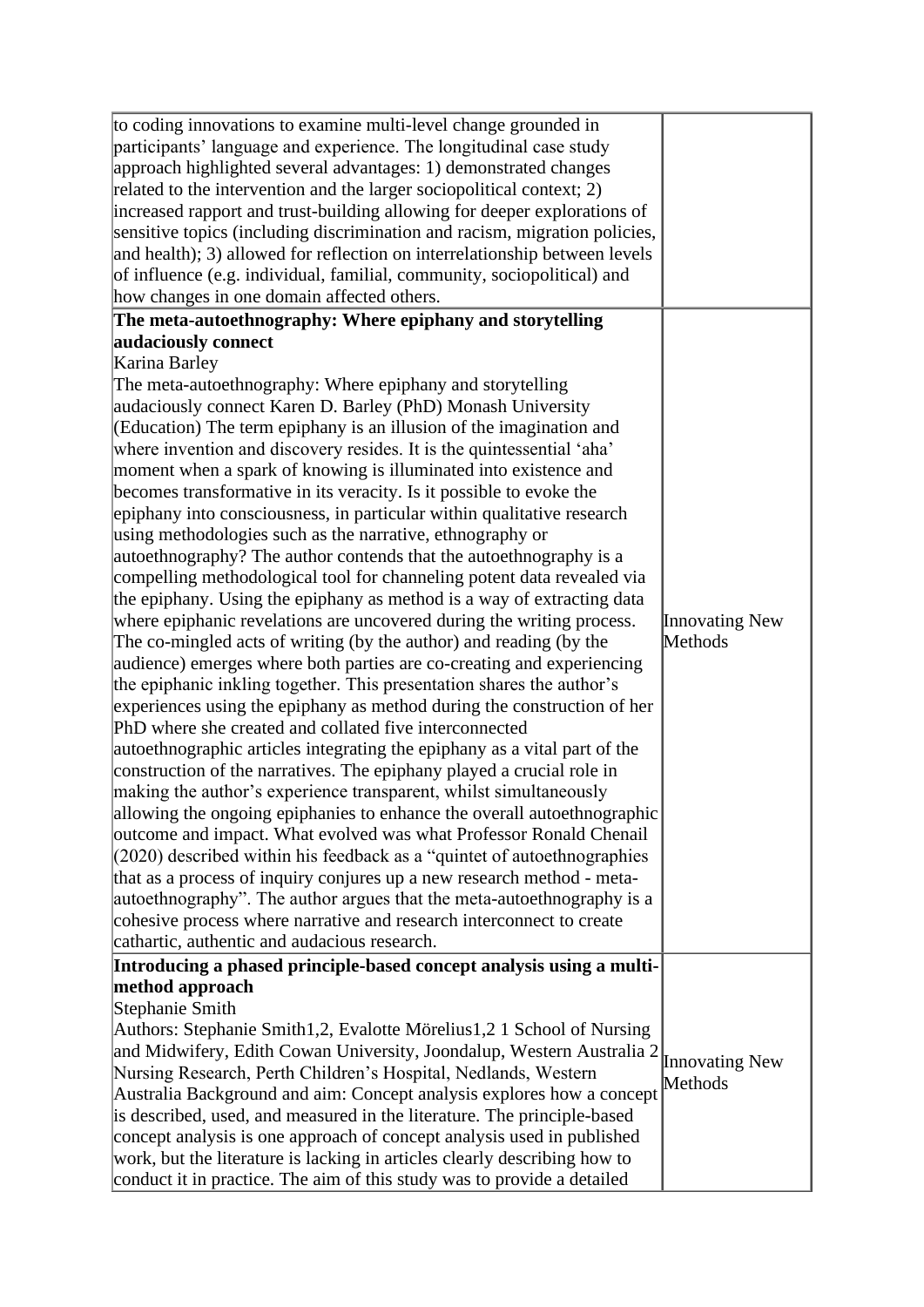| description of a process to conduct a phased principle-based concept<br>analysis and to introduce quality criteria assessment for a phased<br>principle-based concept analysis. Research method: An explorative and<br>descriptive process was used to advance on existing guidelines and<br>improve the principle-based concept analysis methodology. A multi-<br>method approach has been used to improve principle-based concept<br>analysis through a combination of a systematic search, quality appraisal,<br>concept analysis and qualitative analysis. Results: Our phased approach<br>utilises a systematic search and the Preferred Reporting Items for<br>Systematic Reviews and Meta Analyses for screening articles. Our<br>developed quality criteria for principle-based concept analysis tool<br>enables clear guidelines to critically assess articles against the four<br>principles: epistemology, pragmatic, linguistic and logic. We suggest<br>using qualitative approaches with data managed through NVivo to<br>review the four principles and integrate the data to aid to produce an<br>evidence-based definition and identify knowledge gaps. Conclusion:<br>This comprehensive approach introduces a systematic and rigorous<br>approach to aid future phased principle-based concept analyses and<br>enable future comparisons of concept development, advancement, and<br>related concepts.                                                                                                                                                                                                                                                                                                |                           |
|--------------------------------------------------------------------------------------------------------------------------------------------------------------------------------------------------------------------------------------------------------------------------------------------------------------------------------------------------------------------------------------------------------------------------------------------------------------------------------------------------------------------------------------------------------------------------------------------------------------------------------------------------------------------------------------------------------------------------------------------------------------------------------------------------------------------------------------------------------------------------------------------------------------------------------------------------------------------------------------------------------------------------------------------------------------------------------------------------------------------------------------------------------------------------------------------------------------------------------------------------------------------------------------------------------------------------------------------------------------------------------------------------------------------------------------------------------------------------------------------------------------------------------------------------------------------------------------------------------------------------------------------------------------------------------------------------------------------------|---------------------------|
| <b>Using Emoji instead of words for analysis</b><br>Anuja Cabraal<br>Lauren Gawne<br>Dr Anuja Cabraal Department of Languages and Linguistics Latrobe<br>University Dr Lauren Gawne Department of Languages and Linguistics<br>Latrobe University Qualitative analysis works on the underlying<br>foundation of the analyst's coding choice. These choices are made in the<br>context of both the analyst's experience and the relevant scope of the<br>project. In this project, we used Emoji, instead of words as a novel<br>coding methodology for analysis. Emoji are small images that are<br>encoded like text, and are a popular communicative resource (Na'aman et<br>$ a $ , 2017; Bai et al., 2019). Our aim was to understand how the tools we<br>$\mu$ use influence our analysis, as well as to evaluate the utility of emoji in an Methods<br>analytical context. We found that using emoji while coding was like<br>trying to learn a new language at the same time, making for a very slow<br>process. The focus of the analysis shifted from trying to understand the<br>data, to trying to find the "right" emoji. One advantage of this approach<br>was that it created more distance between the data and the researcher,<br>allowing for another layer of deeper thinking in the analytical process,<br>and allowing for more reflexivity. Refs Bai, Q., Dan, Q., Mu, Z., &<br>Yang, M. (2019). A systematic review of emoji: Current research and<br>future perspectives. Frontiers in psychology, 10, 2221. Na'aman, N.,<br>Provenza, H., & Montoya, O. (2017). Varying linguistic purposes of<br>emoji in (Twitter) context. In Proceedings of ACL 2017, Student<br>Research Workshop, 136-141. | <b>Innovating New</b>     |
| Podcast Elicitation: A new Sonic Elicitation Method for Qualitative<br>Research<br>Simone Eringfeld<br>This article introduces podcast elicitation as a new sonic elicitation<br>method. This method has research participants listen to podcast                                                                                                                                                                                                                                                                                                                                                                                                                                                                                                                                                                                                                                                                                                                                                                                                                                                                                                                                                                                                                                                                                                                                                                                                                                                                                                                                                                                                                                                                         | Innovating New<br>Methods |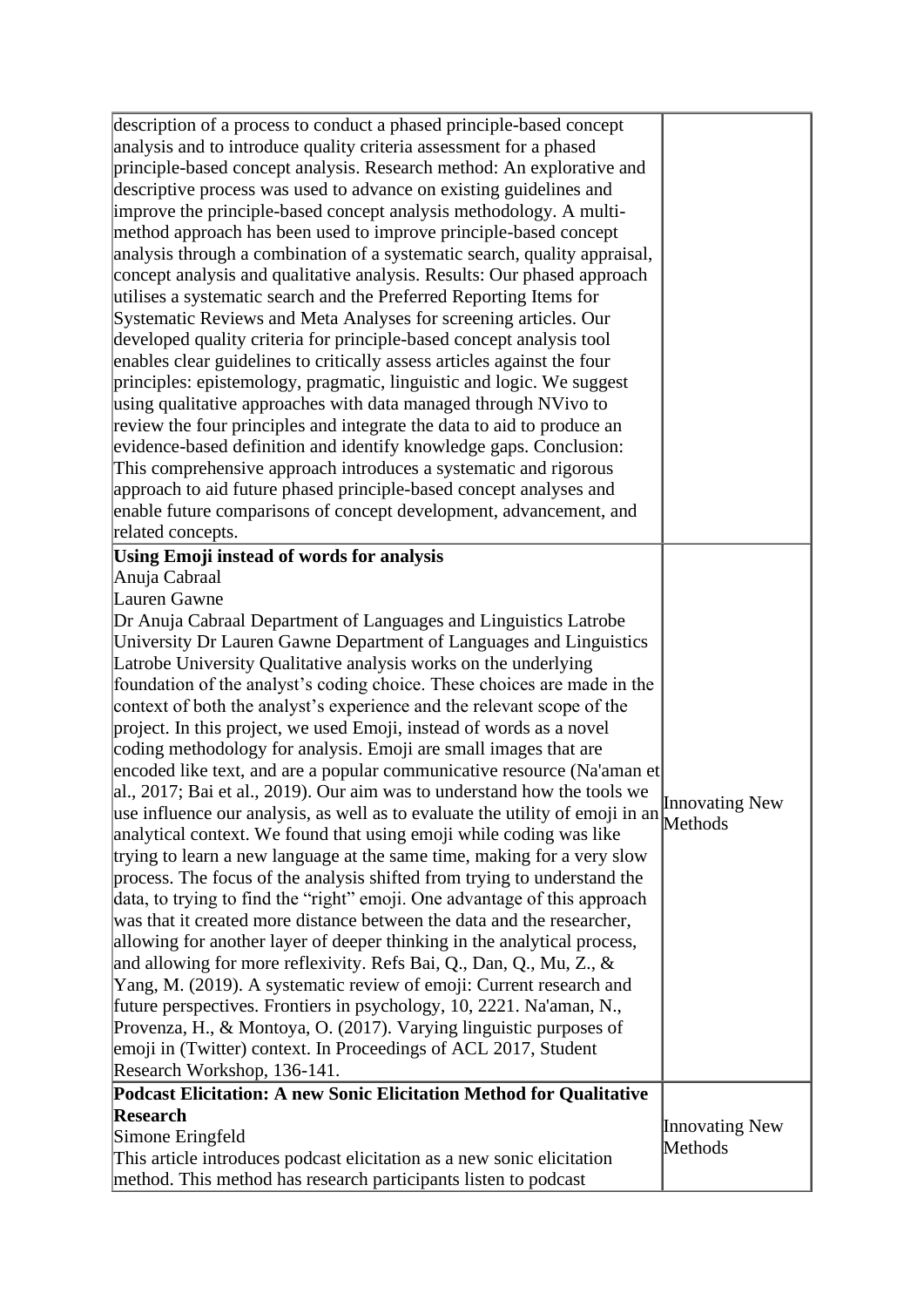| fragments to evoke rich responses, help uncover tacit knowledge and<br>stimulate imaginative thinking during interviews or focus groups.<br>Distinguishing features of this method include its potential for embodied<br>listening and the power of vocal expression to use both text and tone to<br>evoke affective responses from the listener. Furthermore, podcast<br>elicitation allows participants to clarify their views on abstract or<br>sensitive topics by referencing podcast speakers. I call this 'intertextual<br>anchoring'. In this article, I outline three stages of podcast elicitation:<br>generating podcast material, designing the elicitation device and<br>employing the method in practice. By using 'stimulation', 'connection',<br>'contrast' and 'gap identification' as interview strategies for engaging<br>with podcast stimuli, the function of intertextual anchoring can be further<br>enhanced. The podcast Cambridge Quaranchats, which I created to<br>research post-Covid futures of higher education, serves as example to<br>illustrate the possibilities and limitations of podcast elicitation.                                                                                                                                                                                                                                                                                                                                                                                                                                                                                                                                                                                                                                                                                                                                                                                                                                                                                                                                       |                           |
|------------------------------------------------------------------------------------------------------------------------------------------------------------------------------------------------------------------------------------------------------------------------------------------------------------------------------------------------------------------------------------------------------------------------------------------------------------------------------------------------------------------------------------------------------------------------------------------------------------------------------------------------------------------------------------------------------------------------------------------------------------------------------------------------------------------------------------------------------------------------------------------------------------------------------------------------------------------------------------------------------------------------------------------------------------------------------------------------------------------------------------------------------------------------------------------------------------------------------------------------------------------------------------------------------------------------------------------------------------------------------------------------------------------------------------------------------------------------------------------------------------------------------------------------------------------------------------------------------------------------------------------------------------------------------------------------------------------------------------------------------------------------------------------------------------------------------------------------------------------------------------------------------------------------------------------------------------------------------------------------------------------------------------------------------------------------------------|---------------------------|
| <b>Visual Communications in an Online Community Context: a</b>                                                                                                                                                                                                                                                                                                                                                                                                                                                                                                                                                                                                                                                                                                                                                                                                                                                                                                                                                                                                                                                                                                                                                                                                                                                                                                                                                                                                                                                                                                                                                                                                                                                                                                                                                                                                                                                                                                                                                                                                                     |                           |
| <b>Qualitative Research Methodology</b>                                                                                                                                                                                                                                                                                                                                                                                                                                                                                                                                                                                                                                                                                                                                                                                                                                                                                                                                                                                                                                                                                                                                                                                                                                                                                                                                                                                                                                                                                                                                                                                                                                                                                                                                                                                                                                                                                                                                                                                                                                            |                           |
| Saira Sultana<br>Dr Saira Sultana Senior Lecturer Department of Strategy and<br>Management University of Bedfordshire This study has adopted a<br>qualitative research methodology to build new knowledge on the role<br>that visual aesthetic and symbolic components of luxury brands play in<br>visual posts shared in an online community. By adopting a netnographic<br>approach, a brand community's interactions and life is observed. In an<br>immersive data collection process, researcher seem to surround the<br>audience; description of online social life well fitted in any online<br>interaction. Thus, provided a realistic, interactive experience to the<br>researcher. The data is collected through non-participant online<br>observations and Skype interviews of 'ThePurseForum' community<br>members. Evidence emerges from observation, interviews were<br>consistent with identified themes; themes discussion, thematic analysis,<br>coding process in NVivo software, findings of the qualitative data. This<br>data collection process, an integrative medium can guide any researcher<br>a suitable methodology, to obtain a deeper understanding of the<br>community cultures, customs, behaviours, language- more towards<br>human understanding related to any context. Also, applicable for in-<br>depth analysis, to accomplish richer data for insights and understanding<br>reasons. Nevertheless, in Skype, participants gave interview answers in<br>written format. It is favourable since no data transcription needed, no<br>chance for data loss and no travel involved. The responded had sufficient<br>time and ease to give answers. Thus, expressed insightful opinions in<br>writing than oral conversation, more convinced to deliver open, neutral<br>responses. Individuals' anonymity ensured people confidence in sharing<br>thoughts rather altering answer caused by others. Thus, written Skype<br>interview method is a contribution to methodology to ensure time-cost<br>effectiveness, to achieve insightful opinion. | Innovating New<br>Methods |
| Automating Transcription: Implications for the analysis process                                                                                                                                                                                                                                                                                                                                                                                                                                                                                                                                                                                                                                                                                                                                                                                                                                                                                                                                                                                                                                                                                                                                                                                                                                                                                                                                                                                                                                                                                                                                                                                                                                                                                                                                                                                                                                                                                                                                                                                                                    |                           |
| Silvana di Gregorio<br>This presentation is based on the chapter, Voice to Text: Automating transcription<br>in Vanover, C., Mihas, P. and Saldana, J. (eds.) (2021) Analyizing and Interpreting                                                                                                                                                                                                                                                                                                                                                                                                                                                                                                                                                                                                                                                                                                                                                                                                                                                                                                                                                                                                                                                                                                                                                                                                                                                                                                                                                                                                                                                                                                                                                                                                                                                                                                                                                                                                                                                                                   | Innovating New<br>Methods |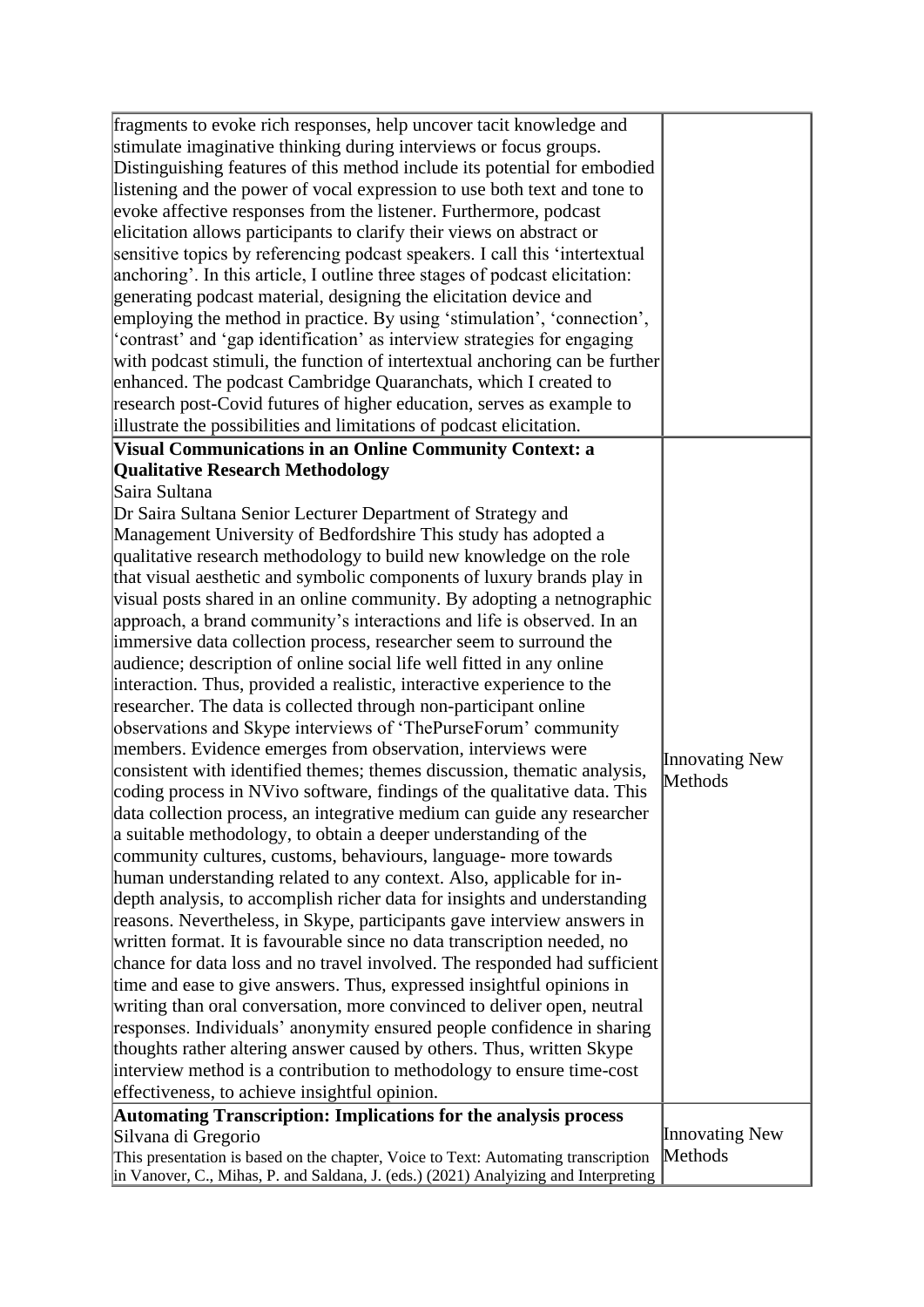| Qualitative Research: After the Interview, Sage Publications. I am going to start by<br>looking at the history of transcription over time and the implications that has had<br>on the analysis process. And then talk about the example I used in the chapter of<br>my experience transcribing videos for a project before the availability of<br>automating transcription and re-visiting that same project and using automated<br>transcription. I will share what I discovered to be the affordances of automated<br>transcription and finishing with how you may want to re-think your practice when<br>incorporating automated transcription in your research. |                   |
|---------------------------------------------------------------------------------------------------------------------------------------------------------------------------------------------------------------------------------------------------------------------------------------------------------------------------------------------------------------------------------------------------------------------------------------------------------------------------------------------------------------------------------------------------------------------------------------------------------------------------------------------------------------------|-------------------|
| How Leader Humility During the Global Pandemic Enabled Their<br><b>Organizations to be More Resilient</b>                                                                                                                                                                                                                                                                                                                                                                                                                                                                                                                                                           |                   |
| Michael Bellissimo                                                                                                                                                                                                                                                                                                                                                                                                                                                                                                                                                                                                                                                  |                   |
| How Leader Humility During the Global Pandemic Enabled Their                                                                                                                                                                                                                                                                                                                                                                                                                                                                                                                                                                                                        |                   |
| Organizations to be More Resilient to the Changing Needs for Care(.)                                                                                                                                                                                                                                                                                                                                                                                                                                                                                                                                                                                                |                   |
| Leading during normal times is often a daunting task, especially in                                                                                                                                                                                                                                                                                                                                                                                                                                                                                                                                                                                                 |                   |
| hospitals where many decisions are indeed life or death. However, the                                                                                                                                                                                                                                                                                                                                                                                                                                                                                                                                                                                               | Hybrid Research - |
| pandemic of 2020 presented hospital leaders with a particular challenge                                                                                                                                                                                                                                                                                                                                                                                                                                                                                                                                                                                             | Online and Face-  |
| to sustain their hospital's resiliency, where every decision was being                                                                                                                                                                                                                                                                                                                                                                                                                                                                                                                                                                                              | to-face           |
| made under the cloud of a crisis. How hospital leaders, operating with                                                                                                                                                                                                                                                                                                                                                                                                                                                                                                                                                                                              |                   |
| humility, navigated during this time to bring out the best in their teams,                                                                                                                                                                                                                                                                                                                                                                                                                                                                                                                                                                                          |                   |
| to continue to deliver on the promise of exceptional care and to do it in                                                                                                                                                                                                                                                                                                                                                                                                                                                                                                                                                                                           |                   |
| such a way that enabled them to come to work ready to take on that                                                                                                                                                                                                                                                                                                                                                                                                                                                                                                                                                                                                  |                   |
| day's new challenges was a once in a lifetime opportunity to study crisis                                                                                                                                                                                                                                                                                                                                                                                                                                                                                                                                                                                           |                   |
| leadership in action.                                                                                                                                                                                                                                                                                                                                                                                                                                                                                                                                                                                                                                               |                   |
| Exploring dual tobacco and e-cigarette use among Queer people ages                                                                                                                                                                                                                                                                                                                                                                                                                                                                                                                                                                                                  |                   |
| $18-34$                                                                                                                                                                                                                                                                                                                                                                                                                                                                                                                                                                                                                                                             |                   |
| Pamela Valera                                                                                                                                                                                                                                                                                                                                                                                                                                                                                                                                                                                                                                                       |                   |
| Madelyn Owens                                                                                                                                                                                                                                                                                                                                                                                                                                                                                                                                                                                                                                                       |                   |
| Sarah Malarkey                                                                                                                                                                                                                                                                                                                                                                                                                                                                                                                                                                                                                                                      |                   |
| Introduction. Tobacco smoking and vaping are significant health risk                                                                                                                                                                                                                                                                                                                                                                                                                                                                                                                                                                                                |                   |
| factors for chronic lung and respiratory disease that may worsen the                                                                                                                                                                                                                                                                                                                                                                                                                                                                                                                                                                                                |                   |
| impact of coronavirus disease (COVID-19). This study describes the                                                                                                                                                                                                                                                                                                                                                                                                                                                                                                                                                                                                  |                   |
| vaping and smoking characteristics of the Queer population prior to, and                                                                                                                                                                                                                                                                                                                                                                                                                                                                                                                                                                                            |                   |
| during, the COVID-19 pandemic. Methods. Participants who smoked                                                                                                                                                                                                                                                                                                                                                                                                                                                                                                                                                                                                     |                   |
| cigarettes or vape, and were between the ages of 18-34, were invited for                                                                                                                                                                                                                                                                                                                                                                                                                                                                                                                                                                                            |                   |
| a semi-structured interview to discuss their attitudes and perceptions of                                                                                                                                                                                                                                                                                                                                                                                                                                                                                                                                                                                           |                   |
| smoking and vaping. In response to COVID-19, remote recruitment and                                                                                                                                                                                                                                                                                                                                                                                                                                                                                                                                                                                                 | Hybrid Research - |
| screening procedures were adapted to locate Queer participants<br>throughout the US. Approximately 25 Queer people participated in semi-                                                                                                                                                                                                                                                                                                                                                                                                                                                                                                                            | Online and Face-  |
| structured interviews (10 pre-pandemic and 15 during COVID-19). QSR                                                                                                                                                                                                                                                                                                                                                                                                                                                                                                                                                                                                 | to-face           |
| International, NVivo software was used to manage, organize, analyze                                                                                                                                                                                                                                                                                                                                                                                                                                                                                                                                                                                                 |                   |
| data. Grounded theory was used to develop the codebook and themes.                                                                                                                                                                                                                                                                                                                                                                                                                                                                                                                                                                                                  |                   |
| Results. Majority of the study participants identified as gay $(n=10)$ ,                                                                                                                                                                                                                                                                                                                                                                                                                                                                                                                                                                                            |                   |
| followed by bisexual (n=7), queer (n=4), pansexual (n=2), lesbian (n=1),                                                                                                                                                                                                                                                                                                                                                                                                                                                                                                                                                                                            |                   |
| and heterosexual $(n=1)$ . Regarding cigarette smoking, most of the                                                                                                                                                                                                                                                                                                                                                                                                                                                                                                                                                                                                 |                   |
| participants reported smoking ten or fewer cigarettes a day $(n=20)$ and                                                                                                                                                                                                                                                                                                                                                                                                                                                                                                                                                                                            |                   |
| using vape products as an alternative to quitting tobacco $(n=11)$ . Three                                                                                                                                                                                                                                                                                                                                                                                                                                                                                                                                                                                          |                   |
| themes were identified: (1) Queer groups during COVID-19 experienced                                                                                                                                                                                                                                                                                                                                                                                                                                                                                                                                                                                                |                   |
| heightened minority stress; $(2)$ participants are not familiar with smoking                                                                                                                                                                                                                                                                                                                                                                                                                                                                                                                                                                                        |                   |
| cessation; (3) vaping and smoking are attributed to depression, self-harm                                                                                                                                                                                                                                                                                                                                                                                                                                                                                                                                                                                           |                   |
| and insomnia. Conclusion. Queer people have been impacted by                                                                                                                                                                                                                                                                                                                                                                                                                                                                                                                                                                                                        |                   |
| COVID-19. There is a need to understand how dual use of e-cigarettes                                                                                                                                                                                                                                                                                                                                                                                                                                                                                                                                                                                                |                   |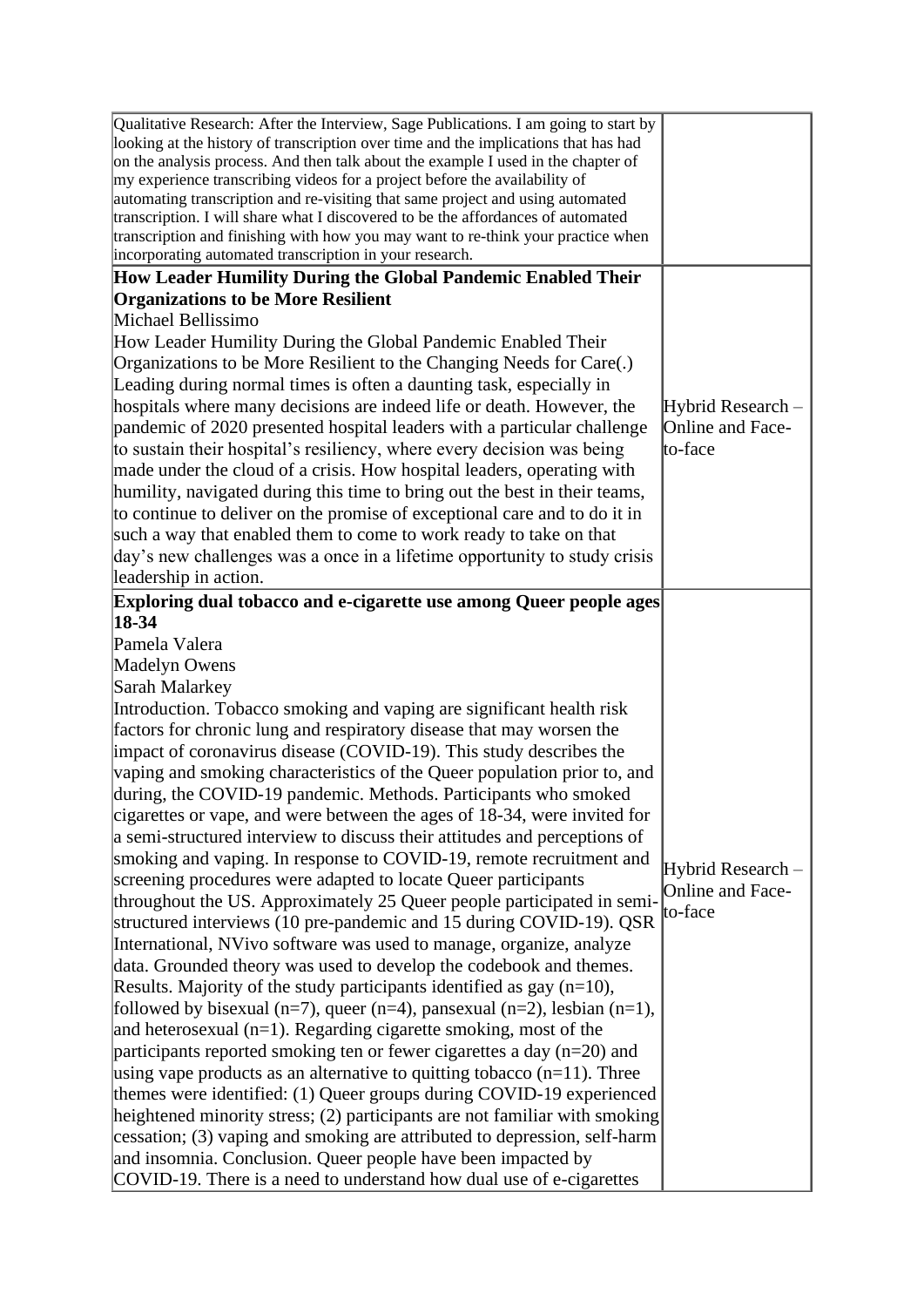| and smoking combustible cigarettes help to regulate emotions and                   |                   |
|------------------------------------------------------------------------------------|-------------------|
| nicotine addiction when faced with extreme stress and anxiety.                     |                   |
| <b>Pitfalls and Problems Encountered in Video Conference Interviews</b>            |                   |
| David Saavedra                                                                     |                   |
| The COVID-19 pandemic forced researchers to modify research                        |                   |
| protocols to ensure the safety of themselves and their participants. As a          |                   |
| result, the use of video conferencing platforms such as Zoom, Skype,               |                   |
| Webex, and Google Meet to conduct social science research expanded                 |                   |
| exponentially. At the time of this shift in approaches to research, the            |                   |
| literature on video conference interviews focused mainly on two topics:            |                   |
| $\vert$ 1) their potential to expand access to participants who are geographically |                   |
| distant from the researcher and 2) the ways in which the accepted                  |                   |
| standards of quality for face-to-face interviews can be adapted for a              |                   |
| video conference format. While valuable and useful in many ways, this              | Hybrid Research - |
| literature left unaddressed the potential pitfalls and problems with video         | Online and Face-  |
| conference interviews, many of which require split-second decisions                | to-face           |
| while interviews are in progress. Technology is imperfect, and at times            |                   |
| we must troubleshoot the problems that inevitably arise in video                   |                   |
| conference communication. This paper presents reflections on the                   |                   |
| challenges encountered and realizations made during over 36 hours of               |                   |
| interviews conducted via Zoom between November 2020 and January                    |                   |
| $2021$ . Issues addressed include: $\cdot$ the awareness necessary regarding       |                   |
| broadband internet access for oneself and participants • handling the              |                   |
| glitches and freezes that will inevitably occur over the course of an              |                   |
| interview • awareness of how one appears on screen if a participant must           |                   |
| turn off their video because of connectivity issues Author: David R. M.            |                   |
| Saavedra Affiliation: Department of Leadership, Foundations & Policy,              |                   |
| School of Education and Human Development, University of Virginia                  |                   |
| From Physical to Virtual and Back: Doing Qual Research on                          |                   |
| <b>Migration and Music during the Pandemic</b>                                     |                   |
| Carljohnson Anacin                                                                 |                   |
| From Physical to Virtual and Back Again: Doing Qualitative Research                |                   |
| on Migration and Music during the Pandemic Researching cultural                    |                   |
| sociology of music and migration entails multiple methods and                      |                   |
| theorisations because the field is complex and multivalent. The need to            |                   |
| capture the various dimensions of meaning-making in the fields of                  |                   |
| migration, music, and identity require a variety of effective approaches           |                   |
| to capture data. For my PhD research on the identity and translocality of          | Hybrid Research - |
| Filipino migrant musicians in Australia, I intended to primarily use               | Online and Face-  |
| ethnography and interviews to understand their lives and experiences as            | to-face           |
| migrants and musicians in a multicultural society. However, with the               |                   |
| occurrence of the COVID-19 pandemic, it was inevitable to shift from               |                   |
| physical to virtual fieldworks. With cancelled ethnographic fieldwork,             |                   |
| there was a need to convert face-to-face interviews into online                    |                   |
| interactions, which needed a certain skillset and resource different from          |                   |
| the physical one. With the slow but intermittent easing of restrictions in         |                   |
| Australia, I was able to conduct a few physical fieldworks, though with            |                   |
| uncertainty. This presentation narrates my experience in using hybrid              |                   |
| multi-methods research and how the pandemic prompted me to re-                     |                   |
| evaluate my own reflexivity and to be responsive to my respondents'                |                   |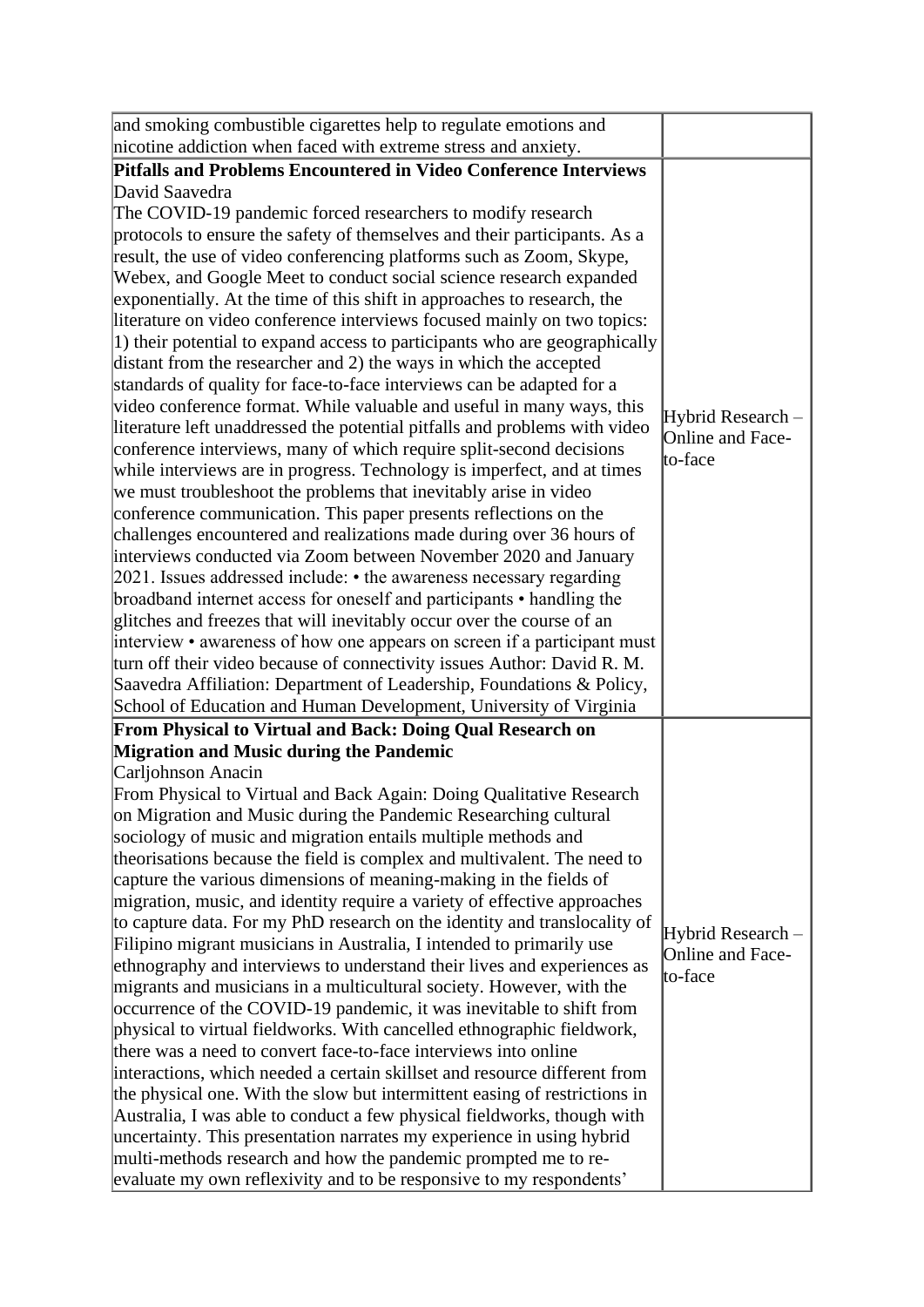| circumstances. Recognising such challenges and experiences is<br>significant for PhD students to be able to exercise reflexivity and rethink<br>research processes when adversity is present, ensuring efficiency and<br>context-sensitive engagement. Methodologically, this paper invites us to<br>consider ways of doing and analysing hybrid research methods and how<br>they could be institutionalised in qualitative research particularly in the<br>cultural sociology of music.<br>PhotoVoice and Racialized Newcomer Women - Evaluating                                                                                                                                                                                                                                                                                                                                                                                                                                                                                                                                                                                                                                                                                                                                                                                                                                                                                                                                                                                                                                                                                                                           |                        |
|-----------------------------------------------------------------------------------------------------------------------------------------------------------------------------------------------------------------------------------------------------------------------------------------------------------------------------------------------------------------------------------------------------------------------------------------------------------------------------------------------------------------------------------------------------------------------------------------------------------------------------------------------------------------------------------------------------------------------------------------------------------------------------------------------------------------------------------------------------------------------------------------------------------------------------------------------------------------------------------------------------------------------------------------------------------------------------------------------------------------------------------------------------------------------------------------------------------------------------------------------------------------------------------------------------------------------------------------------------------------------------------------------------------------------------------------------------------------------------------------------------------------------------------------------------------------------------------------------------------------------------------------------------------------------------|------------------------|
| <b>Employment Services and Supports</b><br><b>Barbara Dobson</b><br>Sol Park<br>Susanna Gurr<br>Photovoice is a participatory action research method that uses<br>photography and group discussion to support participants to record,<br>critically reflect and share their experiences to influence policies. This<br>paper describes the use of this method as part of a larger evaluation of<br>newcomer women employment programs. Ten newcomer women to<br>Canada were invited to take part in an online photovoice initiative.<br>Participants took photographs to explore key dimensions of the program<br>and shared their stories as newcomers looking for employment in<br>Canada. The researchers facilitated the discussions which were recorded<br>and analyzed thematically using NVivo 12. Participants were encouraged<br>to critically reflect upon the narratives and through this reflective<br>practice, which is key to photovoice, participants heard their experiences,<br>concerns and successes echoed in the stories of others. Newcomer<br>women who took part in the photovoice initiative appreciated the<br>creativity of the method, surprised themselves at how adept they were at<br>taking photographs, were comfortable using this medium, and felt<br>empowered to tell their stories. Using photovoice in this evaluation<br>added value by providing nuanced and additional insights about the<br>wide-ranging impact the employment programs had on the lives of the<br>newcomer women. This information can be used by policy and program<br>decision makers to better support the transition of newcomer women into<br>employment. | Evaluation<br>Research |
| Evaluation of COVID-19 Telementoring Programs in Africa: A Case<br>for Qualitative Research<br>Ana Carolina Barbosa de Lima<br>The literature on qualitative health research identifies its implementation<br>often as deficient in credibility and timely delivery of findings, compared<br>to other research designs. Conversely and more recently, qualitative data<br>has been recognized as crucial in informing health care delivery during<br>the COVID-19 global pandemic. Between January and April of $2021$ , we Evaluation<br>conducted 42 qualitative interviews via Zoom (including participants,<br>facilitators, and partners) across a telementoring network of programs for<br>building the capacity of health workers in Africa. Teams based in<br>African countries conducted data collection. The main challenges<br>encountered revolved around international research divergent protocols,<br>time and effort in recruiting busy and strained health workers, and poor<br>internet connectivity. Despite these challenges, teams found strategies to<br>gather rich accounts and analyze the data under an evaluation framework                                                                                                                                                                                                                                                                                                                                                                                                                                                                                                                      | Research               |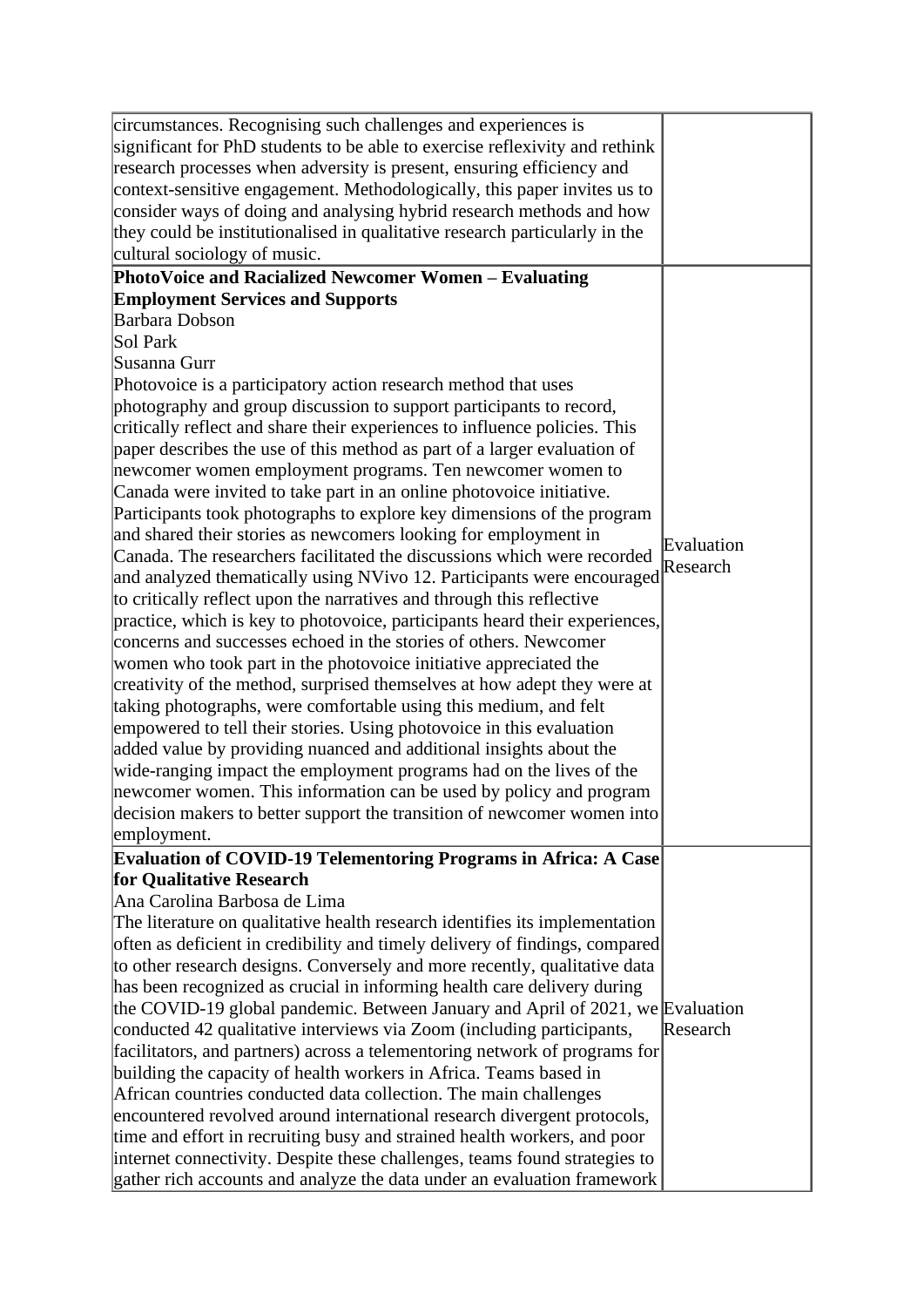| grounded in the concept of continuous improvement. Here we delve into<br>a few examples of findings under two domains: impact on practice,<br>highlighting how health workers perceived that these telementoring<br>programs influenced the care for patients, including in continuity of care<br>for infectious diseases during the times of COVID-19; and program<br>sustainability, describing potential strategies for the long-term<br>maintenance of these telementoring programs in Africa. Moreover, we<br>reflect on the potential mechanisms and effectiveness for reporting data<br>to program implementers. We argue that conducting rigorous<br>collaborative and applied qualitative research with thematic coding<br>analysis is particularly useful in informing the evaluation of health care<br>systems during the COVID-19 pandemic. Authors: Ana Carolina, B. de<br>$\text{Lima}^1$ ; Nancy, Hood <sup>1</sup> ; Nicole, Devereaux <sup>1</sup> ; Nivedita, M. Shrivastava <sup>2</sup> ;<br>$Ra$ j, Panda <sup>3</sup><br>Affiliations: 1 ECHO Institute, University of New Mexico, 2 ECHO<br>India, 3 Public Health Foundation of India                                                                                                                                                                                                                                                                                                                                                                                                                 |                        |
|-------------------------------------------------------------------------------------------------------------------------------------------------------------------------------------------------------------------------------------------------------------------------------------------------------------------------------------------------------------------------------------------------------------------------------------------------------------------------------------------------------------------------------------------------------------------------------------------------------------------------------------------------------------------------------------------------------------------------------------------------------------------------------------------------------------------------------------------------------------------------------------------------------------------------------------------------------------------------------------------------------------------------------------------------------------------------------------------------------------------------------------------------------------------------------------------------------------------------------------------------------------------------------------------------------------------------------------------------------------------------------------------------------------------------------------------------------------------------------------------------------------------------------------------------------------------------------|------------------------|
| Application of management control system in waste management                                                                                                                                                                                                                                                                                                                                                                                                                                                                                                                                                                                                                                                                                                                                                                                                                                                                                                                                                                                                                                                                                                                                                                                                                                                                                                                                                                                                                                                                                                                  |                        |
| practices: structured literature review                                                                                                                                                                                                                                                                                                                                                                                                                                                                                                                                                                                                                                                                                                                                                                                                                                                                                                                                                                                                                                                                                                                                                                                                                                                                                                                                                                                                                                                                                                                                       |                        |
| Disney Kariyawasam<br>Application of management control system (MCS) in waste management<br>practices: structured literature review Disney Kariyawasam, Sriyalatha<br>Kumarasinghe, Rosalind Whiting, Dinithi Ranasinghe Department of<br>Accountancy and Finance, University of Otago, Dunedin, New Zealand<br>This paper reviews the literature on applications of management control<br>systems (MCS) in waste management (WM) practices. A structured<br>literature review (SLR) approach was use to analyse 261 papers by using<br>NVivo software subject to business, management, and accounting<br>published between 2000-2020 based on criteria; such as, year, journal<br>title, research locations, research industry, research method, theory, and<br>research theme. The analysis highlights the scarcity of WM research in<br>the field of accounting, especially on management control systems.<br>According to the results from NVivo analysis, the existing literature<br>mainly dominated by management (article title), focuses on<br>manufacturing industry in rest of the Europe (industry and location). The<br>key themes mainly focus on the accounting perspective, sustainable food<br>waste management, consumer purchasing behaviour, sustainable green<br>manufacturing management, supply chain actors, and circular economy.<br>The paper provides insights into how WM research in MCS has<br>developed and identifies future research opportunities. Keyword:<br>management control system, structured literature review, waste<br>management | Evaluation<br>Research |
| The evaluation of the educational effectiveness of furniture in an<br>early childhood centre<br>Maria Elena Tassinari<br>The evaluation of the educational effectiveness of the furniture in the<br>interior spaces of an early childhood centre. The case of Alessandro B by<br>Duilio Santarini AUTHORS: Maria Elena Tassinari, Massimo<br>Marcuccio AFFILIATION: University of Bologna. Department of<br>Educational Science "Giovanni Maria Bertin" The paper presents an<br>empirical research for evaluating the educational effectiveness of a piece                                                                                                                                                                                                                                                                                                                                                                                                                                                                                                                                                                                                                                                                                                                                                                                                                                                                                                                                                                                                                   | Evaluation<br>Research |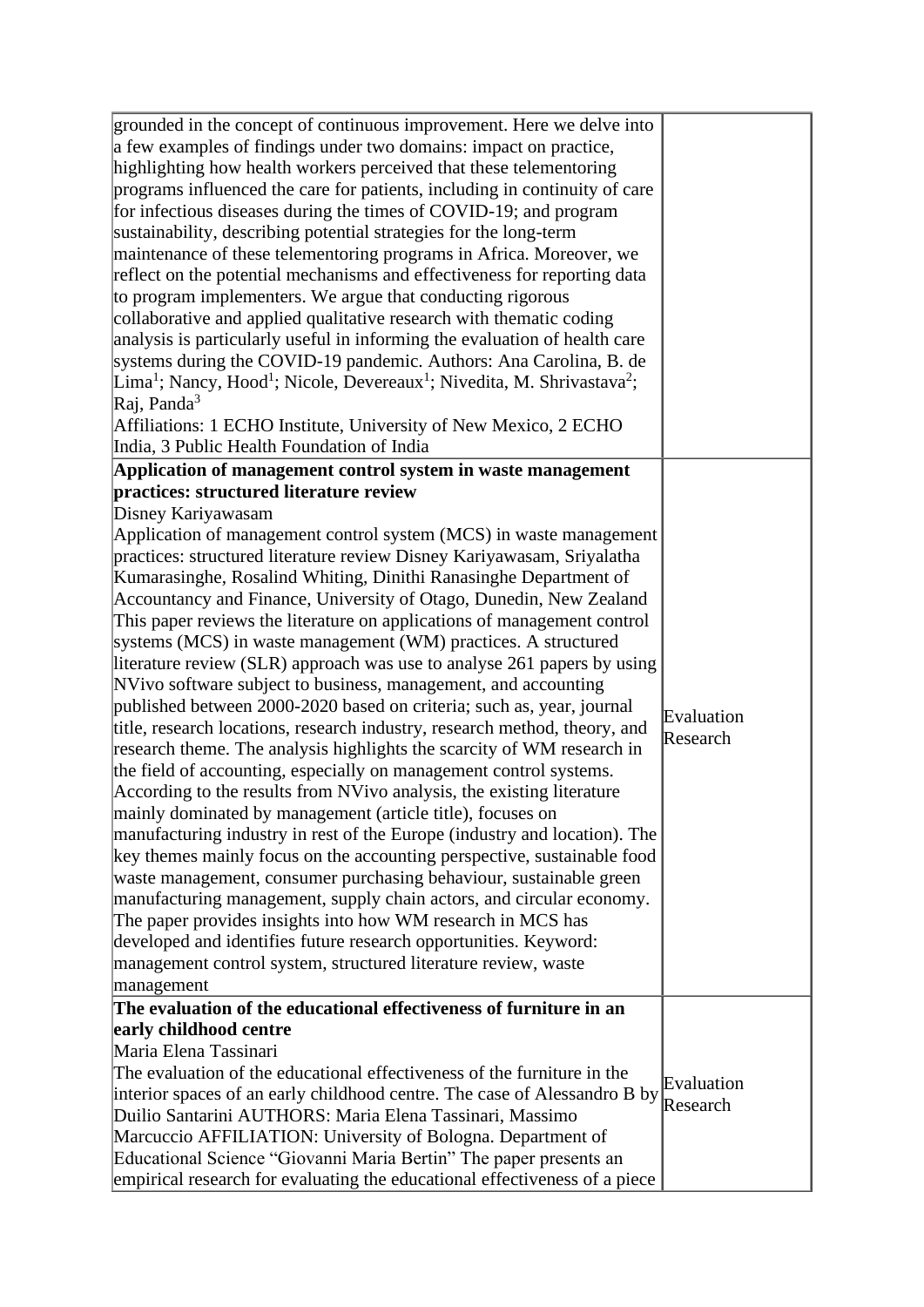| of furniture for psychomotor development in early childhood created by<br>the Italian pedagogist Duilio Santarini and named Alessandro B. The<br>research sample comprises 15 children aged between 8 and 14 months<br>attending the same early childhood centre. The observational data were<br>collected using two action cameras positioned in the centre section used<br>for play activities to capture all children's interactions with Alessandro<br>B. The video recordings have been realized previous authorizations by<br>the parents of the children and adults present in the play area. The video<br>analysis - carried out with the NVivo12 software - was carried out<br>through a codebook consisting of indicators of the possible spontaneous<br>interactions of children with furniture. The NVivo12 nodes and subnodes<br>were identified recursively from the interaction indicators present in<br>literature and preliminary data analysis. By extracting the frequency<br>tables of all nodes and sub-nodes, it was possible to build the reference<br>database to start evaluating the educational effectiveness of the<br>Alessandro B.                                                                                                                                                                                                                                                                |                                      |
|---------------------------------------------------------------------------------------------------------------------------------------------------------------------------------------------------------------------------------------------------------------------------------------------------------------------------------------------------------------------------------------------------------------------------------------------------------------------------------------------------------------------------------------------------------------------------------------------------------------------------------------------------------------------------------------------------------------------------------------------------------------------------------------------------------------------------------------------------------------------------------------------------------------------------------------------------------------------------------------------------------------------------------------------------------------------------------------------------------------------------------------------------------------------------------------------------------------------------------------------------------------------------------------------------------------------------------------------------------------------------------------------------------------------------------|--------------------------------------|
| <b>QSR-IIQM Grant Winner: Cutting, Arranging, Pasting,</b><br><b>Remembering: Collage Stories of Black Mothers</b>                                                                                                                                                                                                                                                                                                                                                                                                                                                                                                                                                                                                                                                                                                                                                                                                                                                                                                                                                                                                                                                                                                                                                                                                                                                                                                              |                                      |
| Nicole Corley<br><b>Britney Pitts</b><br>This presentation provides an update to the QSR-IIQM Research Grant<br>for Early Career Researchers awardee, Nicole Corley's project "Ain't I a<br>Mother?" Using Collage as Method to Explore Black Motherhood. The<br>process of collage making--cutting, pasting, and arranging--was a<br>relatively simple way for Black mothers to explore their identity and<br>(self) define who they are in their own unique and creative way. Collage-<br>making offers new angles of vision to better understand Black mothers.<br>Mothers reported that engaging with their stories through collage was<br>restorative. Partial visual analysis revealed the varying ways Black<br>mother participants journey through and make meaning of their<br>experiences. The images, objects, and colors on the collage often<br>represented growth and a shifting of what they presumed motherhood to<br>be and how they understand it now. In many ways their collages served<br>as love letters to themselves. Collage making reflects the creative<br>ingenuity necessary to investigate the subjugated knowledge of Black<br>women. This creative process can assist participants explore and express<br>who they are and their histories. Identifying, cutting, arranging, and<br>pasting discordant objects can serve as a way to (re)connect with one's<br>self, to include the researcher. | Culturally<br>Responsive<br>Research |
| NVivo And Thematic Analyses of Community Partners' Discussions:<br><b>Guiding Study Approaches</b><br>Donna Neff<br>A culturally diverse (CD) community advisory board (CAB) engages in<br>collaboration during all phases of the research process, and advises on<br>research design, recruiting and implementation. To ensure culturally<br>sensitive support, their composition reflects targeted populations,<br>organizations that serve that population, clinicians, and academics.<br>Minority aging adults are underrepresented in research studies: 2.3-<br>22.7% in qualitative and mixed methods studies. Participants reported<br>barriers including mistrust, competing demands, unintended outcomes,                                                                                                                                                                                                                                                                                                                                                                                                                                                                                                                                                                                                                                                                                                              | Culturally<br>Responsive<br>Research |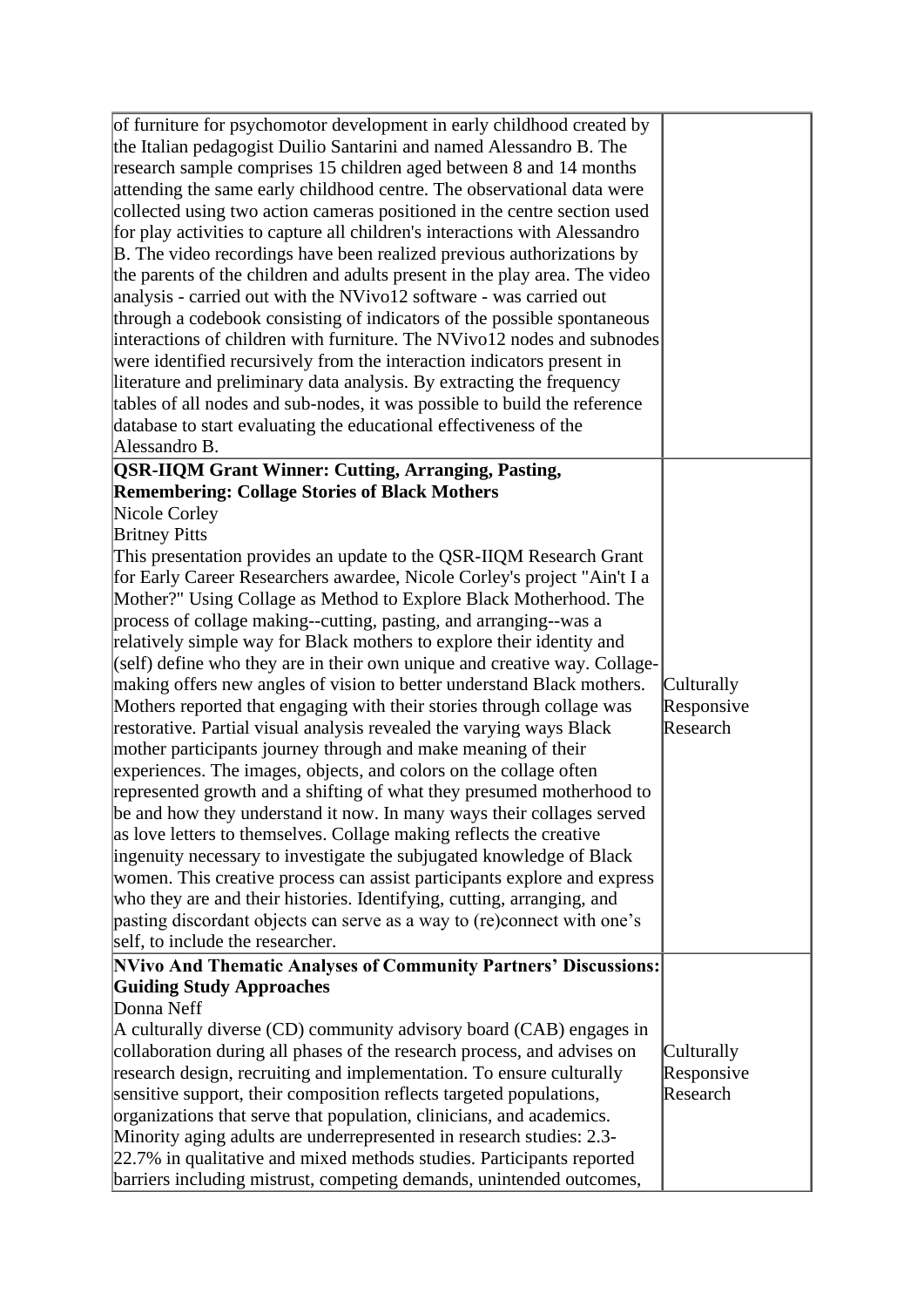| lack of access to information and stigma. However, cultural congruence<br>of CABs was found to facilitate increased participation by minority older<br>adults. A focus group discussion with statewide CAB members was<br>conducted to examine feasibility of study design, study tools, recruitment<br>strategies of minority older adults and implementation of a state-wide<br>registry and address cultural competency of the interview guide and<br>survey. The study was a qualitative/descriptive design. There were 21<br>CAB members participating in a focus group discussion from senior<br>community organizations, faith-based organizations, and community<br>programs serving the elderly and in academia. The discussion was<br>recorded, transcribed, and entered NVivo software for thematic analyses<br>conducted by qualitative research experts. CAB governs the<br>implementation and evaluation of the proposed study and will facilitate<br>enrollment of older adults in a statewide research registry. NVivo<br>allowed researchers to analyze qualitative date to examine patterns and<br>repetitive themes in the discussions between CAB members. While this<br>was from one state, findings may be used by others to use NVIVO as<br>their qualitative tool for analyses. Donna F. Neff, PhD, RN, FNAP,<br>Professor College of Nursing University of Central Florida Donna<br>Shambley-Eaton, Associate Professor Emeritus, Phildra Swagger, PhD,<br>Research Coordinator, University of Central Florida Catherine Godoy,<br>DNP, APRN, PhD Student University of Central Florida Fern Webb,<br>PhD, Associate Professor University of Florida Jacksonville Trudy<br>Gaillard, PhD, RN, FAHA, Associate Professor Nicole Wertheim<br>College of Nursing and Health Sciences Florida International University<br>Florida International University |                        |
|---------------------------------------------------------------------------------------------------------------------------------------------------------------------------------------------------------------------------------------------------------------------------------------------------------------------------------------------------------------------------------------------------------------------------------------------------------------------------------------------------------------------------------------------------------------------------------------------------------------------------------------------------------------------------------------------------------------------------------------------------------------------------------------------------------------------------------------------------------------------------------------------------------------------------------------------------------------------------------------------------------------------------------------------------------------------------------------------------------------------------------------------------------------------------------------------------------------------------------------------------------------------------------------------------------------------------------------------------------------------------------------------------------------------------------------------------------------------------------------------------------------------------------------------------------------------------------------------------------------------------------------------------------------------------------------------------------------------------------------------------------------------------------------------------------------------------------------------------------------------------------|------------------------|
| <b>Collaborating Across Boundaries</b><br><b>Janet Salmons</b><br>Natalia Reinoso Chávez<br>A popular saying: "think globally, act locally" holds truths for social<br>researchers. Successful local projects can inspire researchers elsewhere<br>who confront similar obstacles. At the same time, insights from a global<br>context can improve local research, particularly for researchers who<br>work with vulnerable populations in dangerous contexts. Such boundary-<br>crossing exchange is now possible with online communications, but how Culturally<br>can we find and cultivate such relationships? Natalia Reinoso Chávez,<br>Intercultural Education coordinator at the Centro de Estudios Médicos<br>Interculturales, uses culturally-responsive participatory approaches in her<br>work with Afro-Columbian and Indigenous peoples in remote areas of<br>Colombia. Reinoso-Chavez and Janet Salmons, qualitative<br>methodologist and Methods Guru for the research blog MethodSpace are<br>collaborating on webinars and presentations that engage global<br>researchers. They will discuss the potential benefits for researchers who<br>transcend geographic and disciplinary boundaries to learn from one<br>another, find creative solutions, and gain new understandings.                                                                                                                                                                                                                                                                                                                                                                                                                                                                                                                                                                              | Responsive<br>Research |
| <b>Exploring How Organizations Ensure the Hiring Process is</b>                                                                                                                                                                                                                                                                                                                                                                                                                                                                                                                                                                                                                                                                                                                                                                                                                                                                                                                                                                                                                                                                                                                                                                                                                                                                                                                                                                                                                                                                                                                                                                                                                                                                                                                                                                                                                 |                        |
| <b>Conducted Appropriately to Avoid Legal Issu</b>                                                                                                                                                                                                                                                                                                                                                                                                                                                                                                                                                                                                                                                                                                                                                                                                                                                                                                                                                                                                                                                                                                                                                                                                                                                                                                                                                                                                                                                                                                                                                                                                                                                                                                                                                                                                                              | Culturally             |
| Natashia Stafford-Cotton                                                                                                                                                                                                                                                                                                                                                                                                                                                                                                                                                                                                                                                                                                                                                                                                                                                                                                                                                                                                                                                                                                                                                                                                                                                                                                                                                                                                                                                                                                                                                                                                                                                                                                                                                                                                                                                        | Responsive             |
| Exploring How Organizations Ensure the Hiring Process is Conducted<br>Appropriately to Avoid Legal Issues The overall research problem of                                                                                                                                                                                                                                                                                                                                                                                                                                                                                                                                                                                                                                                                                                                                                                                                                                                                                                                                                                                                                                                                                                                                                                                                                                                                                                                                                                                                                                                                                                                                                                                                                                                                                                                                       | Research               |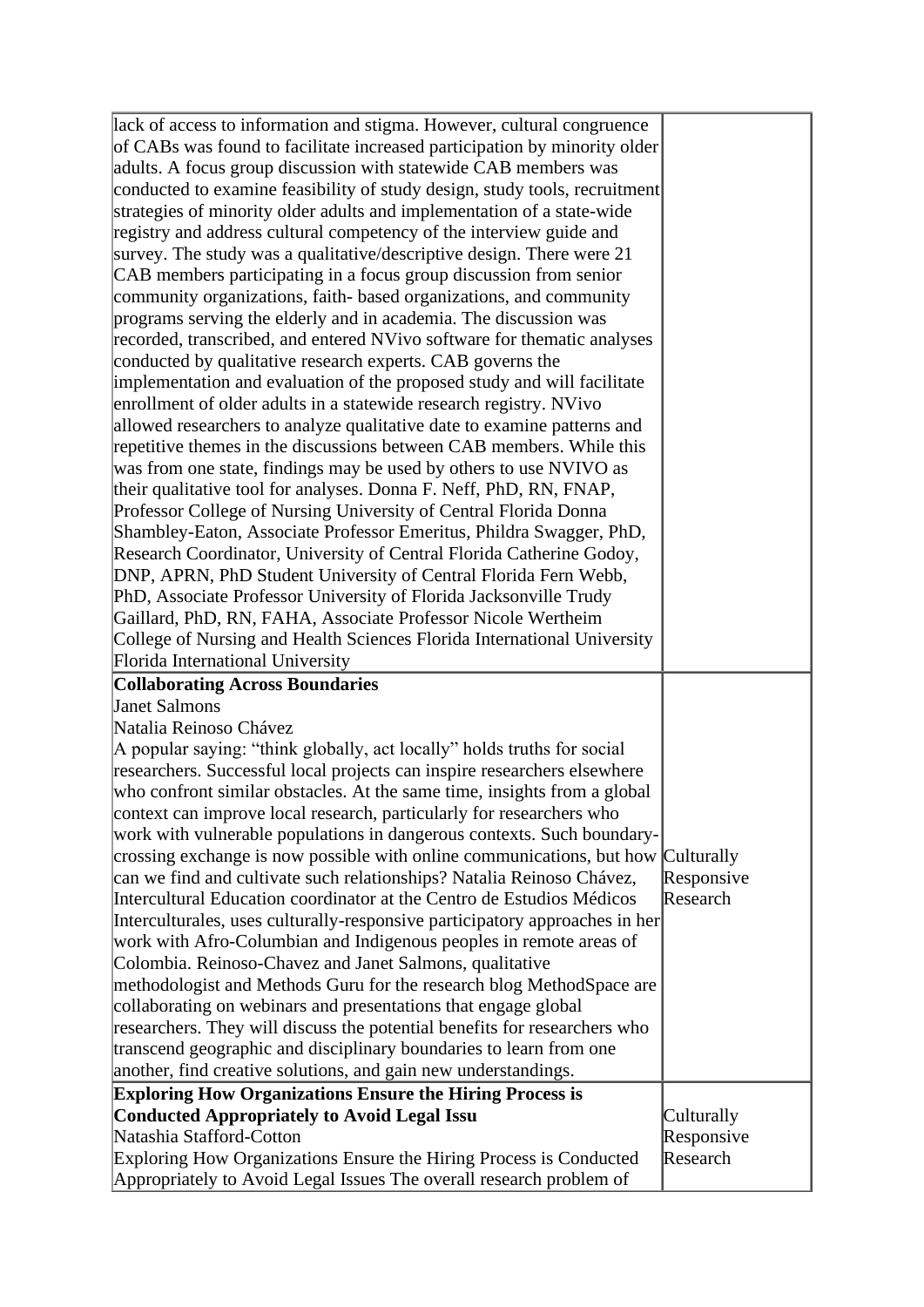| interest in this study is the need for human resource (HR) leaders and       |            |
|------------------------------------------------------------------------------|------------|
| hiring managers (HMs) to conform to a wide array of complex state and        |            |
|                                                                              |            |
| federal legal requirements concerning hiring practices. Therefore, the       |            |
| purpose of this qualitative study is two-fold: (a) to understand how HR      |            |
| leaders can ensure that ethically and legally acceptable hiring practices    |            |
| are used in their organizations and (b) to identify the perceptions of the   |            |
| employee selection procedures and legal defensibility of HR personnel        |            |
| and HMs in Northern California in order to develop timely and informed       |            |
| answers to the study's research questions. Using a series of custom          |            |
| questions, a population of HR practitioners and HMs was interviewed for      |            |
| this phenomenological study. The selected participants were able to          |            |
| explicate optimal hiring practices in mid- to large-size organizations. The  |            |
| findings from this study indicate valid problems (Power and autonomy of      |            |
| HM, organizational accountability, etc.) and viable solutions for further    |            |
| exploration and resolve. While this study did not reveal any new issues      |            |
| apparent with the candidate selection process, it did highlight the          |            |
| intricacies and distinctions of the hiring process often overlooked and      |            |
| where a great deal inequitable processes that remain. Today's employees      |            |
| have a heightened awareness and less tolerance for any lack of               |            |
| acceptance regarding diversity. Organizations must take action, mitigate     |            |
| complacency and seize the opportunities to drive positive social change.     |            |
| Inclusive behaviors start happening when organizational leaders are          |            |
| coached on how to lean into looking to culture add not culture fit.          |            |
| <b>Crowd-sourcing Disease Surveillance: Exploring attitudes to</b>           |            |
| creating a mobile surveillance system                                        |            |
| Kevin Dumolga                                                                |            |
| Crowd-sourcing Disease Surveillance: Exploring attitudes to direct           |            |
| creating a mobile surveillance system in Ghana Ghana experiences high        |            |
| rates of morbidity and mortality, and efforts to address the health          |            |
| inequalities and concerns especially disease surveillance procedures –       |            |
| have produced mixed results due to a lack of infrastructure to support       |            |
| creative and innovative solutions. Meanwhile, modern technological           |            |
| advancements have produced such commonplace items as the mobile              |            |
| phone. With a national mobile phone subscription rate of 134.32 phones       |            |
| per 100 people, Ghana is uniquely poised to demonstrate advances in the      |            |
| arena of disease surveillance by utilizing mobile health technology. This    | Culturally |
| study examined mobile device use among adults in Accra, Ghana and            | Responsive |
|                                                                              | Research   |
| explored their willingness to adopt a mobile phone-based participatory       |            |
| surveillance system. Additionally, this study investigated the desired       |            |
| features of such a surveillance system through individual interviews         |            |
| exploring topics such as: attitudes towards sharing health information via   |            |
| the Internet, differences in health information sources, and desire to       |            |
| participate in disease surveillance. Interview questions and theme           |            |
| development was guided by the Unified Theory of Acceptance and Use           |            |
| of Technology (UTAUT) to ensure a systematic approach to this study.         |            |
| Individual interviews were supplemented with structured surveys              |            |
| distributed to all study participants. Results from this study indicate that |            |
| key informants ascribe a high level of importance to any process that can    |            |
| influence their health. They are willing to share health-related             |            |
| information via a mobile system as long as their information remains         |            |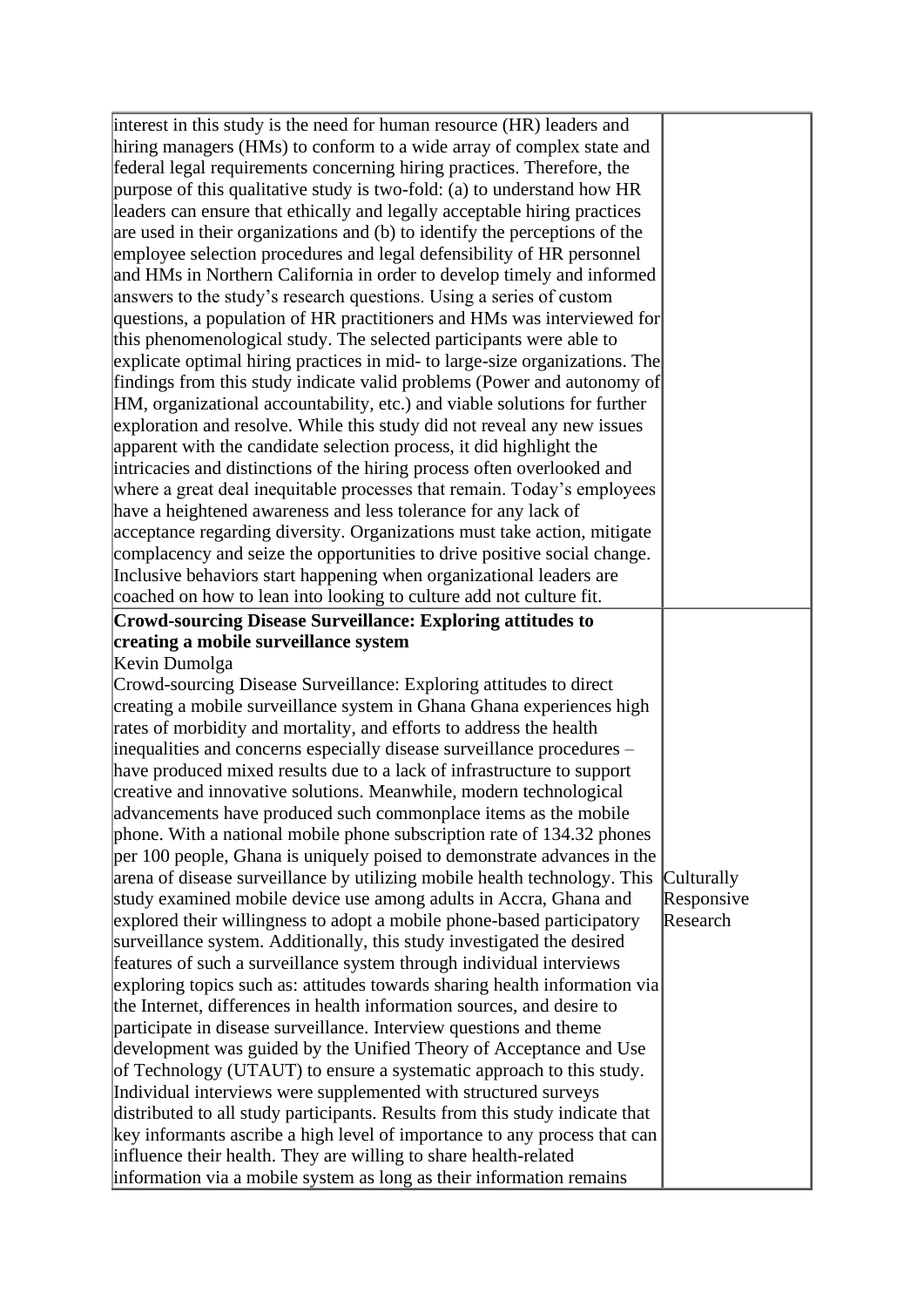| private, and they are explicitly educated on benefits of using the app.                                                                       |            |
|-----------------------------------------------------------------------------------------------------------------------------------------------|------------|
| This study concludes with guidance for developing such a surveillance                                                                         |            |
| system as well as recommendations for future research.                                                                                        |            |
| Equity, diversity, and inclusion language: Case study on 2021 UN                                                                              |            |
| Int'l Day for Elimination of Racial                                                                                                           |            |
| Rana Van Tuyl                                                                                                                                 |            |
| Equity, diversity, and inclusion (EDI) language matters: A case study on                                                                      |            |
| the 2021 United Nations' International Day for the Elimination of Racial                                                                      |            |
| Discrimination (IDERD) digital campaign The equity, diversity, and                                                                            |            |
| inclusion (EDI) language we use matters. This emerging research takes a                                                                       |            |
| case study approach to explore the language used in the United Nations'                                                                       |            |
| digital campaign for the International Day for the Elimination of Racial                                                                      |            |
| Discrimination (IDERD) on March 21, 2021. Using discourse analysis                                                                            | Culturally |
| alongside NVivo's language sentiment coding, this study looks at social                                                                       | Responsive |
| media and digital article content to present breaking research on how                                                                         | Research   |
| well-intended EDI campaigns inadvertently mimic language used by                                                                              |            |
| military operations and hate groups. When EDI language mimics                                                                                 |            |
| military operations and hate groups, it can further polarize people                                                                           |            |
| groups. This research also discusses how language, imagery, and                                                                               |            |
| hashtags used by the United Nations in digital campaigns influence the                                                                        |            |
| IDERD campaigns of many external organizations. This session will                                                                             |            |
| then explore EDI language alternatives that focus on bringing people                                                                          |            |
| together to co-create racial equity. This research will be presented by                                                                       |            |
| Rana Van Tuyl, a social sciences researcher and consultant affiliated                                                                         |            |
| with Royal Roads University and Celebrate Our Differences.                                                                                    |            |
|                                                                                                                                               |            |
| Virtual Reality Storytelling to Teach Traditional Hawaiian                                                                                    |            |
| Navigation                                                                                                                                    |            |
| Dean Lodes                                                                                                                                    |            |
| Sail amongst the stars and explore the skillsets necessary for traditional                                                                    |            |
| Hawaiian navigation through storytelling. Kilo Hoku VR is a virtual                                                                           |            |
| reality simulation that is intended to represent a Polynesian double-                                                                         |            |
| hulled sailing canoe called Hokule'a. She was built in 1974 in hopes of                                                                       |            |
| revitalizing the traditional Hawaiian way of navigating the open ocean                                                                        |            |
| without using any instruments. The elements, creatures, and celestial                                                                         |            |
| bodies are the tools they used to navigate (Low, 2016). Today, there are                                                                      |            |
| several canoes like Hokule'a in Hawai'i, and there is a growing interest                                                                      |            |
| in learning the traditional techniques. There are not many opportunities                                                                      | Culturally |
| for people to actually sail on one of these canoes. We hope our                                                                               | Responsive |
| simulation can offer people the ability to learn and practice these skills.                                                                   | Research   |
| We are currently developing virtual characters to guide the learning                                                                          |            |
| process. These characters will share this knowledge through another                                                                           |            |
| traditional Hawaiian art, storytelling. This qualitative, pilot study focuses                                                                 |            |
| on the values and processes of storytelling that are important to teach                                                                       |            |
| tradition Hawaiian navigation. It evaluates the effectiveness of                                                                              |            |
| storytelling to teach traditional wayfinding techniques in a virtual reality                                                                  |            |
| environment (VRE). Three people from various backgrounds were                                                                                 |            |
| selected to participate in in-depth interviews. A storyteller, a person who<br>works with the Polynesian Voyaging Society (PVS), and a native |            |
| Hawaiian that has also worked with PVS. Results revealed that by                                                                              |            |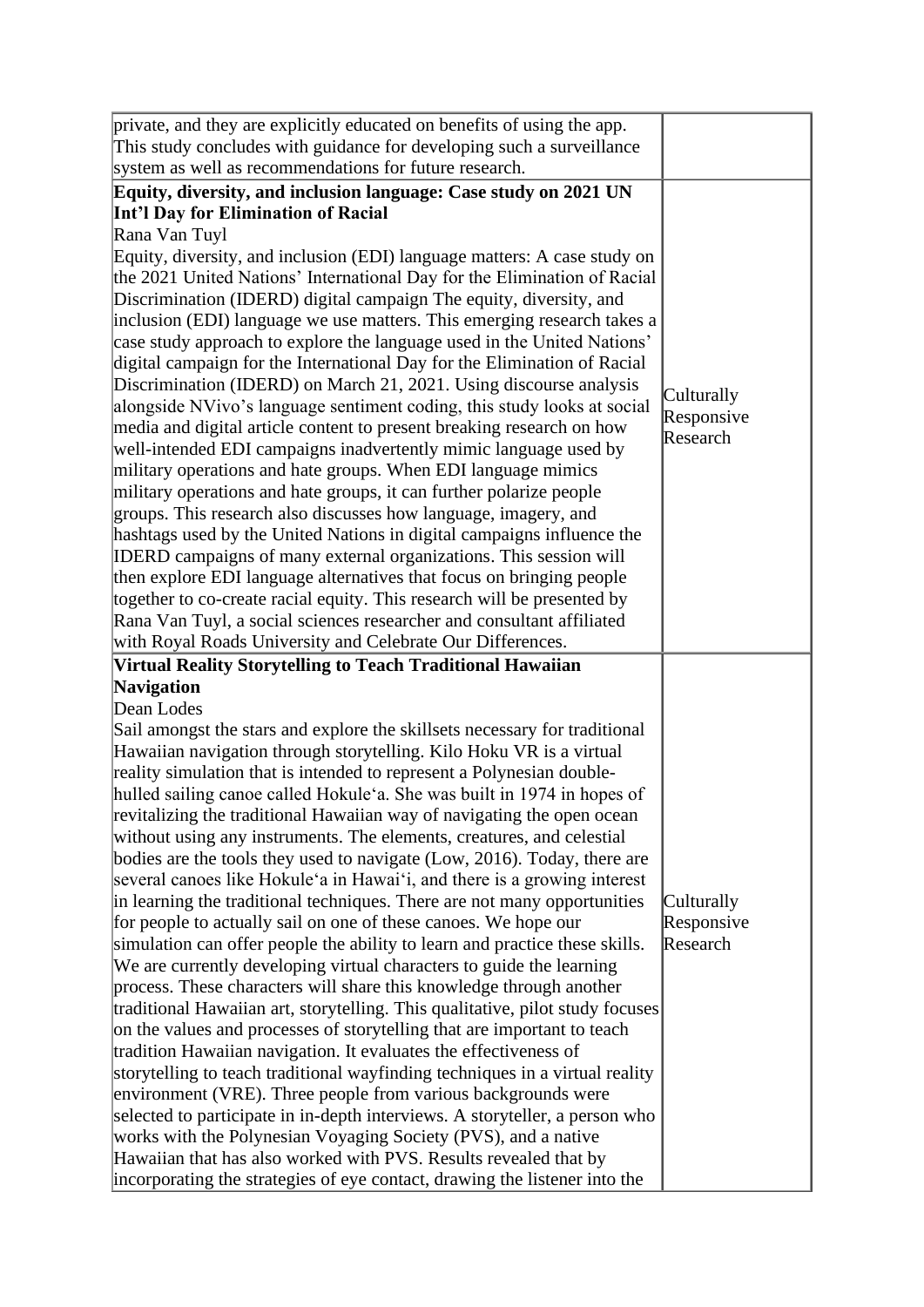| story, and proper use of body language will engage learners in active      |            |
|----------------------------------------------------------------------------|------------|
| listening and learning.                                                    |            |
| <b>Patience's Period: A Menstruation Story</b>                             |            |
| Joni Roberts                                                               |            |
| Patience's Period: A Menstruation Story Authors: Advaitha Bhavanasi1,      |            |
| Amanda Burke2, Sakina Nuruddin3, Stephanie Nemet4 & Joni Roberts2          |            |
| Affiliation: 1 Business Administration, California Polytechnic State       |            |
| University 2 Kinesiology & Public Health, California Polytechnic State     |            |
| University 3 – English, California Polytechnic State University 4 –        |            |
| Anthropology & Geography, California State University Almost two-          |            |
| thirds of Ugandan girls miss school at least once a year; reasons include  |            |
| lack of access to menstrual products and limited menstrual education.      |            |
| We conducted a comprehensive literature review and focus group             |            |
| discussions on determining the best communication $\&$ messaging form      |            |
| to educate girls in Jinja, Uganda, about menstruation. UNICEF defines      |            |
| menstrual health management as having access to menstrual hygiene          |            |
| products, privacy to change the materials, and access to facilities to     |            |
| dispose of used menstrual management materials. It can also include the    | Culturally |
| "broader systemic factors that link menstruation with health, well-being,  | Responsive |
| gender equality, education, equity, empowerment, and rights." Through      | Research   |
| four focus group discussions with students residing in Uganda and the      |            |
| results from our literature review, we developed a storybook educating     |            |
| students on menstruation in ways that aren't covered in the traditional    |            |
| classroom. The project began with the development of our focus group       |            |
| questions about menstrual experiences. Secondly, we conducted a            |            |
| literature review to identify the best mode of communication to our        |            |
| target audience. Thirdly, we compiled the focus group discussions and      |            |
| literature review to create the storybook. After creating the story, we    |            |
| tested it with our Ugandan students for data interpretation,               |            |
| comprehension, literacy, and cultural relevance. After our focus group,    |            |
| we revised the story to include relevant information from the participants |            |
| and re-phrased many sections to decrease comprehension difficulty.         |            |
| Once more, we met with the participants to verify that our revisions       |            |
| aligned and then formatted our story to create a digital book published on |            |
| ISSU.                                                                      |            |
| Struggles that are Real: Researching COVID-19-related Musings of           |            |
| <b>Filipinos via Online Conversations</b>                                  |            |
| Jonalou Labor                                                              |            |
| Doing research about COVID-19-related mindsets and mindfulness             |            |
| during the middle of the pandemic was challenging, especially in the       |            |
| Philippines where internet connectivity is below world standards. For      |            |
| research that requires a deeper understanding of the Philippines'          | Culturally |
| COVID-19 literacy, including the public's cognition about the virus and    | Responsive |
| their sources of information as well as the reasons behind the people's    | Research   |
| vaccine confidence and hesitancy, the research team had to redesign the    |            |
| data collection method by conducting interviews in various online          |            |
| platforms and by lessening the informants' discomfort to share thoughts    |            |
| and experiences to strangers. Despite the issues on access and quality of  |            |
| online connectivity, the informants' desire to be factual and to be honest |            |
| in their sharing was evident. This means that the mediated environment     |            |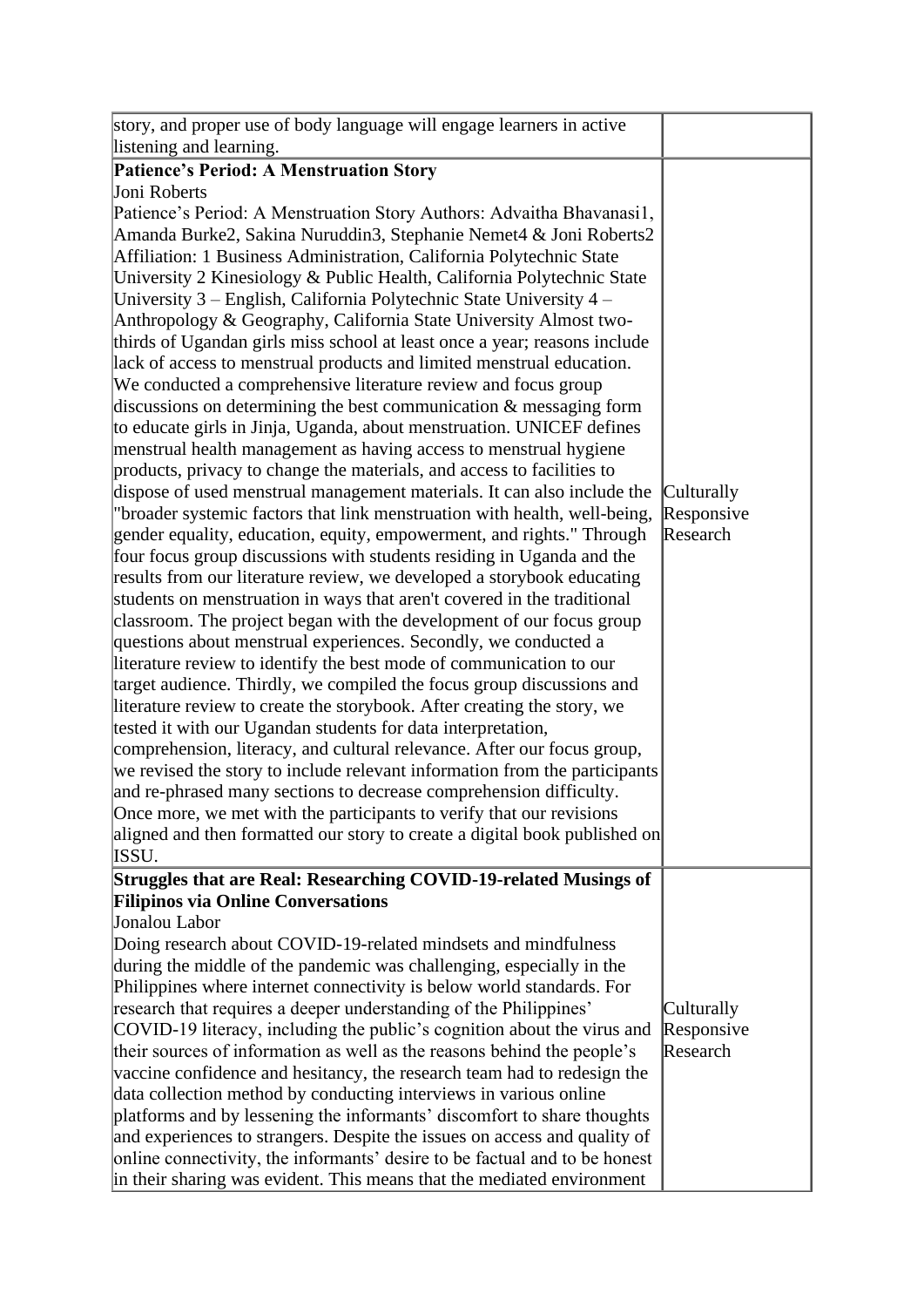| allows the participants to fact-check their responses to some knowledge<br>questions. Further, and despite the hiccups in the data collection process,<br>the responses and narrations of the interviewees were sources of on-the-<br>ground musings. The researchers were able to thematically process the<br>recurring ideas, communal sentiments, and emerging themes using the<br>NVivo software. Findings of the study showed that Filipinos have<br>awareness and active participation in discourses related to the COVID-<br>19 virus yet lacks knowledge on the science behind the vaccine.<br>Contrasting vaccine and vaccination information coming from formal<br>and informal sources lead the Filipinos to hesitate in being vaccinated. |                                      |
|-------------------------------------------------------------------------------------------------------------------------------------------------------------------------------------------------------------------------------------------------------------------------------------------------------------------------------------------------------------------------------------------------------------------------------------------------------------------------------------------------------------------------------------------------------------------------------------------------------------------------------------------------------------------------------------------------------------------------------------------------------|--------------------------------------|
| Theoretical & methodological implications of cross-linguistic                                                                                                                                                                                                                                                                                                                                                                                                                                                                                                                                                                                                                                                                                         |                                      |
| automated transcription                                                                                                                                                                                                                                                                                                                                                                                                                                                                                                                                                                                                                                                                                                                               |                                      |
| Stephen Kimotho                                                                                                                                                                                                                                                                                                                                                                                                                                                                                                                                                                                                                                                                                                                                       |                                      |
| An examination of theoretical and methodological implications of<br>automated transcription in cross-linguistic transcriptions Transcription is<br>tedious and time consuming albeit the most critical process in qualitative                                                                                                                                                                                                                                                                                                                                                                                                                                                                                                                         |                                      |
| analysis. Transcription in a cross-linguistic research is a transformative                                                                                                                                                                                                                                                                                                                                                                                                                                                                                                                                                                                                                                                                            |                                      |
| process that involves also translation. Today researcher in many part of<br>the world have the option of transcribing the data themselves; engaging<br>professional transcribers or automated transcription courtesy of research                                                                                                                                                                                                                                                                                                                                                                                                                                                                                                                      | Culturally<br>Responsive<br>Research |
| software like NVivo. Despite the recent popularity and continued use of                                                                                                                                                                                                                                                                                                                                                                                                                                                                                                                                                                                                                                                                               |                                      |
| automated transcription software by qualitative researchers and in                                                                                                                                                                                                                                                                                                                                                                                                                                                                                                                                                                                                                                                                                    |                                      |
| professional practice, there has been relatively little attention given to                                                                                                                                                                                                                                                                                                                                                                                                                                                                                                                                                                                                                                                                            |                                      |
| theoretical and methodological implications of automated transcription                                                                                                                                                                                                                                                                                                                                                                                                                                                                                                                                                                                                                                                                                |                                      |
| in cross-linguistic transcriptions. The purpose of this paper will be to                                                                                                                                                                                                                                                                                                                                                                                                                                                                                                                                                                                                                                                                              |                                      |
| examine the intricacies of transcription in a cross-linguistic qualitative                                                                                                                                                                                                                                                                                                                                                                                                                                                                                                                                                                                                                                                                            |                                      |
| inquiry, focusing on the notions of transcription as a constructive and                                                                                                                                                                                                                                                                                                                                                                                                                                                                                                                                                                                                                                                                               |                                      |
| interpretive act.                                                                                                                                                                                                                                                                                                                                                                                                                                                                                                                                                                                                                                                                                                                                     |                                      |
| Centering socially-just research praxis in Education & International                                                                                                                                                                                                                                                                                                                                                                                                                                                                                                                                                                                                                                                                                  |                                      |
| <b>Development through DSAR</b>                                                                                                                                                                                                                                                                                                                                                                                                                                                                                                                                                                                                                                                                                                                       |                                      |
| Jessica Oddy                                                                                                                                                                                                                                                                                                                                                                                                                                                                                                                                                                                                                                                                                                                                          |                                      |
| Centering socially- just research praxis in Education and International                                                                                                                                                                                                                                                                                                                                                                                                                                                                                                                                                                                                                                                                               |                                      |
| Development through Digital Storytelling Action Research (DSAR) At                                                                                                                                                                                                                                                                                                                                                                                                                                                                                                                                                                                                                                                                                    |                                      |
| the height of the Covid-19 pandemic, more than 1.5 billion students                                                                                                                                                                                                                                                                                                                                                                                                                                                                                                                                                                                                                                                                                   |                                      |
| were out of school (UNESCO, 2020). Yet prior to Covid, humanitarian                                                                                                                                                                                                                                                                                                                                                                                                                                                                                                                                                                                                                                                                                   |                                      |
| emergencies had already disrupted the education of at least 75 million                                                                                                                                                                                                                                                                                                                                                                                                                                                                                                                                                                                                                                                                                |                                      |
| children globally. The discrimination, exclusion and violence that youth                                                                                                                                                                                                                                                                                                                                                                                                                                                                                                                                                                                                                                                                              |                                      |
| experience due to racialized markers of ethnicity, religion, linguistic                                                                                                                                                                                                                                                                                                                                                                                                                                                                                                                                                                                                                                                                               | Culturally                           |
| identity, nationality and caste are significant but are rarely captured by                                                                                                                                                                                                                                                                                                                                                                                                                                                                                                                                                                                                                                                                            | Responsive                           |
| the discourse of measurement that dominates current development                                                                                                                                                                                                                                                                                                                                                                                                                                                                                                                                                                                                                                                                                       | Research                             |
| research and practice (Sriprakash et al, 2019). Furthermore, in                                                                                                                                                                                                                                                                                                                                                                                                                                                                                                                                                                                                                                                                                       |                                      |
| humanitarian contexts, youth tend to be viewed as victims, apolitical, in                                                                                                                                                                                                                                                                                                                                                                                                                                                                                                                                                                                                                                                                             |                                      |
| need of protection and through the lenses of trauma (Dona & Veale,                                                                                                                                                                                                                                                                                                                                                                                                                                                                                                                                                                                                                                                                                    |                                      |
| $[2011]$ . This paper draws a multi-sited, multi-modal study with 40                                                                                                                                                                                                                                                                                                                                                                                                                                                                                                                                                                                                                                                                                  |                                      |
| diverse, forcibly displaced youth experiences of education in Jordan, the<br>UK, and South Sudan between 2019-2021, where I developed a Digital                                                                                                                                                                                                                                                                                                                                                                                                                                                                                                                                                                                                       |                                      |
|                                                                                                                                                                                                                                                                                                                                                                                                                                                                                                                                                                                                                                                                                                                                                       |                                      |
| Storytelling Action Research (DSAR) epistemology. Using multi-modal<br>methods, DSAR is situated within a multidisciplinary conceptual                                                                                                                                                                                                                                                                                                                                                                                                                                                                                                                                                                                                                |                                      |
| framework (intersectionality, critical participatory action research,                                                                                                                                                                                                                                                                                                                                                                                                                                                                                                                                                                                                                                                                                 |                                      |
|                                                                                                                                                                                                                                                                                                                                                                                                                                                                                                                                                                                                                                                                                                                                                       |                                      |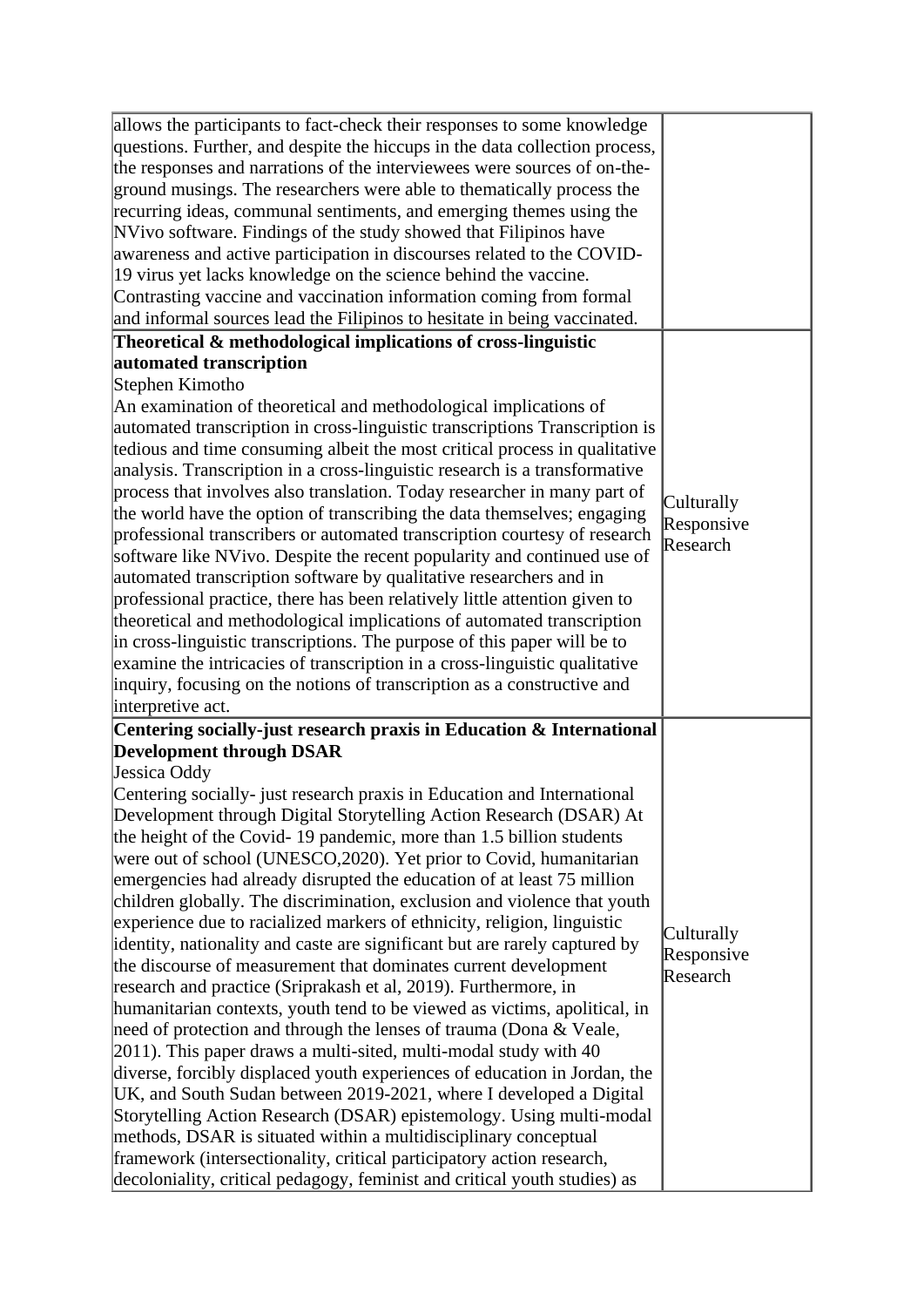| critical inquiry and praxis, to challenge representations of displaced<br>youth as well as reframing traditional researcher/researched relations to<br>power. The young peoples' research findings of education experiences<br>highlight systemic issues, synergies, and solidarities across diverse<br>geographies. In this paper, I discuss how DSAR offers a socially-just,<br>culturally sustaining research praxis that resists the divide between<br>spaces of encampment and spaces of learning and the erasure of racism<br>by grounding education knowledge production?in a humanizing,<br>decolonial, and transformative epistemology. |
|--------------------------------------------------------------------------------------------------------------------------------------------------------------------------------------------------------------------------------------------------------------------------------------------------------------------------------------------------------------------------------------------------------------------------------------------------------------------------------------------------------------------------------------------------------------------------------------------------------------------------------------------------|
| Public Opinion: Assessing the Perception of Users of Shared                                                                                                                                                                                                                                                                                                                                                                                                                                                                                                                                                                                      |
| <b>Municipal Services through Netnography</b>                                                                                                                                                                                                                                                                                                                                                                                                                                                                                                                                                                                                    |
| Virginia Angius                                                                                                                                                                                                                                                                                                                                                                                                                                                                                                                                                                                                                                  |
| Since the '90s several municipal networking forms have arisen to<br>improve local governments' efficiency worldwide (inter alia Giacomini,                                                                                                                                                                                                                                                                                                                                                                                                                                                                                                       |
| Sancino and Simonetto, 2018; Ferraresi, Migali and Rizzo, 2018; Spano,                                                                                                                                                                                                                                                                                                                                                                                                                                                                                                                                                                           |
| [2018]; however, only a limited number of Unioni (the Italian most                                                                                                                                                                                                                                                                                                                                                                                                                                                                                                                                                                               |
| frequent form of Inter-municipal collaboration, or IMC) is effective                                                                                                                                                                                                                                                                                                                                                                                                                                                                                                                                                                             |
| (Spano, 2018). Cost and savings are the most common - but not only -                                                                                                                                                                                                                                                                                                                                                                                                                                                                                                                                                                             |
| way to evaluate policies (Kelly and Swindell, 2002; Van Ryzin and                                                                                                                                                                                                                                                                                                                                                                                                                                                                                                                                                                                |
| Immerwahr, 2007). We believe that the final users' complex opinion is                                                                                                                                                                                                                                                                                                                                                                                                                                                                                                                                                                            |
| essential to improve efficiency and effectiveness of such entities. With<br>Cross-Sector -                                                                                                                                                                                                                                                                                                                                                                                                                                                                                                                                                       |
| the help of the increased digitalization carried by the Covid-19<br>Academic,                                                                                                                                                                                                                                                                                                                                                                                                                                                                                                                                                                    |
| pandemic, we propose an alternative research design to evaluate the<br>Commercial, Govt                                                                                                                                                                                                                                                                                                                                                                                                                                                                                                                                                          |
| perception of efficiency of IMCs policies, based on the Italian scenario.<br>$ or$ NFP                                                                                                                                                                                                                                                                                                                                                                                                                                                                                                                                                           |
| Given that 78% (of which 72% is over 54 years old) of the Italian                                                                                                                                                                                                                                                                                                                                                                                                                                                                                                                                                                                |
| population thinks social media are beneficial for getting informed about                                                                                                                                                                                                                                                                                                                                                                                                                                                                                                                                                                         |
| public administration, we employ a qualitative methodology based on a                                                                                                                                                                                                                                                                                                                                                                                                                                                                                                                                                                            |
| netnographic analysis of social media platforms currently used to                                                                                                                                                                                                                                                                                                                                                                                                                                                                                                                                                                                |
| communicate with citizenship. With this study, we overcome some of the                                                                                                                                                                                                                                                                                                                                                                                                                                                                                                                                                                           |
| limitations of current methodologies by gathering testimonies of the                                                                                                                                                                                                                                                                                                                                                                                                                                                                                                                                                                             |
| perception of residents of local Unioni in Italy. Both researchers and                                                                                                                                                                                                                                                                                                                                                                                                                                                                                                                                                                           |
| policymakers can use those opinions to understand people's needs and                                                                                                                                                                                                                                                                                                                                                                                                                                                                                                                                                                             |
| expectations better and allocate resources to the local government's weak                                                                                                                                                                                                                                                                                                                                                                                                                                                                                                                                                                        |
| spots. Also, results from this study could support quantitative analysis in                                                                                                                                                                                                                                                                                                                                                                                                                                                                                                                                                                      |
| terms of innovation and confirmation of themes for surveys and their                                                                                                                                                                                                                                                                                                                                                                                                                                                                                                                                                                             |
| relative weight on statistical performance.                                                                                                                                                                                                                                                                                                                                                                                                                                                                                                                                                                                                      |
| Accepting financial transactions using blockchain-supported                                                                                                                                                                                                                                                                                                                                                                                                                                                                                                                                                                                      |
| cryptocurrency: A Technology Acceptance                                                                                                                                                                                                                                                                                                                                                                                                                                                                                                                                                                                                          |
| Robert L. Brantley                                                                                                                                                                                                                                                                                                                                                                                                                                                                                                                                                                                                                               |
| Accepting financial transactions using blockchain-supported                                                                                                                                                                                                                                                                                                                                                                                                                                                                                                                                                                                      |
| cryptocurrency: A Technology Acceptance Model The study seeks                                                                                                                                                                                                                                                                                                                                                                                                                                                                                                                                                                                    |
| explanations of banking customer behavior regarding the acceptance and Cross-Sector -                                                                                                                                                                                                                                                                                                                                                                                                                                                                                                                                                            |
| use of blockchain technology (BT)-supported cryptocurrency (crypto)<br>Academic,                                                                                                                                                                                                                                                                                                                                                                                                                                                                                                                                                                 |
| and other financial technology (FINTECH) services, including<br>Commercial, Govt                                                                                                                                                                                                                                                                                                                                                                                                                                                                                                                                                                 |
| commercial bank lending (CBL), using a study-designed innovation of<br>or NFP                                                                                                                                                                                                                                                                                                                                                                                                                                                                                                                                                                    |
| the Albayati (2020) new integrated Technology Acceptance Model                                                                                                                                                                                                                                                                                                                                                                                                                                                                                                                                                                                   |
| (TAM). The study's research questions seek to understand better                                                                                                                                                                                                                                                                                                                                                                                                                                                                                                                                                                                  |
| African-American (AA) adopter-customers' acceptance and the cultural                                                                                                                                                                                                                                                                                                                                                                                                                                                                                                                                                                             |
| factors that affect their acceptance of BT-supported crypto banking<br>transactions and FINTECH services, and second to understand better AA                                                                                                                                                                                                                                                                                                                                                                                                                                                                                                     |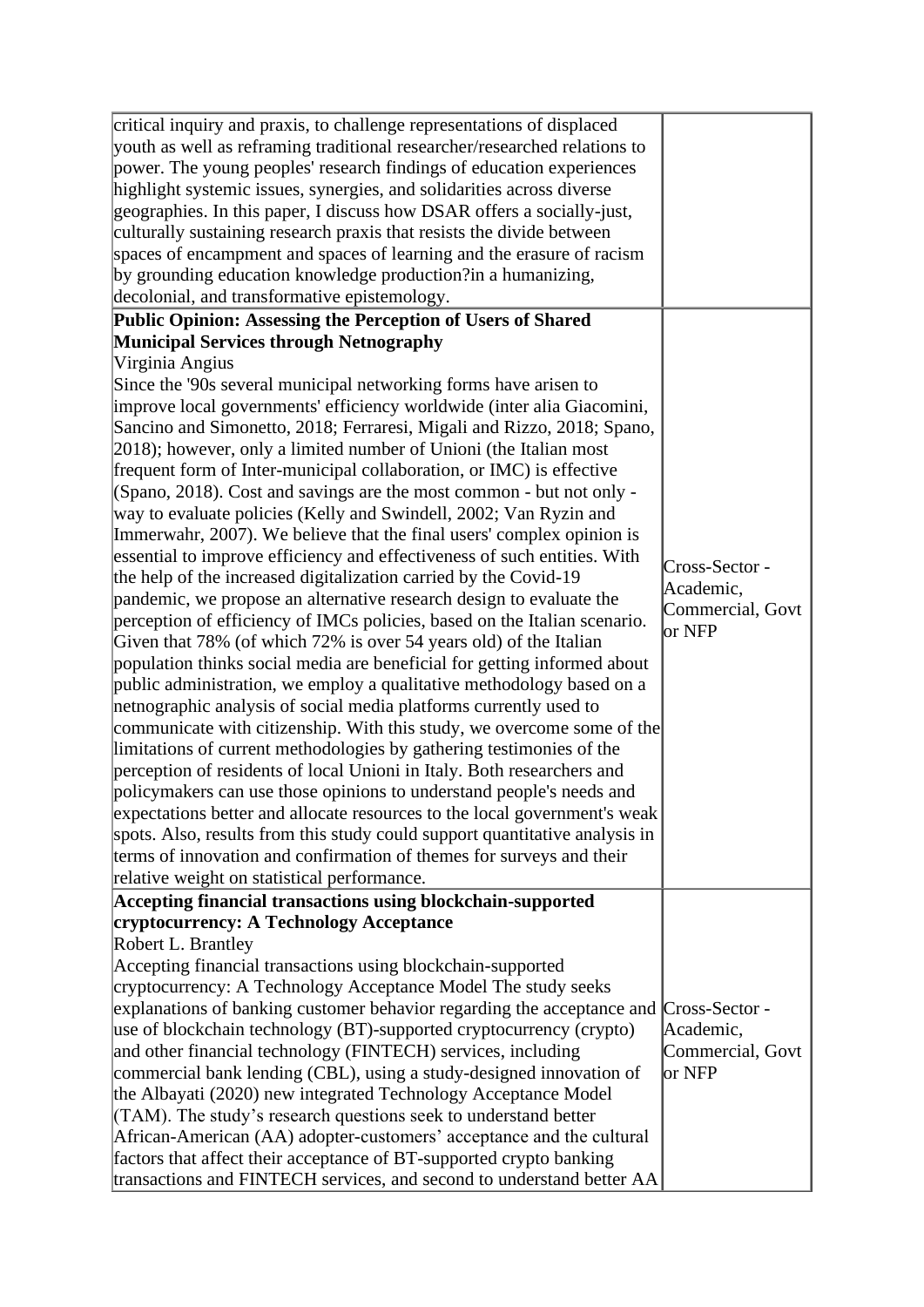| entrepreneurial acceptance of CBL. Previous iterations of the TAM have<br>been approved and used in several studies and research on technology<br>acceptance and usage in alternative cultural settings (China, Hungary,<br>Iraq, Korea, Malaysia, Saudi Arabia, Taiwan) with no focus on the USA<br>AA community of crypto/FINTECH customers, and AA CBL<br>entrepreneur clients. The study addresses the United States AA critical<br>subgroups' attitude toward crypto, FINTECH services, and traditional<br>CBL versus decentralized business finance. Research data collection<br>(Citavi-generated literature review, study-designed closed-ended online<br>self-administered TAM-innovated questionnaire, ZOOM-facilitated<br>conversational qualitative interviews) and NVivo-assisted triangulated                                                                                                                                                                                                                                                                                                                                                                                                                                                                                                                                                                                                                                                                                                                                                                                                                                                                                                                                                                                           |                                                           |
|-------------------------------------------------------------------------------------------------------------------------------------------------------------------------------------------------------------------------------------------------------------------------------------------------------------------------------------------------------------------------------------------------------------------------------------------------------------------------------------------------------------------------------------------------------------------------------------------------------------------------------------------------------------------------------------------------------------------------------------------------------------------------------------------------------------------------------------------------------------------------------------------------------------------------------------------------------------------------------------------------------------------------------------------------------------------------------------------------------------------------------------------------------------------------------------------------------------------------------------------------------------------------------------------------------------------------------------------------------------------------------------------------------------------------------------------------------------------------------------------------------------------------------------------------------------------------------------------------------------------------------------------------------------------------------------------------------------------------------------------------------------------------------------------------------|-----------------------------------------------------------|
| data analysis will reveal AA cultural impact on AA banking customers'<br>and entrepreneurs' acceptance of BT-supported crypto, FINTECH, and<br>traditional CBL. Robert L. Brantley Northcentral University DBA<br>Student, Finance Management                                                                                                                                                                                                                                                                                                                                                                                                                                                                                                                                                                                                                                                                                                                                                                                                                                                                                                                                                                                                                                                                                                                                                                                                                                                                                                                                                                                                                                                                                                                                                         |                                                           |
| <b>Collecting Rich Data from Busy Public Sector Organisations During</b>                                                                                                                                                                                                                                                                                                                                                                                                                                                                                                                                                                                                                                                                                                                                                                                                                                                                                                                                                                                                                                                                                                                                                                                                                                                                                                                                                                                                                                                                                                                                                                                                                                                                                                                              |                                                           |
| a Pandemic                                                                                                                                                                                                                                                                                                                                                                                                                                                                                                                                                                                                                                                                                                                                                                                                                                                                                                                                                                                                                                                                                                                                                                                                                                                                                                                                                                                                                                                                                                                                                                                                                                                                                                                                                                                            |                                                           |
| Luciana Blaha<br>When it comes to the introduction of AI and automation in the UK<br>public sector, the research on stakeholder experiences is limited to<br>population surveys and business efficiency gains. Most data is also based<br>on single supplier use cases and model development. This research used<br>science and technology studies concepts to explore how staff and<br>customers made sense of the introduction and use of AI and automation<br>as a complex infrastructure change in a local authority. With the<br>pandemic taking its course, the pace of these transformations has been<br>accelerated, while the organisations undergoing them have seen a<br>significant increase in their workload, and staff mostly relocating to<br>working from home. This change has brought forward challenges for<br>research such as the difficulty of accessing participants, documentary<br>data, and observational data sources, particularly when the organisation<br>is responsible for supporting the local population in the face of a crisis.<br>How can a researcher individually reach key workers and members of<br>the public during such a time? And how can other sources of meaningful<br>data be collated to create a rich qualitative data set? Moreover, is it worth<br>using concepts from a different discipline to analyse qualitative data in<br>such a rapidly changing environment? The short answer is that a creating<br>a relevant, rich data set is possible with a clear Data Management Plan,<br>empathy towards participants, powerful data analysis tools, and novel<br>analytical concepts. NVivo 12 and the NCapture add-on were used for<br>data collection, coding, and visualisations.<br>Qualitative Methods and Applied Research: Racism in the | Cross-Sector -<br>Academic,<br>Commercial, Govt<br>or NFP |
| <b>Workplace and What to Do About It</b><br>Negin Sattari<br>Corin Ramos<br>Samantha E. Erskine<br>In this study, we discuss our experiences with using qualitative<br>methodology for conducting an applied research project at Catalyst, a<br>global non-profit organization that promotes gender equity in the<br>workplace. Qualitative methodologies are less common than quantitative                                                                                                                                                                                                                                                                                                                                                                                                                                                                                                                                                                                                                                                                                                                                                                                                                                                                                                                                                                                                                                                                                                                                                                                                                                                                                                                                                                                                           | Cross-Sector -<br>Academic,<br>Commercial, Govt<br>or NFP |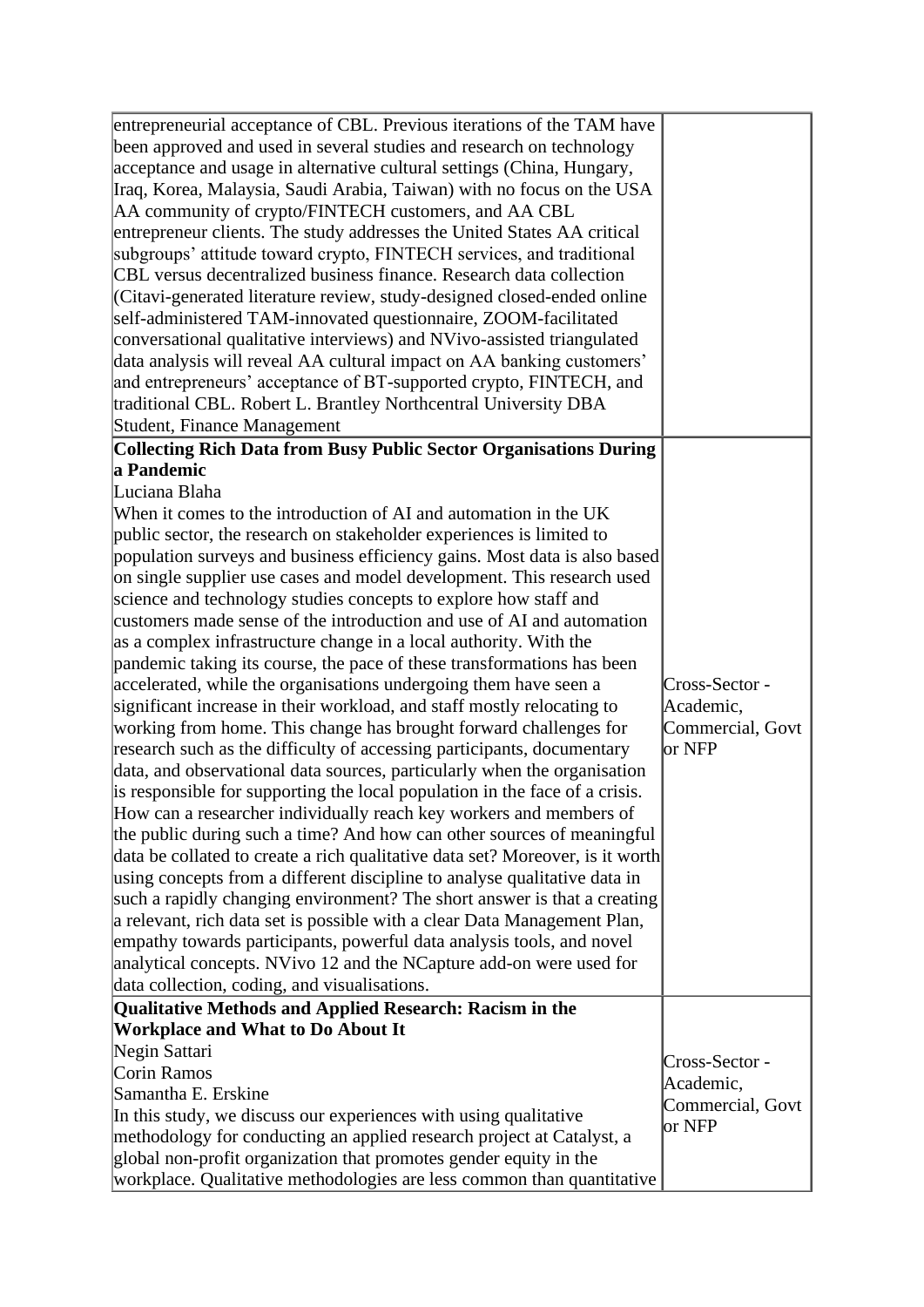| methods in applied research, especially for audiences in business.<br>Qualitative data collection and analysis often take more time than<br>quantitative. However, when used in applied settings, qualitative<br>research is conducted under client facing time constraints and is expected<br>to deliver results with comparable paste to quantitative methodologies.<br>Furthermore, the outcomes must be both accessible and actionable for its<br>audience. The context in which qualitative applied research is conducted<br>outside academia can, therefore, be a transition for academically trained<br>researchers. Qualitative researchers are trained to practice intersectional<br>reflexivity: a deep consideration of how their positionality within social<br>hierarchies influence their work. Academic trainings also require these<br>researchers to situate their methodological approach within<br>epistemological traditions such as grounded theory and paradigms such<br>as critical or interpretive. To what extent do these theoretical layers of<br>qualitative research speak to the needs of applied research? We discuss<br>these topics in the context of global research we conducted that<br>investigates racism within the workplace. We interviewed race, ethnicity,<br>and culture experts in the fields of business and academia to study racism<br>that ethnically marginalized employees face in different countries, and<br>how future directions of diversity, equity, and inclusion can lessen those<br>experiences. This presentation will be of interest to both scholars and<br>practitioners. |                                                           |
|-------------------------------------------------------------------------------------------------------------------------------------------------------------------------------------------------------------------------------------------------------------------------------------------------------------------------------------------------------------------------------------------------------------------------------------------------------------------------------------------------------------------------------------------------------------------------------------------------------------------------------------------------------------------------------------------------------------------------------------------------------------------------------------------------------------------------------------------------------------------------------------------------------------------------------------------------------------------------------------------------------------------------------------------------------------------------------------------------------------------------------------------------------------------------------------------------------------------------------------------------------------------------------------------------------------------------------------------------------------------------------------------------------------------------------------------------------------------------------------------------------------------------------------------------------------------------------------------------------------------------------------------|-----------------------------------------------------------|
| <b>Using NVivo To Promote The Efficiency Of Marine Protected</b><br>Area's Project<br>Sara Messali<br>This research aimed to contribute improving the decision-making<br>through the quest for the role of territorial intelligence in the governance<br>of Marine Protected Areas (MPAs), throughout a comparative study<br>between Algerian and Canadian MPAs. Moreover, many objectives have<br>been achieved, while interesting results will help to strengthen the<br>analytical capacities and to propose new instruments and decision-<br>making support tools, in terms of sustainable development projects.<br>Further, the present research leads to a methodological contribution<br>capable of improving the quality of public decisions. Besides, it has<br>come out a proposal of a methodological approach consolidated by the<br>combination of the two following integrated approaches: the valuation of<br>various information resources from local knowledge and the application<br>of certain instruments of territorial intelligence with NVivo software.<br>Keywords: Algeria, Canada, MPA, Nvivo, Territorial Intelligence.                                                                                                                                                                                                                                                                                                                                                                                                                                                                                        | Cross-Sector -<br>Academic,<br>Commercial, Govt<br>or NFP |
| Multiphonic Chronicles - a decolonial perspective for historical<br>narratives<br>Karla Sessin Dilascio<br>Karla Sessin-Dilascio (PROCAM/USP, iFronteiras), Charles Borges-<br>Rossi (UFAC-Floresta, iFronteiras), Tatiane Silva Souza (UFPA,<br>iFronteiras), Valcirlene Martins Miranda (UFAC-Floresta, iFronteiras)<br>Who built the historical narratives about the Brazilian Amazon (BA)?<br>How are these stories shaping the thoughts and the practices about the<br>BA recent occupation that is leading us into the Anthropocene<br>catastrophe? The answers are obvious and well spread among<br>practitioners and scientists. It is necessary to face the catastrophe and                                                                                                                                                                                                                                                                                                                                                                                                                                                                                                                                                                                                                                                                                                                                                                                                                                                                                                                                                      | Cross-Disciplinary                                        |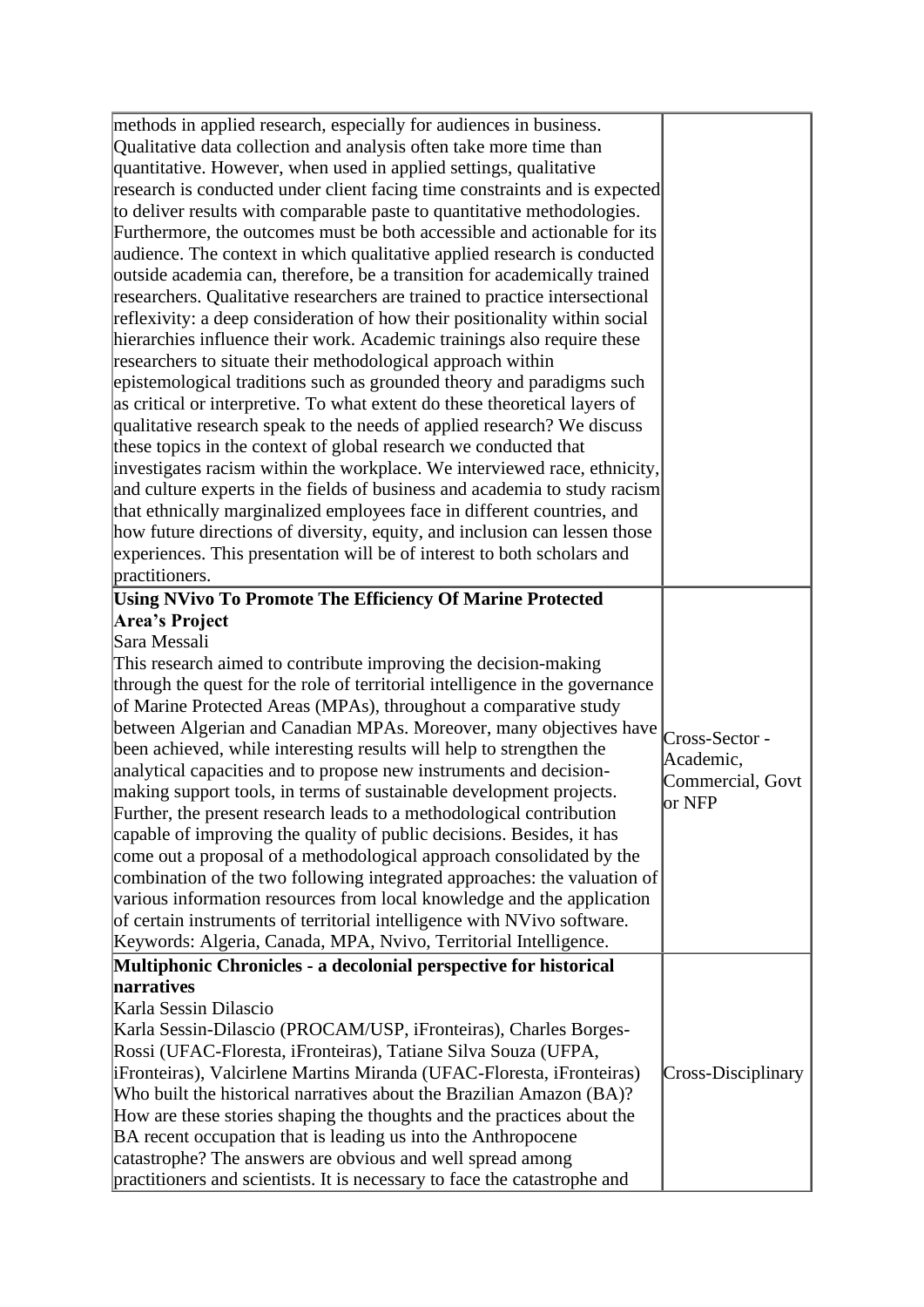| stay with the problem to acquire new possibilities of living in a world in<br>ruins. Following Donna Haraway thought "it matters what stories make<br>worlds, what worlds make stories". Departing on that perspective, what<br>could happen if the BA's historical narratives start to be told in another<br>perspective? Would be possible to change the future in the face of new<br>past? Guided by these "speculative fabulations", this article aims to<br>present a new way of making practices and thinking worlds from a<br>bottom-up perspective of the riverside traditional communities in the BA<br>throughout the process of making a book called "A Voz do Liberdade".<br>The book's process occurred in the Extractive Reserve of Riozinho da<br>Liberdade in the Brazilian state of Acre and involved people from two<br>riverside communities. This article presents how Nvivo helped to build<br>an innovative method that emphasizes a craft process, and less<br>interference, in oral to writing stories translation intended to maintain the<br>riverside community way of talk, think, and express themselves; and<br>how Nvivo helped the researchers to put together from single stories an<br>almost handcraft construction thematic stories that was called<br>"Multiphonic Chronicles".                                                                                                                                                                                                                                                                                                                             |                    |
|--------------------------------------------------------------------------------------------------------------------------------------------------------------------------------------------------------------------------------------------------------------------------------------------------------------------------------------------------------------------------------------------------------------------------------------------------------------------------------------------------------------------------------------------------------------------------------------------------------------------------------------------------------------------------------------------------------------------------------------------------------------------------------------------------------------------------------------------------------------------------------------------------------------------------------------------------------------------------------------------------------------------------------------------------------------------------------------------------------------------------------------------------------------------------------------------------------------------------------------------------------------------------------------------------------------------------------------------------------------------------------------------------------------------------------------------------------------------------------------------------------------------------------------------------------------------------------------------------------------------------------------------------|--------------------|
| Socio-Cybersecurity: Exploring Cybersecurity Norms through a<br><b>Social Organizational Lens</b><br>Carlene Turner<br>Claude Turner<br>Yuying Shen<br>The aim of this research is to analyze the impact of cybersecurity on<br>employee's efficiency and performance predictability in organizations.<br>An exploratory research focus is an appropriate approach to the study of<br>the emerging sub-discipline of Socio-Cybersecurity. The present<br>research brings together the disciplines of Sociology and Cybersecurity.<br>The project team has begun to interview respondents - student from a<br>Historically Black University (HBCU) in the United States, and<br>employees in the university's footprint, about the role of cybersecurity in $\vert$ Cross-Disciplinary<br>their lives. The aim is to achieve a sample size of approximately 100<br>respondents. Data is being gathered from the respondents in two phases.<br>The respondents are being interviewed through online platforms, with<br>their cameras off. The data is being uploaded to NVivo for analysis.<br>Secondly, a mock work environment application is being created by the<br>cybersecurity members of the team. While interacting with the simulated<br>work environment, our respondents will be interviewed. NVivo will be<br>utilized to analyze all the collected data. Preliminary results show that<br>even non-technical employees' performance is shaped by cybersecurity.<br>Additionally, a common theme emerging from the collected data is the<br>out-sized role of teleworking in the COVID-19 era, in shaping<br>cybersecurity awareness. |                    |
| <b>Cross-Disciplinary Development and Evaluation of a Mobile</b><br><b>Application for Rheumatoid Arthritis</b><br>Melanie Cozad<br>Authors: Dr. Melanie J. Cozad 1, Pam Evans 2, Anna Nourse 3, Dr.<br>Gulzar Merchant 4, Dr. Ronnie D. Horner 5, Dr. Lisa C. Lindley 6, Dr.<br>Olivia Whitt 1 1. Arnold School of Public Health, University of South<br>Carolina 2. University of South Carolina, Patient Engagement Studio 3.                                                                                                                                                                                                                                                                                                                                                                                                                                                                                                                                                                                                                                                                                                                                                                                                                                                                                                                                                                                                                                                                                                                                                                                                                 | Cross-Disciplinary |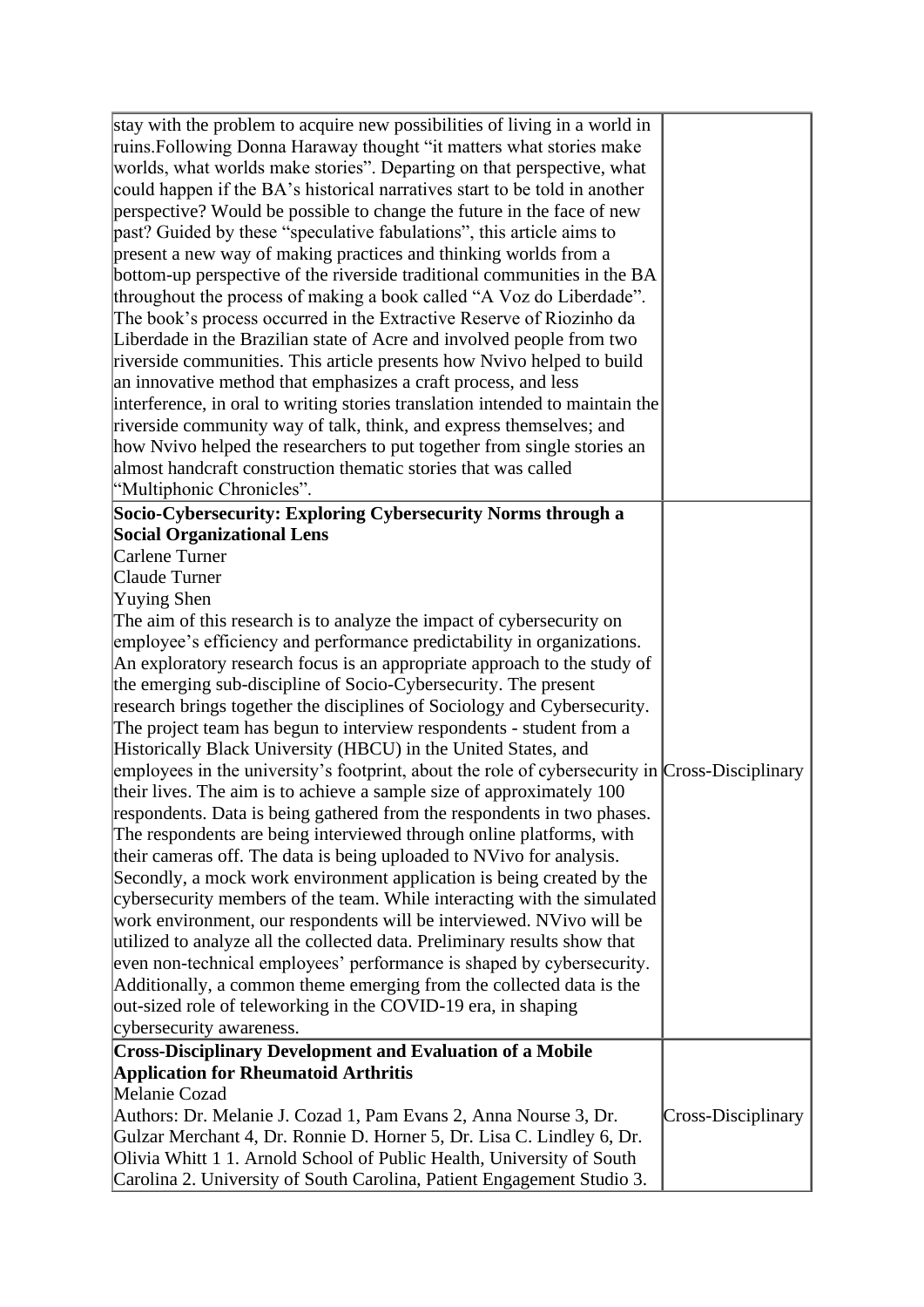| University of South Carolina School of Medicine - Greenville 4.           |                    |
|---------------------------------------------------------------------------|--------------------|
| Rheumatology Specialists, Prisma Upstate Health System 5. College of      |                    |
| Public Health, University of Nebraska Medical Center 6. College of        |                    |
| Nursing, University of Tennessee - Knoxville Purpose Statement:           |                    |
| Rheumatoid arthritis (RA) affects approximately 1.5 million adults in the |                    |
| United States. Early diagnosis and effective management can slow          |                    |
| disease progression. However, patients report challenges in managing the  |                    |
| disease between clinical visits. Cross-disciplinary development of a      |                    |
| mobile application holds the potential to enhance the management of       |                    |
| RA. The objective of this study was to evaluate patient perspectives on   |                    |
| the use of a mobile application to enhance tracking of their disease and  |                    |
| treatment discussions with their rheumatologist. Methods: A mobile        |                    |
| application was developed by a cross-disciplinary research team that      |                    |
| included patients with RA. App use was evaluated by conducting semi-      |                    |
| structured interviews with a purposive sample of 17 participants.         |                    |
| Participants were recruited from one rheumatology clinic within a major   |                    |
| health system within the southeastern United States. Transcripts were     |                    |
| coded for emerging themes and sub-themes applying grounding theory        |                    |
| using NVivo 13. A conceptual framework for app use was synthesized        |                    |
| from emerging themes. Results: Participants were mostly female,           |                    |
| Caucasian, with an average age of 52 years. Frequency of app use was      |                    |
| reported as once every week to two weeks. Participants reported using     |                    |
| functions to record disease progression and make notes on location of     |                    |
| pain and bothersome side-effects. They also reported the app was helpful  |                    |
| in prioritizing the side-effects to discuss with their rheumatologist.    |                    |
| Conclusions: Cross-disciplinary development and evaluation of a mobile    |                    |
| application promotes patient use and facilitates communication about RA   |                    |
| with the rheumatologist. Future research should focus on the additional   |                    |
| functionality needed to support integration within the clinical setting.  |                    |
|                                                                           |                    |
| Understanding collaborative relationships - the Ohio START Model:         |                    |
| <b>Using NVivo to analyze contracts</b><br>Rebecca Smith                  |                    |
|                                                                           |                    |
| Understanding collaborative relationships - the Ohio START Model:         |                    |
| Utilizing NVivo to conduct a qualitative analysis of Ohio START formal    |                    |
| contracts Ohio START (Sobriety, Treatment and Reducing Trauma) is         |                    |
| an evidence-informed intervention designed to support families facing     |                    |
| co-occurring substance use disorder and child maltreatment. Ohio          |                    |
| START began in 2017 as a response to the growing opioid epidemic and      |                    |
| now operates in 32 counties across Ohio. A key component of the           |                    |
| START service model is cross-system collaboration between county-         | Cross-Disciplinary |
| level public children service agencies (PCSA) and behavioral health       |                    |
| providers, substance disorder treatment providers, the judicial system,   |                    |
| and other community partners working with families. These partnerships    |                    |
| are intended to provide provision of wraparound services and are          |                    |
| initiated and specified by formal contracts between PCSA and their        |                    |
| partners. We focus our attention on the collaboration component of the    |                    |
| START model to examine the multiple dimensions of collaborative           |                    |
| relationships for public service delivery. Our goal is to understand when |                    |
| and how Ohio START contracts identify opportunities for collaboration     |                    |
| between partners. We employ NVivo to code 105 START contracts to          |                    |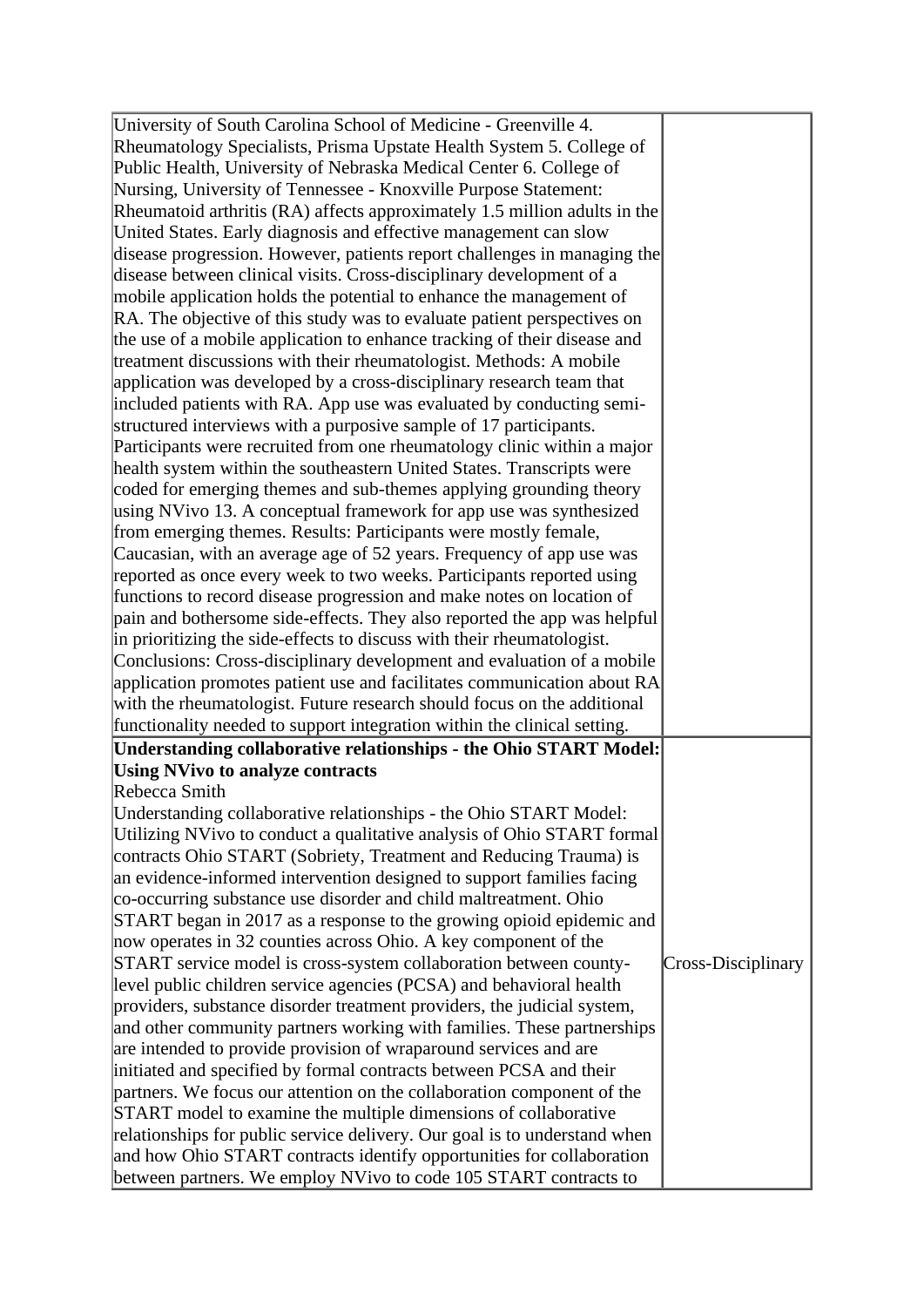| provide further insight into these collaborative relationships. Our<br>qualitative analysis begins with the Ohio START Practice Manual which<br>documents the best practices for the implementation and fidelity to the<br>START model for providers. We use a deductive approach based on the<br>manual for content analysis to identify the presence, usage, and meaning<br>of concepts related to collaborative service delivery. We combine this<br>with an inductive approach using grounded theory to allow for the<br>emergence of related concepts, such as shared decision-making,<br>responsibilities, accountability, and case management processes, to<br>support our analysis. Authors/Contributors: • Rebecca Smith - John                                                                                                                                                                                                                                                                                                                                                                                                                                                                                                                                                                                                                                                                                                                                                                                                                   |                    |
|------------------------------------------------------------------------------------------------------------------------------------------------------------------------------------------------------------------------------------------------------------------------------------------------------------------------------------------------------------------------------------------------------------------------------------------------------------------------------------------------------------------------------------------------------------------------------------------------------------------------------------------------------------------------------------------------------------------------------------------------------------------------------------------------------------------------------------------------------------------------------------------------------------------------------------------------------------------------------------------------------------------------------------------------------------------------------------------------------------------------------------------------------------------------------------------------------------------------------------------------------------------------------------------------------------------------------------------------------------------------------------------------------------------------------------------------------------------------------------------------------------------------------------------------------------|--------------------|
| Glenn College of Public Affairs, The Ohio State University • Rebecca<br>Phillips - College of Social Work, The Ohio State University • Amanda<br>Girth - John Glenn College of Public Affairs, The Ohio State University<br>• Alicia Bunger - College of Social Work, The Ohio State University •                                                                                                                                                                                                                                                                                                                                                                                                                                                                                                                                                                                                                                                                                                                                                                                                                                                                                                                                                                                                                                                                                                                                                                                                                                                          |                    |
| Emmeline Chuang - School of Social Welfare, University of California -<br>Berkeley • Kathryn Lancaster - College of Public Health, The Ohio State<br>University • Erica Magier - College of Social Work, The Ohio State<br>University • Jared Martin - College of Education and Human Ecology,                                                                                                                                                                                                                                                                                                                                                                                                                                                                                                                                                                                                                                                                                                                                                                                                                                                                                                                                                                                                                                                                                                                                                                                                                                                             |                    |
| The Ohio State University<br>Using NVivo to Explore Patterns of Google English & Spanish<br><b>Autocompletes during Wave 1 of COVID-19</b>                                                                                                                                                                                                                                                                                                                                                                                                                                                                                                                                                                                                                                                                                                                                                                                                                                                                                                                                                                                                                                                                                                                                                                                                                                                                                                                                                                                                                 |                    |
| David Carmona<br>Humberto Baquerizo<br>Sarah Malarkey<br>Using NVivo to Explore Patterns and Themes of Google Autocompletes<br>in English and Spanish Speakers during the First Wave of the COVID-19<br>Pandemic Introduction: The purpose of the study was to explore<br>differences in Google autocompletes between Spanish and English<br>speakers during the first wave of the COVID-19 pandemic. Methods:<br>Twenty-nine individuals participated in three separate virtual focus<br>group meetings on COVID-19 and Google autocompletes. A codebook<br>was created from de-identified transcripts, and the transcripts were coded<br>using NVivo to test for intercoder reliability between two coders with a<br>95% inter-coder reliability achieved. Result: Among the twenty-nine<br>participants, twenty-one identified as Hispanic/Latino. In terms of racial<br>groups, seven participants self-identified as African-American/Black, six<br>as White, five as American Indian/Alaska Native, four as Asian Indian,<br>and three as Native Hawaiian/Other Pacific Islander. Most reported some<br>college education or completing a degree. Twenty participants self-<br>identified as female. Approximately 48 percent of participants felt<br>depressed over seven days, and 24 percent did not work due to pandemic<br>reduction in business. Using thematic analysis, the themes of the study<br>were: $(1)$ autocompletes evoked fear and stress, $(2)$ skepticism and<br>hesitation towards autocompletes; (3) familiarity with COVID-19 | Cross-Disciplinary |
| information impacts outlook on autocompletes; (4) autocompletes can<br>promote preselection of searches; and (5) limited query searches<br>concerning COVID-19 were noted among Spanish speakers. Conclusion:<br>Spanish speakers experienced more emotional burden and hesitation due                                                                                                                                                                                                                                                                                                                                                                                                                                                                                                                                                                                                                                                                                                                                                                                                                                                                                                                                                                                                                                                                                                                                                                                                                                                                     |                    |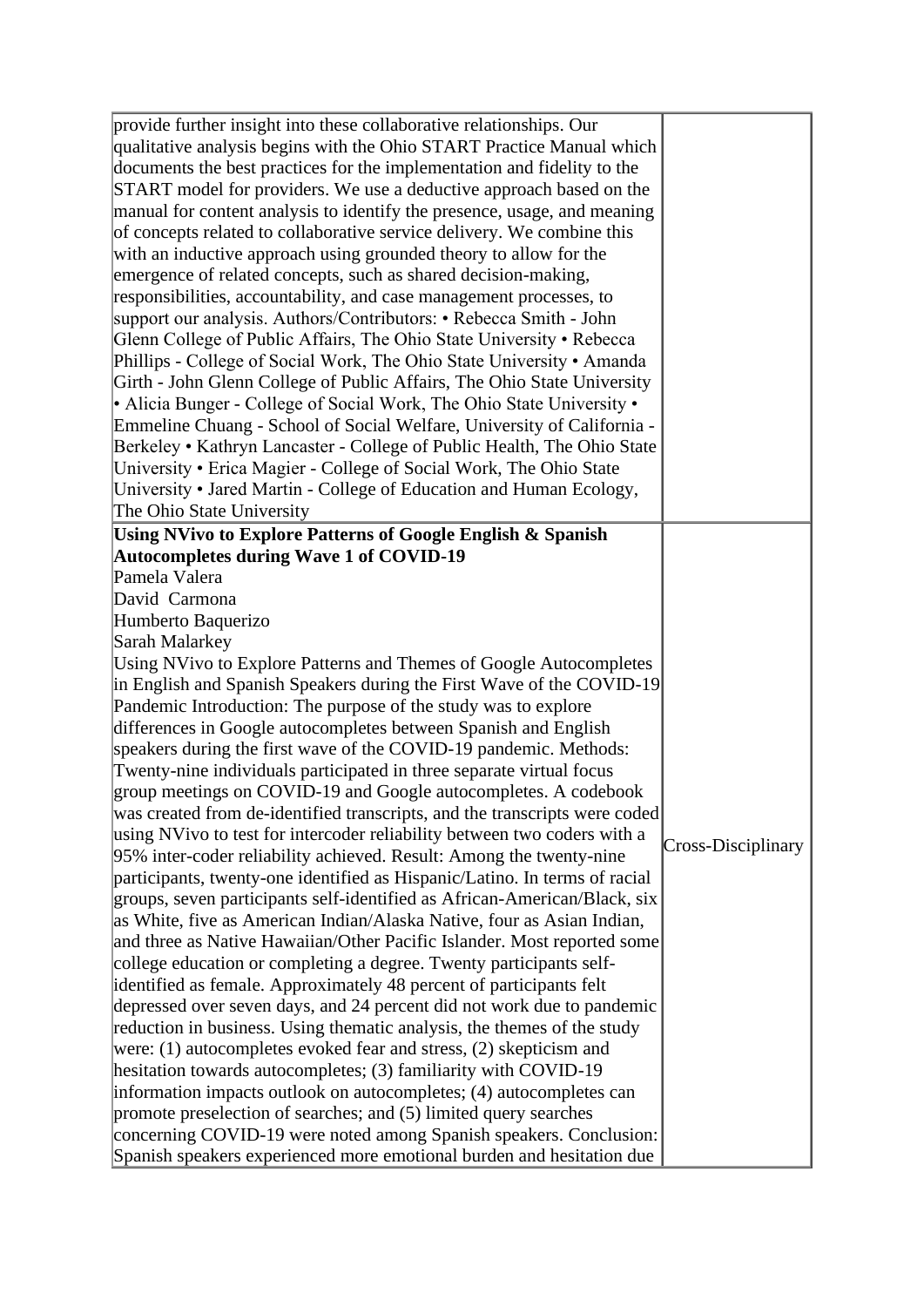| to limited query results than English speakers, leading to the preselection                                                                                                      |
|----------------------------------------------------------------------------------------------------------------------------------------------------------------------------------|
| of autocompletes in Spanish speakers.                                                                                                                                            |
| Meeting the Field: When Clinical Experience Transcends Research                                                                                                                  |
| & Promotes Methodological Innovation                                                                                                                                             |
| Émilie Cormier                                                                                                                                                                   |
| Diandra Serrano                                                                                                                                                                  |
| In Meeting the Field: When Clinical Experience Transcends Research                                                                                                               |
| and Promotes Methodological Innovation Émilie Cormier (Department                                                                                                                |
| of Psychology, UQAM), Diandra Serrano (School of Social Work,                                                                                                                    |
| McGill University), Tamara Sussman (School of Social Work, McGill                                                                                                                |
| University), Valérie Bourgeois-Guérin (Department of Psychology,                                                                                                                 |
| UQAM), Christine Walsh (Faculty of Social Work, University of                                                                                                                    |
| Calgary), Atiya Mahmood (Simon Fraser University), Sarah Canham                                                                                                                  |
|                                                                                                                                                                                  |
| (College of Social Work and College of Architecture and Planning,                                                                                                                |
| University of Utah). The versatility that exists within the scope of                                                                                                             |
| qualitative research creates a space for methodological innovations. This                                                                                                        |
| paper describes how the flexibility of qualitative approaches allowed for<br>Cross-Disciplinary                                                                                  |
| the integration of clinical and research practices that maximized the                                                                                                            |
| richness of conducting research with an aging population that has                                                                                                                |
| experienced homelessness. The paper begins by outlining the existing                                                                                                             |
| literature that points to the convergence and divergence between clinical                                                                                                        |
| and research methods and approaches. Following this conceptual                                                                                                                   |
| discussion, the paper describes a blueprint for methodological                                                                                                                   |
| adaptations created by the researchers which was informed by their                                                                                                               |
| research experience and clinical sensitivities to the unique needs and                                                                                                           |
| preferences of research participants experiencing differential                                                                                                                   |
| vulnerability. These design adaptations included innovations in                                                                                                                  |
| recruitment, preparing for and conceptualizing semi-structured                                                                                                                   |
| interviews, and the way in which the photovoice method was used to                                                                                                               |
| elicit lived experiences. Ultimately the paper demonstrates how the                                                                                                              |
| merging of clinical and research approaches may enhance                                                                                                                          |
| methodological effectiveness for vulnerable populations.                                                                                                                         |
| Perceived Pandemic Related Barriers to Health and Well Being                                                                                                                     |
| Among Individuals of African American D                                                                                                                                          |
| Sri Banerjee                                                                                                                                                                     |
| Gary Michael Szirony                                                                                                                                                             |
| Viral pandemics like COVID-19 are poised to remain a viable public health                                                                                                        |
| problem leading to considerably higher healthcare costs, physical health and                                                                                                     |
| wellness challenges, and increased chronic disease in the US population. Risk                                                                                                    |
| mitigation has been used as a strategy to prioritize and address the adverse physical                                                                                            |
| health risks associated with COVID-19 related public health initiatives. However,                                                                                                |
| risk mitigation also has led to widespread loneliness and social isolation.<br>Cross-Disciplinary<br>Additionally, mental health disorders have been demonstrated to be directly |
| correlated with poor disease management and treatment outcome. The purpose of                                                                                                    |
| this qualitative study was to examine perceptions related to health and well-being                                                                                               |
| among individuals of African American descent in the United States. We collected                                                                                                 |
| data over several months and used an Interpretative Phenomenological Analysis                                                                                                    |
| (IPA) methodology. Respondents discussed mental well-being and challenges.                                                                                                       |
| African American individuals experienced psychological distress related to the                                                                                                   |
| pandemic, including feelings of coercion from needing to work even when                                                                                                          |
| conditions were deemed unsafe, social isolation, politicization and frustration from<br>inconsistent news, and caregiver burnout of disabled children, and other factors         |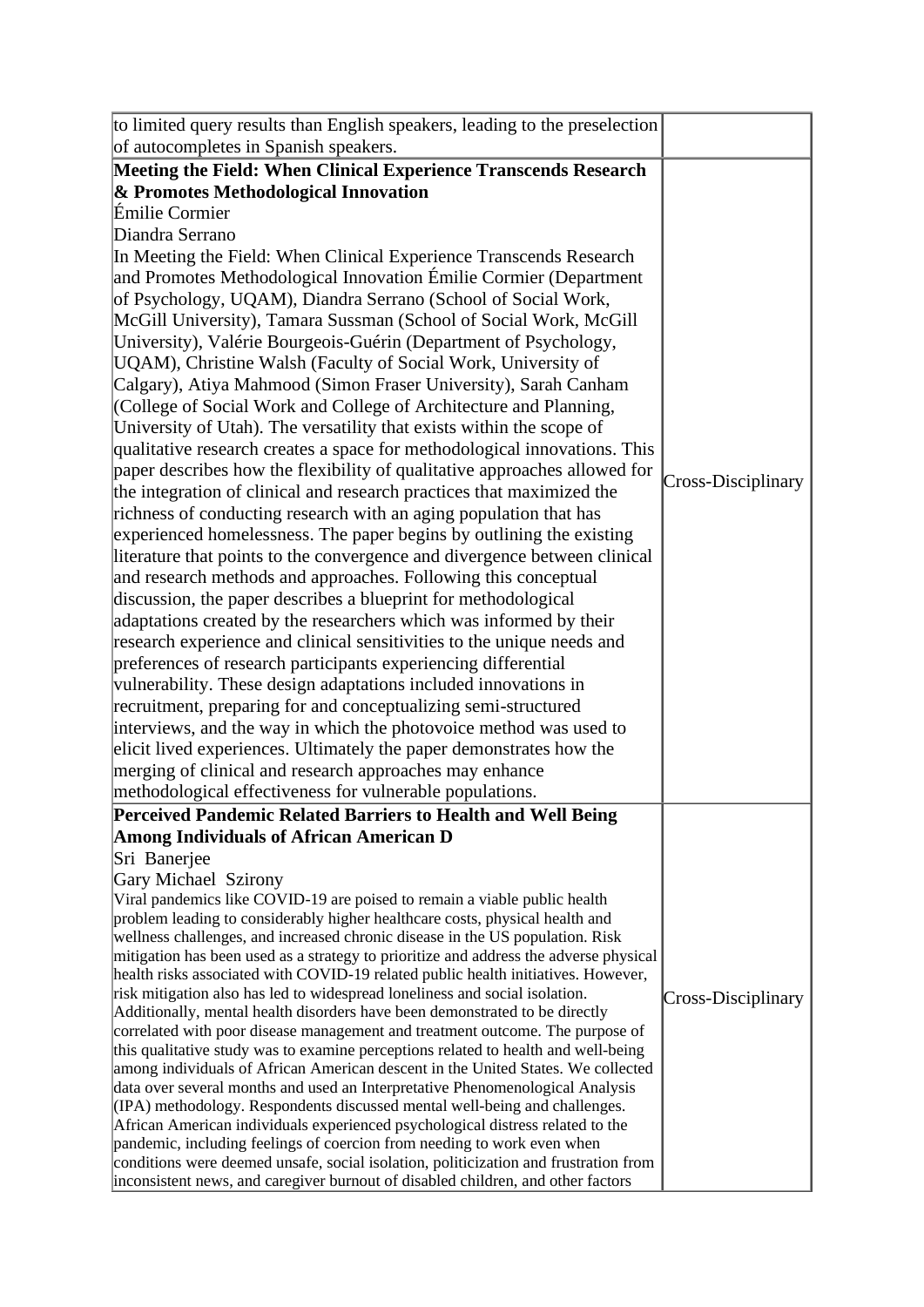| world transitions into the vaccination phase, health practitioners will have to<br>grapple with additional burdens faced by vulnerable populations.<br>Politics of Memory and Everyday Politics in North Korea: Qual Text<br><b>Analysis of New Year Statements</b> |
|---------------------------------------------------------------------------------------------------------------------------------------------------------------------------------------------------------------------------------------------------------------------|
|                                                                                                                                                                                                                                                                     |
|                                                                                                                                                                                                                                                                     |
|                                                                                                                                                                                                                                                                     |
| Junhyoung Lee                                                                                                                                                                                                                                                       |
| Politics of Memory and Everyday Politics in North Korea: Qualitative                                                                                                                                                                                                |
| Text Analysis of North Korean New Year Statements from 1946 to 2019                                                                                                                                                                                                 |
| Junhyoung Lee Ph.D. Candidate, School of Politics and International                                                                                                                                                                                                 |
| Relations, University College Dublin Politicians have used mythologised                                                                                                                                                                                             |
| understanding of the vision of the past to incentivise particular memory                                                                                                                                                                                            |
| as an instrument of politics in the present. Authoritarian leaders have                                                                                                                                                                                             |
| also manipulated the collective memory to justify their title to rule and,                                                                                                                                                                                          |
|                                                                                                                                                                                                                                                                     |
| consequently, prolong their regime. Meanwhile, collective memory                                                                                                                                                                                                    |
| influenced various socio-political identities at the everyday politics level,                                                                                                                                                                                       |
| by formulating specific political discourse. Why do the rulers highlight                                                                                                                                                                                            |
| the specific vision of the past in their present political discourse? How                                                                                                                                                                                           |
| does this manipulation of collective memory affect the everyday life of                                                                                                                                                                                             |
| the ruled under authoritarian politics like North Korea? This article<br>Cross-Disciplinary                                                                                                                                                                         |
| argues that the ruler's efforts of spotlighting specific past events are not                                                                                                                                                                                        |
| only political tactics for self-embellishment, but also legitimation claims                                                                                                                                                                                         |
| to shape present everyday political reality. Through 73 New Year                                                                                                                                                                                                    |
| statements from the Kim Il-sung to the Kim Jong-un eras, by using                                                                                                                                                                                                   |
| Nvivo, the thematic coding of qualitative text analysis provides in-depth                                                                                                                                                                                           |
| tracing of how the rulers highlighted 'foundational myth' and                                                                                                                                                                                                       |
| personalistic cult' for the specific vision of the past for the present                                                                                                                                                                                             |
| political discourse. For the detailed case study of the engineered political                                                                                                                                                                                        |
| discourse for the governmental side of the everyday politics of North                                                                                                                                                                                               |
| Korea, the 'Chollima Work Team' (??????) in Chollima Movements                                                                                                                                                                                                      |
| $(?????)$ is examined how these legitimation claims have shaped North                                                                                                                                                                                               |
| Korean people's everyday lives. This article contributes to the                                                                                                                                                                                                     |
| comprehensive understanding of everyday politics in North Korea and                                                                                                                                                                                                 |
| expands the understanding of politics of memory as legitimation tools                                                                                                                                                                                               |
| linked with everyday politics in authoritarian regimes.                                                                                                                                                                                                             |
| <b>Factors Influencing the Adoption of Indian Handloom as</b>                                                                                                                                                                                                       |
| <b>Mainstream Fashion- An Exploratory Study</b>                                                                                                                                                                                                                     |
| Sakhhi Chhabra                                                                                                                                                                                                                                                      |
| Handloom holds a significant cultural identity in creative economies like                                                                                                                                                                                           |
| India. It is a predominant means of livelihood for rural population after                                                                                                                                                                                           |
| agriculture. However, changing consumer preferences, availability of                                                                                                                                                                                                |
| high fashion alternatives, lack of access and control over financial                                                                                                                                                                                                |
| Cross-Disciplinary<br>resources have led to its gradual debilitation, posing considerable yet                                                                                                                                                                       |
| critical challenges for the handloom industry. In this exploratory study,                                                                                                                                                                                           |
| we find the barriers affecting the adoption of Indian handloom among                                                                                                                                                                                                |
| the masses and support mechanisms to make it mainstream fashion. We                                                                                                                                                                                                 |
| conducted 37 in-depth interviews across multiple stakeholders like                                                                                                                                                                                                  |
| consumers, weavers, designers, policy makers, online platform sellers,                                                                                                                                                                                              |
| retailers, and wholesalers, agents, and NGOs. We arrived at eight                                                                                                                                                                                                   |